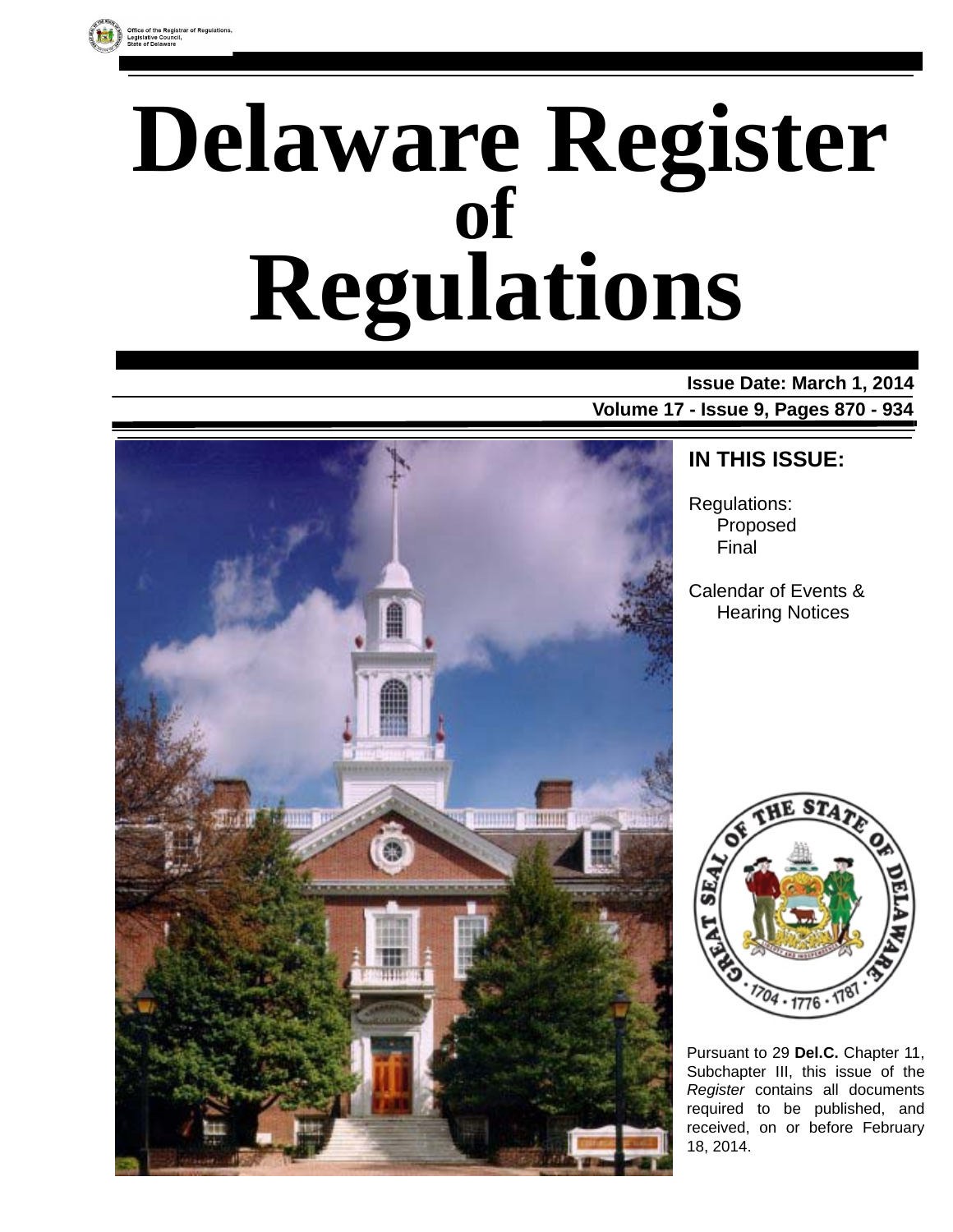### **INFORMATION ABOUT THE DELAWARE REGISTER OF REGULATIONS**

#### **DELAWARE REGISTER OF REGULATIONS**

The *Delaware Register of Regulations* is an official State publication established by authority of 69 *Del. Laws*, c. 107 and is published on the first of each month throughout the year.

The *Delaware Register* will publish any regulations that are proposed to be adopted, amended or repealed and any emergency regulations promulgated.

The *Register* will also publish some or all of the following information:

- Governor's Executive Orders
- Governor's Appointments
- Agency Hearing and Meeting Notices
- Other documents considered to be in the public interest.

#### **CITATION TO THE DELAWARE REGISTER**

The *Delaware Register of Regulations* is cited by volume, issue, page number and date. An example would be:

16 **DE Reg.** 1227 - 1230 (06/01/13)

Refers to Volume 16, pages 1227 - 1130 of the *Delaware Register* issued on June 1, 2013.

#### **SUBSCRIPTION INFORMATION**

The cost of a yearly subscription (12 issues) for the *Delaware Register of Regulations* is \$135.00. Single copies are available at a cost of \$12.00 per issue, including postage. For more information contact the Division of Research at 302-744-4114 or 1-800-282-8545 in Delaware.

#### **CITIZEN PARTICIPATION IN THE REGULATORY PROCESS**

Delaware citizens and other interested parties may participate in the process by which administrative regulations are adopted, amended or repealed, and may initiate the process by which the validity and applicability of regulations is determined.

Under 29 **Del.C.** §10115 whenever an agency proposes to formulate, adopt, amend or repeal a regulation, it shall file notice and full text of such proposals, together with copies of the existing regulation being adopted, amended or repealed, with the Registrar for publication in the *Register of Regulations* pursuant to §1134 of this title. The notice shall describe the nature of the proceedings including a brief synopsis of the subject, substance, issues, possible terms of the agency action, a reference to the legal authority of the agency to act, and reference to any other regulations that may be impacted or affected by the proposal, and shall state the manner in which persons may present their views; if in writing, of the place to which and the final date by which such views may be submitted; or if at a public hearing, the date, time and place of the hearing. If a public hearing is to be held, such public hearing shall not be scheduled less than 20 days following publication of notice of the proposal in the *Register of Regulations*. If a public hearing will be held on the proposal, notice of the time, date, place and a summary of the nature of the proposal shall also be published in at least 2 Delaware newspapers of general circulation. The notice shall also be mailed to all persons who have made timely written requests of the agency for advance notice of its regulation-making proceedings.

**DELAWARE REGISTER OF REGULATIONS, VOL. 17, ISSUE 9, SATURDAY, MARCH 1, 2014**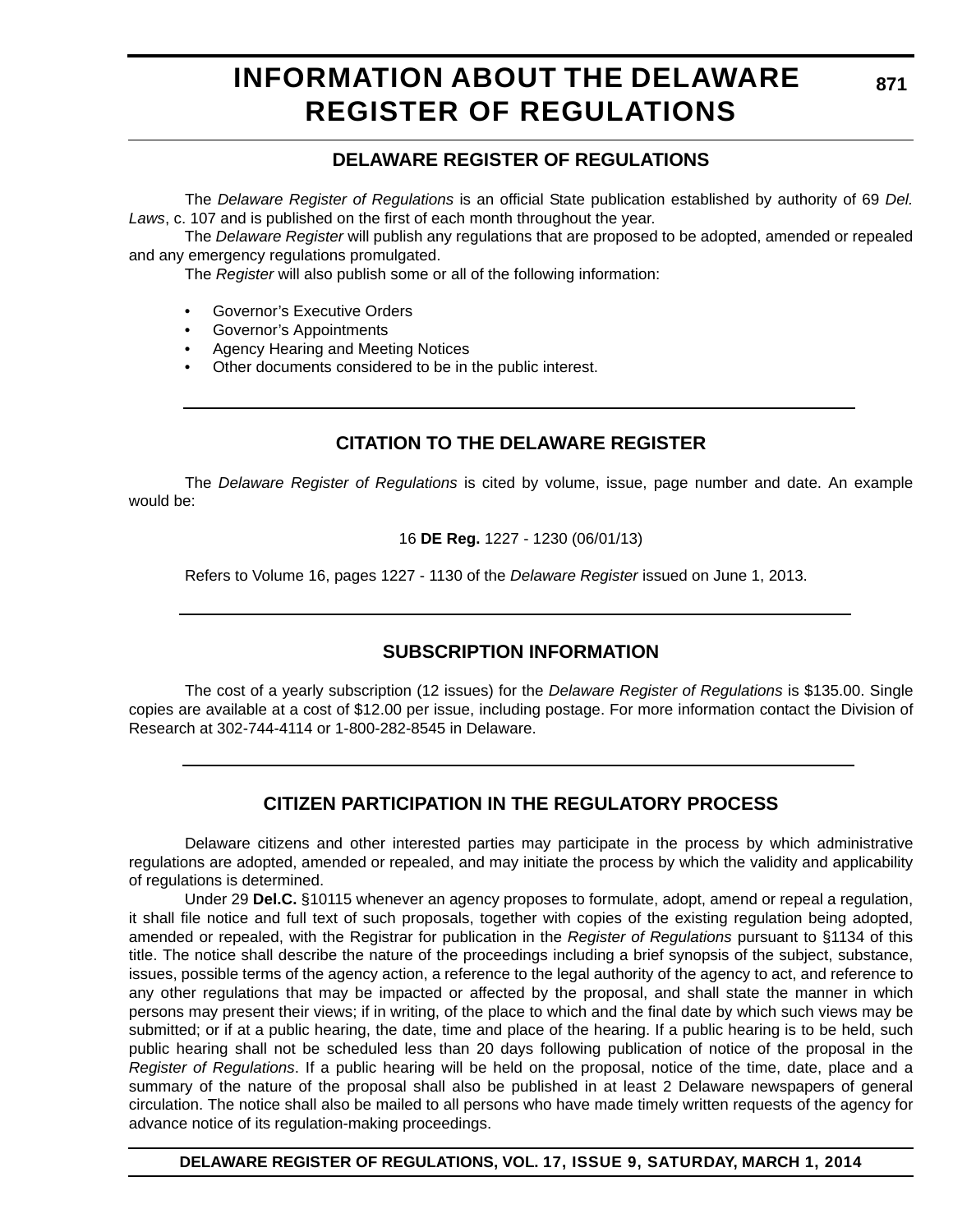**872**

### **INFORMATION ABOUT THE DELAWARE REGISTER OF REGULATIONS**

The opportunity for public comment shall be held open for a minimum of 30 days after the proposal is published in the *Register of Regulations*. At the conclusion of all hearings and after receipt, within the time allowed, of all written materials, upon all the testimonial and written evidence and information submitted, together with summaries of the evidence and information by subordinates, the agency shall determine whether a regulation should be adopted, amended or repealed and shall issue its conclusion in an order which shall include: (1) A brief summary of the evidence and information submitted; (2) A brief summary of its findings of fact with respect to the evidence and information, except where a rule of procedure is being adopted or amended; (3) A decision to adopt, amend or repeal a regulation or to take no action and the decision shall be supported by its findings on the evidence and information received; (4) The exact text and citation of such regulation adopted, amended or repealed; (5) The effective date of the order; (6) Any other findings or conclusions required by the law under which the agency has authority to act; and (7) The signature of at least a quorum of the agency members.

The effective date of an order which adopts, amends or repeals a regulation shall be not less than 10 days from the date the order adopting, amending or repealing a regulation has been published in its final form in the *Register of Regulations*, unless such adoption, amendment or repeal qualifies as an emergency under §10119.

Any person aggrieved by and claiming the unlawfulness of any regulation may bring an action in the Court for declaratory relief.

No action of an agency with respect to the making or consideration of a proposed adoption, amendment or repeal of a regulation shall be subject to review until final agency action on the proposal has been taken.

When any regulation is the subject of an enforcement action in the Court, the lawfulness of such regulation may be reviewed by the Court as a defense in the action.

Except as provided in the preceding section, no judicial review of a regulation is available unless a complaint therefor is filed in the Court within 30 days of the day the agency order with respect to the regulation was published in the *Register of Regulations*.

#### **CLOSING DATES AND ISSUE DATES FOR THE DELAWARE REGISTER OF REGULATIONS**

| <b>ISSUE DATE</b> | <b>CLOSING DATE</b> | <b>CLOSING TIME</b> |  |
|-------------------|---------------------|---------------------|--|
| April 1           | March 17            | 4:30 p.m.           |  |
| May 1             | April 15            | 4:30 p.m.           |  |
| June 1            | May 15              | 4:30 p.m.           |  |
| July 1            | June 16             | 4:30 p.m.           |  |
| August 1          | July 15             | 4:30 p.m.           |  |

#### **DIVISION OF RESEARCH STAFF**

**Lori Christiansen,** Director; **Mark J. Cutrona,** Deputy Director; **Judi Abbott,** Administrative Specialist I; **Jerry Grant**, Joint Sunset Analyst; **Jeffrey W. Hague**, Registrar of Regulations; **Robert Lupo**, Printer; **Deborah J. Messina,** Print Shop Supervisor; **Kathleen Morris**, Executive Secretary; **Georgia Roman**, Unit Operations Support Specialist; **Victoria Schultes,** Administrative Specialist II; **Yvette W. Smallwood**, Assistant Registrar of Regulations; **Don Sellers,** Printer; **Rochelle Yerkes**, Office Manager; **Sara Zimmerman**, Legislative Librarian.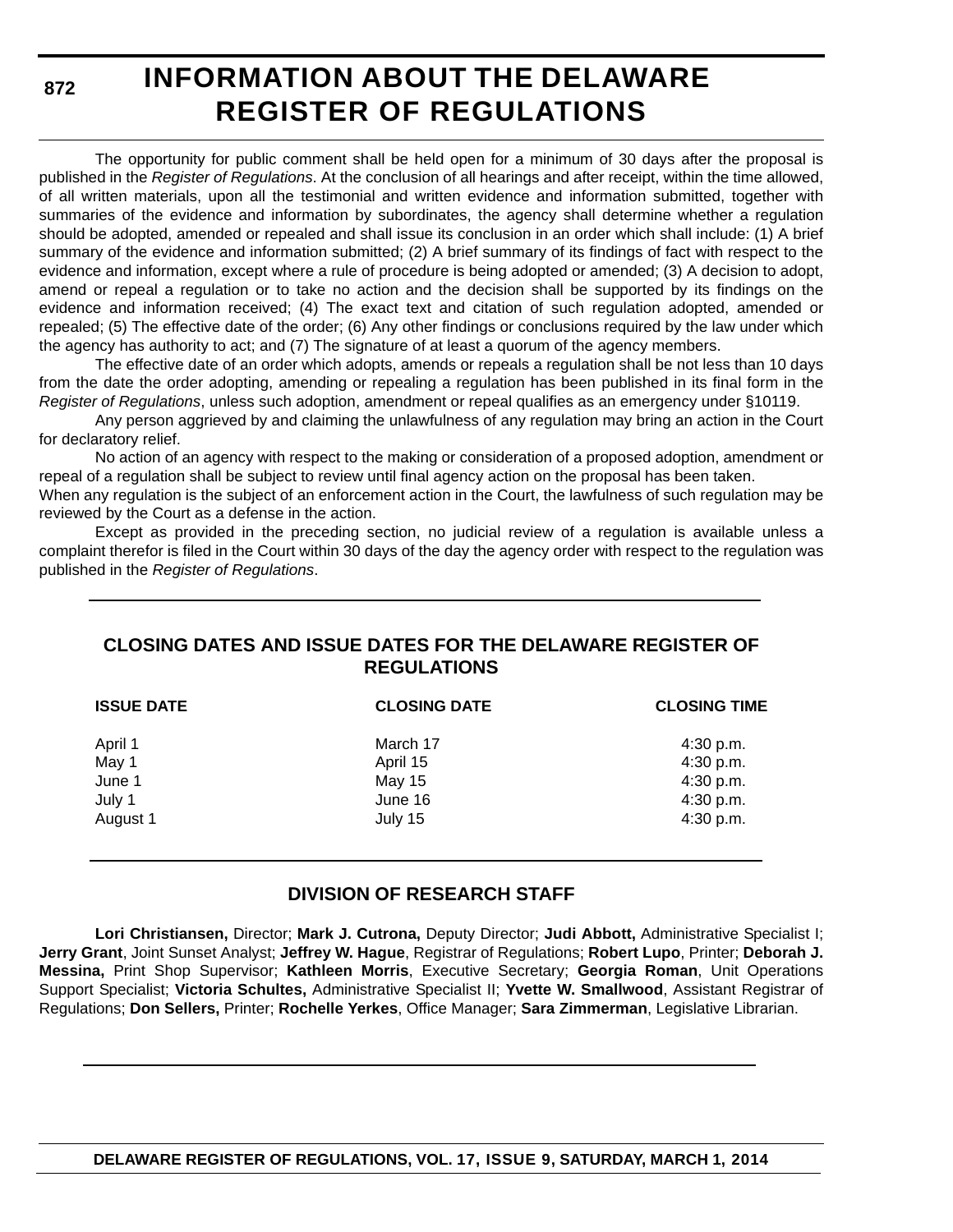### **TABLE OF CONTENTS**

**873**

<span id="page-3-0"></span>[Cumulative Tables............................................................................................................................. ............ 875](#page-5-0)

#### **PROPOSED**

| <b>DEPARTMENT OF AGRICULTURE</b><br><b>Thoroughbred Racing Commission</b>                                                                                                |            |
|--------------------------------------------------------------------------------------------------------------------------------------------------------------------------|------------|
|                                                                                                                                                                          | 882        |
| <b>DEPARTMENT OF HEALTH AND SOCIAL SERVICES</b><br><b>Division of Medicaid and Medical Assistance</b>                                                                    |            |
|                                                                                                                                                                          | 885        |
| Federal Medical Assistance Percentage Claiming Methodology for the Adult Group<br>Medicaid Reimbursement for Prescription Drugs - National Average Drug Acquisition Cost | 887<br>893 |
| <b>Division of Public Health</b>                                                                                                                                         |            |
|                                                                                                                                                                          | 896        |
| <b>Division of Social Services</b>                                                                                                                                       |            |
| Delaware Temporary Assistance for Needy Families (TANF) Employment and Training                                                                                          | 897        |
|                                                                                                                                                                          |            |
| DEPARTMENT OF NATURAL RESOURCES AND ENVIRONMENTAL CONTROL<br><b>Division of Fish and Wildlife</b>                                                                        |            |
|                                                                                                                                                                          | 901        |
|                                                                                                                                                                          | 904        |
| <b>DEPARTMENT OF STATE</b><br><b>Division of Professional Regulation</b><br>1100 Board of Dentistry and Dental Hygiene, Section 10.0, Eligibility to Take the Practical  |            |
|                                                                                                                                                                          | 905<br>906 |
|                                                                                                                                                                          |            |
|                                                                                                                                                                          |            |
| <b>FINAL</b>                                                                                                                                                             |            |
| <b>DEPARTMENT OF EDUCATION</b><br><b>Office of the Secretary</b>                                                                                                         |            |
|                                                                                                                                                                          | 913        |
| 502 Alignment of Local School District Curricula to the State Content Standards<br><b>Professional Standards Board</b>                                                   | 916        |
|                                                                                                                                                                          | 919        |
| <b>DEPARTMENT OF HEALTH AND SOCIAL SERVICES</b>                                                                                                                          |            |
| <b>Division of Public Health</b><br>4463 Licensing and Registration of Operators of Public Water Supply Systems                                                          | 924        |
|                                                                                                                                                                          |            |

#### **[DEPARTMENT OF SERVICES FOR CHILDREN, YOUTH AND THEIR FAMILIES](http://kids.delaware.gov/) Division of Family Services**

[201 Child Placing Agencies................................................................................................... ............ 925](#page-55-0)

#### **DEPARTMENT OF STATE**

|  | <b>Division of Professional Regulation</b> |  |  |  |
|--|--------------------------------------------|--|--|--|
|  |                                            |  |  |  |

### [2930 Council on Real Estate Appraisers............................................................................... ............ 927](#page-57-0)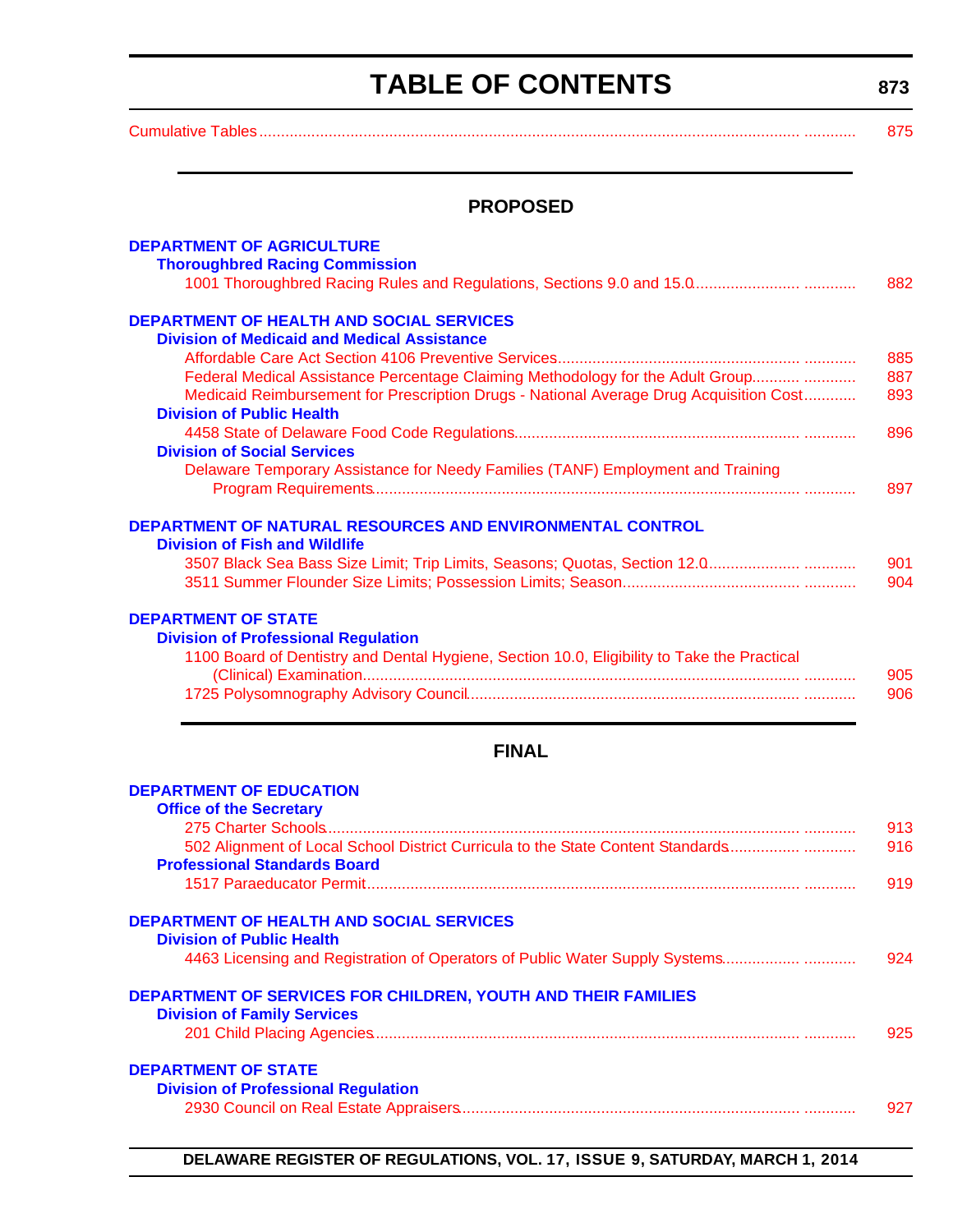<span id="page-4-0"></span>**874**

### **TABLE OF CONTENTS**

### **CALENDAR OF EVENTS/HEARING NOTICES**

| 929                                                                                                        |
|------------------------------------------------------------------------------------------------------------|
| 929                                                                                                        |
| 929                                                                                                        |
|                                                                                                            |
|                                                                                                            |
|                                                                                                            |
|                                                                                                            |
|                                                                                                            |
|                                                                                                            |
|                                                                                                            |
| Public Health; and Social Services - Public Hearing and Comment Periods Notices   930 - 932<br>$932 - 933$ |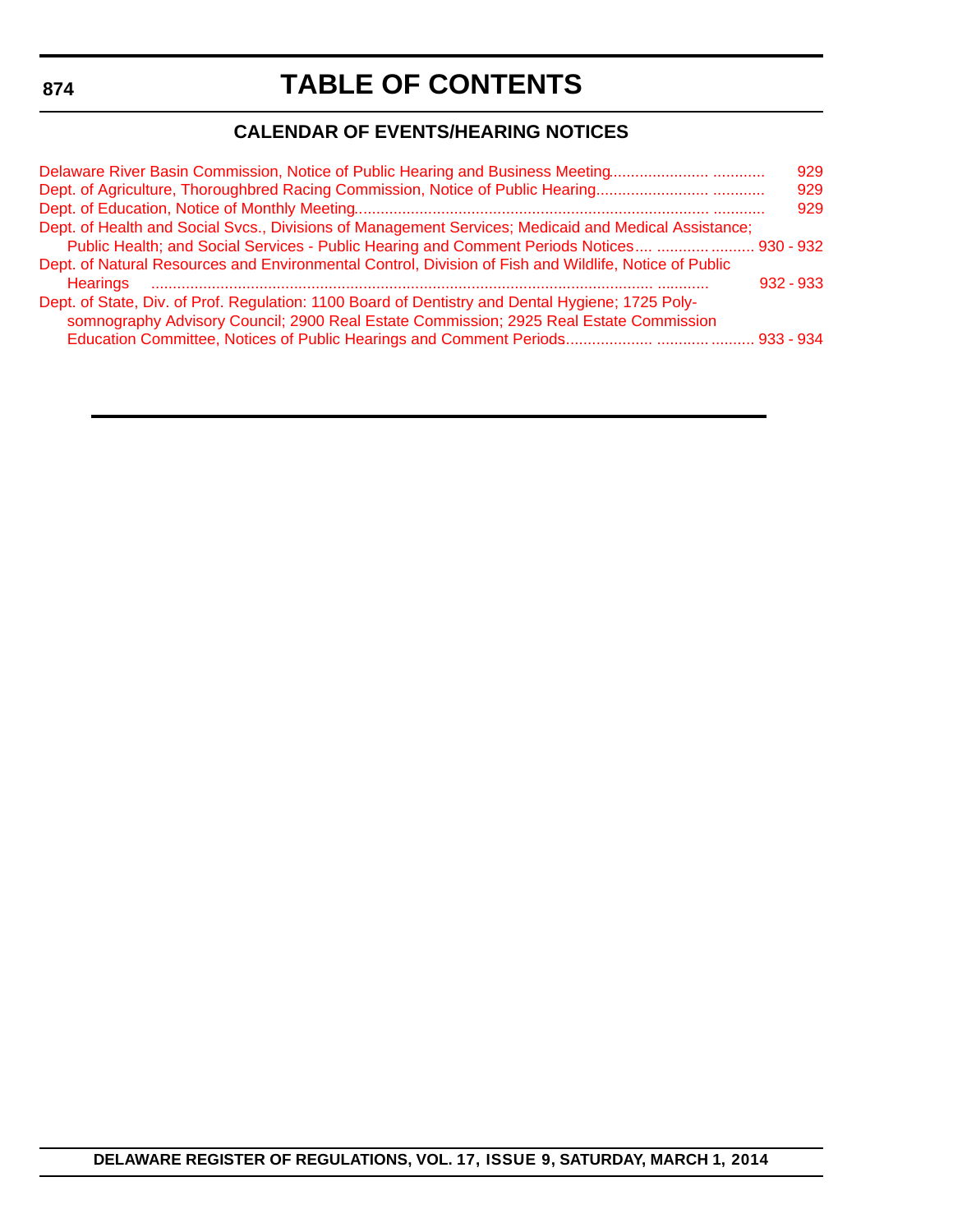<span id="page-5-0"></span>The table printed below lists the regulations that have been proposed, adopted, amended or repealed in the preceding issues of the current volume of the *Delaware Register of Regulations*.

The regulations are listed alphabetically by the promulgating agency, followed by a citation to that issue of the *Register* in which the regulation was published. Proposed regulations are designated with (Prop.); Final regulations are designated with (Final); Emergency regulations are designated with (Emer.); and regulations that have been repealed are designated with (Rep.).

| DELAWARE MANUFACTURED HOME RELOCATION AUTHORITY                         |                                                  |
|-------------------------------------------------------------------------|--------------------------------------------------|
| 201 Delaware Manufactured Home Relocation Trust Fund Regulations        | 17 DE Reg. 466 (Prop.)                           |
|                                                                         | 17 DE Reg. 678 (Prop.)                           |
|                                                                         | 17 DE Reg. 267(Emer.)                            |
|                                                                         | 17 DE Reg. 672(Emer.)                            |
|                                                                         | 17 <b>DE Reg.</b> 804 (Prop.)                    |
| <b>DELAWARE RIVER BASIN COMMISSION</b>                                  |                                                  |
|                                                                         | 17 DE Reg. 143 (Prop.)                           |
| Proposed Amendments to the Water Quality Regulations, Water Code and    |                                                  |
| Comprehensive Plan to Update Water Quality Criteria for pH              | 17 DE Reg. 365 (Prop.)                           |
|                                                                         |                                                  |
| DELAWARE SOLID WASTE AUTHORITY                                          |                                                  |
|                                                                         | 17 DE Reg. 313 (Final)                           |
|                                                                         | 17 DE Reg. 314 (Final)                           |
|                                                                         | 17 DE Reg. 315 (Rep.)                            |
|                                                                         |                                                  |
| <b>DELAWARE STATE FIRE PREVENTION COMMISSION</b>                        |                                                  |
|                                                                         | 17 DE Reg. 469 (Prop.)                           |
|                                                                         |                                                  |
| <b>DEPARTMENT OF AGRICULTURE</b><br><b>Office of the Secretary</b>      |                                                  |
| 101 On-Farm Home Processing of Non-Potentially Hazardous Foods          | 17 DE Reg. 25 (Prop.)                            |
|                                                                         | 17 DE Reg. 316 (Final)                           |
|                                                                         | 17 <b>DE Reg.</b> 28 (Prop.)                     |
|                                                                         | 17 DE Reg. 317 (Final)                           |
| <b>Delaware Forest Service</b>                                          |                                                  |
| 401 Forest Service Erosion and Sedimentation Regulations                | 17 DE Reg. 145 (Prop.)                           |
|                                                                         | 17 DE Reg. 722 (Final)                           |
| <b>Harness Racing Commission</b>                                        |                                                  |
| 501 Harness Racing Rules and Regulations, Section 3.0, 5.0, 7.0 & 8.0   | 17 DE Reg. 679 (Prop.)                           |
| 502 Delaware Standardbred Breeders' Fund Regulations                    | 17 DE Reg. 810 (Prop.)<br>17 DE Reg. 203 (Final) |
| <b>Pesticides Section</b>                                               |                                                  |
|                                                                         | 17 DE Reg. 146 (Prop.)                           |
|                                                                         | 17 DE Reg. 723 (Final)                           |
|                                                                         |                                                  |
| DEPARTMENT OF EDUCATION                                                 |                                                  |
| <b>Office of the Secretary</b>                                          |                                                  |
| 106 Teacher Appraisal Process Delaware Performance Appraisal System     |                                                  |
|                                                                         | 17 DE Reg. 204 (Rep.)                            |
| 106A Teacher Appraisal Process Delaware Performance Appraisal System    |                                                  |
|                                                                         | 17 DE Reg. 205 (Final)                           |
| 107 Specialist Appraisal Process Delaware Performance Appraisal System  |                                                  |
|                                                                         | 17 DE Reg. 214 (Rep.)                            |
| 107A Specialist Appraisal Process Delaware Performance Appraisal System |                                                  |
|                                                                         | 17 DE Reg. 216 (Final)                           |
|                                                                         |                                                  |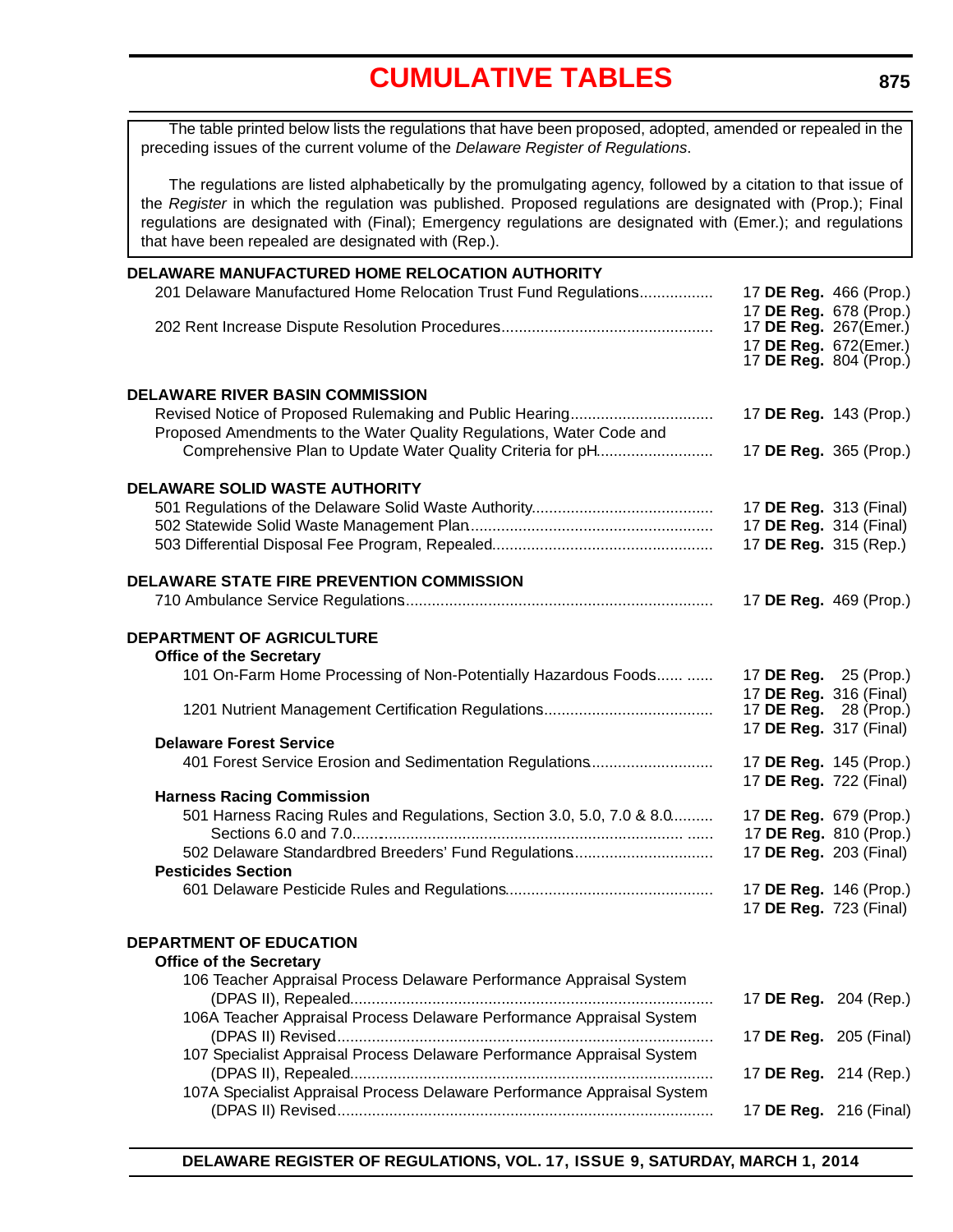| 108 Administrator Appraisal Process Delaware Performance Appraisal System                                                                                      |                                                                            |            |
|----------------------------------------------------------------------------------------------------------------------------------------------------------------|----------------------------------------------------------------------------|------------|
|                                                                                                                                                                | 17 DE Reg. 224 (Rep.)                                                      |            |
|                                                                                                                                                                | 17 DE Reg. 275 (Prop.)                                                     |            |
|                                                                                                                                                                | 17 DE Reg. 497 (Final)                                                     |            |
|                                                                                                                                                                | 17 DE Reg. 588 (Prop.)<br>17 <b>DE Reg.</b> 148 (Prop.)                    |            |
|                                                                                                                                                                | 17 DE Reg. 423 (Final)                                                     |            |
| 502 Alignment of Local School District Curricula to the State Content Standards<br>614 Uniform Definitions for Student Conduct Which May Result in Alternative | 17 <b>DE Reg.</b> 679 (Prop.)                                              |            |
|                                                                                                                                                                | 17 DE Reg. 367 (Prop.)                                                     |            |
|                                                                                                                                                                | 17 DE Reg. 835 (Final)                                                     |            |
|                                                                                                                                                                | 17 DE Reg. 361(Emer.)                                                      |            |
|                                                                                                                                                                | 17 DE Reg. 150 (Prop.)                                                     |            |
| 910 Delaware Requirements for Issuance of the GED® Test Credential                                                                                             | 17 DE Reg. 425 (Final)<br>17 DE Reg. 469 (Prop.)<br>17 DE Reg. 724 (Final) |            |
|                                                                                                                                                                | 17 <b>DE Reg.</b> 152 (Prop.)                                              |            |
|                                                                                                                                                                | 17 DE Reg. 427 (Final)                                                     |            |
| <b>Professional Standards Board</b>                                                                                                                            |                                                                            |            |
|                                                                                                                                                                | 17 <b>DE Reg.</b> 65 (Final)                                               |            |
|                                                                                                                                                                | 17 DE Reg. 472 (Prop.)                                                     |            |
|                                                                                                                                                                | 17 DE Reg. 726 (Final)                                                     |            |
|                                                                                                                                                                | 17 DE Reg. 372 (Prop.)                                                     |            |
|                                                                                                                                                                | 17 DE Reg. 610 (Final)                                                     |            |
|                                                                                                                                                                | 17 DE Reg. 591 (Prop.)                                                     |            |
|                                                                                                                                                                | 17 DE Reg. 683 (Prop.)                                                     |            |
| <b>DEPARTMENT OF FINANCE</b><br><b>Office of the State Lottery</b>                                                                                             |                                                                            |            |
|                                                                                                                                                                | 17 DE Reg.                                                                 | 10 (Emer)  |
|                                                                                                                                                                | 17 DE Reg.<br>17 DE Reg. 317 (Final)                                       | 29 (Prop.) |
|                                                                                                                                                                |                                                                            |            |
| <b>DEPARTMENT OF HEALTH AND SOCIAL SERVICES</b>                                                                                                                |                                                                            |            |
| <b>Division of Medicaid and Medical Assistance</b>                                                                                                             |                                                                            |            |
| 1915(c) Home and Community-Based Services Waiver                                                                                                               | 17 DE Reg. 156(Prop.)                                                      |            |
|                                                                                                                                                                | 17 DE Reg. 432 (Final)                                                     |            |
| 1915(i) Home and Community-Based Services State Plan Option Amendment<br>Attachment 3.1-A Page 5 Addendum, Multi-State Purchasing Pool Supplemental            | 17 <b>DE Reg.</b> 688(Prop.)                                               |            |
|                                                                                                                                                                | 17 DE Reg. 285(Prop.)                                                      |            |
|                                                                                                                                                                | 17 DE Reg. 501 (Final)                                                     |            |
| Delaware Medicaid Modified Adjusted Gross Income (MAGI) Eligibility and<br>Benefits State Plan Amendments - Children's Health Insurance Program                | 17 DE Reg. 392 (Prop.)                                                     |            |
|                                                                                                                                                                | 17 DE Reg. 631 (Final)                                                     |            |
| Delaware Medicaid Modified Adjusted Gross Income (MAGI) Eligibility and                                                                                        |                                                                            |            |
| Benefits State Plan Amendments - Citizenship and Immigration Status                                                                                            | 17 DE Reg. 389 (Prop.)                                                     |            |
|                                                                                                                                                                | 17 DE Reg. 628 (Final)                                                     |            |
| Delaware Medicaid Modified Adjusted Gross Income (MAGI) Eligibility and                                                                                        |                                                                            |            |
| Benefits State Plan Amendments - Eligibility Process                                                                                                           | 17 DE Reg. 377 (Prop.)                                                     |            |
|                                                                                                                                                                | 17 DE Reg. 616 (Final)                                                     |            |
| Delaware Medicaid Modified Adjusted Gross Income (MAGI) Eligibility and                                                                                        |                                                                            |            |
| Benefits State Plan Amendments - MAGI-Based Eligibility Groups                                                                                                 | 17 DE Reg. 374 (Prop.)                                                     |            |
|                                                                                                                                                                | 17 DE Reg. 612 (Final)                                                     |            |
| Delaware Medicaid Modified Adjusted Gross Income (MAGI) Eligibility and                                                                                        |                                                                            |            |
| Benefits State Plan Amendments - MAGI Income Methodology                                                                                                       | 17 DE Reg. 380 (Prop.)                                                     |            |
|                                                                                                                                                                | 17 DE Reg. 619 (Final)                                                     |            |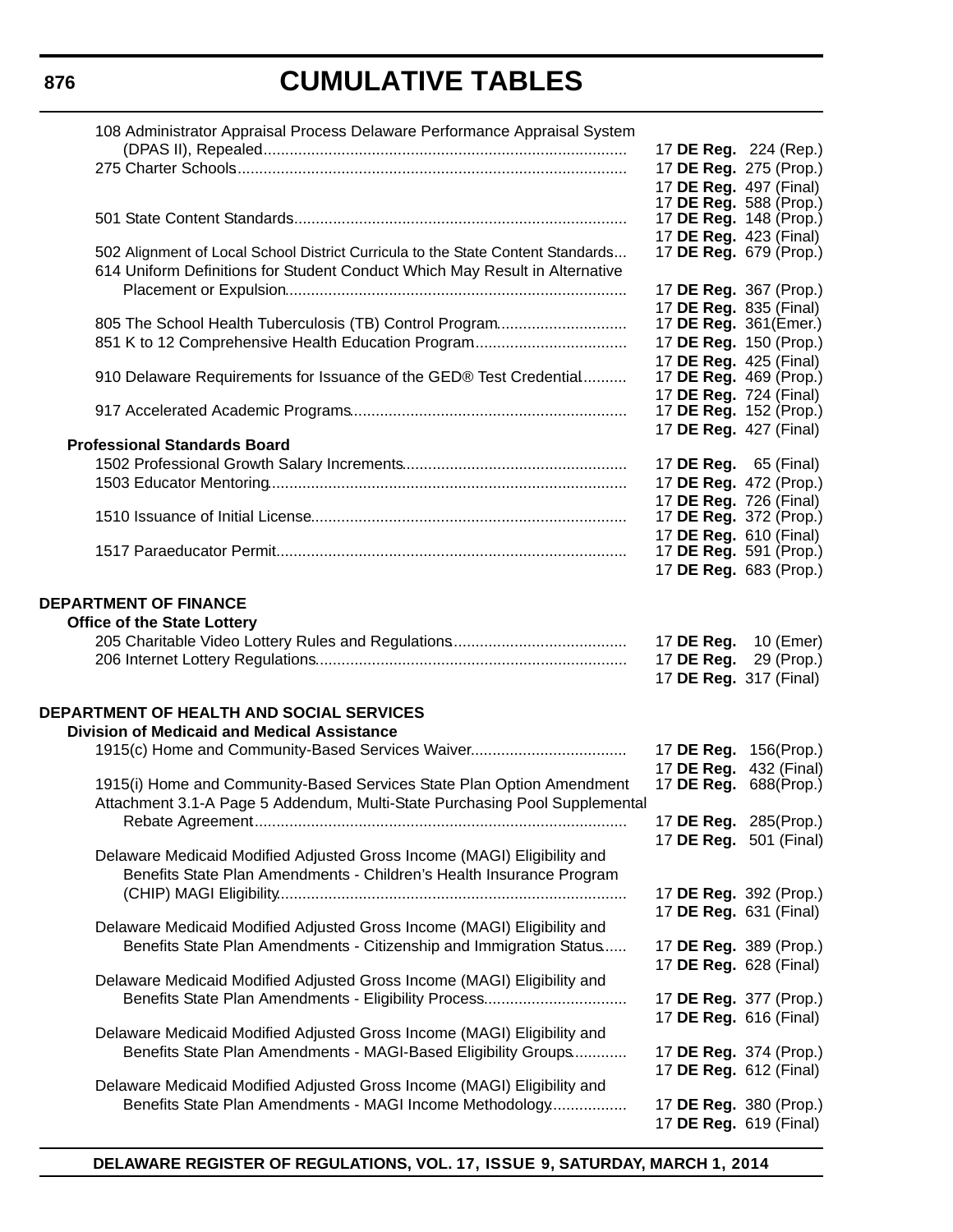| Delaware Medicaid Modified Adjusted Gross Income (MAGI) Eligibility and      |                                                         |                        |
|------------------------------------------------------------------------------|---------------------------------------------------------|------------------------|
|                                                                              | 17 DE Reg. 386 (Prop.)                                  |                        |
|                                                                              | 17 DE Reg. 625 (Final)                                  |                        |
| Delaware Medicaid Modified Adjusted Gross Income (MAGI) Eligibility and      |                                                         |                        |
| Benefits State Plan Amendments - Single State Agency                         | 17 DE Reg. 383 (Prop.)                                  |                        |
|                                                                              | 17 DE Reg. 622 (Final)                                  |                        |
| Diamond State Health Plan Plus 1115 Demonstration Waiver                     | 17 <b>DE Reg.</b> 225 (Final)                           |                        |
|                                                                              | 17 DE Reg. 584(Emer.)                                   |                        |
|                                                                              | 17 DE Reg. 597 (Prop.)                                  |                        |
|                                                                              | 17 <b>DE Reg.</b> 845 (Final)                           |                        |
|                                                                              | 17 DE Reg. 584(Emer.)                                   |                        |
|                                                                              | 17 DE Reg. 597 (Prop.)                                  |                        |
| Medicaid Expansion under the Affordable Care Act of 2014 - Delaware          | 17 <b>DE Reg.</b> 845 (Final)                           |                        |
|                                                                              | 17 DE Reg. 594 (Prop.)                                  |                        |
|                                                                              | 17 DE Reg. 841 (Final)                                  |                        |
| Medicaid Expansion under the Affordable Care Act of 2014 - DSSM 14000,       |                                                         |                        |
|                                                                              | 17 DE Reg. 126(Emer.)                                   |                        |
|                                                                              | 17 DE Reg. 162 (Prop.)                                  |                        |
|                                                                              | 17 <b>DE Reg.</b> 503 (Final)                           |                        |
| Medicaid Expansion under the Affordable Care Act of 2014 - Modified Adjusted |                                                         |                        |
| Gross Income (MAGI) Methodology - Reasonable Classification of               |                                                         |                        |
| Individuals Under Age 21 and Household Composition                           | 17 DE Reg. 477 (Prop.)                                  |                        |
|                                                                              | 17 DE Reg. 731 (Final)                                  |                        |
| Medicaid Provider Screening Requirements and Provider Enrollment Fee         |                                                         |                        |
| and Program Integrity                                                        | 17 DE Reg. 282 (Prop.)                                  |                        |
|                                                                              | 17 <b>DE Reg.</b> 519 (Final)                           |                        |
| Pregnant Women and Infants Under Age 1 - 212% of the Federal Poverty Level   | 17 DE Reg. 584(Emer.)                                   |                        |
|                                                                              |                                                         | 17 DE Reg. 597 (Prop.) |
| Title XIX Medicaid State Plan Regarding Medicaid Rehabilitative Services     | 17 <b>DE Reg.</b> 845 (Final)<br>17 DE Reg. 395 (Prop.) |                        |
|                                                                              | 17 DE Reg. 634 (Final)                                  |                        |
|                                                                              | 17 DE Reg. 812 (Prop.)                                  |                        |
| <b>Division of Public Health</b>                                             |                                                         |                        |
| 4104 Delaware Conrad State 30 / J-1 Visa Waiver Program                      | 17 <b>DE Reg.</b> 233 (Final)                           |                        |
| 4202 Control of Communicable and Other Disease Conditions                    | 17 DE Reg. 320 (Final)                                  |                        |
|                                                                              | 17 DE Reg. 165 (Prop.)                                  |                        |
|                                                                              | 17 DE Reg. 438 (Final)                                  |                        |
|                                                                              | 17 DE Reg. 288 (Prop.)                                  |                        |
|                                                                              | 17 DE Reg. 523 (Final)                                  |                        |
| 4408 Facilities that Perform Invasive Medical Procedures                     | 17 DE Reg. 397 (Prop.)                                  |                        |
|                                                                              | 17 DE Reg. 848 (Final)                                  |                        |
|                                                                              | 17 <b>DE Reg.</b> 234 (Rep.)                            |                        |
| 4459B Residential Property Renovation, Repair and Painting                   | 17 DE Reg. 485 (Prop.)                                  |                        |
|                                                                              | 17 DE Reg. 735 (Final)                                  |                        |
|                                                                              | 17 <b>DE Reg.</b> 30 (Prop.)                            |                        |
|                                                                              | 17 DE Reg. 439 (Final)                                  |                        |
| 4463 Licensing and Registration of Operators of Public Water Supply Systems  | 17 DE Reg. 691 (Prop.)                                  |                        |
| 4465 Delaware Radiation Control Regulations, Part A and Part B               |                                                         | 17 DE Reg. 814 (Prop.) |
|                                                                              |                                                         | 17 DE Reg. 814 (Prop.) |
|                                                                              |                                                         | 17 DE Reg. 405 (Prop.) |
|                                                                              | 17 DE Reg. 738 (Final)                                  |                        |
| <b>Division of Social Services</b>                                           |                                                         |                        |
| Delaware's Temporary Assistance for Needy Families State Plan Amendment      | 17 DE Reg. 406 (Prop.)                                  |                        |
|                                                                              | 17 DE Reg. 638 (Final)                                  |                        |
|                                                                              | 17 DE Reg.                                              | 66 (Prop.)             |
|                                                                              | 17 DE Reg. 289 (Prop.)                                  |                        |
|                                                                              | 17 DE Reg. 526 (Final)                                  |                        |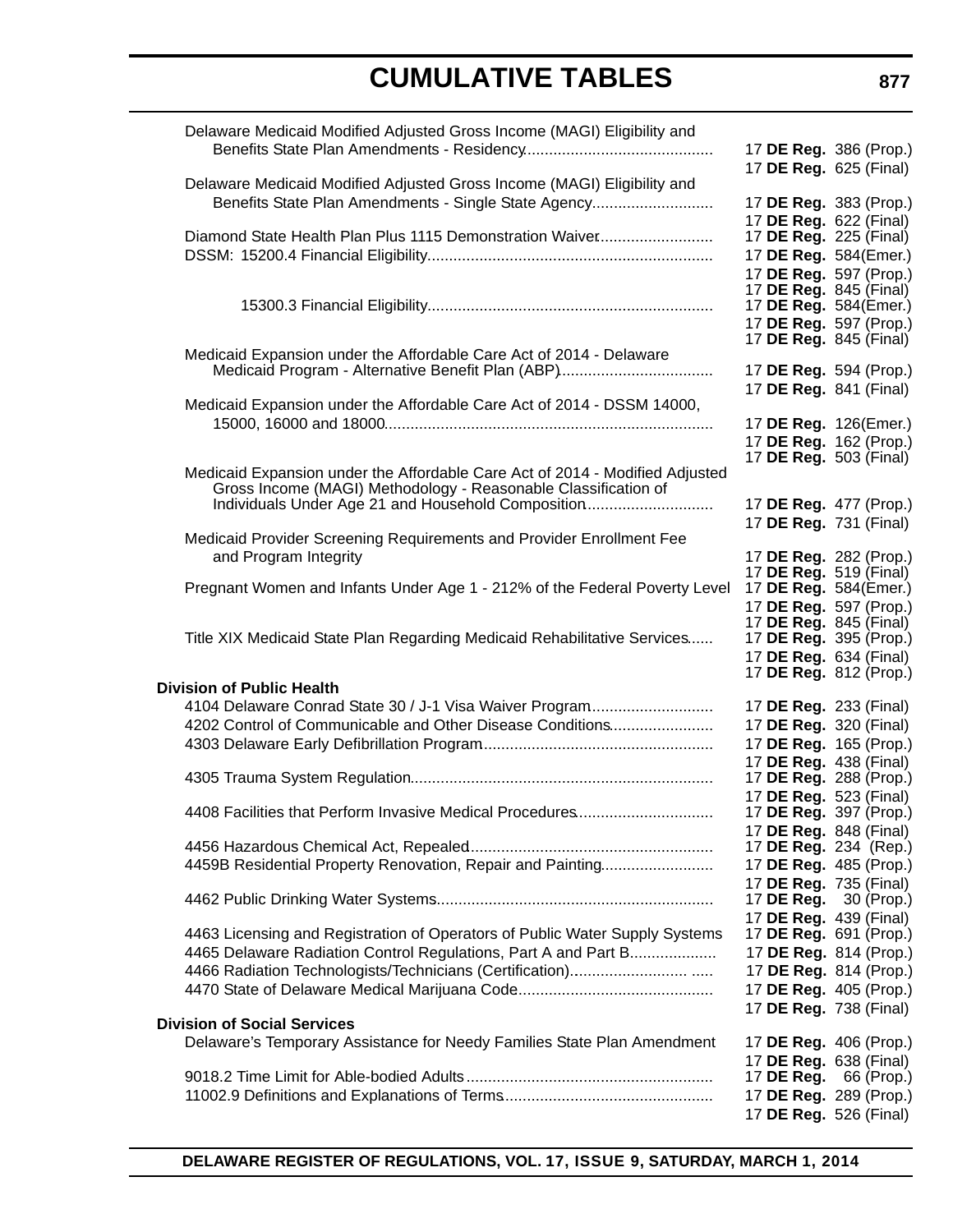**878**

# **CUMULATIVE TABLES**

| 11003.7.5 Income Eligible/Education and Post-Secondary Education (Deter-<br>mining High School/GED Eligibility Participation and Determining Post- | 17 DE Reg. 486 (Prop.)                                                           |            |
|----------------------------------------------------------------------------------------------------------------------------------------------------|----------------------------------------------------------------------------------|------------|
| <b>Division of Substance Abuse and Mental Health</b>                                                                                               | 17 DE Reg. 739 (Final)                                                           |            |
| 6002 Credentialing Mental Health Screeners & Payment for Vol. Admissions                                                                           | 17 DE Reg. 72 (Prop.)                                                            |            |
| <b>DEPARTMENT OF INSURANCE</b><br><b>Office of the Commissioner</b>                                                                                |                                                                                  |            |
|                                                                                                                                                    | 17 DE Reg. 293 (Prop.)<br>17 DE Reg. 532 (Final)                                 |            |
|                                                                                                                                                    | 17 DE Reg. 166 (Prop.)<br>17 DE Reg. 533 (Final)                                 |            |
|                                                                                                                                                    | 17 <b>DE Reg.</b> 169 (Prop.)<br>17 DE Reg. 534 (Final)                          |            |
|                                                                                                                                                    | 17 <b>DE Reg.</b> 235 (Final)                                                    |            |
| <b>DEPARTMENT OF LABOR</b><br><b>Division of Industrial Affairs</b>                                                                                |                                                                                  |            |
|                                                                                                                                                    | 17 DE Reg. 34 (Prop.)<br>17 DE Reg. 322 (Final)                                  |            |
|                                                                                                                                                    | 17 DE Reg. 488 (Prop.)<br>17 DE Reg. 858 (Final)<br>17 <b>DE Reg.</b> 35 (Prop.) |            |
|                                                                                                                                                    | 17 DE Reg. 322 (Final)                                                           |            |
| <b>Division of Unemployment Insurance</b>                                                                                                          | 17 <b>DE Reg.</b> 36 (Prop.)                                                     |            |
|                                                                                                                                                    | 17 DE Reg. 325 (Final)                                                           |            |
| DEPARTMENT OF NATURAL RESOURCES AND ENVIRONMENTAL CONTROL<br><b>Office of the Secretary</b>                                                        |                                                                                  |            |
| <b>Division of Air Quality</b>                                                                                                                     | 17 DE Reg. 693 (Prop.)                                                           |            |
| Amendment to the Inspection and Maintenance (I/M) State Implementation Plan                                                                        |                                                                                  |            |
| (SIP) concerning Section 11(e) - Program Compliance                                                                                                | 17 DE Reg. 342 (Gen.)                                                            |            |
| Dioxide (NO2) National Ambient Air Quality Standard (NAAQS)<br>Regional Haze 5-Year Periodic Report Progress Toward the Reasonable                 | 17 DE Reg.                                                                       | 96 (Gen.)  |
| Progress Goals for Visibility in Class I Federal Areas and Determination                                                                           |                                                                                  |            |
|                                                                                                                                                    | 17 DE Reg. 565 (Gen.)                                                            |            |
|                                                                                                                                                    | 17 <b>DE Reg.</b> 36 (Prop.)                                                     |            |
|                                                                                                                                                    | 17 DE Reg. 536 (Final)<br>17 DE Reg.                                             | 38 (Prop.) |
| 1104 Particulate Emissions from Fuel Burning Equipment                                                                                             | 17 DE Reg. 741 (Final)<br>17 DE Reg.                                             | 44 (Prop.) |
|                                                                                                                                                    | 17 DE Reg. 536 (Final)                                                           |            |
| 1108 Sulfur Dioxide Emissions From Fuel Burning Equipment                                                                                          | 17 <b>DE Reg.</b> 79 (Prop.)<br>17 DE Reg. 45 (Prop.)                            |            |
|                                                                                                                                                    | 17 DE Reg. 536 (Final)                                                           |            |
| 1125 Requirements for Preconstruction Review, Section 1.9, Definitions                                                                             | 17 DE Reg. $6$ (Errata)                                                          |            |
|                                                                                                                                                    | 17 DE Reg. 408 (Prop.)<br>17 <b>DE Reg.</b> 326 (Final)                          |            |
| 1138 Emission Standards for Hazardous Air Pollutants for Source Categories,                                                                        | 17 <b>DE Reg.</b> 744 (Final)                                                    |            |
|                                                                                                                                                    | 17 <b>DE Reg.</b> 328 (Final)                                                    |            |
|                                                                                                                                                    | 17 DE Reg. 47 (Prop.)                                                            |            |
|                                                                                                                                                    | 17 DE Reg. 538 (Final)<br>17 DE Reg. 295 (Prop.)                                 |            |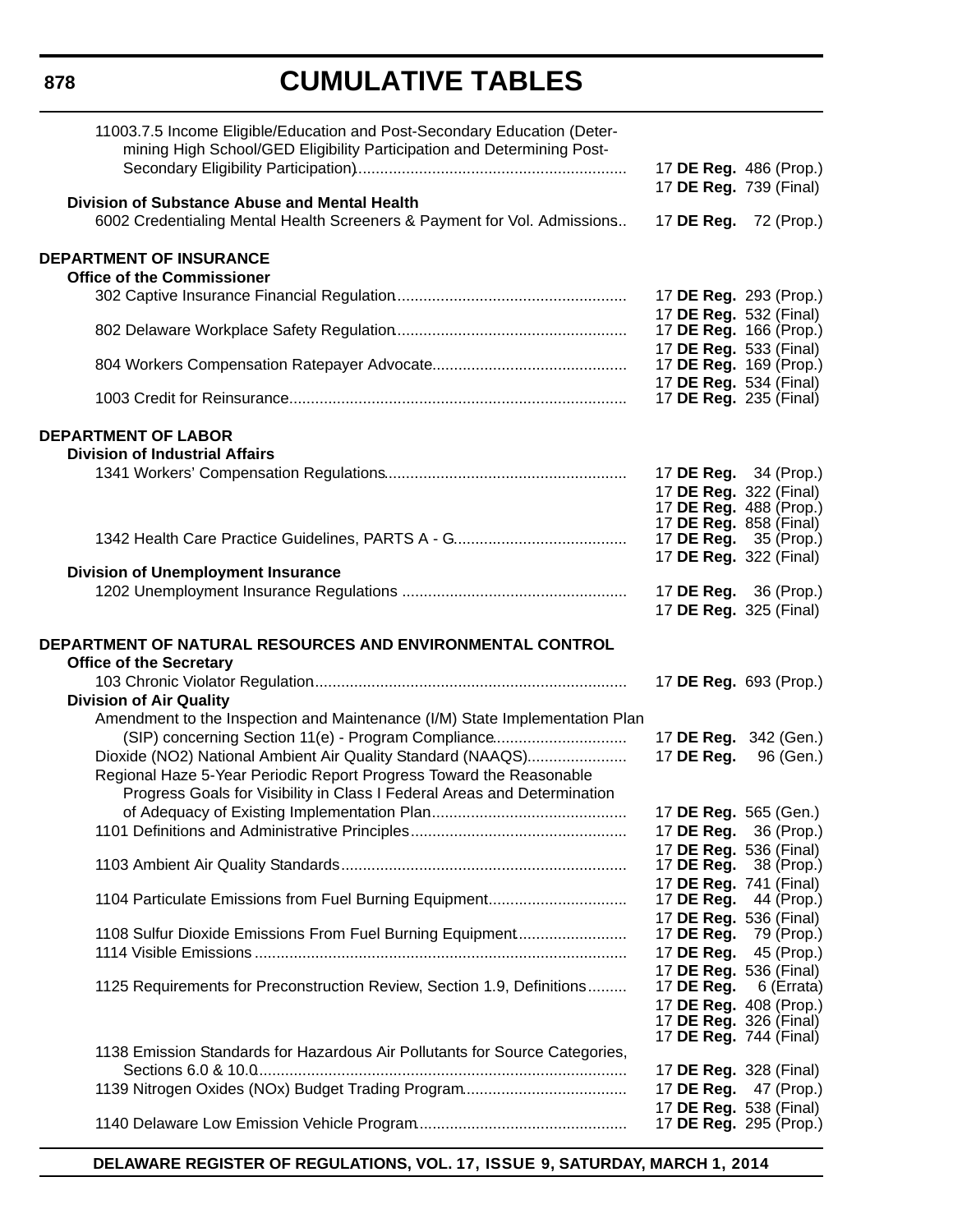|                                                                                                              | 17 <b>DE Reg.</b> 640 (Final)<br>17 DE Reg. 48 (Prop.)                            |                           |
|--------------------------------------------------------------------------------------------------------------|-----------------------------------------------------------------------------------|---------------------------|
|                                                                                                              | 17 DE Reg. 540 (Final)<br>17 <b>DE Reg.</b> 303 (Prop.)                           |                           |
|                                                                                                              | 17 DE Reg. 644 (Final)                                                            |                           |
| <b>Division of Energy and Climate</b><br>102 Implementation of Renewable Energy Portfolio Standards Cost Cap |                                                                                   |                           |
|                                                                                                              | 17 DE Reg. 604 (Prop.)                                                            | 17 DE Reg. 600 (Prop.)    |
| <b>Division of Fish and Wildlife</b>                                                                         | 17 <b>DE Reg.</b> 49 (Prop.)                                                      |                           |
| 3507 Black Sea Bass Size Limit; Trip Limits, Seasons; Quotas (3.0, 5.0 & 6.0)                                | 17 DE Reg. 441 (Final)<br>17 <b>DE Reg.</b> 50 (Prop.)                            |                           |
|                                                                                                              | 17 DE Reg. 542 (Final)<br>17 DE Reg. 172 (Prop.)                                  |                           |
| 3518 Black Drum Size Limit; Possession Limit; Landing Limit; Dealer Limit                                    | 17 DE Reg. 543 (Final)<br>17 <b>DE Reg.</b> 304 (Prop.)<br>17 DE Reg. 646 (Final) |                           |
|                                                                                                              | 17 DE Reg. 7 (Errata)                                                             |                           |
|                                                                                                              | 17 DE Reg. 236 (Final)<br>17 DE Reg. 305 (Prop.)                                  |                           |
|                                                                                                              | 17 DE Reg. 648 (Final)<br>17 DE Reg. 174 (Prop.)<br>17 DE Reg. 238 (Final)        |                           |
| Division of Waste and Hazardous Substances                                                                   | 17 <b>DE Reg.</b> 746 (Final)                                                     |                           |
|                                                                                                              | 17 DE Reg. 58 (Prop.)                                                             |                           |
| 1352 Regulations Governing Aboveground Storage Tanks                                                         | 17 DE Reg. 545 (Final)<br>17 DE Reg. 694 (Prop.)<br>17 DE Reg. 59 (Prop.)         |                           |
| <b>Division of Water</b>                                                                                     | 17 DE Reg. 750 (Final)                                                            |                           |
| 7101 Regulations Governing the Design, Installation and Operation of On-Site                                 |                                                                                   | 17 DE Reg. 488 (Prop.)    |
| 7503 Oil Gas and Mineral Exploration Regulations, Repealed                                                   | 17 DE Reg. 752 (Final)<br>17 <b>DE Reg.</b> 696 (Prop.)<br>17 DE Reg. 61 (Prop.)  |                           |
| <b>Division of Watershed Stewardship</b>                                                                     | 17 DE Reg. 547 (Final)                                                            |                           |
|                                                                                                              | 17 DE Reg. 240 (Final)                                                            |                           |
|                                                                                                              | 17 DE Reg.<br>17 DE Reg.                                                          | 53 (Prop.)<br>650 (Final) |
|                                                                                                              | 17 DE Reg. 703(Prop.)                                                             |                           |
| DEPARTMENT OF SAFETY AND HOMELAND SECURITY<br><b>Division of State Police</b>                                | 17 DE Reg. 815(Prop.)                                                             |                           |
| 1300 Board of Examiners of Private Investigators & Private Security Agencies                                 | 17 DE Reg. 607 (Prop.)                                                            |                           |
|                                                                                                              | 17 DE Reg. 860 (Final)<br>17 DE Reg. 652 (Final)                                  | 17 DE Reg. 409 (Prop.)    |
| <b>Office of Highway Safety</b>                                                                              | 17 DE Reg. 182 (Prop.)<br>17 DE Reg. 549 (Final)                                  |                           |
| DEPARTMENT OF SERVICES FOR CHILDREN, YOUTH AND THEIR FAMILIES                                                |                                                                                   |                           |
| <b>Division of Family Services</b><br>105 Residential Child Care Facilities and Day Treatment Programs       |                                                                                   | 17 DE Reg. 182 (Prop.)    |
|                                                                                                              |                                                                                   |                           |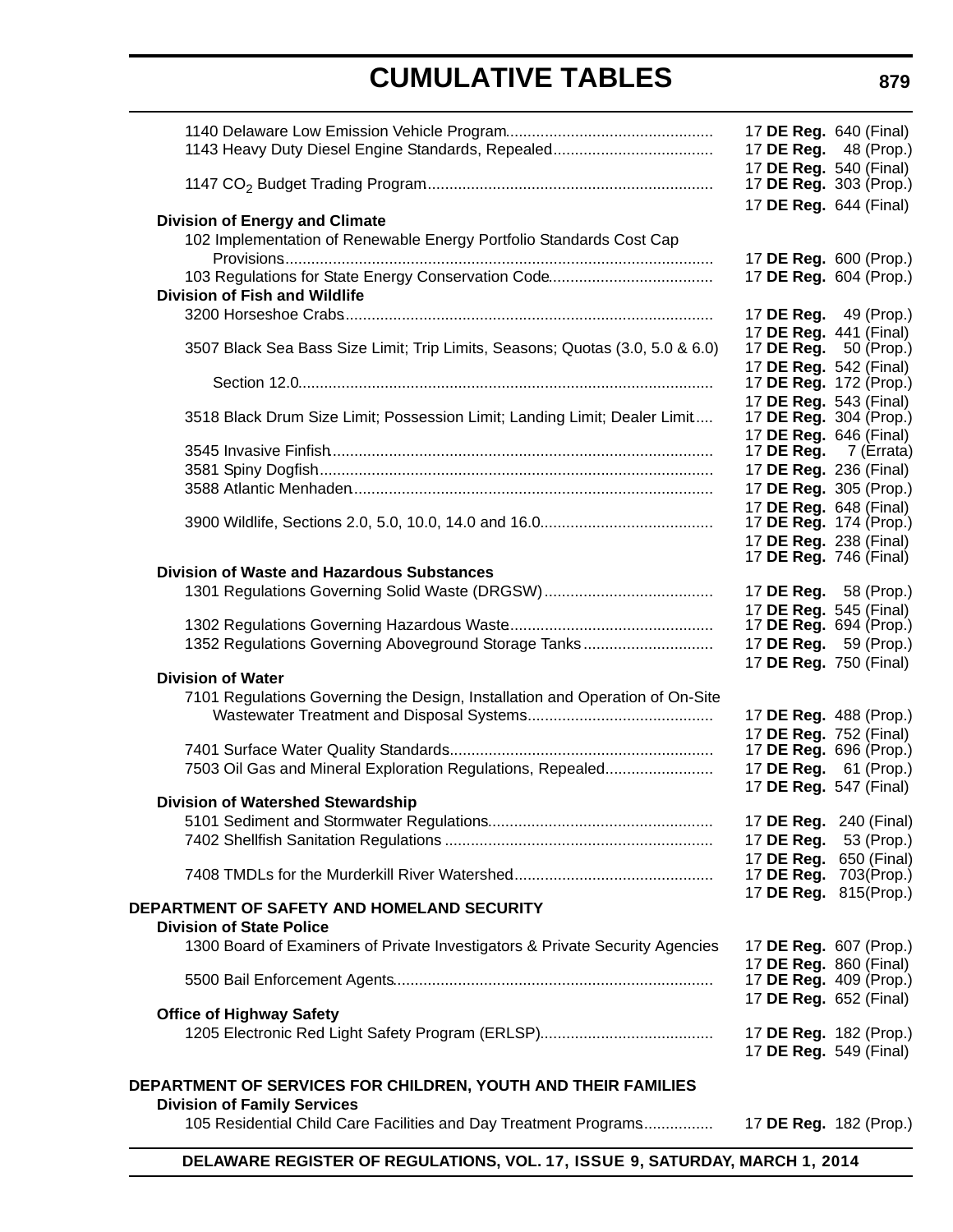**880**

# **CUMULATIVE TABLES**

| 105 Residential Child Care Facilities and Day Treatment Programs                                                                   | 17 DE Reg. 706 (Prop.)<br>17 DE Reg. 62 (Prop.)<br>17 DE Reg. 608 (Prop.) |  |
|------------------------------------------------------------------------------------------------------------------------------------|---------------------------------------------------------------------------|--|
| 301 Criminal History Record Checks for Child Care Persons<br>302 Child Protection Registry Checks for Child Care, Health Care, and | 17 DE Reg. 331 (Final)<br>17 DE Reg. 339 (Final)                          |  |
|                                                                                                                                    |                                                                           |  |
| <b>DEPARTMENT OF STATE</b>                                                                                                         |                                                                           |  |
| <b>Division of Professional Regulation</b>                                                                                         |                                                                           |  |
| Uniform Controlled Substances Act Regulations, Section 2.0, Requirements                                                           | 17 DE Reg. 186 (Prop.)                                                    |  |
|                                                                                                                                    | 17 DE Reg. 707 (Prop.)                                                    |  |
|                                                                                                                                    | 17 DE Reg. 818 (Prop.)                                                    |  |
|                                                                                                                                    | 17 DE Reg. 861 (Final)                                                    |  |
|                                                                                                                                    | 17 DE Reg. 188 (Prop.)<br>17 DE Reg. 550 (Final)                          |  |
| 1100 Board of Dentistry and Dental Hygiene, Section 12.0 Unprofessional                                                            | 17 <b>DE Reg.</b> 307 (Prop.)                                             |  |
|                                                                                                                                    | 17 DE Reg. 862 (Final)                                                    |  |
|                                                                                                                                    | 17 DE Reg. 708 (Prop.)                                                    |  |
|                                                                                                                                    | 17 DE Reg. 819 (Prop.)                                                    |  |
| Section 6.0 Requirements and Procedures for Licensure                                                                              | 17 <b>DE Reg.</b> 85 (Final)                                              |  |
| Section 9.0 Regulations Pertaining to Mandatory Continuing Education                                                               | 17 DE Reg. 490 (Prop.)                                                    |  |
|                                                                                                                                    | 17 DE Reg. 86 (Final)                                                     |  |
| Section 14.0 Nurse Licensure Compact Rules & Regs                                                                                  | 17 DE Reg. 83 (Final)                                                     |  |
|                                                                                                                                    | 17 DE Reg. 192 (Prop.)                                                    |  |
|                                                                                                                                    | 17 DE Reg. 653 (Final)                                                    |  |
|                                                                                                                                    | 17 DE Reg. 709 (Prop.)                                                    |  |
|                                                                                                                                    | 17 DE Reg. 242 (Final)                                                    |  |
|                                                                                                                                    | 17 DE Reg. 713 (Prop.)                                                    |  |
|                                                                                                                                    | 17 <b>DE Reg.</b> 443 (Final)                                             |  |
|                                                                                                                                    | 17 DE Reg. 714 (Prop.)                                                    |  |
|                                                                                                                                    | 17 <b>DE Reg.</b> 444 (Final)                                             |  |
|                                                                                                                                    | 17 DE Reg. 490 (Prop.)                                                    |  |
| 3000 Board of Professional Counselors of Mental Health and Chemical                                                                |                                                                           |  |
|                                                                                                                                    | 17 DE Reg. 410 (Prop.)                                                    |  |
|                                                                                                                                    | 17 DE Reg. 755 (Final)<br>17 DE Reg. 445 (Final)                          |  |
|                                                                                                                                    | 17 DE Reg. 829 (Prop.)                                                    |  |
|                                                                                                                                    | 17 <b>DE Reg.</b> 89 (Final)                                              |  |
|                                                                                                                                    | 17 DE Reg. 417 (Prop.)                                                    |  |
|                                                                                                                                    | 17 DE Reg. 609 (Prop.)                                                    |  |
|                                                                                                                                    | 17 DE Reg. 494 (Prop.)                                                    |  |
|                                                                                                                                    | 17 DE Reg. 243 (Final)                                                    |  |
|                                                                                                                                    | 17 DE Reg. 309 (Prop.)<br>17 <b>DE Reg.</b> 551 (Final)                   |  |
| 5200 Board of Examiners of Nursing Home Administrators                                                                             | 17 DE Reg. 196 (Prop.)                                                    |  |
|                                                                                                                                    | 17 DE Reg. 552 (Final)                                                    |  |
|                                                                                                                                    | 17 <b>DE Reg.</b> 655 (Final)                                             |  |
|                                                                                                                                    | 17 DE Reg. 342 (Final)                                                    |  |
| <b>Office of the State Bank Commissioner</b>                                                                                       |                                                                           |  |
| Proposed Amendments to 16 Regulations of the State Bank Commissioner                                                               | 17 DE Reg. 832 (Prop.)                                                    |  |
| 905 Loan Limitations: Credit Exposure to Derivative Transactions                                                                   | 17 DE Reg. 418 (Prop.)                                                    |  |
| <b>Public Service Commission</b>                                                                                                   | 17 DE Reg. 656 (Final)                                                    |  |
| 1001 Rules of Practice and Procedure of the DE Public Service Commission                                                           | 17 DE Reg. 554 (Final)                                                    |  |
| 3001 Rules for Certification and Regulation of Electric Suppliers                                                                  | 17 DE Reg. 310 (Prop.)                                                    |  |
|                                                                                                                                    |                                                                           |  |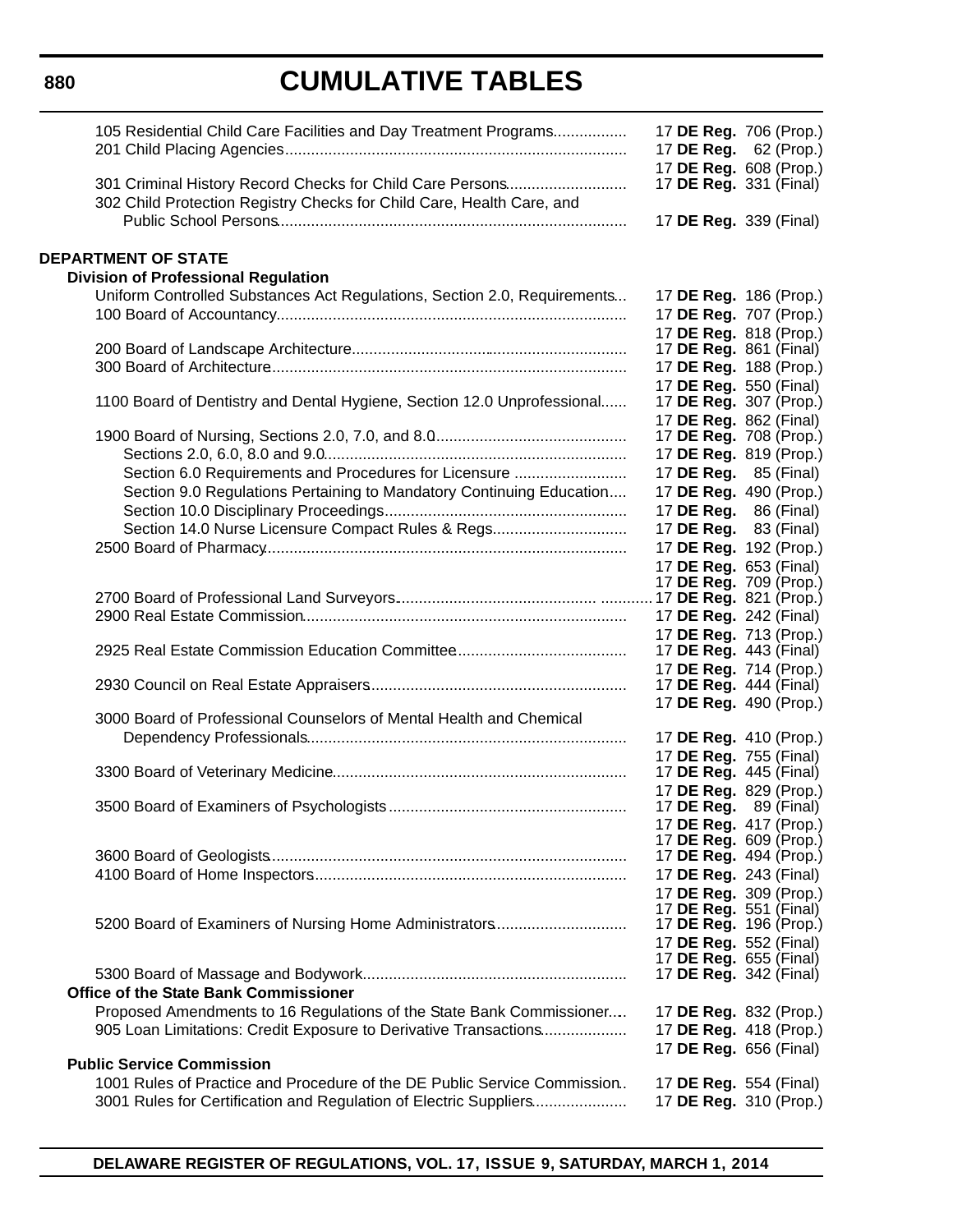#### **DEPARTMENT OF TRANSPORTATION**

| 17 DE Reg. 197 (Prop.)       |
|------------------------------|
| 17 DE Reg. 197 (Prop.)       |
|                              |
| 17 DE Reg. 197 (Prop.)       |
| 17 DE Reg. 197 (Prop.)       |
| 17 DE Reg. 197 (Prop.)       |
| 17 DE Reg. 197 (Prop.)       |
| 17 DE Reg. 197 (Prop.)       |
|                              |
|                              |
| 17 DE Reg. 198 (Prop.)       |
|                              |
| 17 DE Reg. 833 (Prop.)       |
|                              |
| 17 DE Reg. 202 (Prop.)       |
| 17 DE Reg. 756 (Final)       |
|                              |
|                              |
|                              |
| 90 (Final)<br>17 DE Reg.     |
| 17 DE Reg.<br>90 (Final)     |
|                              |
|                              |
|                              |
| 17 DE Reg. 716 (Prop.)       |
|                              |
| 17 DE Reg. 63 (Prop.)        |
| 17 DE Reg. 446 (Final)       |
| 17 <b>DE Reg.</b> 91 (Final) |
| 17 DE Reg. 656 (Final)       |
|                              |
|                              |
|                              |
| 17 DE Reg.<br>91 (Final)     |
|                              |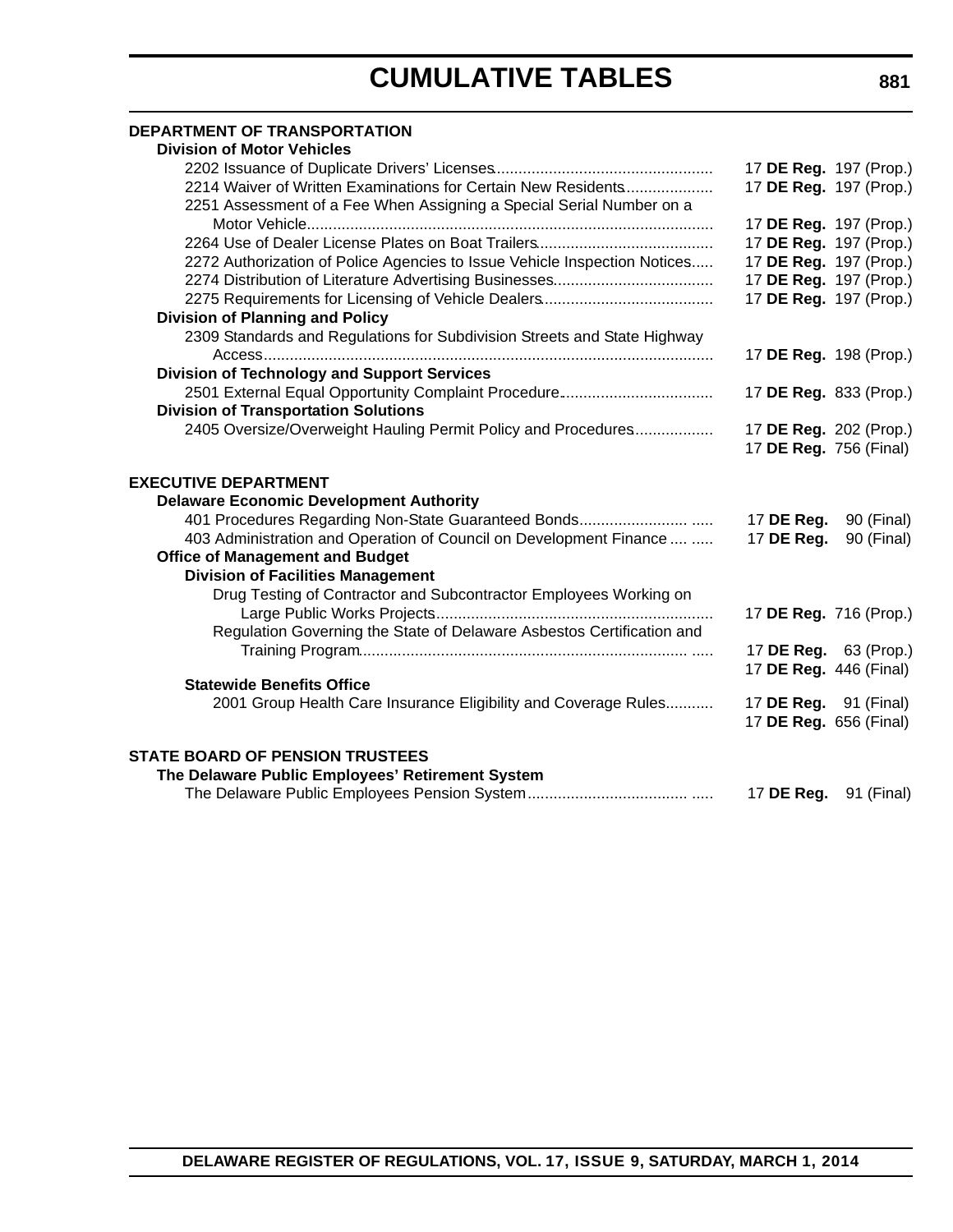#### **Symbol Key**

<span id="page-12-0"></span>Arial type indicates the text existing prior to the regulation being promulgated. Underlined text indicates new text. Language which is stricken through indicates text being deleted.

#### **Proposed Regulations**

Under 29 **Del.C.** §10115 whenever an agency proposes to formulate, adopt, amend or repeal a regulation, it shall file notice and full text of such proposals, together with copies of the existing regulation being adopted, amended or repealed, with the Registrar for publication in the *Register of Regulations* pursuant to §1134 of this title. The notice shall describe the nature of the proceedings including a brief synopsis of the subject, substance, issues, possible terms of the agency action, a reference to the legal authority of the agency to act, and reference to any other regulations that may be impacted or affected by the proposal, and shall state the manner in which persons may present their views; if in writing, of the place to which and the final date by which such views may be submitted; or if at a public hearing, the date, time and place of the hearing. If a public hearing is to be held, such public hearing shall not be scheduled less than 20 days following publication of notice of the proposal in the *Register of Regulations*. If a public hearing will be held on the proposal, notice of the time, date, place and a summary of the nature of the proposal shall also be published in at least 2 Delaware newspapers of general circulation. The notice shall also be mailed to all persons who have made timely written requests of the agency for advance notice of its regulation-making proceedings.

#### **[DEPARTMENT OF AGRICULTURE](http://dda.delaware.gov/thoroughbred/) THOROUGHBRED RACING COMMISSION**

Statutory Authority: 3 Delaware Code, Section 10103(c) (3 **Del.C.** §10103(c)) 3 **DE Admin. Code** 1001

#### **PUBLIC NOTICE**

#### **[1001 Thoroughbred Racing Rules and Regulations](#page-3-0)**

#### **Summary**

The Thoroughbred Racing Commission proposes to amend its Regulations adopted in accordance with Title 3, Chapter 101. The purpose of the amended regulations is to (i) amend Commission Regulation 9.2.2.3 relating to Jockey Agents; (ii) adopt by reference the ARCI Model Rules for Uniform Medication and Drug Testing as set forth in the January 15, 2014 draft submitted to the Commission; (iii) adopt by reference the RMTC Thresholds for Environmental Contaminants and Androgenic-Anabolic Steroids Rule; and (iv) adopt by reference the Association of Racing Commissioners International (ARCI-011-020) Multiple Medications Violations Penalties. Other regulations issued by the Thoroughbred Racing Commission are not affected by this proposal. The Thoroughbred Racing Commission is issuing these proposed regulations in accordance with Title 3 of the Delaware Code. This notice is issued pursuant to the requirements of 29 **Del.C.** Ch. 101.

#### **Comments**

A copy of the proposed regulations is being published in the March 1, 2014 edition of the Delaware *Register of Regulations*. A copy is also on file in the office of the Thoroughbred Racing Commission, 777 Delaware Park Boulevard, Wilmington, Delaware 19804 and is available for inspection during regular office hours. Copies are also published online at the *Register of Regulations* website: http://regulations.delaware.gov/services/ current\_issue.shtml.

Interested parties may offer written comments on the proposed regulations or submit written suggestions, data, briefs or other materials to the Thoroughbred Racing Commission at the above address as to whether these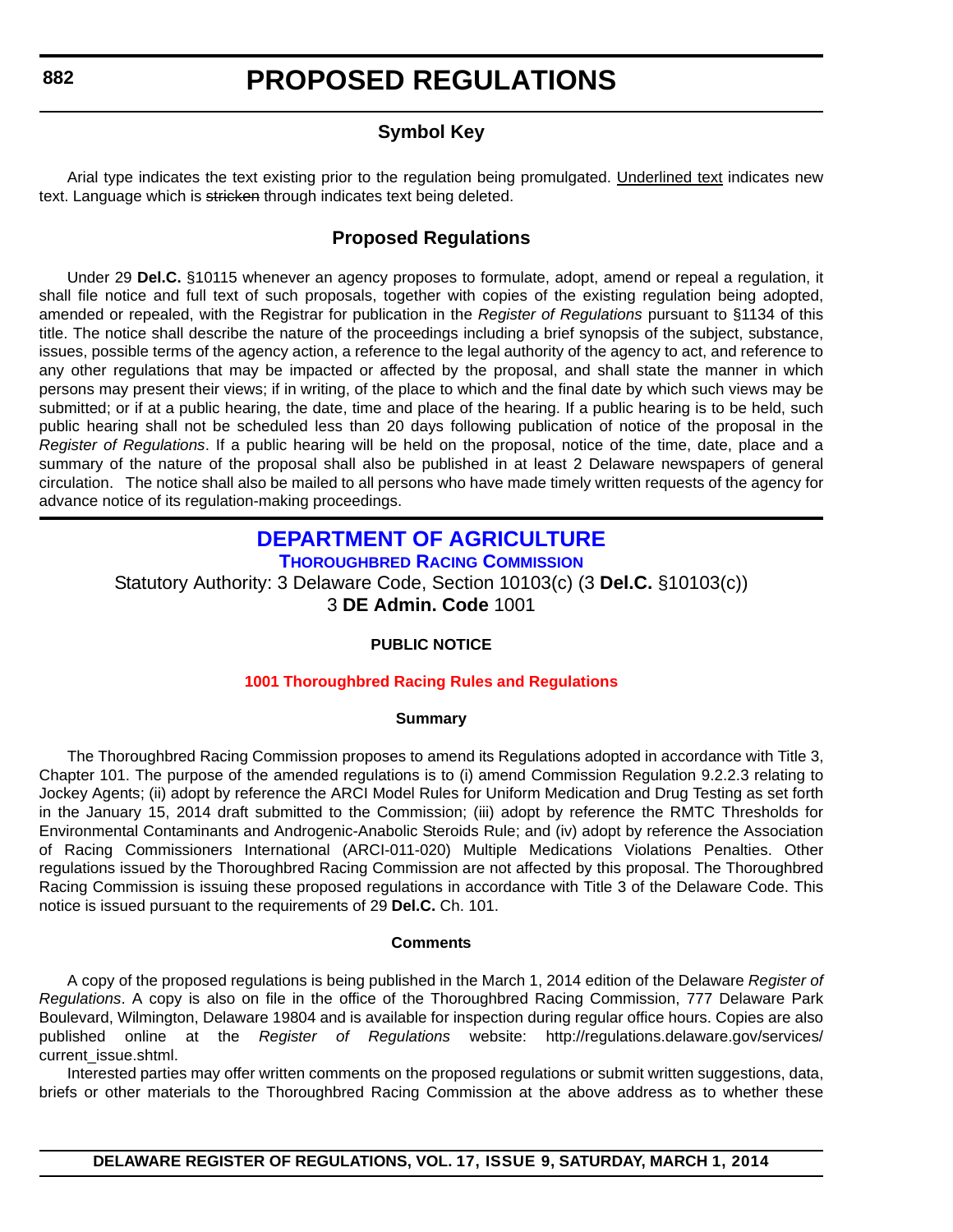proposed regulations should be adopted, rejected or modified. Pursuant to 29 **Del.C.** §10118(a), public comments must be received on or before April 1, 2014. Written materials submitted will be available for inspection at the above address.

#### **Adoption of Proposed Regulation**

On or after April 1, 2014, following review of the public comment, the Thoroughbred Racing Commission will determine whether to adopt the proposed amended Regulations or make additional changes because of the public comments received.

(i) Amendment to Jockey Agent Rule

9.2.2.3 Jockey Agents.

Each jockey agent shall obtain a license from the Commission.

9.2.2.3.1 Number of Jockeys an Agent May Be Permitted to Represent.

A jockey agent may represent up to:

Two journeymen jockeys; and

One apprentice jockey.

9.2.2.3.2 If a stable employs more than two contract jockeys, a jockey agent may represent all the jockeys under contract to that stable.

9.2.2.3.3 A jockey agent may not make or assist in the making of any engagement for any rider other than those he is licensed to represent.

(ii) Adoption of the ARCI Model Rules for Uniform Medication and Drug Testing

15.18 Association of Racing Commissioners International Model Rules for Uniform Medication and Drug **Testing** 

15.18.1 The Commission hereby adopts by reference the Association of Racing Commissioners International (ARCI) Model Rules for Uniform Medication and Drug Testing as the same may be amended from time to time. If there is any inconsistency between the Commission's regulations and the ARCI Model Rules for Uniform Medication and Drug Testing, the provisions of the Commission's regulations shall prevail.

(iii) Adoption of the RMTC Thresholds for Environmental Contaminants and Androgenic-Anabolic Steroids Rule

15.1.3.1.3 A foreign substance of accepted therapeutic value may be administered as prescribed by a Veterinarian when test levels and guidelines for its use have been established by the Racing Medication and Testing Consortium (RMTC). The Commission hereby adopts by reference the RMTC Thresholds for Environmental Contaminants as the same may be amended from time to time. Androgenic-Anabolic Steroids are subject to the provisions of Rule 15.17.

15.17 Androgenic-Anabolic Steroids

15.17.1 The Commission hereby adopts by reference the Androgenic-Anabolic Steroids Rule, including the plasma thresholds, of the Racing Medication and Testing Consortium (RMTC) as the same may be amended from time to time.

(iv) Adoption of the ARCI Multiple Medications Violations Penalties

15.19 ARCI Multiple Medications Violations Penalties

15.19.1 The Commission hereby adopts by reference the Association of Racing Commissioners International (ARCI-011-020) Multiple Medications Violations Penalties as the same may be amended from time to time.

#### **1001 Thoroughbred Racing Rules and Regulations**

#### *(Break in Continuity of Sections)*

#### **9.0 Agents, Authorized and Jockey**

9.1 Agency Permitted: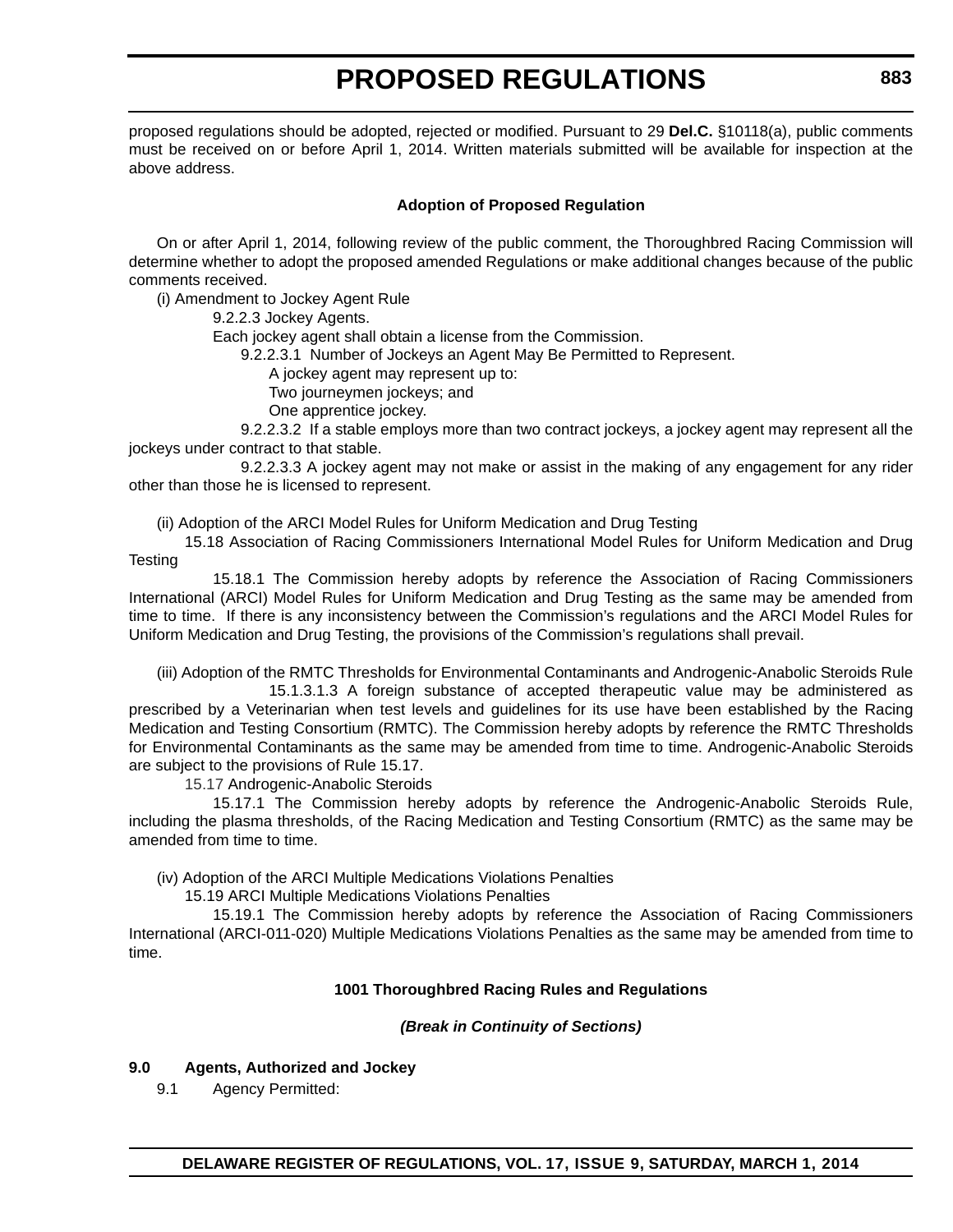- 9.1.1 Any registered Owner or Jockey or Apprentice Jockey holding a permit issued by the Commission may, as a principal, authorize another person as an agent to act in such principal's behalf in all matters pertaining to racing and transfer of horses at Licensee's premises. Such authorization shall be in writing and shall define the powers, limits and terms of such agency.
- 9.2 Registration or Permit Required:
	- 9.2.1 No person may act as agent on behalf of another individual in a matter pertaining to racing at Licensee's premises or in the transfer of horses on its grounds unless both principal and agent have been duly issued a current registration or permit authorizing such activity.
	- 9.2.2 If an Authorized Agent is to act on behalf of more than one principal, a separate registration or permit must be obtained as to each principal. Applications for such shall be accompanied by the written agency appointment, signed by the principal and notarized.
		- 9.2.2.1 If such agency appointment is other than one authorizing broad general powers and qualifies or limits powers of the Agent to act on behalf of the principal in any material way, then such registration or permit, if issued, shall indicate thereon such limitation.
		- 9.2.2.2 Any Racing Official may deny any Authorized Agent whose registration or permit is so limited any right to take action as such until he has inspected a copy of the agency appointment and ascertained to his satisfaction that any act in question is empowered by such agency.
		- 9.2.2.3 No Jockey Agent shall make engagements for more than two riders except that a single Jockey Agent may represent all riders under contract employment to a single employer. No rider may be represented by two Jockey Agents at one time.
		- 9.2.2.3 Jockey Agents. Each jockey agent shall obtain a license from the Commission.
			- 9.2.2.3.1 Number of Jockeys an Agent May Be Permitted to Represent.
				- 9.2.2.3.1.1 A jockey agent may represent up to: two journeymen jockeys, and one apprentice jockey.
			- 9.2.2.3.2 If a stable employs more than two contract jockeys, a jockey agent may represent all the jockeys under contract to that stable.
			- 9.2.2.3.3 A jockey agent may not make or assist in the making of any engagement for any rider other than those he is licensed to represent.

#### *(Break in Continuity of Sections)*

#### **15.0 Medication; Testing Procedures**

15.1 Prohibition and Control of Medication:

#### *(Break in Continuity Within Section)*

- 15.1.3 Foreign Substances:
	- 15.1.3.1 No horse participating in a race shall carry in its body any foreign substance except as provided in Rule 15.1.3.1.3:
		- 15.1.3.1.1 A finding by the chemist that a foreign substance is present in the test sample shall be prima facie evidence that such foreign substance was administered and carried in the body of the horse while participating in a race. Such a finding shall also be taken as prima facie evidence that the Trainer and agents responsible for the care or custody of the horse has/have been negligent in the handling or care of the horse.
		- 15.1.3.1.2 A finding by the chemist of a foreign substance or an approved substance used in violation of Rule 15.1 in any test sample of a horse participating in a race shall result in the horse being disqualified from purse money or other awards, except for purposes of pari-mutuel wagering which shall in no way be affected.
		- 15.1.3.1.3 A foreign substance of accepted therapeutic value may be administered as prescribed by a Veterinarian when test levels and guidelines for its use have been established by the Veterinary-Chemist Advisory Committee of the National Association of State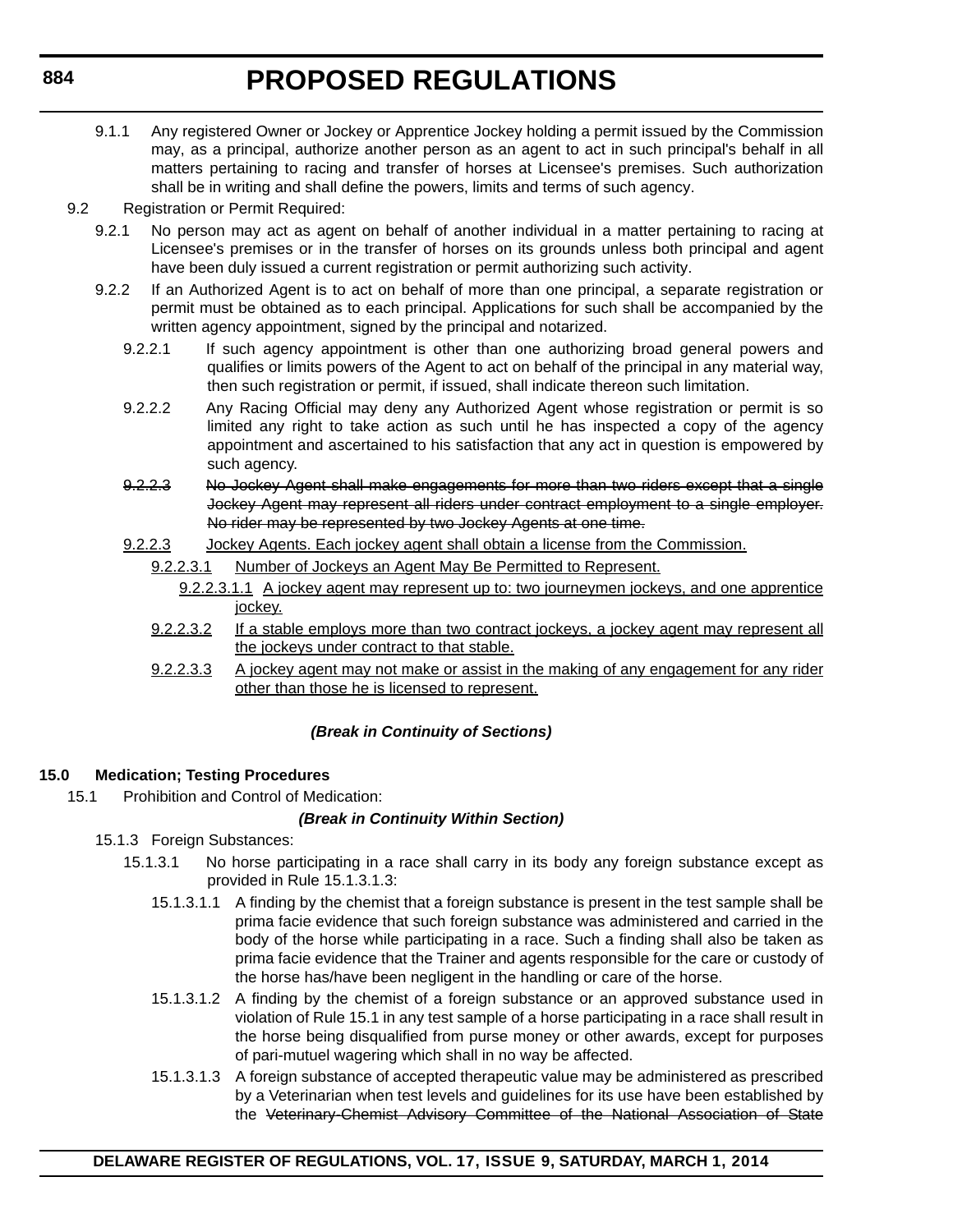Racing Commissioners and approved by the Commission Racing Medication and Testing Consortium (RMTC). The Commission hereby adopts by reference the RMTC Thresholds for Environmental Contaminants as amended December 2013. Androgenic-Anabolic Steroids are subject to the provisions of Rule 15.17.

#### *(Break in Continuity Within Section)*

<span id="page-15-0"></span>15.17 Androgenic-Anabolic Steroids

15.17.1 No Androgenic-Anabolic Steroids shall be permitted in test samples collected from racing horses except for residues of the major metabolite of stanozolol, nandronlone, and the naturally occurring substances, boldenone and testosterone, at concentrations less than the indicated thresholds: The Commission hereby adopts by reference the Androgenic-Anabolic Steroids Rule, including the plasma thresholds, of the Racing Medication and Testing Consortium (RMTC) as amended December 2013.

#### *(Break in Continuity Within Section)*

- 15.18 Association of Racing Commissioners International Model Rules for Uniform Medication and Drug **Testing** 
	- 15.18.1 The Commission hereby adopts by reference the Association of Racing Commissioners International (ARCI) Model Rules for Uniform Medication and Drug Testing as amended December 2013. If there is any inconsistency between the Commission's regulations and the ARCI Model Rules for Uniform Medication and Drug Testing, the provisions of the Commission's regulations shall prevail.
- 15.19 ARCI Multiple Medications Violations Penalties
	- 15.19.1 The Commission hereby adopts by reference the Association of Racing Commissioners International (ARCI-011-020) Multiple Medications Violations Penalties as amended December 2013.

**\*Please Note: As the rest of the sections were not amended they are not being published. A copy of the regulation is available at:**

**[1001 Thoroughbred Racing Rules and Regulations](http://regulations.delaware.gov/register/march2014/proposed/17 DE Reg 882 03-01-14.htm)**

### **[DEPARTMENT OF HEALTH AND SOCIAL SERVICES](http://www.dhss.delaware.gov/dhss/dmma/)**

**DIVISION OF MEDICAID AND MEDICAL ASSISTANCE**

Statutory Authority: 31 Delaware Code, Section 512 (31 **Del.C.** §512)

#### **PUBLIC NOTICE**

#### **[Affordable Care Act Section 4106 Preventive Services](#page-3-0)**

In compliance with the State's Administrative Procedures Act (APA - Title 29, Chapter 101 of the Delaware Code) and under the authority of Title 31 of the Delaware Code, Chapter 5, Section 512, Delaware Health and Social Services (DHSS) / Division of Medicaid and Medical Assistance (DMMA) intends to submit a state plan amendment to the Centers for Medicare and Medicaid Services (CMS) regarding *the provision of preventive services described in section 4106 of the Affordable Care Act*.

Any person who wishes to make written suggestions, compilations of data, testimony, briefs or other written materials concerning the proposed new regulations must submit same to Sharon L. Summers, Planning & Policy Development Unit, Division of Medicaid and Medical Assistance, 1901 North DuPont Highway, P.O. Box 906, New Castle, Delaware 19720-0906 or by fax to 302-255-4425 by March 31, 2014.

The action concerning the determination of whether to adopt the proposed regulation will be based upon the results of Department and Division staff analysis and the consideration of the comments and written materials filed by other interested persons.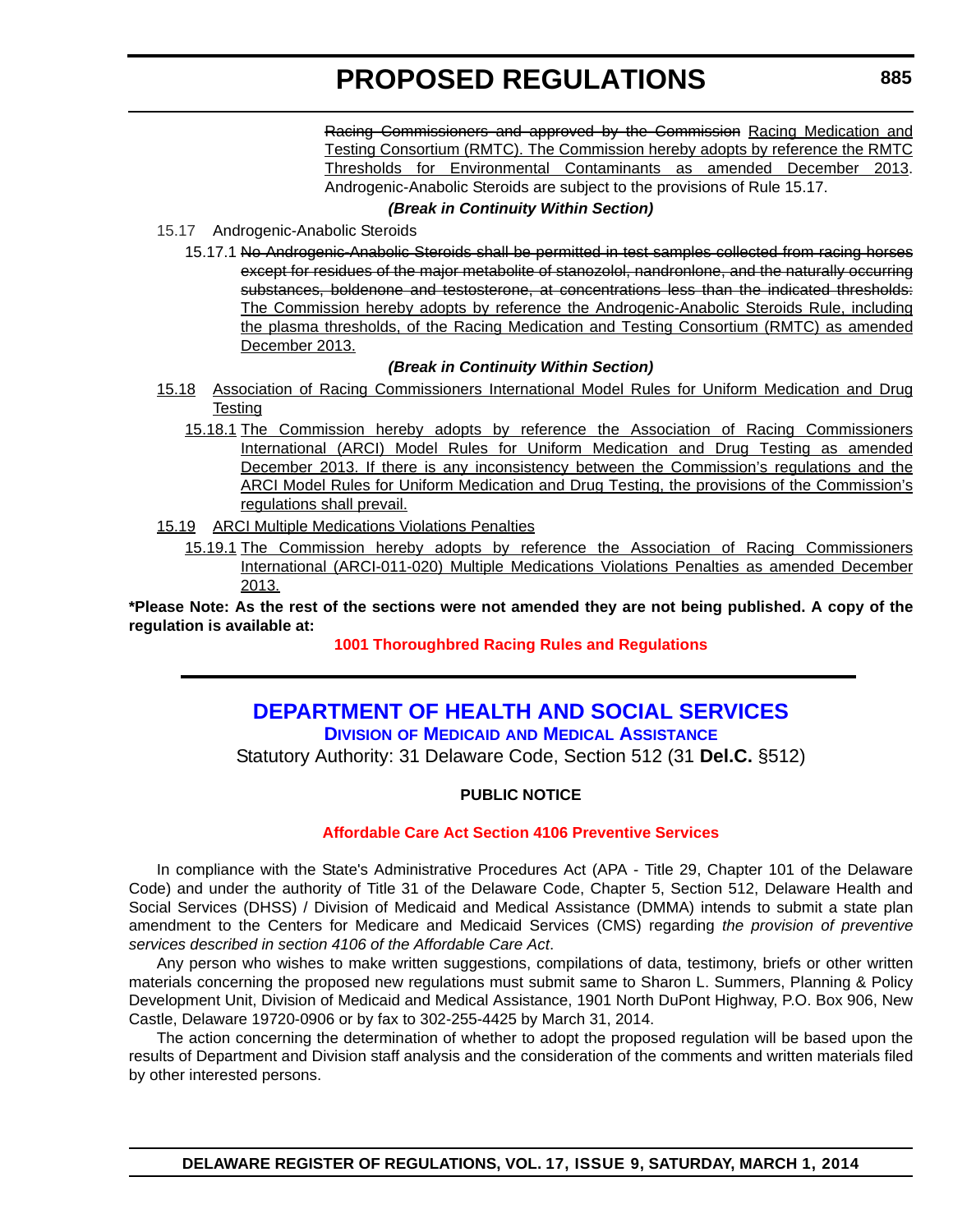#### **SUMMARY OF PROPOSAL**

The proposed provides notice to the public that Delaware Health and Social Services/Division of Medicaid and Medical Assistance (DHSS/DMMA) intends to submit a state plan amendment to the Centers for Medicare and Medicaid Services (CMS) regarding the *provision of preventive services described in section 4106 of the Affordable Care Act*.

#### **Statutory Authority**

- Patient Protection and Affordable Care Act (Pub. L. No. 111-148 as amended by the Health Care and Education Reconciliation Act of 2010 (Pub. L. No. 111-152)), together known as the *Affordable Care Act*
- Section 1905(a)(13) of the Social Security Act, *Other diagnostic, screening, preventive, and rehabilitative services*
- 45 CFR 440.130(c), *Preventive services*

#### **Background**

Section 4106 amends Section 1905(a)(13) of the Social Security Act to enable states to provide clinical preventive services and adult vaccines in accordance with the United States Preventive Services Task Force (USPSTF) recommendations and the Advisory Committee on Immunization Practices (ACIP) recommendations, respectively.

Section 4106(b) of the Affordable Care Act (ACA) establishes a one percentage point increase in the Federal Medical Assistance Percentage (FMAP) applied to expenditures for adult vaccines and clinical preventive services to states that cover, without cost-sharing, a full list of specified preventive services and adult vaccines. The increase would apply to such expenditures whether the services are provided on a fee-for-service (FFS) or managed care basis, or as an alternative benefit plan.

States seeking to claim the one percentage point FMAP increase must amend their state plans to reflect that they cover and reimburse all USPSTF grade A and B preventive services and approved vaccines recommended by ACIP, and their administration, without cost-sharing. The State must maintain documentation supporting expenditures claimed for these preventive services and must ensure that coverage and billings codes comply with any changes made to the USPSTF or ACIP recommendations.

States should provide an assurance in the state plan indicating that they have documentation available to support the claiming of federal match for such services. States should provide an additional assurance stating that they have a method to ensure that, as changes are made to USPSTF or ACIP recommendations, they will update their coverage and billing codes to comply with those revisions.

#### **Summary of Proposal**

DHSS/DMMA will seek approval from the Centers for Medicare and Medicaid Services (CMS) for a state plan amendment: 1) to recognize that Delaware Medicaid covers and reimburses all United States Preventive Services Task Force (USPSTF) grade A and B clinical preventive services and approved adult vaccines and their administration recommended by the Advisory Committee on Immunization Practices (ACIP), without cost-sharing; and, 2) to establish a one percentage point increase in federal medical assistance percentage (FMAP) for expenditures whether the services are provided on a fee-for-service (FFS) or managed care basis, or as an alternative benefit plan.

The preventive services specified in section 4106 of the Affordable Care Act are currently available under Attachment 3.1-A of Delaware's Medicaid state plan and covered under the physician, clinics, and other licensed practitioner service benefits and are reimbursed according to the methodologies provided in Attachment 4.19-B of the state plan for such services.

#### *Assurances*

The State will maintain documentation supporting expenditures claimed for these preventive services and will ensure that coverage and billing codes comply with any changes made to the USPSTF and ACIP recommendations.

The proposed plan amendment will be effective on April 1, 2014, and will apply to claims with dates of service on or after that date. The provisions of the preventive services state plan amendment are subject to approval by the CMS.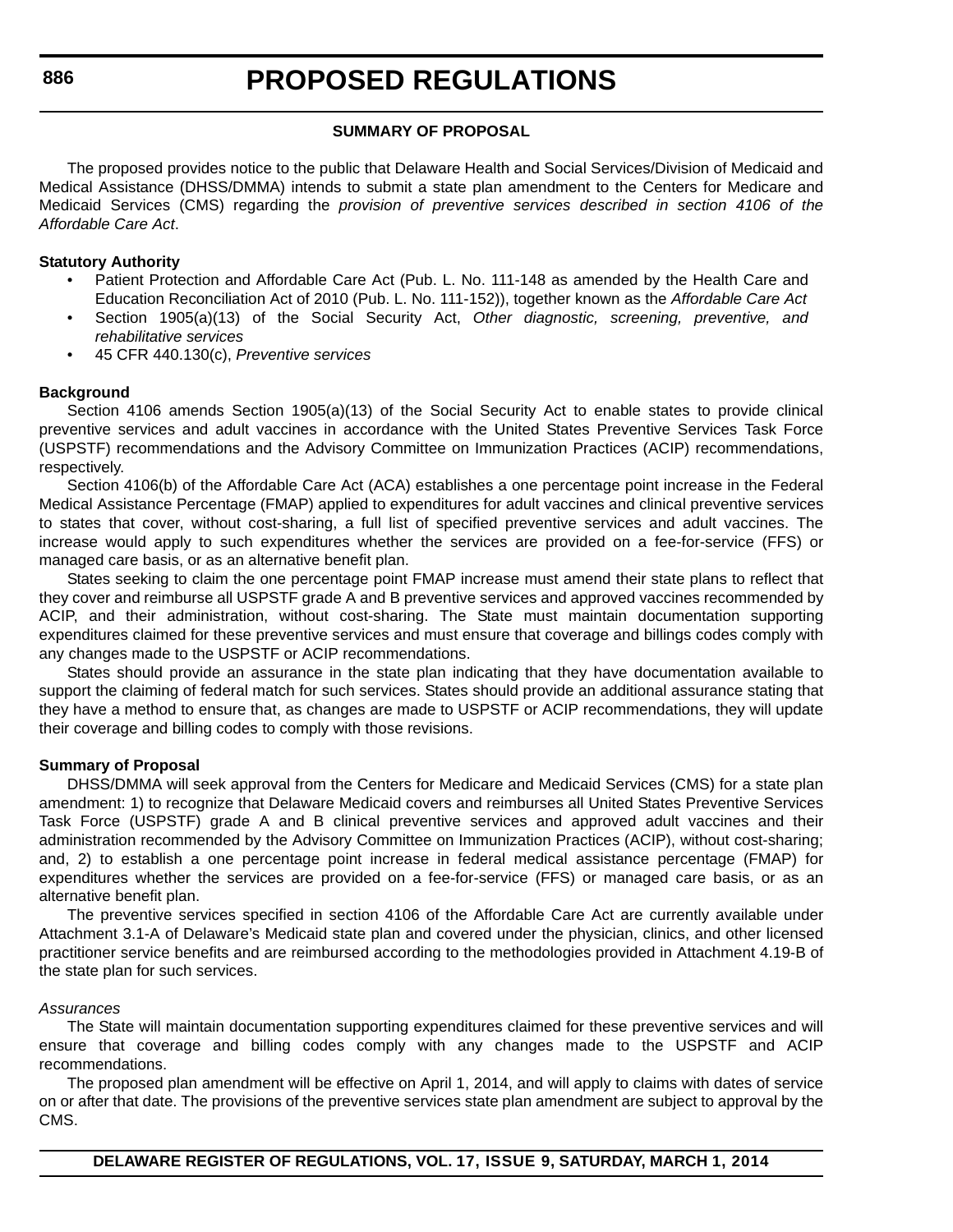#### <span id="page-17-0"></span>**Fiscal Impact Statement**

As section 4106 establishes a one percentage point increase in the Federal Medical Assistance Percentage applied to a specified preventive services and adult vaccines, the State expects to realize savings of one percent (1%) for these services State Fiscal Years 2014 and 2015.

#### **DMMA PROPOSED REGULATION #14-08 REVISION**:

Attachment 3.1-A

#### STATE PLAN UNDER TITLE XIX OF THE SOCIAL SECURITY ACT

#### State/Territory: Delaware

#### LIMITATIONS ON AMOUNT, DURATION AND SCOPE OF MEDICAL AND REMEDIAL CARE AND SERVICES PROVIDED TO THE CATEGORICALLY NEEDY

#### 13.c. Preventive Services

In accordance with section 4106 of the Affordable Care Act, Delaware Medicaid covers and reimburses all preventive services assigned a grade of A or B by the United States Preventive Services Task Force (USPSTF) and all approved vaccines and their administration, recommended by the Advisory Committee on Immunization Practices (ACIP), without cost-sharing.

Preventive Services are any medical or remedial services recommended by a physician or other licensed practitioner of the healing arts acting within the scope of their practice under State law and are reimbursed according to the methodologies for services described in Attachment 4.19-B, *Methods and Standards for Establishing Payment Rates – Other Types of Care*, of the state plan.

The State assures the availability of documentation to support the claiming of federal reimbursement for these preventive services.

The State assures that the benefit package will be updated to reflect the changes that are made to USPSTF and ACIP recommendations, and that the State will update the coverage and billings codes to comply with these revisions.

#### **DIVISION OF MEDICAID [AND MEDICAL ASSISTANCE](http://www.dhss.delaware.gov/dhss/dmma/)**

Statutory Authority: 31 Delaware Code, Section 512 (31 **Del.C.** §512)

#### **PUBLIC NOTICE**

#### **[Federal Medical Assistance Percentage Claiming Methodology for the Adult Group](#page-3-0)**

In compliance with the State's Administrative Procedures Act (APA - Title 29, Chapter 101 of the Delaware Code) and under the authority of Title 31 of the Delaware Code, Chapter 5, Section 512, Delaware Health and Social Services (DHSS) / Division of Medicaid and Medical Assistance (DMMA) has submitted an amendment to the Medicaid State Plan regarding the Federal Medical Assistance Percentage (FMAP) specifically, *the FMAP claiming methodology for the adult group*.

Any person who wishes to make written suggestions, compilations of data, testimony, briefs or other written materials concerning the proposed new regulations must submit same to Sharon L. Summers, Planning & Policy Development Unit, Division of Medicaid and Medical Assistance, 1901 North DuPont Highway, P.O. Box 906, New Castle, Delaware 19720-0906 or by fax to 302-255-4425 by March 31, 2014.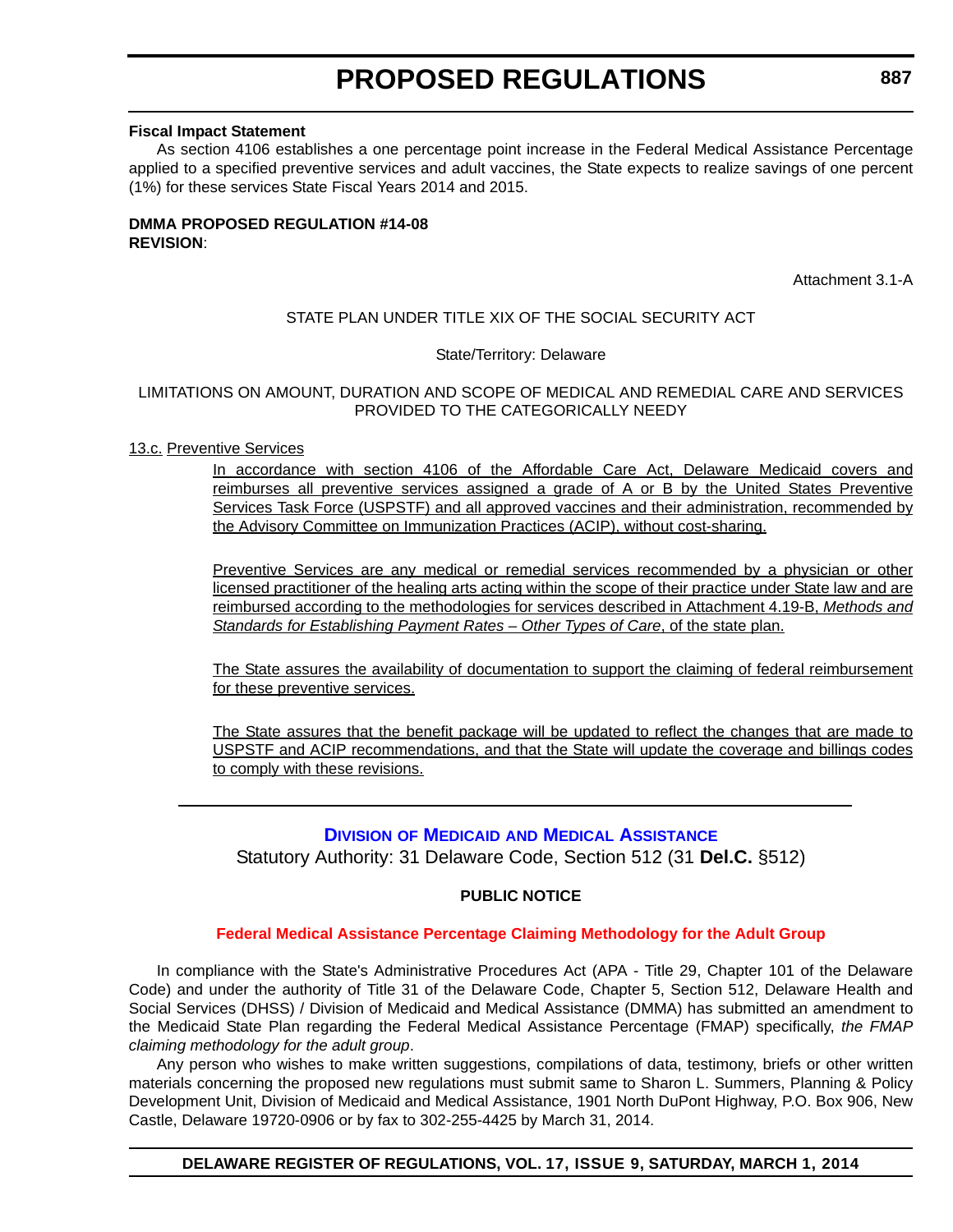**888**

### **PROPOSED REGULATIONS**

The action concerning the determination of whether to adopt the proposed regulation will be based upon the results of Department and Division staff analysis and the consideration of the comments and written materials filed by other interested persons.

#### **SUMMARY OF PROPOSAL**

The proposed provides notice to the public that Delaware Health and Social Services/Division of Medicaid and Medical Assistance (DHSS/DMMA) has submitted a state plan amendment to the Centers for Medicare and Medicaid Services (CMS) relating to the availability of increased Federal Medical Assistance Percentage (FMAP) rates for certain adult populations under the Delaware Medicaid Program, specifically, *adult group FMAP claiming methodology*. The increased FMAP rates will be applicable beginning January 1, 2014.

#### **Statutory Authority**

- Patient Protection and Affordable Care Act, P.L. 111-148, enacted March 23, 2010 and the Health Care and Education Reconciliation Act of 2010, P.L. 111-152, enacted March 30, 2010 (collectively referred to as the Affordable Care Act)
- 42 CFR 433.206, *Threshold Methodology*

#### **Background**

On March 29, 2013, the Centers for Medicare and Medicaid Services (CMS) issued a final rule with request for comment to implement provisions of the Affordable Care Act on increased Federal Medical Assistance Percentage (FMAP), or matching, rates for certain Medicaid beneficiaries in states. This rule codifies the increased FMAP rates that will be applicable beginning January 1, 2014 and outlines a simplified methodology states will use to claim the appropriate matching rates.

#### *Overview*

An increased FMAP rate is available for medical services provided to people defined as "newly eligible" who are enrolled in the new eligibility group for adults up to 133 percent of poverty. In general, individuals are "newly eligible" if they are enrolled in the new adult group and would not have been eligible for full benefits, benchmark benefits, or benchmark-equivalent benefits under the eligibility rules in that state in effect in December 2009. The rule also describes the increased FMAP available under the Affordable Care Act in a defined "expansion state" if the state had expanded coverage to the adult group prior to enactment of the Affordable Care Act.

Based on public comments on the proposed rule and additional CMS analysis, the final rule selects the threshold methodology, one of the three methodologies described in the proposed rule, as the methodology that states will use to determine the appropriate FMAP related to "newly eligible" Medicaid beneficiaries in the new eligibility group for adults. Supported by states and other commenters, the threshold methodology is designed to provide for a simplified, individualized methodology for determining the appropriate FMAP that does not require states to maintain two sets of eligibility rules or to solicit information from applicants that is not necessary to determine eligibility.

#### *Provisions of the Final Rule*

The final rule implements the increased FMAP rates provided by the Affordable Care Act. It establishes a structure and process for their application, setting out applicable definitions and describing the threshold methodology that states will use to claim the new FMAP rates.

#### *Increased FMAP rates through the Affordable Care Act (ACA)*

The final rule establishes the following increased FMAP rates:

• *Newly Eligible FMAP –* The rule describes the increased FMAP available to states that expand to 133 percent of the federal poverty level under the Affordable Care Act for the expenditures of the "newly eligible" individuals enrolled in the new adult group created by the Affordable Care Act. The newly eligible FMAP is 100 percent in calendar years 2014-2016, 95 percent in calendar year 2017, 94 percent in calendar year 2018, 93 percent in calendar year 2019, and 90 percent in calendar years 2020 and beyond.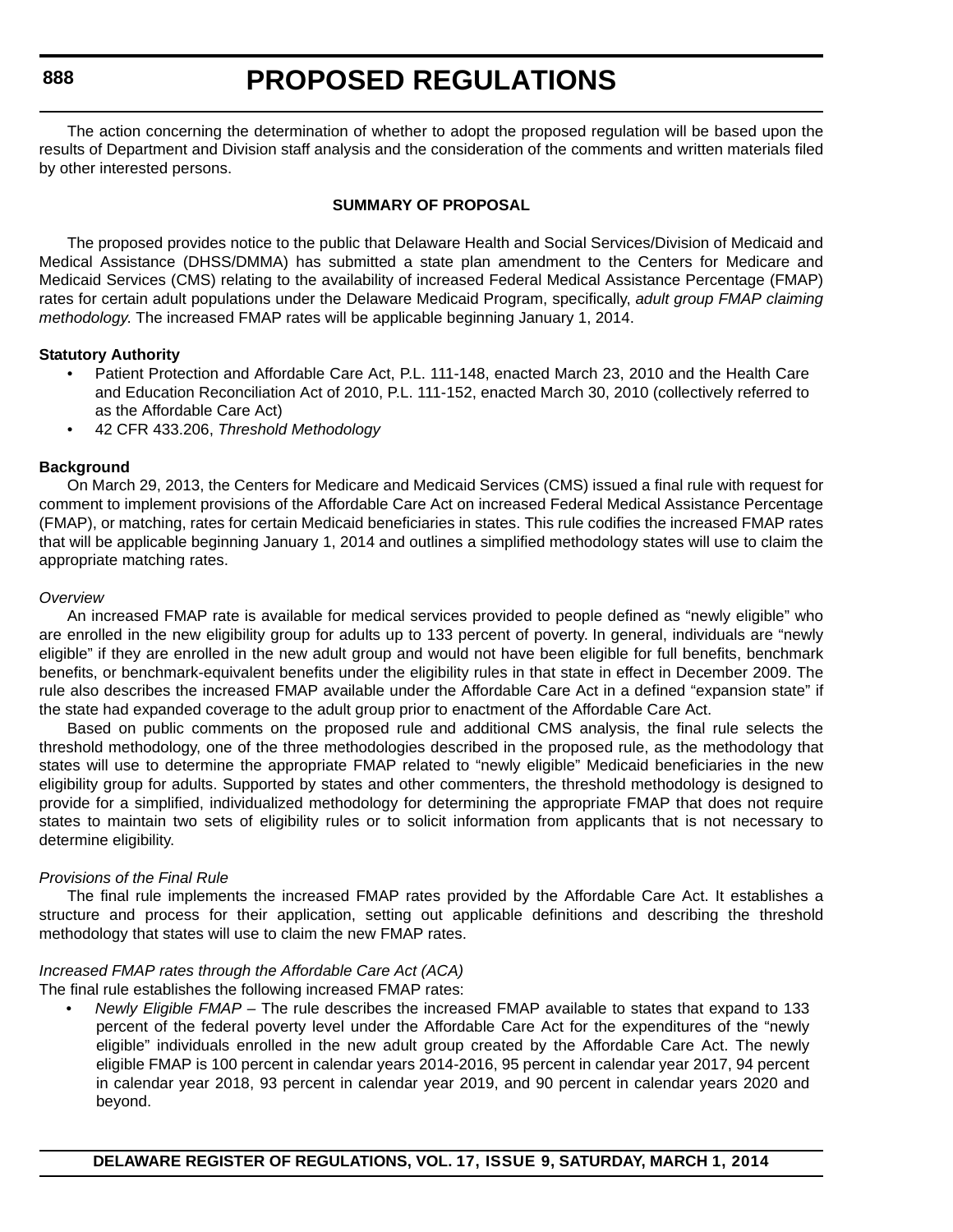• *Expansion State FMAP –* The rule describes an increased FMAP for expenditures for nonpregnant, childless individuals in the new adult eligibility group in a defined "expansion state." The expansion state FMAP is the regular FMAP rate increased by the number of percentage points equal to a "transition percentage" (that ranges from 50-100 percent) of the gap between the regular Medicaid FMAP and the increased "newly eligible" FMAP. In 2019 and beyond, the expansion state FMAP will be equal to the newly eligible FMAP, which means it will be 93 percent in 2019 and 90 percent in 2020 and thereafter.

#### *Threshold Methodology*

The final rule also describes the threshold methodology, which states will use to claim expenditures at the appropriate FMAP. The threshold methodology begins with a simplified method for determining the individuals who are and are not newly eligible, comparing their modified adjusted gross income (MAGI) based income (as calculated for purposes of eligibility determination) to converted modified MAGI-based income thresholds for relevant eligibility categories in effect in December 2009. It then describes, and in some cases, offers states options, regarding the treatment of other factors that may be relevant for purposes of claiming the appropriate FMAP. This final rule reaffirms CMS' overall policy interest in promoting simplicity as states implement the Affordable Care Act.

The final threshold methodology rule:

- Clarifies that only an actual disability determination will establish whether an individual is disabled, allowing states to treat individuals who are enrolled in the new adult group as newly eligible for FMAP purposes during the period that a disability determination is pending. Once the determination is made, states will adjust claiming prospectively.
- Describes states' options for how they will address other factors that may be relevant such as resource criteria, section 1115 demonstration enrollment caps, and spend-down requirements.
- Recognizes special circumstances may require additional adjustments, subject to CMS approval, to provide a basis for states to claim federal funding for expenditures of individuals enrolled in the adult group at the appropriate FMAP.
- Directs states to submit a threshold methodology state plan amendment for CMS approval prior to claiming the increased FMAP rates.

#### **Summary of Proposal**

Pursuant to the public notice requirements of section 1902(a)(13)(A) of the Social Security Act and 42 CFR 447.205, DHSS/DMMA notifies the public that on January 17, 2014 a state plan amendment was submitted to CMS to modify the methodology and standards that it uses to reimburse for services delivered to eligible individuals under the Delaware Medicaid Program. Upon CMS approval, the proposed changes will update Attachment 2.6-A with new Supplement 18, *Methodology for Identification of Applicable Federal Medical Assistance Percentage (FMAP) Rates*. This plan page describes how the State will claim the appropriate FMAP for expenditures for the new adult group. The proposed effective date for this SPA is January 1, 2014.

**NOTE**: Consistent with federal law and the Medicaid State Plan, DMMA provided notice to the public regarding the proposed FMAP rates state plan amendment in the December 19, 2013 issue of the News Journal and the Delaware State News, respectively.

The provisions of the state plan amendment are subject to approval by the Centers for Medicare and Medicaid Services (CMS).

#### **Fiscal Impact Statement**

Increased FMAP rates through the Affordable Care Act (ACA):

- Newly Eligible FMAP The newly eligible FMAP is 100 percent in calendar years 2014-2016, 95 percent in calendar year 2017, 94 percent in calendar year 2018, 93 percent in calendar year 2019, and 90 percent in calendar years 2020 and beyond.
- Expansion State FMAP The expansion state FMAP is the regular FMAP rate increased by the number of percentage points equal to a "transition percentage" (that ranges from 50-100 percent) of the gap between the regular Medicaid FMAP and the increased "newly eligible" FMAP. In 2019 and beyond, the expansion state FMAP will be equal to the newly eligible FMAP, which means it will be 93 percent in 2019 and 90 percent in 2020 and thereafter.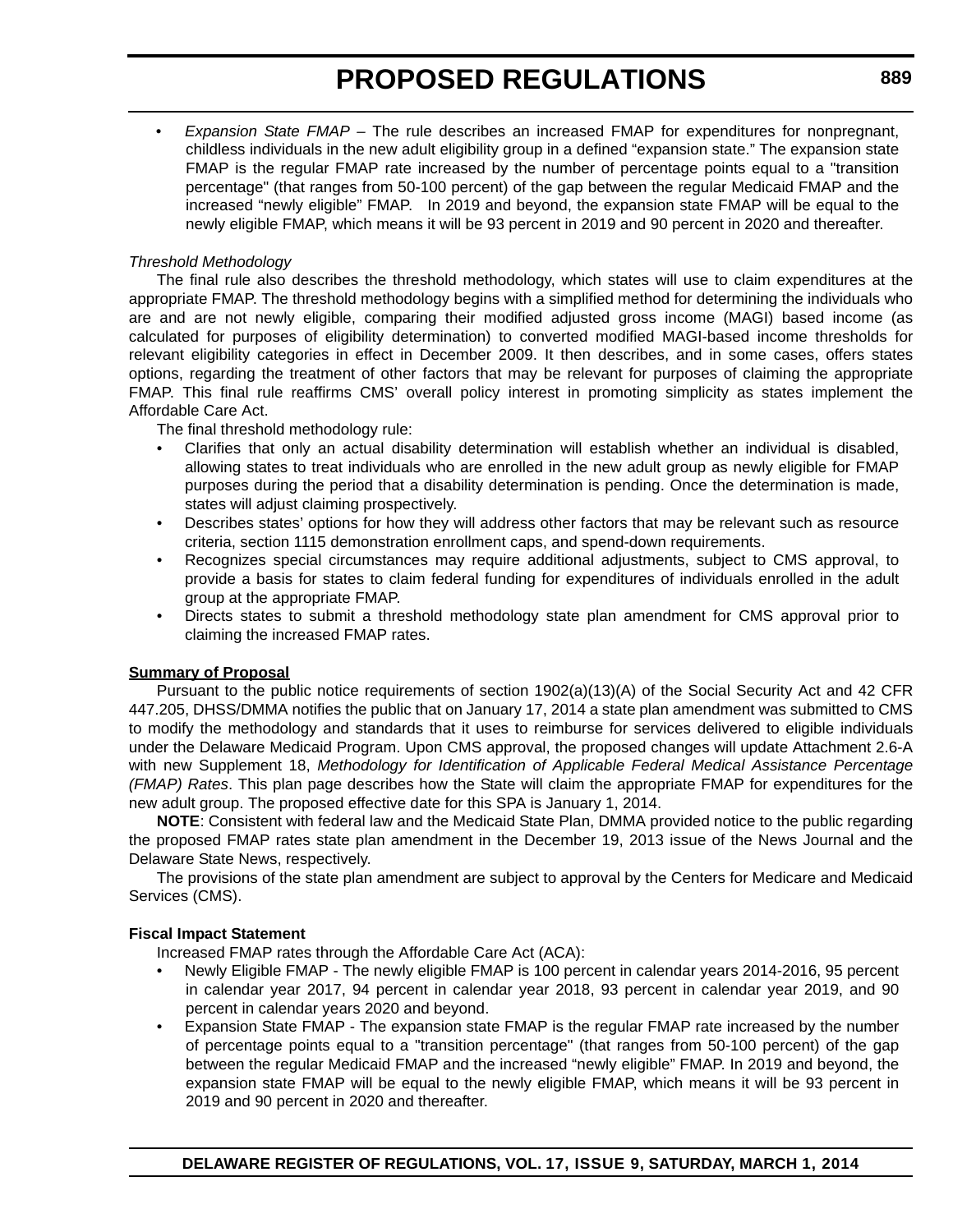Based upon preliminary estimates, it is anticipated that the federal fiscal impact will be as follows:

**PROPOSED REGULATIONS**

|                      | lFederal Fiscal Year 2014 | Federal Fiscal Year 2015  |
|----------------------|---------------------------|---------------------------|
| <b>Federal Funds</b> | \$ 78,254,636             | $\frac{1}{3}$ 137,495,659 |

#### **State Plan Under Title XIX of the Social Security Act State: Delaware METHODOLOGY FOR IDENTIFICATION OF APPLICABLE FMAP RATES TN: DE SPA #14‐001 Approval Date: \_\_\_\_\_\_\_\_\_\_\_\_\_ Effective Date: January 1, 2014**

The State will determine the appropriate FMAP rate for expenditures for individuals enrolled in the adult group described in 42 CFR 435.119 and receiving benefits in accordance with 42 CFR Part 440 Subpart C. The adult group FMAP methodology consists of two parts: an individual-based determination related to enrolled individuals, and as applicable, appropriate population-based adjustments.

#### **Part 1 – Adult Group Individual Income-Based Determinations**

For individuals eligible in the adult group, the state will make an individual income-based determination for purposes of the adult group FMAP methodology by comparing individual income to the relevant converted income eligibility standards in effect on December 1, 2009, and included in the MAGI Conversion Plan (Part 2) approved by CMS on **July 31, 2013**. In general, and subject to any adjustments described in this SPA, under the adult group FMAP methodology, the expenditures of individuals with incomes below the relevant converted income standards for the applicable subgroup are considered as those for which the newly eligible FMAP is not available.The relevant MAGI-converted standards for each population group in the new adult group are described in Table 1.

#### **Table 1: Adult Group Eligibility Standards and FMAP Methodology Features**

| <b>Covered Populations Within New Adult Group</b>      |                                                                                                                                                                                                                                                               | <b>Applicable Population Adjustment</b> |                   |                                                                                                                                                                                                                  |                             |
|--------------------------------------------------------|---------------------------------------------------------------------------------------------------------------------------------------------------------------------------------------------------------------------------------------------------------------|-----------------------------------------|-------------------|------------------------------------------------------------------------------------------------------------------------------------------------------------------------------------------------------------------|-----------------------------|
| <b>Population Group</b>                                | <b>Relevant Population Group Resource</b><br><b>Income Standard</b>                                                                                                                                                                                           | Proxy                                   | Enrollment<br>Cap | Special<br><b>Circumstances</b>                                                                                                                                                                                  | Other<br><b>Adjustments</b> |
|                                                        | For each population group,<br>indicate the lower of:                                                                                                                                                                                                          |                                         |                   |                                                                                                                                                                                                                  |                             |
|                                                        | • The reference in the MAGI<br><b>Conversion Plan (Part</b><br>2) to the relevant income<br>standard and the<br>appropriate cross-<br>reference, or<br>$\bullet$ 133% FPL.<br>If a population group was<br>not covered as of 12/1/09.<br>enter "Not covered". |                                         |                   | Enter "Y" (Yes), "N" (No), or "NA" in the appropriate<br>column to indicate if the population adjustment will<br>apply to each population group. Provide additional<br>information in corresponding attachments. |                             |
| A                                                      | В                                                                                                                                                                                                                                                             | C                                       | D                 | E                                                                                                                                                                                                                | F                           |
| Parents/Caretaker<br><b>Relatives</b>                  | 107% FPL                                                                                                                                                                                                                                                      | NА                                      | ΝA                | NA                                                                                                                                                                                                               | <b>NA</b>                   |
| Disabled Persons, non-Not Covered<br>institutionalized |                                                                                                                                                                                                                                                               | N A                                     | ΝA                | <b>NA</b>                                                                                                                                                                                                        | <b>NA</b>                   |
| <b>Disabled Persons,</b><br>institutionalized          | 250% SSI FBR                                                                                                                                                                                                                                                  | <b>NA</b>                               | <b>NA</b>         | <b>NA</b>                                                                                                                                                                                                        | <b>NA</b>                   |
| Children Age 19 or 20                                  | Not Covered                                                                                                                                                                                                                                                   | N A                                     | N A               | N A                                                                                                                                                                                                              | <b>NA</b>                   |
| <b>Childless Adults</b>                                | 108% FPL                                                                                                                                                                                                                                                      | NА                                      | NА                | <b>NA</b>                                                                                                                                                                                                        | <b>NA</b>                   |
|                                                        |                                                                                                                                                                                                                                                               |                                         |                   |                                                                                                                                                                                                                  |                             |

#### **Part 2 – Population-based Adjustments to the Newly Eligible Population Based on Resource Test, Enrollment Cap or Special Circumstances**

**890**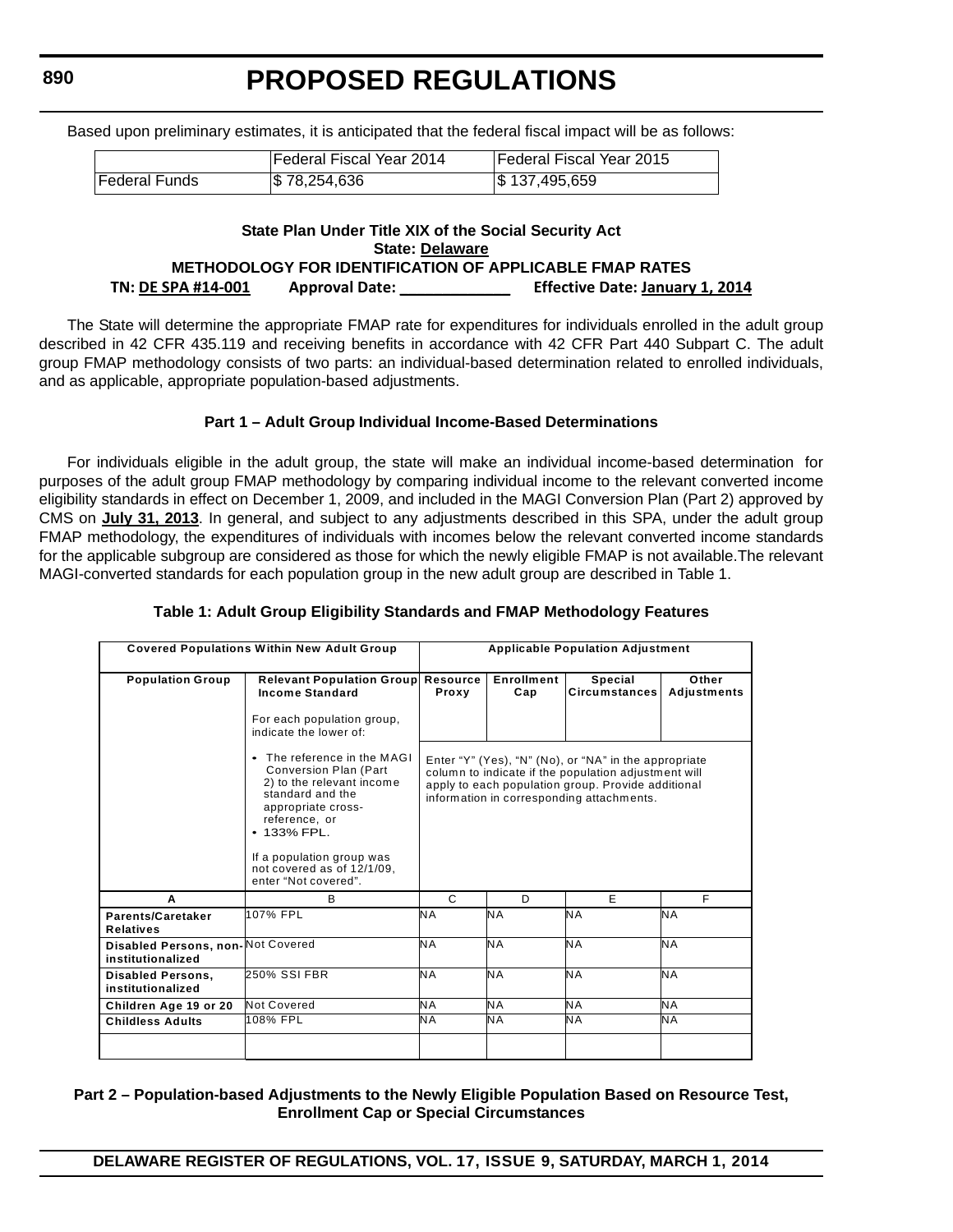- A. Optional Resource Criteria Proxy Adjustment (42 CFR 433.206(d))
	- 1. The state:



Applies a resource proxy adjustment to a population group(s) that was subject to a resource test that was applicable on December 1, 2009.

**X** Does NOT apply a resource proxy adjustment (Skip items 2 through 3 and go to Section B).

Table 1 indicates the group or groups for which the state applies a resource proxy adjustment to the expenditures applicable for individuals eligible and enrolled under 42 CFR 435.119. A resource proxy adjustment is only permitted for a population group(s) that was subject to a resource test that was applicable on December 1, 2009.

The effective date(s) for application of the resource proxy adjustment is specified and described in Attachment B.

2. Data source used for resource proxy adjustments:

#### The state:

 $\mathsf{I}$ 

Applies existing state data from periods before January 1, 2014.

Applies data obtained through a post-eligibility statistically valid sample of individuals.

Data used in resource proxy adjustments is described in Attachment B.

3. Resource Proxy Methodology: Attachment B describes the sampling approach or other methodology used for calculating the adjustment.

#### **B. Enrollment Cap Adjustment (42 CFR 433.206(e))**

- 1.  $\Box$  An enrollment cap adjustment is applied by the state (complete items 2 through 4).
	- **X** An enrollment cap adjustment is not applied by the state (skip items 2 through 4 and go to Section C).
- 2. Attachment C describes any enrollment caps authorized in section 1115 demonstrations as of December 1, 2009 that are applicable to populations that the state covers in the eligibility group described at 42 CFR 435.119 and received full benefits, benchmark benefits, or benchmark equivalent benefits as determined by CMS. The enrollment cap or caps are as specified in the applicable section 1115 demonstration special terms and conditions as confirmed by CMS, or in alternative authorized cap or caps as confirmed by CMS. Attach CMS correspondence confirming the applicable enrollment cap(s).
- 3. The state applies a combined enrollment cap adjustment for purposes of claiming FMAP in the adult group:
	- Yes. The combined enrollment cap adjustment is described in Attachment C
		- $\Box$  No.
- 4. Enrollment Cap Methodology: Attachment C describes the methodology for calculating the enrollment cap adjustment, including the use of combined enrollment caps, if applicable.

#### **C. Special Circumstances (42 CFR 433.206(g)) and Other Adjustments to the Adult Group FMAP Methodology**

- 1. The state:
	- Applies a special circumstances adjustment(s).
	- **X** Does not apply a special circumstances adjustment.
- 2. The state:

Applies additional adjustment(s) to the adult group FMAP methodology (complete item 3).

**X** Does not apply any additional adjustment(s) to the adult group FMAP methodology (skip item 3 and go to Part 3).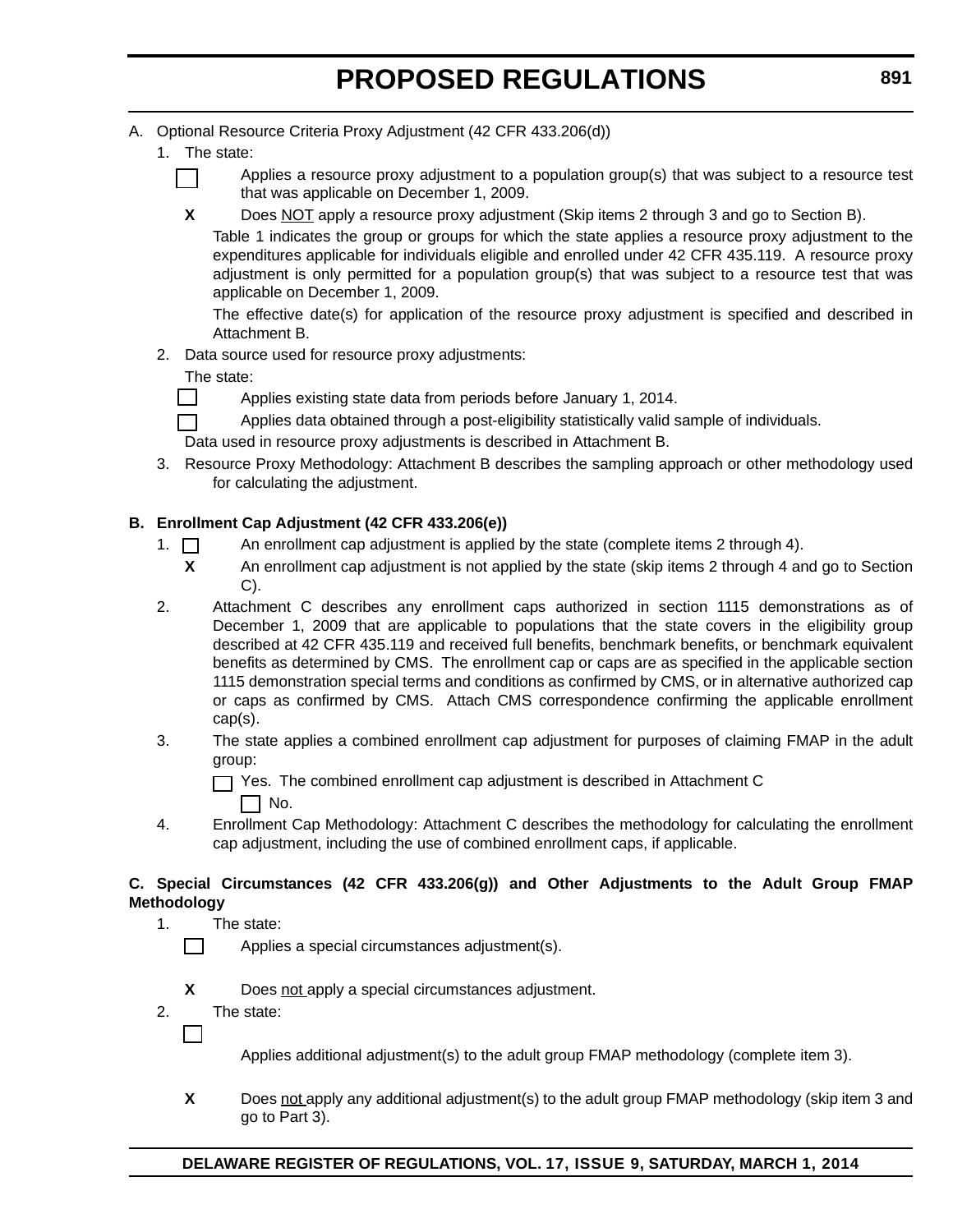<span id="page-22-0"></span>3. Attachment D describes the special circumstances and other proxy adjustment(s) that are applied, including the population groups to which the adjustments apply and the methodology for calculating the adiustments.

#### **Part 3 – One-Time Transitions of Previously Covered Populations into the New Adult Group**

#### **A. Transitioning Previous Section 1115 and State Plan Populations to the New Adult Group**

- **X** Individuals previously eligible for Medicaid coverage through a section 1115 demonstration program or a mandatory or optional state plan eligibility category will be transitioned to the new adult group described in 42 CFR 435.119 in accordance with a CMS-approved transition plan and/or a section 1902(e)(14)(A) waiver. For purposes of claiming federal funding at the appropriate FMAP for the populations transitioned to new adult group, the adult group FMAP methodology is applied pursuant to and as described in Attachment E, and where applicable, is subject to any special circumstances or other adjustments described in Attachment D.
	- П The state does not have any relevant populations requiring such transitions.

#### **Part 4 - Applicability of Special FMAP Rates**

#### **A. Expansion State Designation**

The state:

- П Does NOT meet the definition of expansion state in 42 CFR 433.204(b). (Skip section B and go to Part 5)
- **X** Meets the definition of expansion state as defined in 42 CFR 433.204(b), determined in accordance with the CMS letter confirming expansion state status, dated October **23, 2013.**

#### **B. Qualification for Temporary 2.2 Percentage Point Increase in FMAP.**

The state:

П

- **X** Does NOT qualify for temporary 2.2 percentage point increase in FMAP under 42 CFR 433.10(c) (7).
	- Qualifies for temporary 2.2 percentage point increase in FMAP under 42 CFR 433.10(c)(7), determined in accordance with the CMS letter confirming eligibility for the temporary FMAP increase, dated \_\_\_\_\_\_\_\_\_\_ The state will not claim any federal funding for individuals determined eligible under 42 CFR 435.119 at the FMAP rate described in 42 CFR 433.10(c)(6).

#### **Part 5 - State Attestations**

The State attests to the following:

- A. The application of the adult group FMAP methodology will not affect the timing or approval of any individual's eligibility for Medicaid.
- B. The application of the adult group FMAP methodology will not be biased in such a manner as to inappropriately establish the numbers of, or medical assistance expenditures for, individuals determined to be newly or not newly eligible.

#### **ATTACHMENTS**

Not all of the attachments indicated below will apply to all states; some attachments may describe methodologies for multiple population groups within the new adult group. Indicate those of the following attachments which are included with this SPA:

**DELAWARE REGISTER OF REGULATIONS, VOL. 17, ISSUE 9, SATURDAY, MARCH 1, 2014**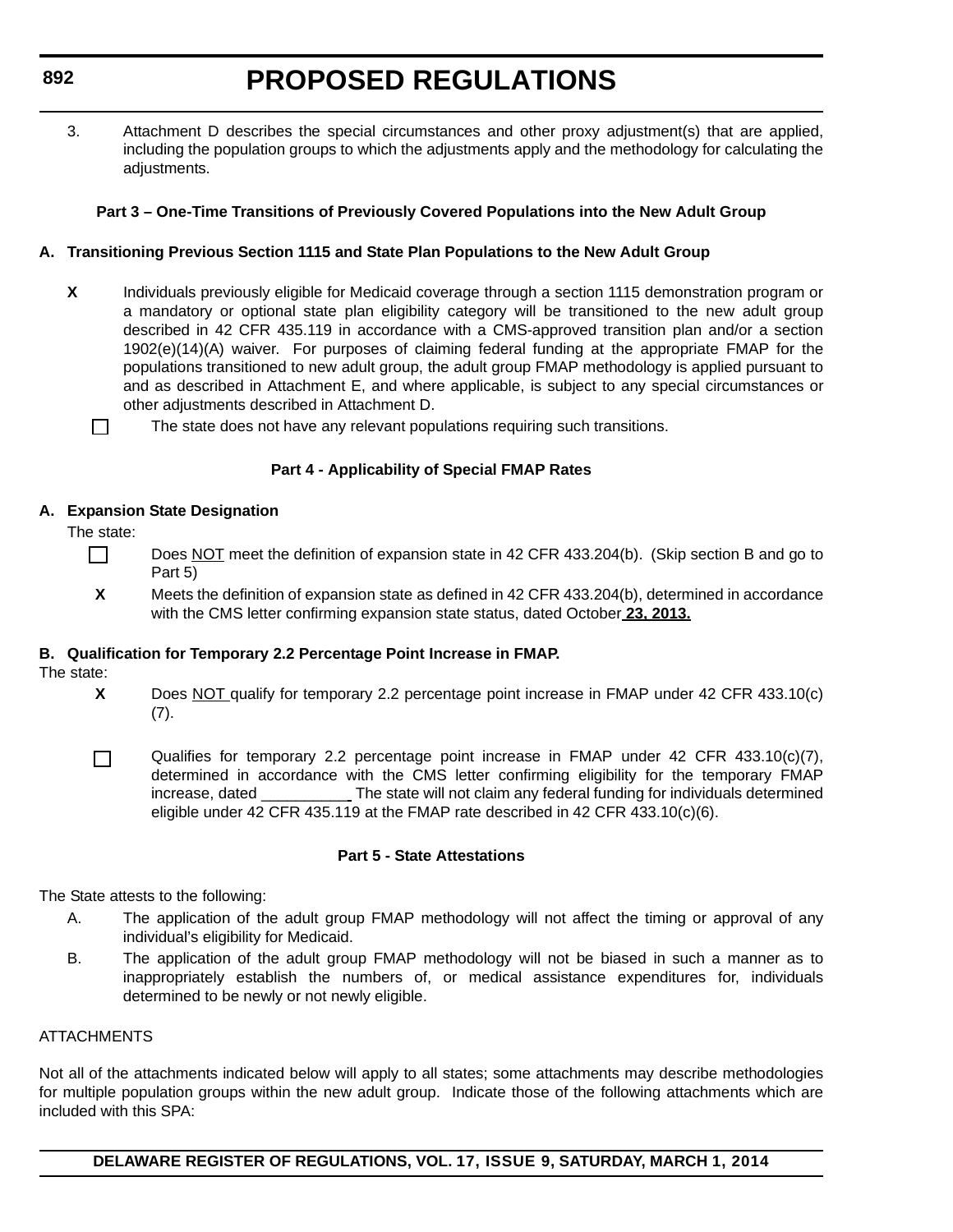- **X** Attachment A Conversion Plan Standards Referenced in Table 1
- $\Box$ Attachment B – Resource Criteria Proxy Methodology
- Attachment C Enrollment Cap Methodology П
- Attachment D Special Circumstances Adjustment and Other Adjustments to the Adult Group FMAP П Methodology
- **X** Attachment E Transition Methodologies

#### PRA Disclosure Statement

According to the Paperwork Reduction Act of 1995, no persons are required to respond to a collection of information unless it displays a valid OMB control number. The valid OMB control number for this information collection is 0938-1148. The time required to complete this information collection is estimated to average 4 hours per response, including the time to review instructions, search existing data resources, gather the data needed, and complete and review the information collection. If you have comments concerning the accuracy of the time estimate(s) or suggestions for improving this form, please write to: CMS, 7500 Security Boulevard, Attn: PRA Reports Clearance Officer, Mail Stop C4-26-05, Baltimore, Maryland 21244-1850.

#### **DIVISION OF MEDICAID [AND MEDICAL ASSISTANCE](http://www.dhss.delaware.gov/dhss/dmma/)**

Statutory Authority: 31 Delaware Code, Section 512 (31 **Del.C.** §512)

#### **PUBLIC NOTICE**

#### **[Medicaid Reimbursement for Prescription Drugs](#page-3-0)**

In compliance with the State's Administrative Procedures Act (APA - Title 29, Chapter 101 of the Delaware Code) and under the authority of Title 31 of the Delaware Code, Chapter 5, Section 512 and with 42 CFR §447.205, Delaware Health and Social Services (DHSS) / Division of Medicaid and Medical Assistance (DMMA) is proposing to amend the Title XIX Medicaid State Plan regarding the drug pricing reimbursement methodology for pharmaceutical products, specifically, implementation of the pricing benchmark, *National Average Drug Acquisition Cost (NADAC)*, as published by the Centers for Medicare and Medicaid Services (CMS).

Any person who wishes to make written suggestions, compilations of data, testimony, briefs or other written materials concerning the proposed new regulations must submit same to Sharon L. Summers, Planning & Policy Development Unit, Division of Medicaid and Medical Assistance, 1901 North DuPont Highway, P.O. Box 906, New Castle, Delaware 19720-0906 or by fax to 302-255-4425 by March 31, 2014.

The action concerning the determination of whether to adopt the proposed regulation will be based upon the results of Department and Division staff analysis and the consideration of the comments and written materials filed by other interested persons.

#### **SUMMARY OF PROPOSAL**

The Division of Medicaid and Medical Assistance (DMMA) hereby affords the public notice of its intention to amend the Title XIX Medicaid State Plan regarding the drug pricing reimbursement methodology for pharmaceutical products, specifically, implementation of the pricing benchmark, *National Average Drug Acquisition Cost (NADAC)*.

#### **Statutory Authority**

- 1902(a)(19) of the Social Security Act, *Care and services under a Medicaid state plan be provided in a manner consistent with simplicity of administration and the best interests of beneficiaries*
- 1927 of the Social Security Act, *Payment for Covered Outpatient Drugs*
- 42 CFR §440.120, Prescribed drugs
- 42 CFR §447.201, *State plan requirements*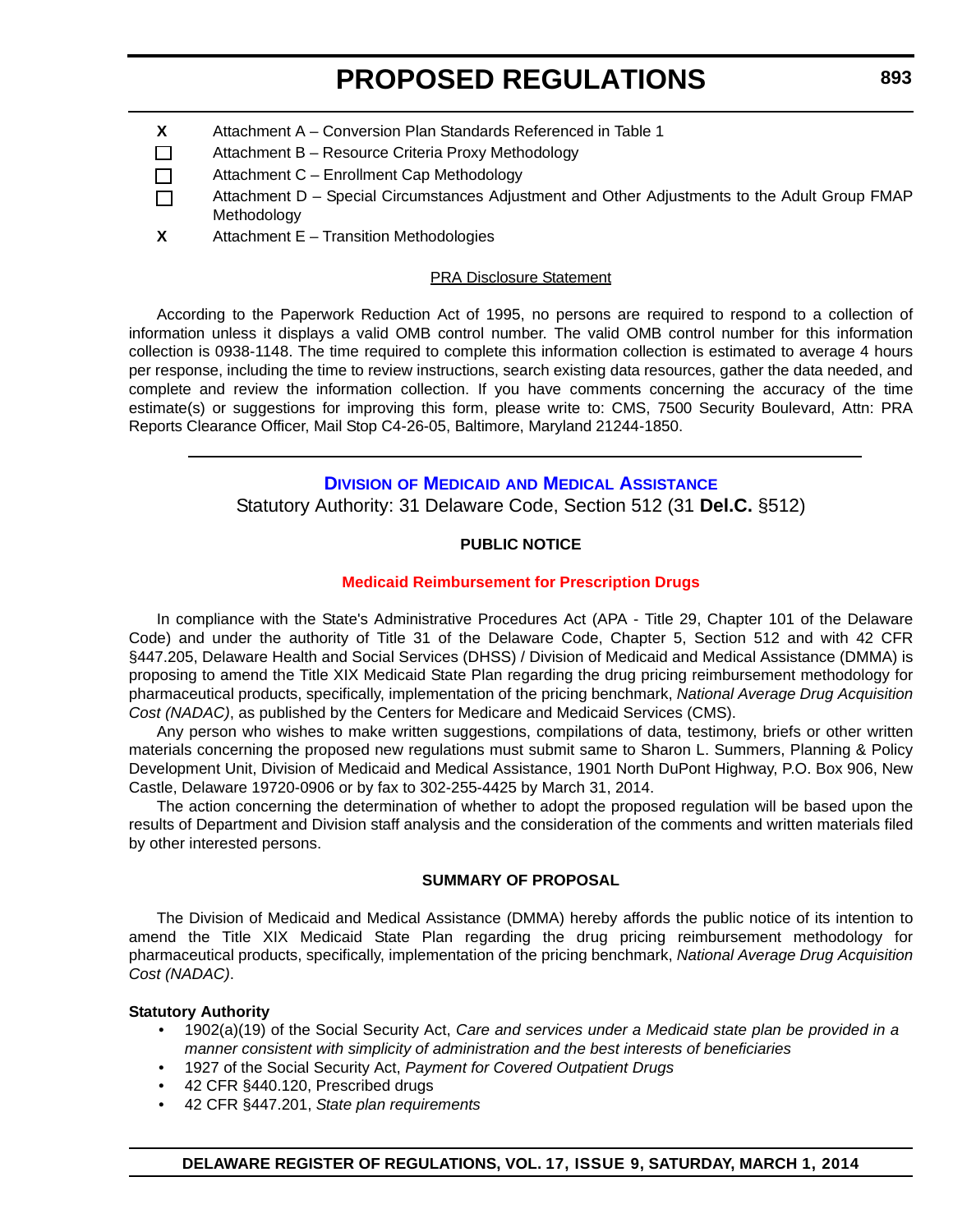• 42 CFR §447.205, *Public notice of changes in Statewide methods and standards for setting payment rates*

#### **Background**

Section 1927(f) of the Social Security Act provides, in part, that the Centers for Medicare and Medicaid Services (CMS) may contract with a vendor to conduct monthly surveys with respect to prices for covered outpatient drugs dispensed by retail community pharmacies. In addition, section 1927(i) also provides in part that CMS complete an annual report to Congress that includes ingredient costs paid for single source, multiple source, and non-prescription covered outpatient drugs.

Monthly surveys focus on the drug prices that retail community pharmacies pay to acquire drugs. Specifically, the vendor surveys these acquisition costs of covered outpatient drugs purchased by independent and chain retail community pharmacies.

State Medicaid agencies reimburse participating pharmacy providers for covered outpatient drugs that are prescribed and dispensed to Medicaid beneficiaries. The payment consists of two parts: 1) reimbursement for drug ingredient costs, and 2) reimbursement for the cost of dispensing. In general, federal regulations require that Medicaid programs reimburse for drug ingredient costs at no more than the agency's best estimate of the acquisition cost for a drug. As defined in federal regulations at §42 CFR 447.502, estimated acquisition cost (EAC) is the state's best estimate of the prices generally and currently paid by providers for a drug marketed or sold by manufacturers or labelers in the package size of the drug most frequently purchased by providers.

Many Medicaid agencies currently utilize published drug pricing benchmarks to determine the EAC for drug ingredient costs.The Average Wholesale Price (AWP) was a primary drug pricing benchmark utilized in pharmaceutical reimbursement by state Medicaid agencies. Through numerous investigations, the Office of Inspector General found that AWP-based reimbursement was "fundamentally flawed" and caused Medicaid to pay too much for certain drugs.

In late 2009, a working group within the National Association of State Medicaid Directors (NASMD) convened to discuss various alternatives to AWP. The working group authored a white paper in June 2010 entitled "Post AWP Pricing and Reimbursement" that evaluated and developed options for the replacement of AWP in Medicaid reimbursement methodologies. Among the recommendations presented in the white paper was the establishment of a single national pricing benchmark based on average drug acquisition costs. Such a benchmark would provide state Medicaid agencies with a better estimate of prices paid by pharmacies for drugs because it would be based upon actual drug purchases. This approach to drug ingredient price determination provides greater accuracy and transparency in how drug prices are established and is generally more resistant to manipulation. The NASMD requested that CMS coordinate, develop, and support this benchmark.

CMS contracted with Myers and Stauffer LC, a national certified public accounting firm, to conduct surveys of retail community pharmacy prices, including drug ingredient costs, and to develop the National Average Drug Acquisition Cost (NADAC) pricing benchmark.

#### *Purpose of NADAC*

The purpose of the NADAC is to create a new national price benchmark that is more reflective of the prices that pharmacies pay to acquire prescription and over-the-counter drugs. The statute provides that such prices represent a nationwide average of consumer purchase prices, net of discounts and rebates. The survey data will provide information which CMS expects to use to assure compliance with Federal requirements. A monthly nationwide survey of licensed retail community pharmacies, which will include independent pharmacies and chain pharmacies in the United States, will be performed to collect drug acquisition cost information. To ensure that NADACs are accurate, timely, and robust, the NADACs will be reviewed and updated on a weekly basis.

The NADAC is available for consideration by the States to assist with their individual pharmacy reimbursement policies. CMS has contracted with Myers and Stauffer LC, a national certified public accounting firm, to conduct the surveys of drug ingredient costs from pharmacy entities, such as independent pharmacies and chain pharmacies in the United States, and to develop and maintain the NADAC pricing benchmark.

States have the option to use the NADAC as a reference price when setting their reimbursement methodology. To do so, states must submit a State Plan Amendment (SPA) to CMS in accordance with state plan requirements if they decide to use NADAC as a basis for payment.

**DELAWARE REGISTER OF REGULATIONS, VOL. 17, ISSUE 9, SATURDAY, MARCH 1, 2014**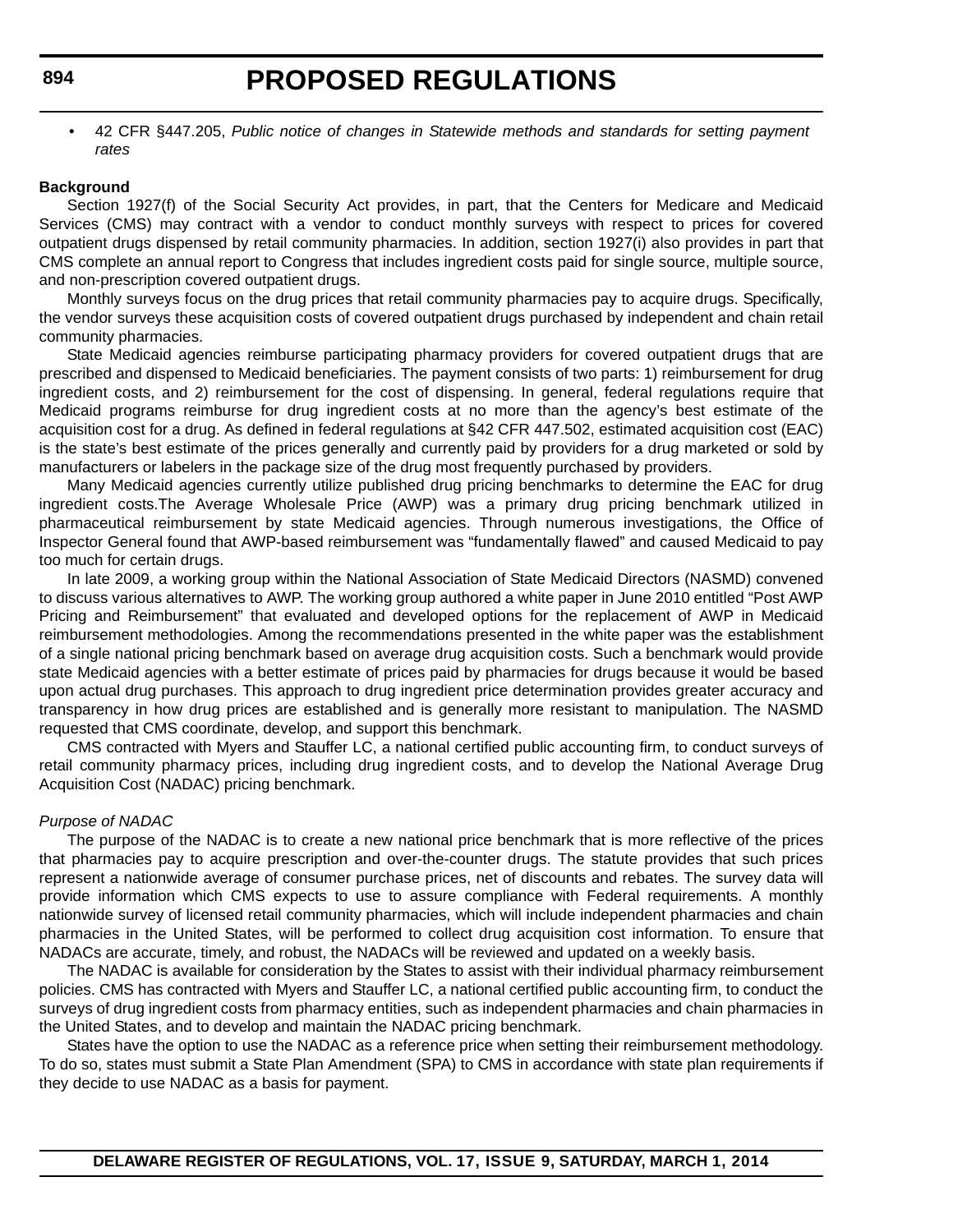#### **Summary of Proposal**

Delaware Health and Social Services (DHSS)/Division of Medicaid and Medical Assistance (DMMA) is implementing a new drug pricing methodology to reimburse pharmacies that dispense pharmaceutical products to Medicaid recipients. Effective April 1, 2014, DHSS/DMMA will start reimbursing pharmacies using the average acquisition cost (ACC) of a given pharmaceutical product using National Average Drug Acquisition Cost (NADAC) files that gives state Medicaid agencies covered outpatient drug information regarding retail prices for prescription drugs. The NADAC, as published by CMS, is a more accurate reflection of the ingredient cost of the medications covered by the DMMA drug benefit program.

Instead of the Average Wholesale Price (AWP), DMMA will reimburse pharmacy providers based on the NADAC for the ingredient cost and a dispensing fee more in line with the true cost of dispensing. The change will also reflect a more accurate definition of "Usual & Customary" for these providers.

#### *Professional Dispensing Fee*

Currently, the dispensing fee is set at three dollars and sixty-five cents (\$3.65). DMMA will also revise its dispensing fee from \$3.65 to ten dollars (\$10.00) for each prescription.

In a proposed rule published in the Federal Register on February 2, 2012 regarding covered outpatient drugs at http://www.gpo.gov/fdsys/pkg/FR-2012-02-02/pdf/2012-2014.pdf, CMS proposes to replace the term "dispensing fee" with "professional dispensing fee". In the proposed rule, CMS retains the current definition of "dispensing fee," but proposes to replace the term with "professional dispensing fee" to reinforce the agency's position that once the reimbursement for a drug is properly determined, the dispensing fee should reflect the pharmacist's professional services and costs. DMMA agrees and has replaced the term "dispensing fee" with "professional dispensing fee".

The provisions of this state plan amendment are subject to approval by CMS.

#### **Fiscal Impact Statement**

It is estimated that the fiscal impact will result in savings in state and federal expenditures as follows:

|                       | Federal Fiscal Year 2014 | Federal Fiscal Year 2015 |
|-----------------------|--------------------------|--------------------------|
| General (State) Funds | \$604,000,00             | \$1.340.000.00           |
| lFederal Funds        | \$747,000,00             | \$1,660,000.00           |

#### **DMMA PROPOSED REGULATION #14-06 REVISIONS:**

ATTACHMENT 4.19-B Page 14

#### **STATE PLAN UNDER TITLE XIX OF THE SOCIAL SECURITY ACT STATE: Delaware METHODS AND STANDARDS FOR ESTABLISHING PAYMENT RATES – OTHER TYPES OF CARE REIMBURSEMENT FOR PHARMACEUTICALS**

#### **Overview**

The Delaware Medical Assistance Program (DMAP) will reimburse pharmaceuticals using the lower of:

- The usual and customary ( $U & C$ ) charge to the general public for the product,
- The Estimated Acquisition Cost (EAC) which is defined for both brand name and generic drugs as follows:
	- For Traditional Pharmacies: AWP minus 16% plus dispensing fee per prescription, effective for dates of service on or after April 1, 2009
	- For Non-Traditional Pharmacies: AWP minus 16% plus dispensing fee per prescription, effective for dates of service on or after April 1, 2009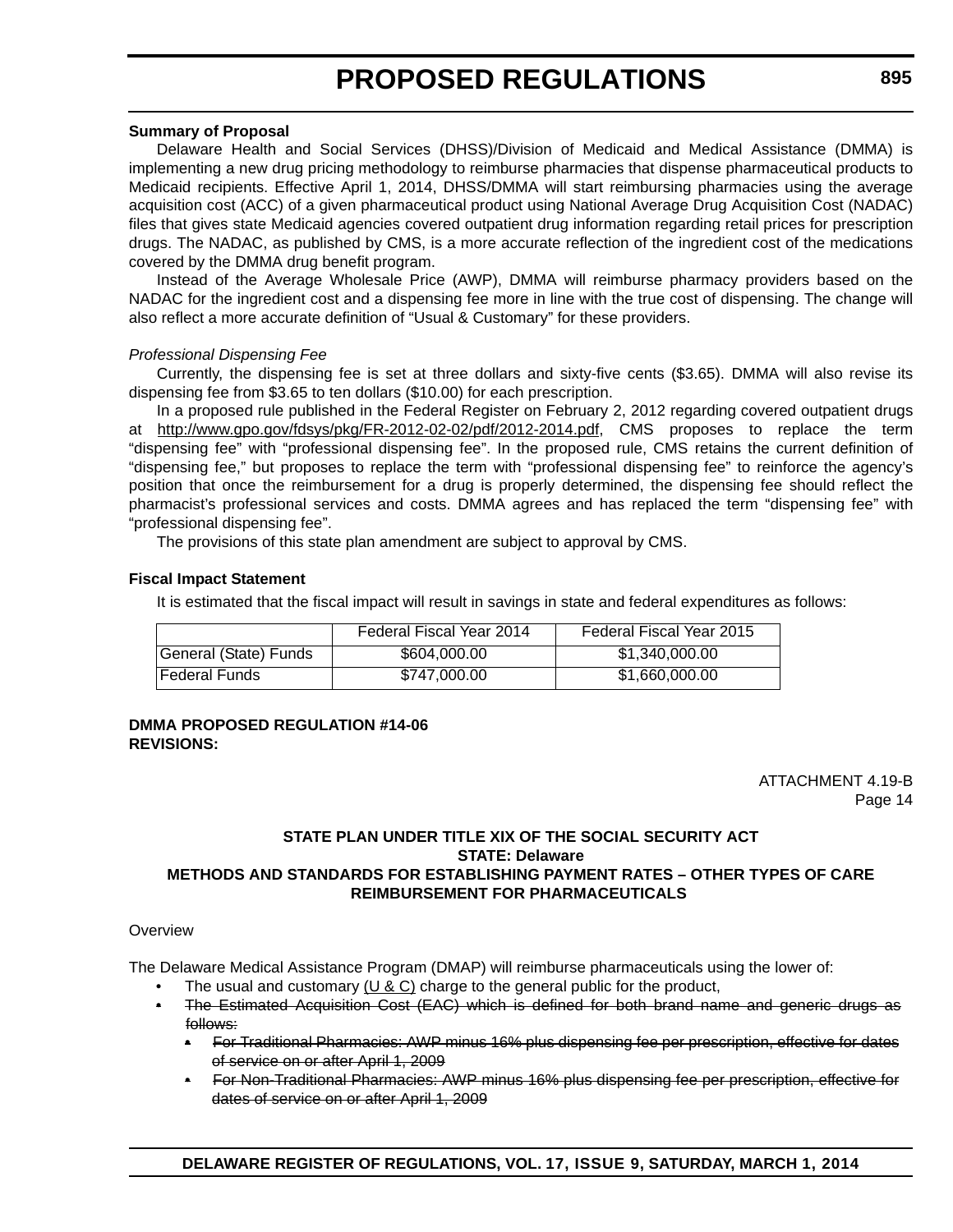#### <span id="page-26-0"></span>**896**

### **PROPOSED REGULATIONS**

- The National Average Drug Acquisition Cost (NADAC) or if a NADAC is not available the Average Wholesale Price (AWP) minus 19%,
- A State-specific maximum allowable cost (DMAC) and, in some cases, the Federally defined Federal Upper Limit (FUL) prices plus a dispensing fee, when the purchase price is not appropriately represented by either the NADAC nor 81% of the AWP,
- The Federal Upper Limit (FUL) will not be used since it would be in conflict with the NADAC which is updated more frequently.

Entities that qualify for special purchasing under Section 602 of the Veterans Health Care Act of 1992, Public Health Service covered entities, selected disproportionate share hospitals and entities exempt from the Robinson-Patman Price Discrimination Act of 1936 must charge the DMAP no more than an estimated acquisition cost (EAC) their actual acquisition cost (AAC) plus a professional dispensing fee. The EAC AAC must be supported by invoice and payment documentation.

Professional Dispensing Fee:

The professional dispensing fee rate is \$3.65 \$10.00. There is one professional dispensing fee per 30-day period unless the class of drugs is routinely prescribed for a limited number of days.

#### Definitions:

Delaware Maximum Allowable Cost (DMAC) - a maximum price set for reimbursement:

- for generics available from three (3) or more approved sources, or
- when a single source product has Average Selling Prices provided by the manufacturer that indicates the AWP is exaggerated, or
- when the NADAC does not reflect the most current cost of a multiple source drug, or
- if a single provider agrees to a special price.

#### Usual and Customary (U & C) - the lower of

- amount charged to a cash paying customer
- amount charged to customers enrolled in the provider's discount program
- contracted rates with Delaware State employee groups
- contracted rates for any Federal employee groups.

Any willing provider can dispense the product.

#### **DIVISION [OF PUBLIC HEALTH](http://www.dhss.delaware.gov/dhss/dph/index.html)**

Statutory Authority: 16 Delaware Code, Section 122(3)u.1 (16 **Del.C.** §122(3)u.1)

#### **PUBLIC NOTICE**

#### **[4458 State of Delaware Food Code Regulations](#page-3-0)**

The Department of Health and Social Services, Division of Public Health, is proposing regulations which amend Title 16 of the Delaware Code relating to the State of Delaware Food Code. Due to the extensive number of amendments the Division has concluded that the current 4458 State of Delaware Food Code regulations should be repealed and replaced in their entirety with the proposed regulations being published.

The proposed Code, based on the U.S. Food and Drug Administration's (FDA) 2013 Food Code, will introduce several important changes to better serve and protect Delawareans. Changes include: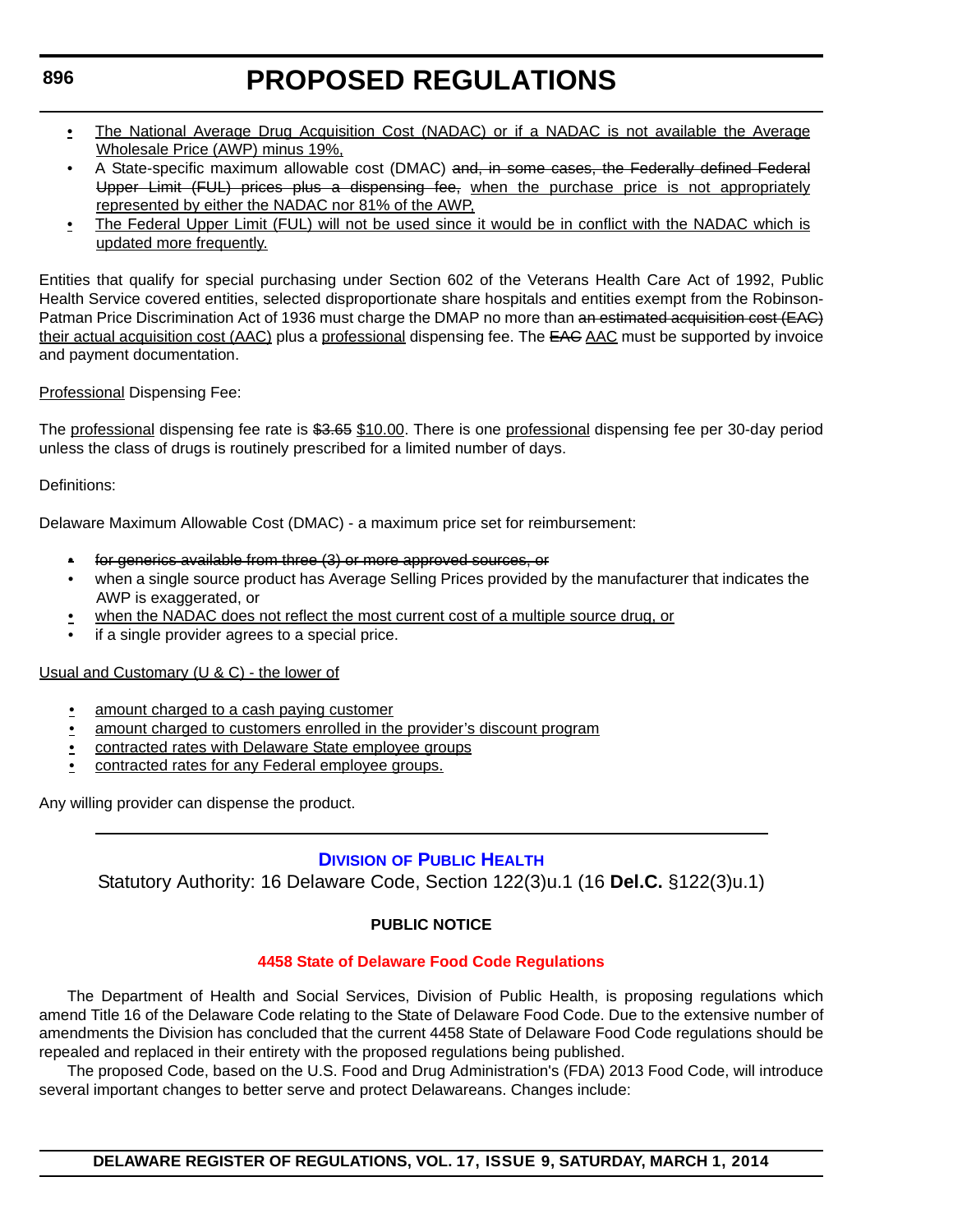- <span id="page-27-0"></span>• A requirement that the Person in charge (PIC) must be certified through an accredited food protection manager certification program.
- "Potentially hazardous food (PHF)" which will be replaced with the new terminology, "time and temperature controlled for safety (TCS)."
- Food establishments will be required to post notification to the public that "a copy of the most recent inspection report is available upon request."

On March 1, 2014, the Division plans to publish the amended 4458 State of Delaware Food Code regulations and hold them out for public comment per Delaware law. Copies of the proposed regulations are available for review in the March 1, 2014 edition of the Delaware *Register of Regulations*, accessible online at: http:// regulations.delaware.gov or by calling the Office of Health Systems Protection at (302) 744-4546.

Any person who wishes to make written suggestions, testimony, briefs or other written materials concerning the proposed regulations must submit same to Deborah Harvey by 4:30 p.m. on Monday, March 31, 2014 at:

Deborah Harvey, Division of Public Health 417 Federal Street Dover, DE 19901 Email: Deborah.Harvey@state.de.us; phone: (302) 744-4700

**Please Note: Due to the size of the proposed regulation it is not being published here. The following url's are provided for those that wish to obtain the proposed Food Code**.

> **[Table of Contents](http://regulations.delaware.gov/register/march2014/proposed/TOC.pdf) Chapter 1 [PUrpose and Definitions](http://regulations.delaware.gov/register/march2014/proposed/Chapter1.pdf) [Chapter 2 Management and Personnel](http://regulations.delaware.gov/register/march2014/proposed/Chapter2.pdf) [Chapter 3 Food](http://regulations.delaware.gov/register/march2014/proposed/Chapter3.pdf) [Chapter 4 Equipment, Utensils and Linens](http://regulations.delaware.gov/register/march2014/proposed/Chapter4.pdf) [Chapter 5 Water, Plumbing and Waste](http://regulations.delaware.gov/register/march2014/proposed/Chapter5.pdf) [Chapter 6 Physical Facilites](http://regulations.delaware.gov/register/march2014/proposed/Chapter6.pdf) [Chapter 7 Poisonous or Toxic Material](http://regulations.delaware.gov/register/march2014/proposed/Chapter7.pdf) [Chapter 8 Compliance and Enforcement](http://regulations.delaware.gov/register/march2014/proposed/Chapter8.pdf) [Index](http://regulations.delaware.gov/register/march2014/proposed/Index.pdf)**

**DIVISION [OF SOCIAL SERVICES](http://www.dhss.delaware.gov/dhss/dss/)** Statutory Authority: 31 Delaware Code, Section 512 (31 **Del.C.** §512)

#### **PUBLIC NOTICE**

#### **[Delaware Temporary Assistance for Needy Families - Employment and Training Program Requirements](#page-3-0)**

In compliance with the State's Administrative Procedures Act (APA - Title 29, Chapter 101 of the Delaware Code) and under the authority of Title 31 of the Delaware Code, Chapter 5, Section 512, Delaware Health and Social Services (DHSS) / Division of Social Services is proposing to amend policies in the Division of Social Services Manual (DSSM) regarding Delaware Temporary Assistance for Needy Families (TANF) Employment and Training Program requirements, specifically, S*anctions and Curing Sanctions*.

Any person who wishes to make written suggestions, compilations of data, testimony, briefs or other written materials concerning the proposed new regulations must submit same to Sharon L. Summers, Policy, Program & Development Unit, Division of Social Services, 1901 North DuPont Highway, P.O. Box 906, New Castle, Delaware 19720-0906 or by fax to (302) 255-4425 by March 31, 2014.

The action concerning the determination of whether to adopt the proposed regulation will be based upon the results of Department and Division staff analysis and the consideration of the comments and written materials filed by other interested persons.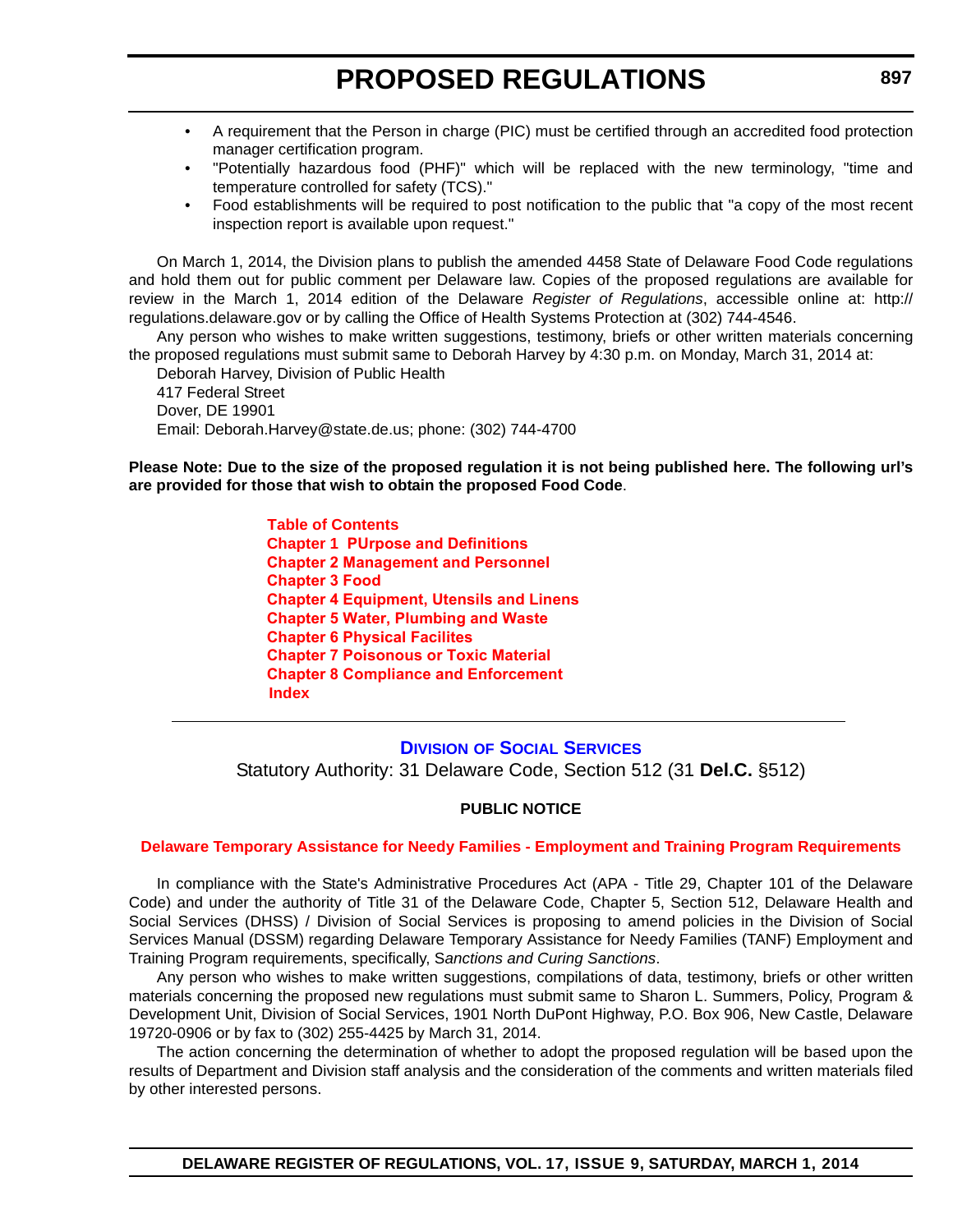#### **SUMMARY OF PROPOSAL**

The proposal described below amends policies in the Division of Social Services Manual (DSSM) regarding the Delaware TANF Employment and Training Program, specifically, S*anctions and Curing Sanctions*.

#### **Statutory Authority**

- 45 CFR 261.13, *May an individual be penalized for not following an individual responsibility plan?*
- 45 CFR 261.14, *What is the penalty if an individual refuses to engage in work?*
- 45 CFR 261.15, *Can a family be penalized if a parent refuses to work because he or she cannot find child care?*
- 45 CFR 261.56, *What happens if a parent cannot obtain needed child care?*

#### **Background**

The Personal Responsibility and Work Opportunity Reconciliation Act (PRWORA) of 1996 (Public Law 104- 193) provides funding to states through the Temporary Assistance for Needy Families (TANF) block grant. The TANF block grant is used to provide cash assistance, services and work programs for needy families, utilizing federal TANF funds along with state funds to develop and deliver services to needy families.

The 1996 PRWORA law also established the requirements that states must meet, including rules related to work requirements. Under the work provisions of the law, states must require recipients, with some exceptions, to engage in work, impose sanctions (by reducing or terminating benefits) if an individual refuses to participate in required work activities, and achieve a work participation rate measured in accordance with detailed provisions of the law. A state that fails to meet the work rate can be subject to fiscal penalty.

#### **Summary of Proposal**

The proposed changes reformat and clarify text for ease of readability. Also, a subsection was added and all section titles were renamed to more accurately reflect the section contents.

The following policy sections in the Division of Social Services Manual (DSSM) are affected by the proposed changes:

DSSM 3100, *Employment and Training and Work Requiring Employment and Training Participation* DSSM 3011.2, *Sanctions for Failing to Comply with Requirements Sanctioning for Not Meeting Employment and Training Requirements*

NEW DSSM 3011.2.1, *Sanctioning When Child Care Is Not Available* DSSM 3011.3, *Curing Sanction Penalties Curing a Full Family Sanction*

#### *Summary of Rule Changes*

Delaware TANF families that receive a sanction as a result of not meeting their required employment and training hours are sanctioned. The current sanction rule requires that the TANF case be closed. The family must complete four (4) consecutive weeks of participation for the case to reopen; additionally the case must be closed at least one (1) month.

When examining TANF work participation rates it was discovered that many families begin to immediately reparticipate and that the mandatory one month closure was a significant hardship since they were incurring expenses as the result of participating. Additionally, these families while participating were not reflected in the TANF work participation rate because they were not receiving a grant.

The policy change would remove the requirement that the case be closed for at least one (1) month and reopen the TANF case at the beginning of the four (4) week participation period.

This change allows families to immediately reengage and potentially not see a reduction in their TANF grant, while also raising the TANF work participation rate by an estimated three (3) percent.

Approximately, thirty-two (32) more families a month will receive TANF benefits because of the rule change.

#### **DSS PROPOSED REGULATION #14-04 REVISIONS:**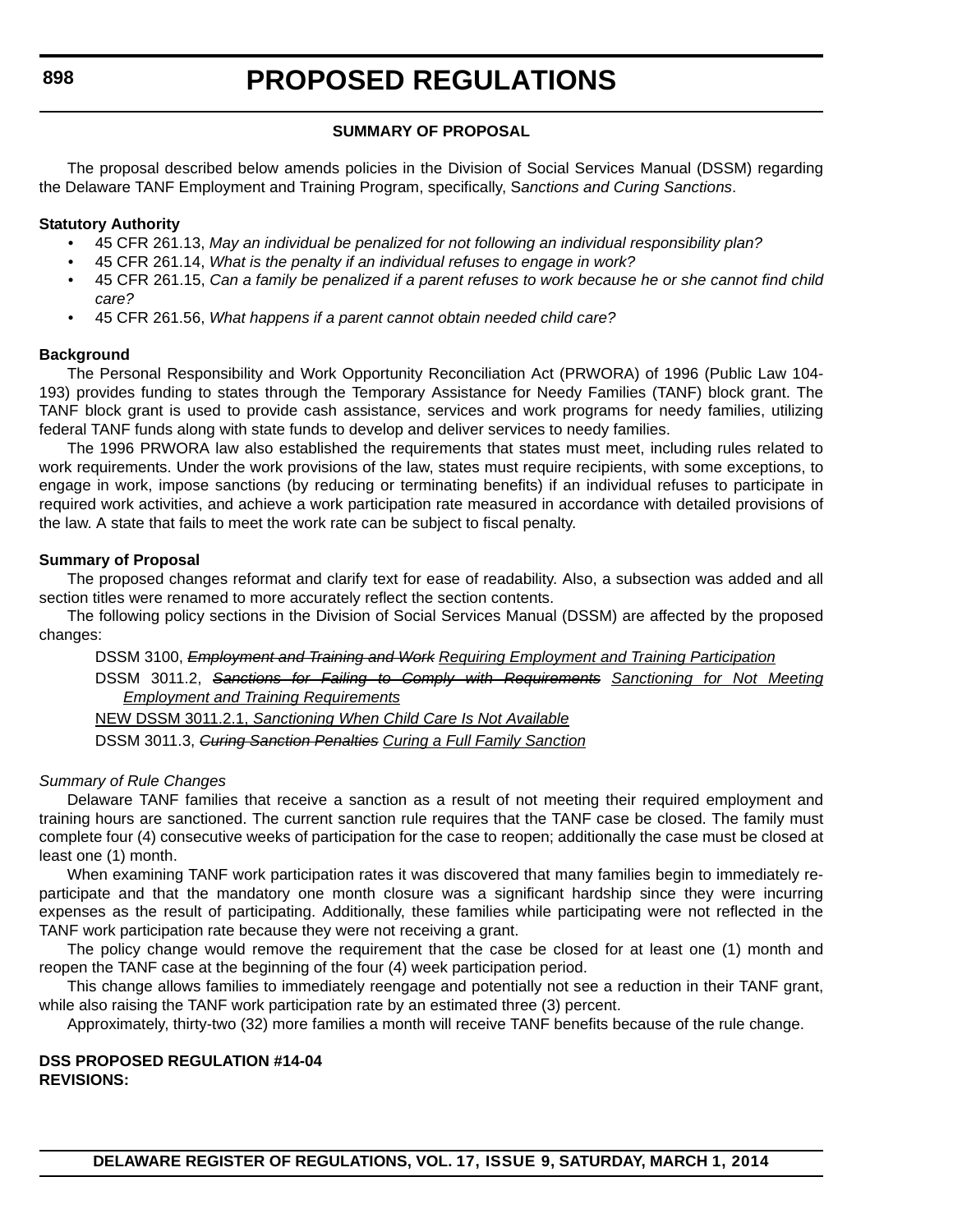#### **3011 Employment and Training and Work Requiring Employment and Training Participation**

DSS expects work-eligible adults to participate in either employment or activities related to finding work (e.g. employment and training activities) for the required number of hours 30, 35, or 55 twenty (20), thirty (30), or forty (40) hours a week for two (2) consecutive weeks prior to TANF benefits being authorized. The TANF benefit will continue uninterrupted as long as the participation in work or work activities continues for the required number of hours per week (see sections 3006.2 3006, 3006.1, 30061.1, and 30061.2). DSS also expects caretakers to cooperate as necessary with school and other officials to ensure satisfactory school attendance by dependent children under age 16. The failure of clients to maintain any of these activities represent sanctionable offenses.

#### **3011.2 Sanctions for Failing to Comply With Requirements Sanctioning For Not Meeting Employment and Training Requirements**

See Administrative Notice: A-7-99 Child Care Issues

Self-sufficiency requirements include those related to employment and training and work.

The penalty for noncompliance with the self-sufficiency requirements will be the closure of the entire TANF case for one month and a mandatory four consecutive weeks of participation. The four consecutive week participation is mandatory to cure the sanction and reopen the case. The case may remain closed longer than one month if the four consecutive weeks of participation have not been completed.

If the adult is deemed unemployable remove the sanction and enter the correct exemption. Then the case may be reopened for the length of time that the adult is not able to work.

The penalty for individuals who quit their jobs without good cause and do not comply with subsequent job search requirements will be the closure of the TANF case for one month or until the individual obtains a job of equal or higher pay. If the individual participates for the required amount of hours in approved work related activities for four consecutive weeks the case can be reopened.

| <b>CMR Requirements</b>                                                                                                              | <b>Sanctions</b>                                                                                                                                                                                                                                                                                                                                         |
|--------------------------------------------------------------------------------------------------------------------------------------|----------------------------------------------------------------------------------------------------------------------------------------------------------------------------------------------------------------------------------------------------------------------------------------------------------------------------------------------------------|
| raininn/<br><b>Employment</b><br>ond<br>ana<br><del>namma</del><br>work and Workfare                                                 | <b>TANF case closure for one full month plus four consecutive weeks of</b><br>full participation prior to opening the case.                                                                                                                                                                                                                              |
| Child under 16 not attending<br>school                                                                                               | <u>ASEA AA successive sanction for the teen not attending school when</u><br><del>Aww.wo successive sancilon for the teen not attenuing school when</del><br>the parent does not work with the<br>cohool<br>to ancura cchool<br><del>ensure</del><br><del>the parent</del><br>uvv<br>πστ<br><del>oonoo</del> n<br>w<br><del>oonoo</del> n<br>attendance. |
| Րհilժ<br>R<br>$\sim$<br>ond<br>not<br><del>∪linu</del><br>ю<br>anu<br>ত⊽তা<br>᠇ᠠᡨ<br>attanding echool<br><del>allonaing sunuui</del> | the reduction<br>Tho.<br>$th \alpha$<br>th∩<br>∩t<br>toon<br>tr∩m<br>arant and<br>ramoval<br><del>urant</del><br>ana<br><del>nio iomova</del> i<br>ਯ<br>गाण<br>त्त्व्वता<br>┉<br>गाण<br>पाप<br><del>Touuoilon</del><br>محنف املمطمعينمط<br><del>nouschold size.</del>                                                                                    |
| CMR requirements<br><del>omn rogull chlonic</del>                                                                                    | An initial \$50.00 reduction in the TANF grant. If the participant has<br>an additional \$50.00.<br>reduction each month<br>complied<br>until<br>nnt.<br><del>auunonar</del><br><del>woo.oo</del><br>пvг<br><del>oompnou</del> .<br>प्रा<br>compliance occurs.                                                                                           |

Note: Under TANF regulations, Section 402(e)(2), DSS cannot impose sanctions when individuals refuse to participate in work or work-related activities if these individuals are single custodial parents with at least one child under age six, and these parents have demonstrated an inability to obtain needed child care. This provision neither makes parents exempt from participation in work activities, nor makes them exempt from time limits. It only restricts DSS authority to sanction.

Parents must demonstrate the following:

the unavailability of appropriate child care within a reasonable distance from their home or work (reasonable distance is defined as care that is located in proximity to either a parent's place of employment or near the parent's home, generally care that is within one hour's drive);

the unavailability or unsuitability of informal child care by a relative or under other arrangements (unsuitability of informal care is defined as care that would not meet the physical or psychological needs of the child);

the unavailability of appropriate and affordable formal child care arrangements (affordable care is defined as care that would provide access to a full range of child care categories and types of providers; and appropriate care is care that meets the health and safety standards as defined by State licensing guidelines, as well as the needs of the parents and children).

Parents who claim an inability to obtain needed child care must contact a DSS worker to press their claim.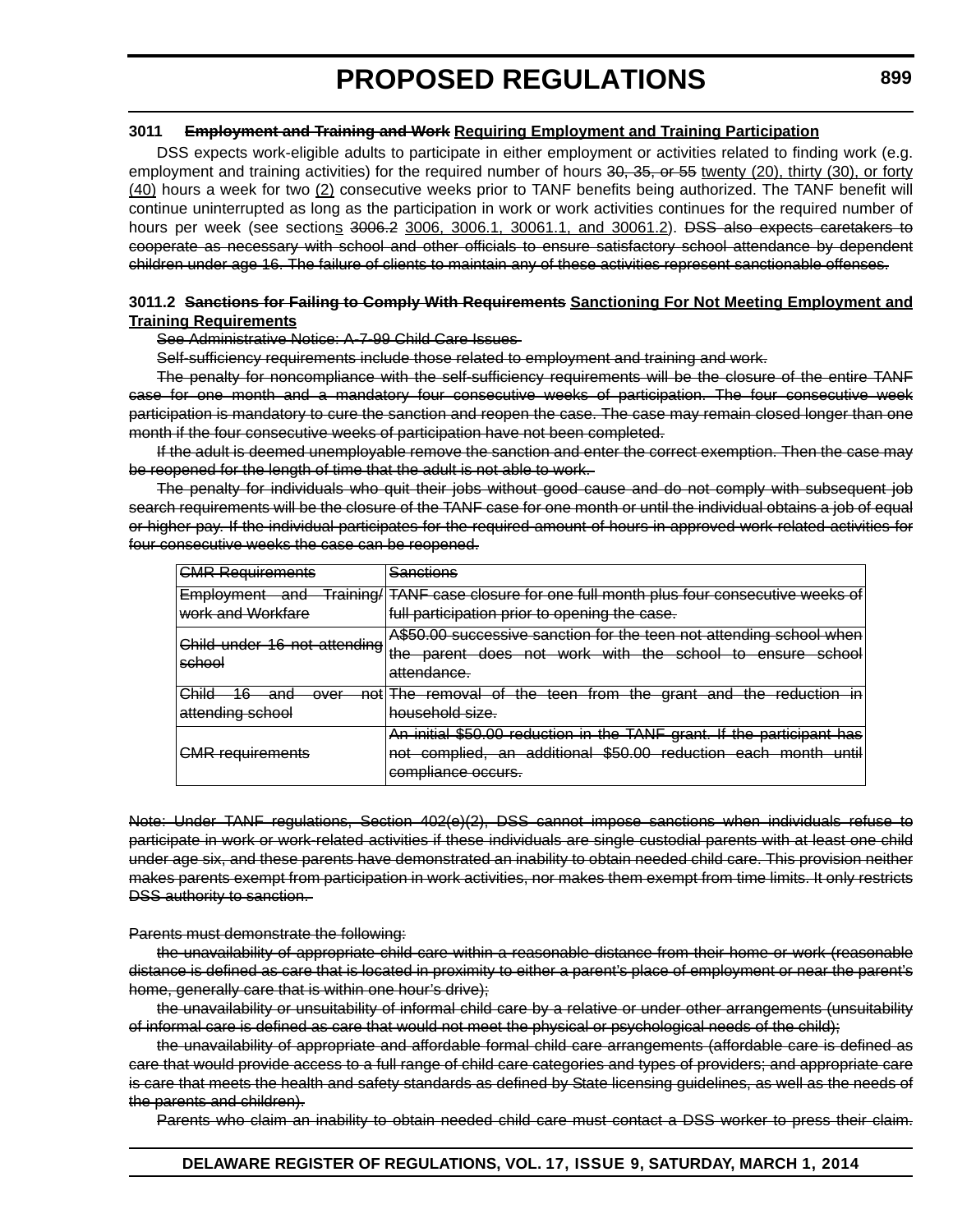#### **900**

# **PROPOSED REGULATIONS**

Parents will have 10 days, either from the date when they first attempted to find child care or ten days from the date DSS instructed them to participate in work activities, to contact the worker. DSS staff will have 20 days to review and decide whether the parents have a legitimate claim. If DSS determines that the parents did not demonstrate their claim, workers are to impose the sanctions. DSS will not sanction parents who have demonstrated their claims. Document reasons in DCIS under Case Remarks.

This policy applies to cases in which one or more parents are required to participate in TANF employment and training activities.

- 1. The TANF Case Is Sanctioned When A Parent Does Not Complete Their Required Hours. Each week clients are required to engage in and verify their participation in assigned employment and training activities. The TANF case is sanctioned when a client does not complete the required hours or does not submit the required verification of their hours for any week. The sanction known as a Full Family Sanction or Self-sufficiency Sanction is closure of the TANF case until the sanction is cured or the parent becomes exempt from employment and training requirements.
- 2. The TANF Case Is Sanctioned When A Needy Non-Parent Caretaker Does Not Complete Their Hours. Each week clients are required to engage in and verify their participation in assigned employment and activities. The TANF case is sanctioned when a needy non-parent caretaker does not complete the required hours or does not submit the required verification of their hours for any week. The sanction is removal of the caretaker from the grant until the sanction is cured or the caretaker becomes exempt from employment and training requirements.

#### **3011.2.1 Sanctioning When Child Care Is Not Available**

This policy applies to TANF cases with a single custodial parent caring for a child under age six and the parent is required to participate in TANF employment and training activities.

- 1. A Parent Who Is Unable To Obtain Child Care Is Not Sanctioned A Full Family Sanction is not applied to a TANF case when the parent demonstrates that child care is not available.
- 2. A Parent Must Demonstrate Child Care Is Not Available.

Credible evidence of any one of the following conditions demonstrates that child care is not available.

- a. Appropriate child care is unavailable within a reasonable distance from their home or work. Reasonable distance is defined as care that is located in proximity to either a parent's place of employment or the parent's home; generally care that is within a one hour drive from either the home or work.
- b. Informal child care by a relative or under other arrangements is unavailable or unsuitable. Informal care is considered unsuitable if the care would not meet the physical or psychological needs of the child.
- c. An appropriate and affordable formal child care arrangement is not available. Affordable care is defined as care that would provide access to a full range of child care categories and types of providers; appropriate care is care that meets the health and safety standards as defined by State licensing guidelines, as well as the needs of the parent and child.
- 3. A Parent Must Report That Child Care Is Not Available Within Ten (10) Days. Parents who claim an inability to obtain needed child care must contact a DSS worker to press their claim. Parents have ten (10) days, either from the date when they first attempted to find child care or ten (10) days from the date DSS instructed them to participate in work activities.
- 4. DSS Will Decide On A Parent's Claim Of Child Care Unavailability Within Twenty (20) Days. DSS staff have twenty (20) days to review and decide whether the parent's claim that child care is not available is legitimate. If DSS determines that the parents did not demonstrate their claim, DSS will impose applicable sanctions if the family has not met the employment and training requirement. DSS workers will document in the client's record the client's claim and their legitimacy determination.
- 5. Families Are Not Exempt From TANF Work Requirements Or Time Limits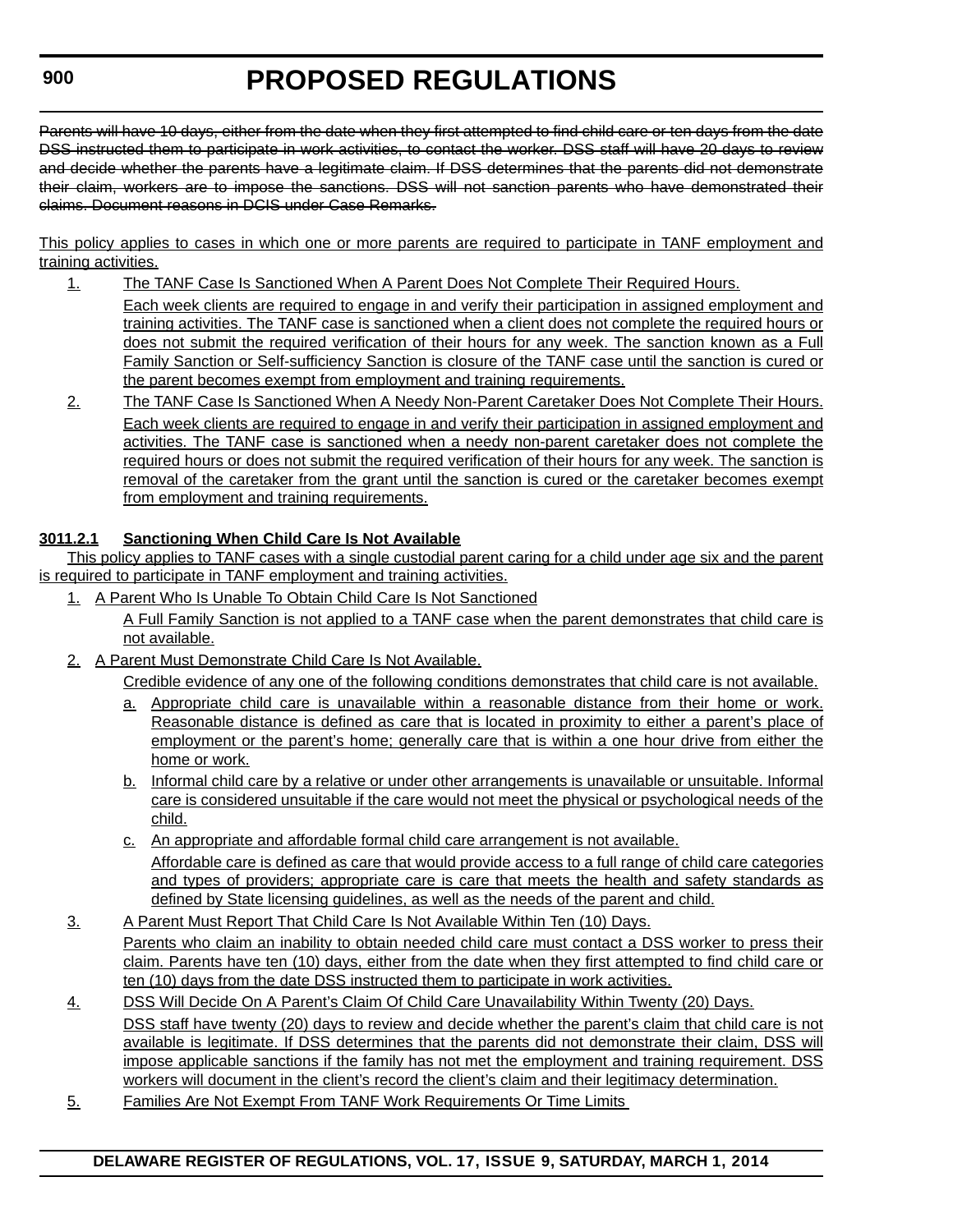<span id="page-31-0"></span>While a parent may not be sanctioned as a result of child care being unavailable, the parent is not exempt from TANF work participation requirements or the TANF time limits.

#### **3011.3 Curing Sanction Penalties Curing a Full Family Sanction**

Clients must keep appointments with Employment and Training staff, complete the Employability Development Plan and follow through with the recommendations of the Employment and Training staff for a minimum period of one month, including four consecutive weeks of the required amount of hours for that household 30,35, or 55 hours of participation.

Clients, unless indicated otherwise, must participate in the work and/or work related activities for a minimum period of four consecutive weeks.

EXAMPLE: A client fails to meet the required hours of participation and is sanctioned. In order to cure this sanction, the client must contact the Employment and Training staff, and follow through with her work activity for 30, 35,or 55 hours a week (client's required hours) for a minimum period of four consecutive weeks before the sanction is considered cured.

DSS expects employable adults to participate in either employment or activities related to finding work (e.g., employment and training activities) for TANF benefits to continue uninterrupted. Either an employable adult is working or is participating in activities to secure employment. The failure of clients to maintain either of these activities is a sanctionable offense.

This policy applies to TANF cases that have been sanctioned as a result of not meeting the TANF requirements for employment and training.

1. Mandatory Employment And Training Participants Must Work With An Assigned Vendor.

To cure the sanction clients must work with an assigned employment and training vendor. The vendor will develop a plan with the client that specifies the weekly activities and hours the client must complete to be in compliance with the TANF program. Based on family composition clients are generally required to complete twenty (20), thirty (30), or forty (40) hours per week of approved activities.

2. Clients Must Complete Four (4) Consecutive Weeks Of Participation.

To cure the Full Family Sanction clients must complete and submit required verification of their required activities and hours to the employment and training vendor. They must complete four (4) consecutive weeks of full participation.

For the TANF program purposes a week is a seven (7) day period which begins on Monday and ends on Sunday.

3. The TANF Case Reopens At The Beginning Of The Four (4) Week Cure Period.

When the TANF family has remained technically and financially eligible for TANF during the cure sanction period, once the requirement of four (4) consecutive weeks of full and verified participation has been completed the TANF case will reopen effective the first day of the four (4) week cure sanction period.

### **[DEPARTMENT OF NATURAL RESOURCES AND ENVIRONMENTAL](http://www.dnrec.delaware.gov/fw/Pages/FWPortal.aspx)  CONTROL**

#### **DIVISION OF FISH AND WILDLIFE**

Statutory Authority: 7 Delaware Code, Sections 901(c) and (d), 903(e)(2)a and (e)(3); (7 **Del.C.** §§901(c) and (d), 903(e)(2)a and (e)(3)) 7 **DE Admin. Code** 3507

#### **REGISTER NOTICE SAN#: 2014-01**

#### **[3507 Black Sea Bass Size Limit; Trip Limits, Seasons; Quotas](#page-3-0)**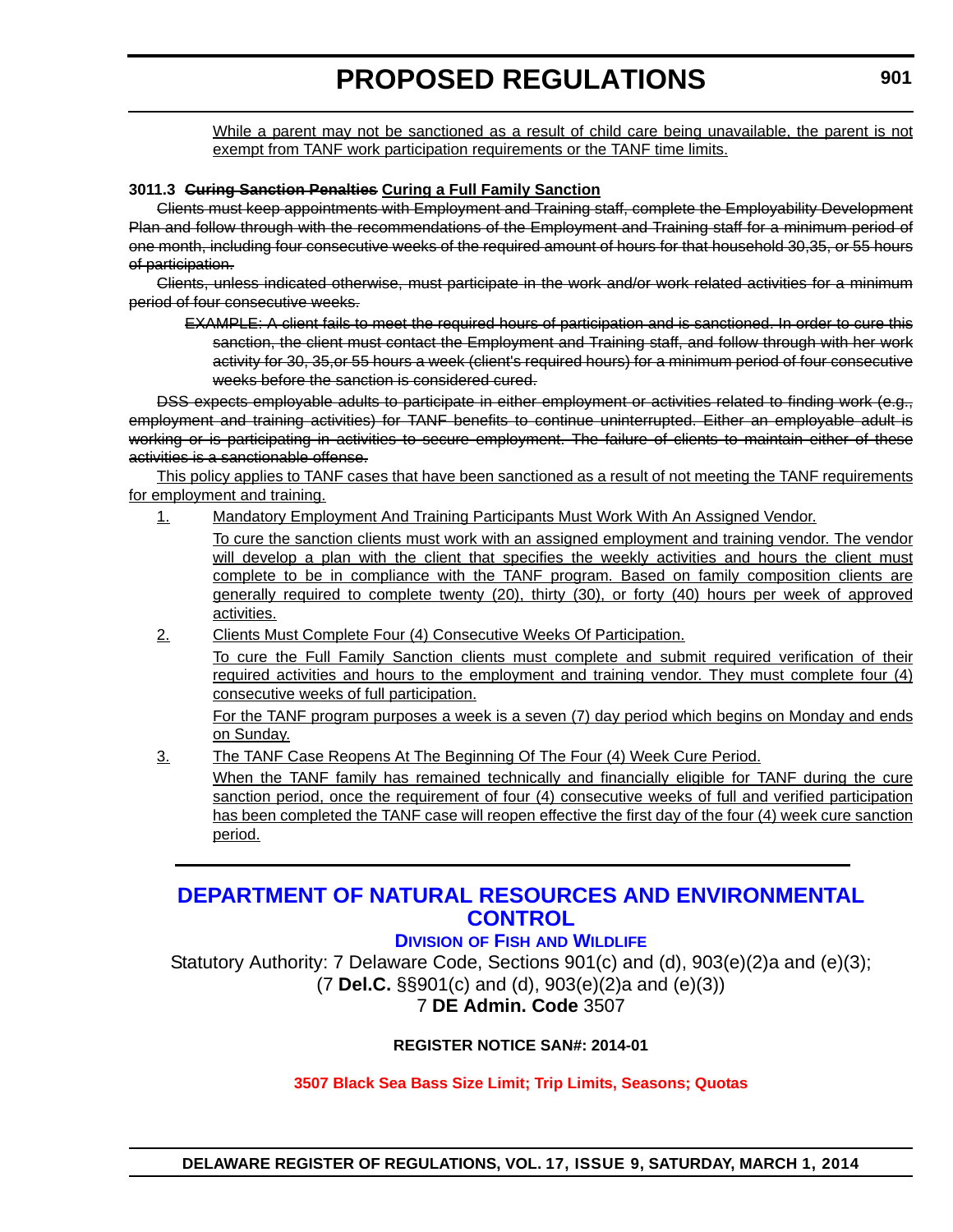#### **1. TITLE OF THE REGULATIONS:**

3507 Black Sea Bass Size Limit; Trip Limits, Seasons; Quotas (12.0 & 12.1)

#### **2. BRIEF SYNOPSIS OF THE SUBJECT, SUBSTANCE AND ISSUES:**

This action is to adopt provisions consistent with the proposed federal rule for the recreational black sea bass fishery and remain compliant with Addendum XXV to the Atlantic States Marine Fisheries Commission's (ASMFC) Interstate Fishery Management Plan for Summer Flounder, Scup and Black Sea Bass.

Black sea bass are managed cooperatively by the Atlantic States Marine Fisheries Commission (ASMFC), the Mid-Atlantic Fishery Management Council (MAFMC) and the National Marine Fisheries Service through the joint Summer Flounder, Scup and Black Sea Bass Fishery Management Plan. The ASMFC and MAFMC jointly approved a coastwide recreational black sea bass harvest limit for 2014 of 2.26 million pounds (1,189,474 fish) at their December 11, 2013 meeting. The ASMFC approved the continuation of ad hoc regional management measures under Addendum XXV at their February 4, 2014 meeting.

Addendum XXV requires the southern region states (Delaware to North Carolina) to implement recreational fishery management measures for black sea bass consistent with those measures required for federal waters. The National Oceanic and Atmospheric Administration's (NOAA) recommended federal recreational black sea bass measures for 2014 include a 12.5 inch minimum size limit, a 15 fish possession limit and open seasons from May 19 - September 18 and October 18 - December 31. These measures when combined with measures being implemented in the northern region (Massachusetts through New Jersey) will achieve the 2014 coastwide recreational harvest limit.

- **3. POSSIBLE TERMS OF THE AGENCY ACTION:** N/A
- **4. STATUTORY BASIS OR LEGAL AUTHORITY TO ACT:** 7 **Del.C.** §§901 (c), 901(d), 903(e)(2)a, & 903 (e)(3)

#### **5. OTHER REGULATIONS THAT MAY BE AFFECTED BY THE PROPOSAL:** N/A

#### **6. NOTICE OF PUBLIC COMMENT:**

The hearing record on the proposed changes to the black sea bass regulation will be open March 1, 2014. Individuals may submit written comments regarding the proposed changes via e-mail to Lisa.Vest@state.de.us or via USPS to Lisa Vest, Hearing Officer, DNREC, 89 Kings Highway, Dover, DE 19901 (302)739-9042. A public hearing on the proposed amendment will be held, in conjunction with the public hearing on a proposed summer flounder amendment, on March 26, 2014 beginning at 6:00 PM in the Dover Public Library, located at 35 Loockerman Plaza, Dover, DE 19901.

#### **7. PREPARED BY:**

Stewart Michels Stewart.Michels@state.de.us (302) 739-9914

David E. Saveikis, Director

#### **3507 Black Sea Bass Size Limit; Trip Limits, Seasons; Quotas**

(Penalty Section 7 **Del.C.** §936(b)(2))

- 1.0 It shall be unlawful for any commercial person to have in possession any black sea bass (*Centropristis striata*) that measures less than eleven (11) inches, total length excluding any caudal filament.
- 2.0 It shall be unlawful for any recreational person to have in possession any black sea bass that measures less than twelve and one-half (12.5) inches total length excluding any caudal filament.
- 3.0 It shall be unlawful for any commercial fisherman to land, to sell, trade and or barter any black sea bass in Delaware unless authorized by a black sea bass landing permit issued by the Department. The black sea bass landing permit shall be presumed to transfer with the vessel whenever it is bought, sold, or otherwise transferred to an eligible transferee as defined in 7 **Del.C.** §2903, unless there is a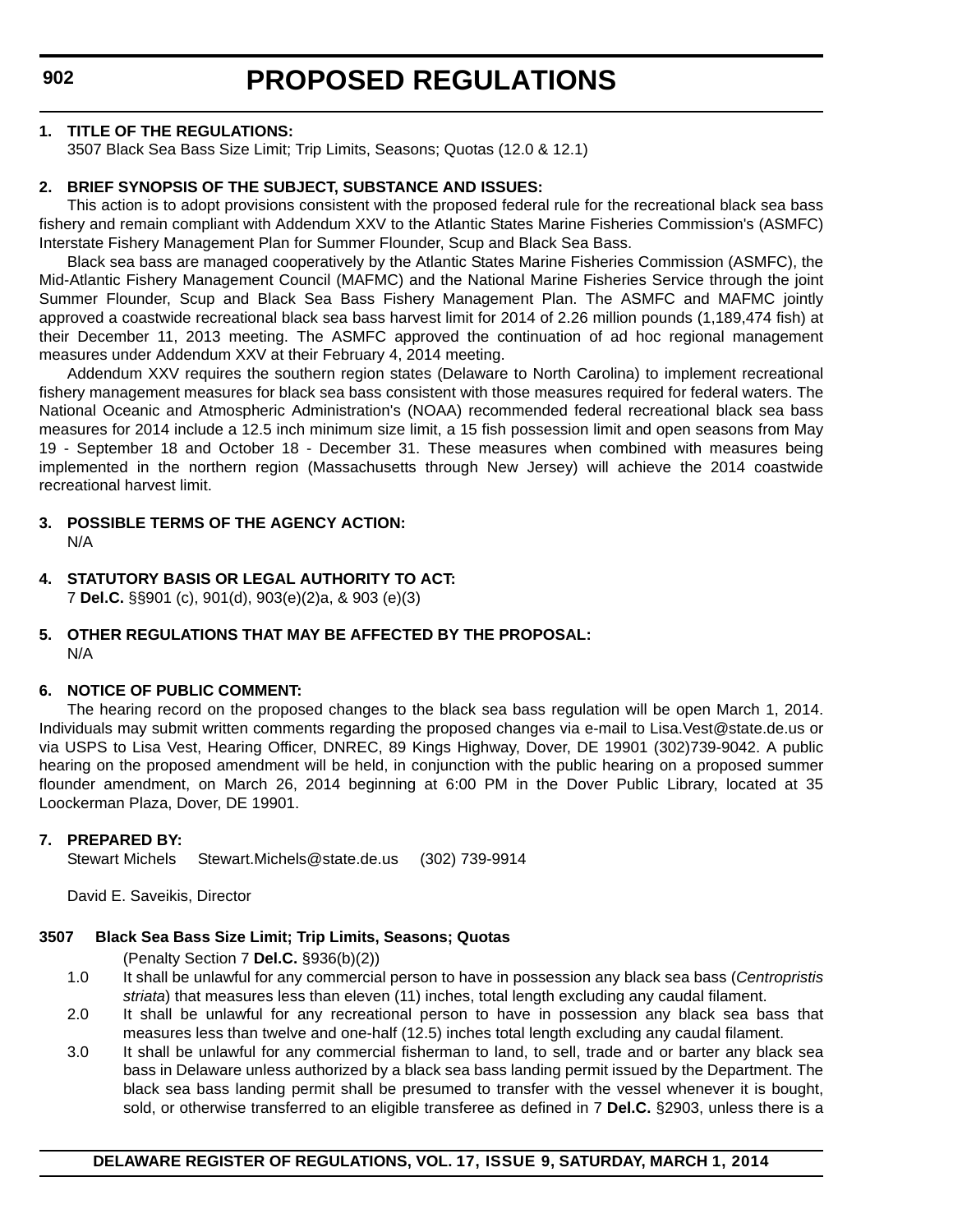written agreement, signed by the transferor/seller and transferee/buyer, or other credible written evidence, verifying that the transferor/seller is retaining the vessel's fishing and permit history for purposes of replacing the vessel.

- 4.0 The black sea bass pot fishery and the black sea bass commercial hook and line fishery shall be considered separate black sea bass fisheries. The total pounds allocated to each fishery by the Department shall be as follows: 96 percent of the State's commercial quota, as determined by the ASMFC, for the pot fishery; 4 percent for the commercial hook and line fishery.
- 5.0 The Department may only issue a black sea bass landing permit for the pot fishery to a person who is the owner of a vessel permitted by the National Marine Fisheries Service in accordance with 50 CFR §§ 648.4 pertaining to black sea bass and was either issued a black sea bass landing permit by the Department in 2013 or was the transferee of black sea bass landing permit issued by the Department as per 3507 (3.0). The number of black sea bass landings permits issued by the Department for the pot fishery in any year will not exceed six.
- 6.0 The Department may only issue a black sea bass landing permit for the commercial hook and line fishery to a person who has applied for and secured from the Department a commercial food fishing license and a fishing equipment permit for hook and line and was either issued a black sea bass landing permit by the Department in 2013 or was the transferee of black sea bass landing permit issued by the Department as per 3507 (3.0). The number of black sea bass landings permits issued by the Department for the commercial hook and line fishery in any year will not exceed thirteen.
- 7.0 Any overage of the State's commercial quota will be subtracted by the Atlantic States Marine Fisheries Commission from the next year's commercial quota. Any overage of an individual's allocation will be subtracted from that individual's allocation the next year and distributed to those individuals in the appropriate fishery that did not exceed their quota.
- 8.0 Each participant in a black sea bass fishery shall be assigned a equal share of the total pounds of black sea bass allotted by the Department for that particular fishery. A share shall be determined by dividing the number of pre-registered participants in one of the two recognized fisheries into the total pounds of black sea bass allotted to the fishery by the Department. In order to pre-register an individual must indicate their intent in writing to participate in this fishery.
- 9.0 Individual shares of the pot fishery quota may be transferred to another participant in the pot fishery. Any transfer of black sea bass individual pot quota shall be limited by the following conditions:
	- 9.1 A maximum of one transfer per year per person.
	- 9.2 No transfer of shares of the black sea bass pot fishery quota shall be authorized unless such transfer is documented on a form provided by the Department and approved by the Secretary in advance of the actual transfer.
- 10.0 Individual shares of the commercial hook and line fishery quota may be transferred to another participant in the commercial hook and line fishery. Any transfer of black sea bass individual commercial hook and line quota shall be limited by the following conditions:
	- 10.1 A maximum of one transfer per year per person.
	- 10.2 No transfer of shares of the black sea bass commercial hook and line quota shall be authorized unless such transfer is documented on a form provided by the Department and approved by the Secretary in advance of the transfer.
- 11.0 Each commercial food fisherman participating in a black sea bass fishery shall report to the Department, via the interactive voice phone reporting system operated by the Department, each days landings in pounds at least one hour after packing out their harvest.
- 12.0 It shall be unlawful for any recreational fisherman to take and reduce to possession or to land any black sea bass beginning at 12:01 a.m. January 1, and ending midnight May 18, and beginning at 12:01 a.m. October 15 September 19 and ending mid-night October 34 17.
	- 12.1 It shall be unlawful for any recreational fisherman to have in possession more than 2015 black sea bass at or between the place where said black sea bass were caught and said recreational fisherman's personal abode or temporary or transient place of lodging during the period May 19 through October 14 September 18 and during the period November 1 October 18 through December 31.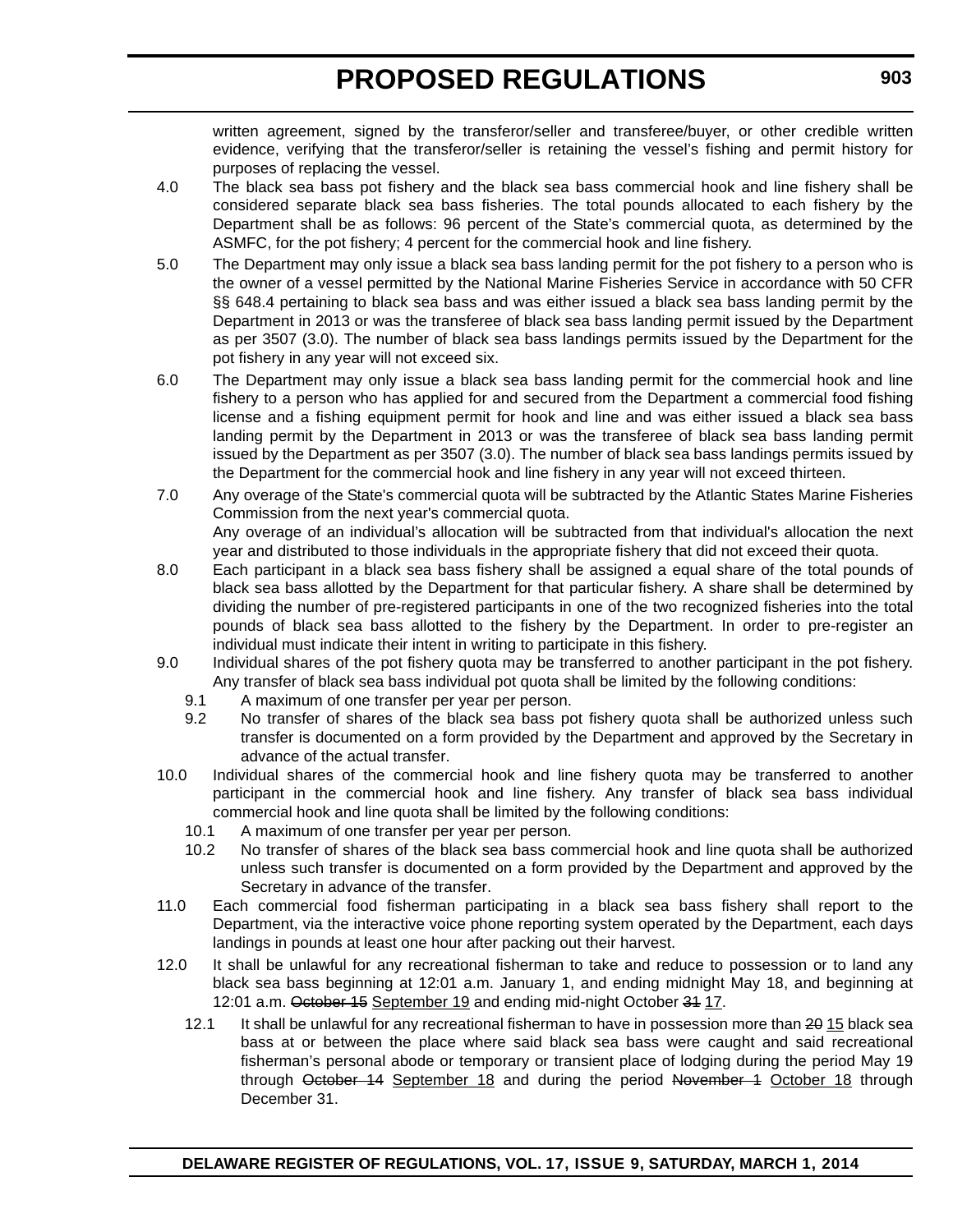#### **DIVISION OF FISH [AND WILDLIFE](http://www.dnrec.delaware.gov/fw/Pages/FWPortal.aspx)**

<span id="page-34-0"></span>Statutory Authority: 7 Delaware Code, Sections 901(c) and (d), 903(e)(2)a and (e)(3); (7 **Del.C.** §§901(c) and (d), 903(e)(2)a and (e)(3)) 7 **DE Admin. Code** 3511

#### **REGISTER NOTICE SAN#: 2014-02**

#### **[3511 Summer Flounder Size Limits; Possession Limits; Season](#page-3-0)**

#### **1. TITLE OF THE REGULATIONS:**

3511 Summer Flounder Size Limits; Possession Limits; Season

#### **2. BRIEF SYNOPSIS OF THE SUBJECT, SUBSTANCE AND ISSUES:**

This action is to consider amending Delaware's summer flounder (Paralichthys dentatus) regulation for consistency with Addendum XXV to the Atlantic States Marine Fisheries Commission's (ASMFC) Interstate Fishery Management Plan for Summer Flounder, Scup, and Black Sea Bass. It is anticipated that the amendment will include a liberalization of the recreational minimum size limit.

Summer flounder are managed cooperatively by the Atlantic States Marine Fisheries Commission (ASMFC), the Mid-Atlantic Fishery Management Council (MAFMC) and the National Marine Fisheries Service through Amendment 13 to the joint Summer Flounder, Scup and Black Sea Bass Fishery Management Plan and its subsequent addenda. The ASMFC and MAFMC jointly approved a coastwide recreational summer flounder harvest limit for 2014 of 7.01 million pounds (2,421,720 fish) at their December 11, 2013 meeting. The ASMFC approved a regional management approach for states under Addendum XXV at its February 4, 2014 meeting.

Under the regional management approach, states within a region are required to establish the same size and possession limits. Delaware is in a region with Maryland and Virginia. It is anticipated that Delaware will be required to change its existing recreational 17-inch minimum size limit to a 16-inch recreational minimum size limit. Further, it is anticipated that there will be no change in Delaware's present four fish recreational possession limit or yearround recreational summer flounder season. Although unlikely, it should be noted that these proposed measures are subject to change pending the release of additional recreational landings data.

#### **3. POSSIBLE TERMS OF THE AGENCY ACTION:** None

**4. STATUTORY BASIS OR LEGAL AUTHORITY TO ACT:** 7 **Del.C.** §§901(c), 901(d), 903(e)(2)a, and 903(e)(3)

#### **5. OTHER REGULATIONS THAT MAY BE AFFECTED BY THE PROPOSAL:** N/A

#### **6. NOTICE OF PUBLIC COMMENT:**

The hearing record on the proposed changes to §3511 Summer Flounder Size Limits; Possession Limits will be open March 1, 2014. Individuals may submit written comments regarding the proposed changes via e-mail to Lisa.Vest@state.de.us or via the USPS to Lisa Vest, Hearing Officer, DNREC, 89 Kings Highway, Dover, DE 19901 (302) 739-9042. A public hearing on the proposed amendment will be held, in conjunction with the public hearing on a proposed black sea bass amendment, on March 26, 2014 beginning at 6:00 PM in the Dover Public Library, located at 35 Loockerman Plaza, Dover, DE 19901.

#### **7. PREPARED BY:**

Stewart Michels Stewart.Michels@state.de.us (302) 739-9914

David E. Saveikis, Director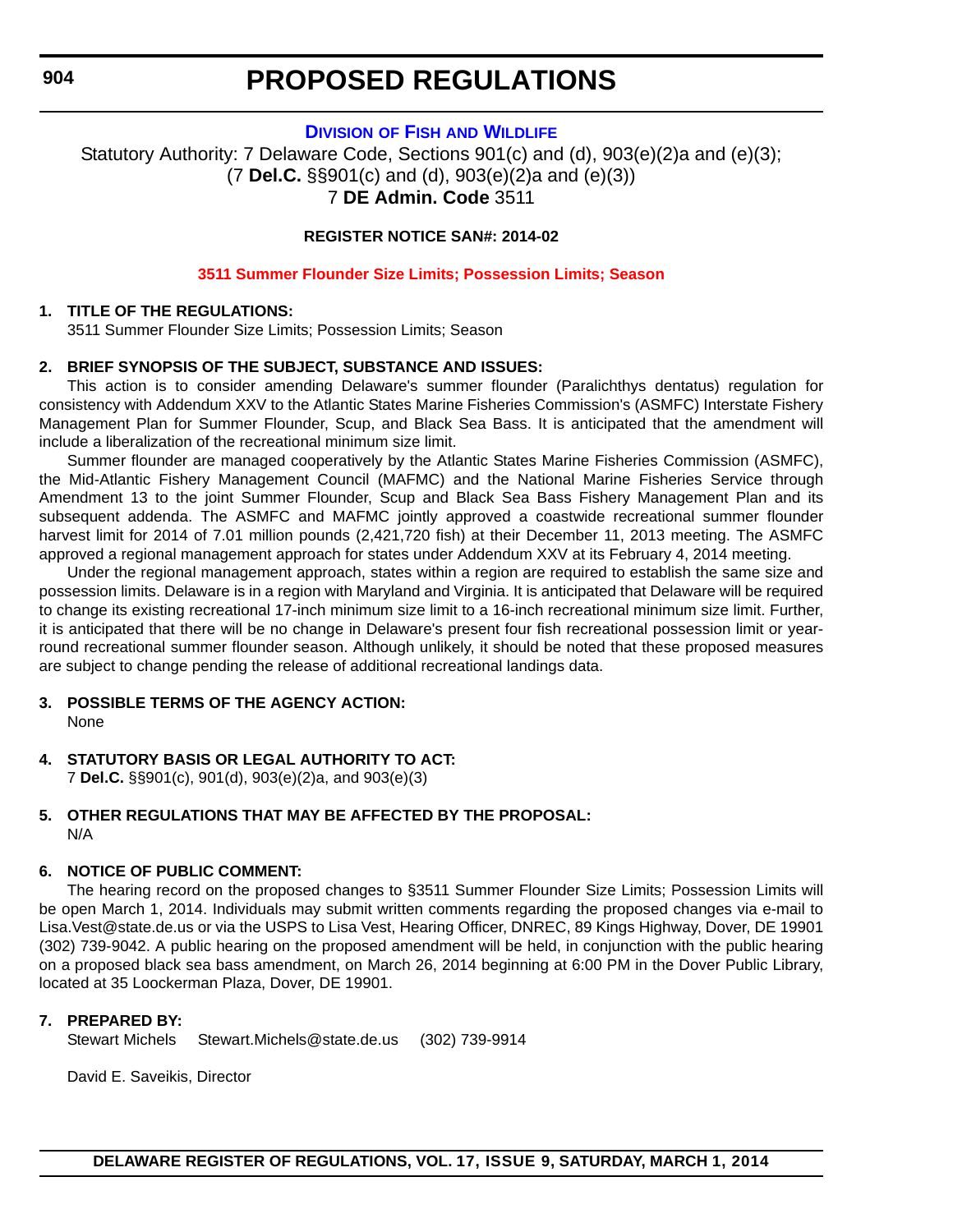#### <span id="page-35-0"></span>**3511 Summer Flounder Size Limits; Possession Limits; Season**

(Penalty Section 7 **Del.C.** §936(b)(2))

- 1.0 It shall be unlawful for any recreational fisherman to have in possession more than four (4) summer flounder at or between the place where said summer flounder were caught and said recreational fisherman's personal abode or temporary or transient place of lodging.
- 2.0 It shall be unlawful for any person, other than qualified persons as set forth in section 4.0 of this regulation, to possess any summer flounder that measure less than seventeen (17) sixteen (16) inches between the tip of the snout and the furthest tip of the tail.
- 3.0 It shall be unlawful for any person, to have in possession any part of a summer flounder that measures less than seventeen (17) sixteen (16) inches between said part's two most distant points unless said person also has in possession the head, backbone and tail intact from which said part was removed.
- 4.0 Notwithstanding the size limits and possession limits in this regulation, a person may possess a summer flounder that measures no less than fourteen (14) inches between the tip of the snout and the furthest tip of the tail and a quantity of summer flounder in excess of the possession limit set forth in this regulation, provided said person has one of the following:
	- 4.1 A valid bill-of-sale or receipt indicating the date said summer flounder were received, the amount of said summer flounder received and the name, address and signature of the person who had landed said summer flounder;
	- 4.2 A receipt from a licensed or permitted fish dealer who obtained said summer flounder; or
	- 4.3 A bill of lading while transporting fresh or frozen summer flounder.
	- 4.4 A valid commercial food fishing license and a food fishing equipment permit for gill nets.
- 5.0 It shall be unlawful for any commercial finfisherman to sell, trade and or barter or attempt to sell, trade and or barter any summer flounder or part thereof that is landed in this State by said commercial fisherman after a date when the de minimis amount of commercial landings of summer flounder is determined to have been landed in this State by the Department. The de minimis amount of summer flounder shall be 0.1% of the coast wide commercial quota as set forth in the Summer Flounder Fishery Management Plan approved by the Atlantic States Marine Fisheries Commission.
- 6.0 It shall be unlawful for any vessel to land more than 200 pounds of summer flounder in any one day in this State.
- 7.0 It shall be unlawful for any person, who has been issued a commercial food fishing license and fishes for summer flounder with any food fishing equipment other than a gill net, to have in possession more than four (4) summer flounder at or between the place where said summer flounder were caught and said person's personal abode or temporary or transient place of lodging.

### **[DEPARTMENT OF STATE](http://dpr.delaware.gov/)**

**DIVISION OF PROFESSIONAL REGULATION**

Statutory Authority: 24 Delaware Code, Section 1106(a)(1) (24 **Del.C.** §1106(a)(1)) 24 **DE Admin. Code** 1100

#### **PUBLIC NOTICE**

#### **[1100 Board of Dentistry and Dental Hygiene](#page-3-0)**

The Delaware Board of Dentistry and Dental Hygiene, pursuant to 24 **Del.C.** §1106(a)(1), proposes to amend its regulations. The proposed changes identify when a successful practical clinical examination score expires thus requiring a new applicant to re-take the exam. The changes also eliminate language from regulation 10 which is redundant with the statute.

The Board will hold a public hearing on the proposed rule change March 27, 2014 at 3:00 PM, Second Floor Conference Room A, Cannon Building, 861 Silver Lake Blvd., Dover, DE 19904. Written comments should be sent to Amanda McAtee, Administrator of the Delaware Board of Dentistry and Dental Hygiene, Cannon Building, Suite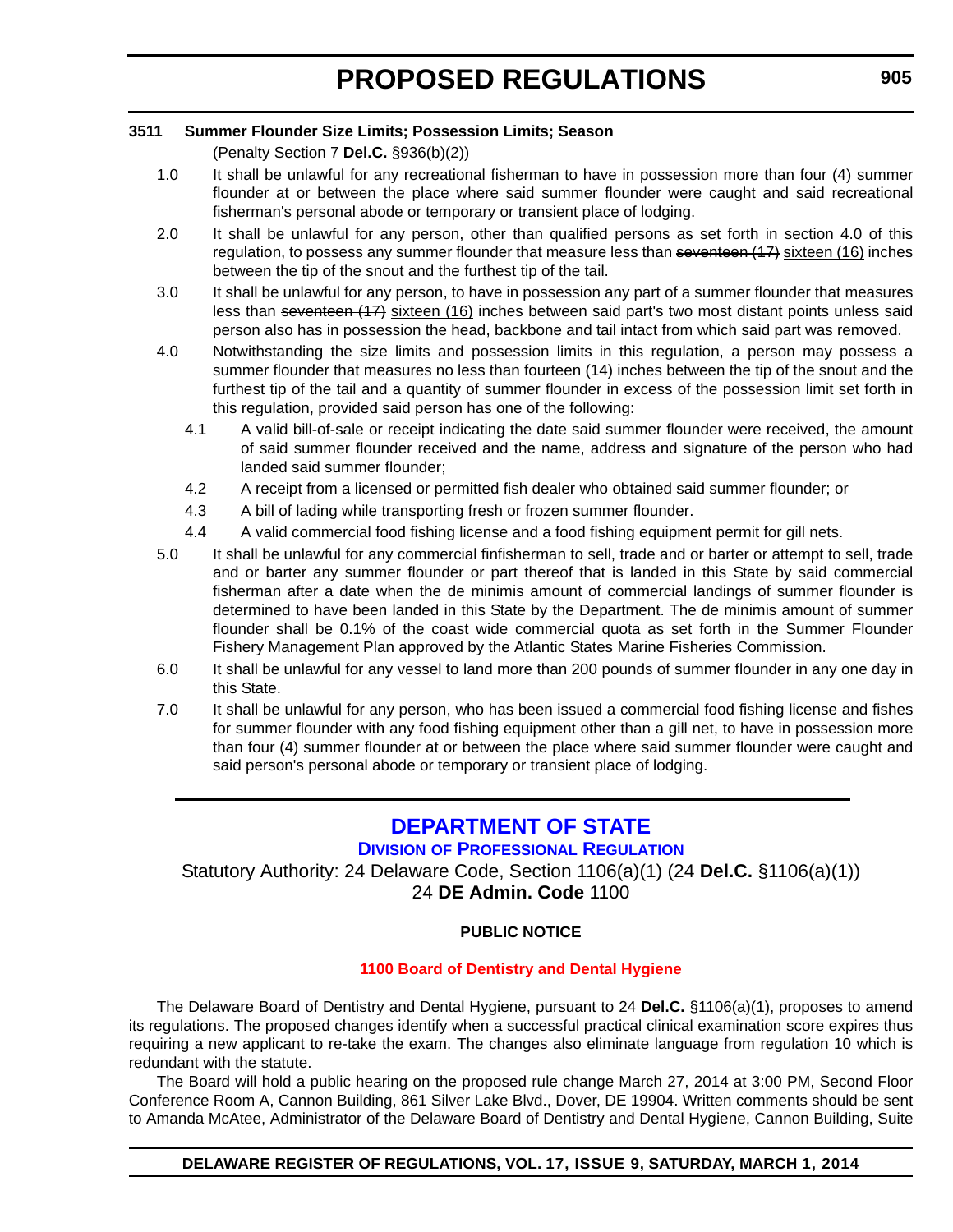<span id="page-36-0"></span>**906**

# **PROPOSED REGULATIONS**

203, 861 Silver Lake Blvd., Dover, DE 19904. Written comments will be accepted until April 14, 2014.

#### **1100 Board of Dentistry and Dental Hygiene**

#### *(Break in Continuity of Sections)*

#### **10.0 Eligibility to Take the Practical (Clinical) Examination**

Authority. Pursuant to Title 24, Section 1106(a)(1), The Board of Dentistry and Dental Hygiene is empowered to formulate rules and regulations to implement or clarify Chapter 11 relating to dentistry and dental hygiene.

Purpose. This regulation clarifies eligibility to take the practical (clinical) examination in dentistry and dental hygiene administered by the Board and identifies when successful examination scores expire.

- 10.1 No person shall be eligible to take the practical (clinical) examination in dentistry administered by the Delaware Board of Dentistry and Dental Hygiene unless the applicant has received a degree in dentistry from an accredited dental college or university accredited by the Commission on Dental Accreditation of the American Dental Association.
- 10.2 No person shall be eligible to take the practical (clinical) examination in dental hygiene administered by the Delaware Board of Dentistry and Dental Hygiene unless the applicant has graduated from a dental hygiene college or university program accredited by the Commission on Dental Accreditation of the American Dental Association of at least 2 academic years' duration or has graduated, prior to 1953, from a dental hygiene program of at least 1 year's duration which program had been approved by the Board at the time of the person's graduation.
- 10.3 The Board reserves the right to waive the requirement set forth above in sections 10.1 and 10.2 if the Applicant can establish to the satisfaction of the Board's Credentialing Committee that he or she is a student in good standing in an educational facility accredited by the Commission on Dental Accreditation of the American Dental Association and will graduate within sixty (60) days of the administration of the practical (clinical) examination with a degree in dentistry or dental hygiene.
- 10.4 Dentistry or dental hygiene candidates, other than dental hygiene candidates who qualify for licensure under 24 **Del.C.** §1124*,* must have passed the applicable practical clinical examination within five years of application for licensure in Delaware. The Board reserves the right to waive this requirement for just cause.

**\*Please Note: As the rest of the sections were not amended they are not being published. A copy of the regulation is available at:**

**[1100 Board of Dentistry and Dental Hygiene](http://regulations.delaware.gov/register/march2014/proposed/17 DE Reg 906 03-01-14.htm)**

#### **DIVISION OF PROFESSIONAL REGULATION [Polysomnography Advisory Council](http://dpr.delaware.gov/)**

Statutory Authority: 24 Delaware Code, Section 1799W(c) (24 **Del.C.** §1799W(c))

#### **PUBLIC NOTICE**

#### **[1725 Polysomnography Advisory Council](#page-3-0)**

The Polysomnography Advisory Council, pursuant to 24 **Del.C.** §1799W(c), proposes to adopt the following regulations governing the practice of polysomnography in the State of Delaware. As a newly created Council, regulating a profession that first required licensure by virtue of legislation enacted September 12, 2012, these regulations are comprehensive, and all newly created.

The Council will hold a public hearing on the proposed regulation change on March 28, 2014 at 1:00 p.m., Second Floor Conference Room A, Cannon Building, 861 Silver Lake Blvd., Dover, DE 19904. Written comments should be sent to Shauna Slaughter, Executive Director of the Delaware Polysomnography Advisory Council, Cannon Building, 861 Silver Lake Blvd., Dover, DE 19904. Written comments will be accepted until April 18, 2014 pursuant to 29 **Del.C.** §10118(a).

#### **1725 Polysomnography Advisory Council**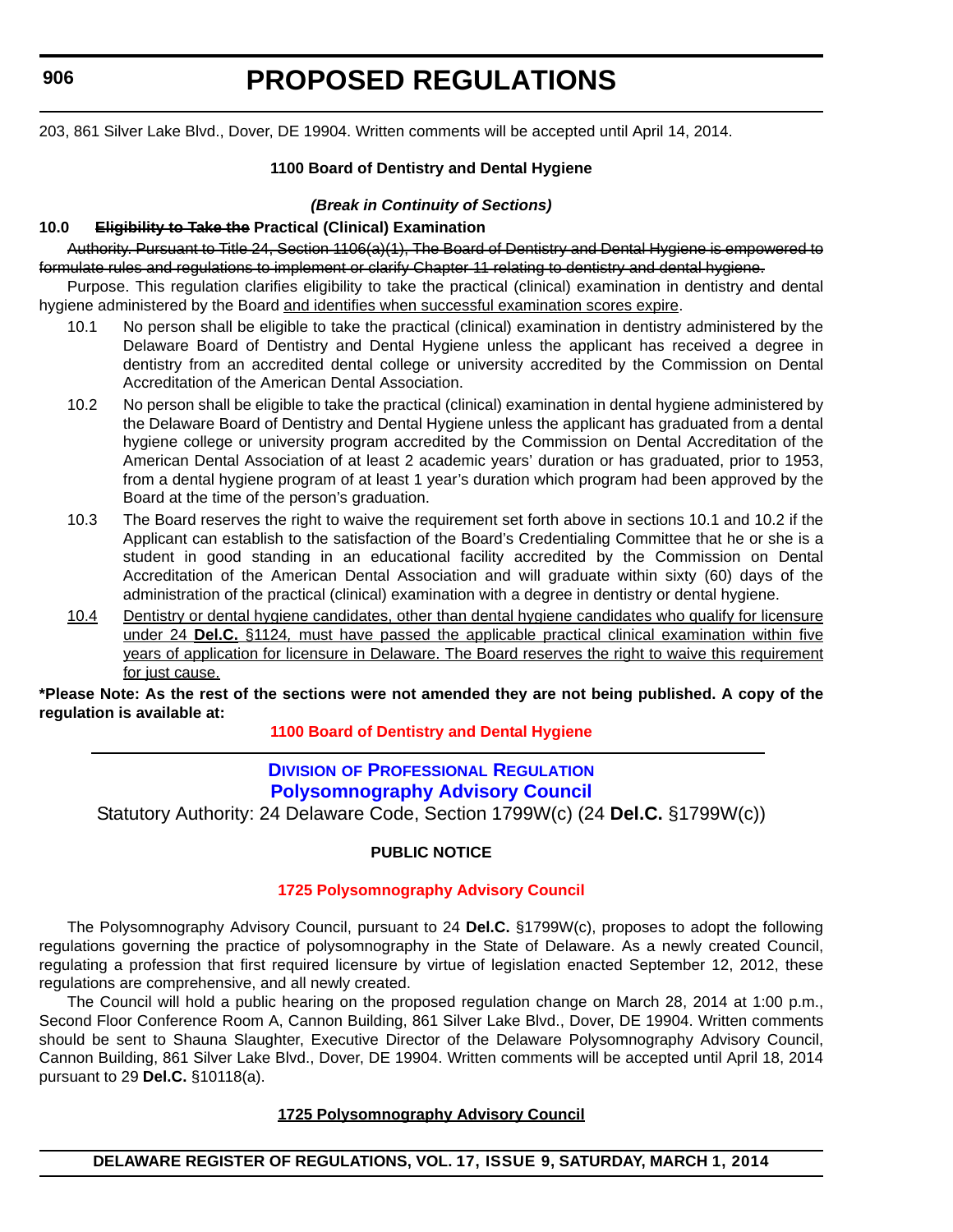#### **1.0 Purpose**

The purpose of these regulations is to establish minimal standards of education, experience and examination for professional polysomnographers to ensure licensees practice with reasonable skill and safety in order to protect the health of the public while broadening access to competent, professional polysomnography services.

#### **2.0 Definitions**

"**Board"** means Delaware Board of Medical Licensure and Discipline.

- "**Council**" means the Polysomnography Advisory Council of the Board of Medical Licensure and Discipline.
- "**Out of Center Sleep Testing**" means analyzing and scoring polysomnographic data collected outside of a sleep center for the purposes of assisting a licensed medical doctor in the diagnosis and treatment of sleep and wake disorders. Out of Center Sleep Testing includes remote monitoring as well as Home Sleep Testing.
- "**Polysomnographer**" means a professional duly licensed by the Delaware Polysomnography Advisory Council of the Board of Medical Licensure and Discipline.

#### **3.0 Standards of Practice for the Polysomnographer**

- 3.1 The polysomnographer shall conduct and document polysomnography assessments of individuals and groups by various appropriate means including but not limited to the following:
	- 3.1.1 Collecting objective and subjective data from observations, examinations, physiologic tests, interviews and written records in an accurate and timely manner;
	- 3.1.2 Sorting, selecting, reporting, and recording the data;
	- 3.1.3 Analyzing data;
	- 3.1.4 Validating, refining and modifying the data by using available resources including interactions with the patient, family, and health team members;
	- 3.1.5 Evaluating data.
- 3.2 Polysomnographers shall establish and document data that serves as the basis for the strategy of care.
- 3.3 Polysomnographers may develop strategies of care such as a treatment plan.
- 3.4 Polysomnographers may participate under the direction and supervision of a physician in the implementation of patient care.
- 3.5 The practice of polysomnography may occur in a hospital setting, independent sleep laboratory, and includes out of center sleep testing. In the case of out of center sleep testing, the practice of polysomnography shall be deemed to be occurring where the patient is located.

#### **4.0 Standards Related to the Polysomnographer's Competence and Responsibilities**

- 4.1 Polysomnographers shall:
	- 4.1.1 Have knowledge of the statutes and regulations governing the practice of polysomnography;
	- 4.1.2 Accept responsibility for competent practice of polysomnography;
	- 4.1.3 Function as a member of a health care team by collaborating with other members of the team to provide appropriate care;
	- 4.1.4 Consult with polysomnographers and others and seek guidance as necessary;
	- 4.1.5 Obtain instruction and supervision as necessary when implementing polysomnography techniques;
	- 4.1.6 Contribute to the formulation, interpretation, implementation and evaluation of objectives and policies related to the practice of polysomnography within the employment setting;
	- 4.1.7 Report unsafe polysomnography practice or conditions to the Council or other authorities, as appropriate;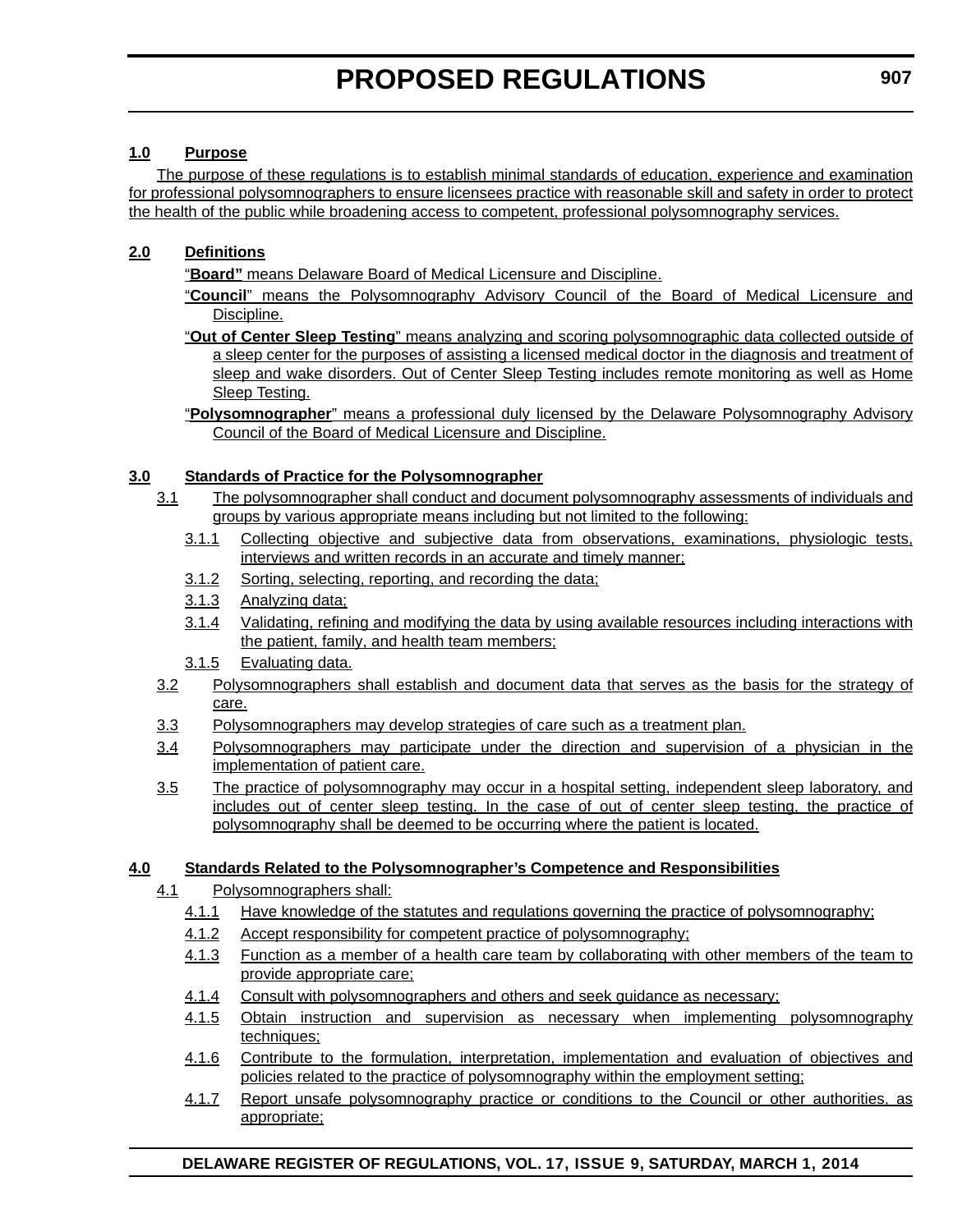- 4.1.8 Practice without unlawful discrimination as to age, race, religion, sex, national origin or disability;
- 4.1.9 Respect the dignity and rights of patients regardless of social or economic status, personal attributes or nature of health problems;
- 4.1.10 Respect patients' right-to-privacy by protecting confidentiality unless obligated by law to disclose the information;
- 4.1.11 Respect the property of patients and their families;
- 4.1.12 Teach safe polysomnography practice to other health care workers as appropriate.
- 4.2 Polysomnographers must provide the Division of Professional Regulation his/her current home mailing address. Any change in home mailing address must be reported to the Division within ten days of such change. All notifications and correspondence pertaining to a polysomnographer's license that are sent through the mail will be sent only to the most recent address provided by the licensee. The failure to provide the Division with a current home mailing address will not operate to excuse any duty or responsibility of the licensee and confirmed delivery to the most recent address provided by the licensee will be considered proper notice.

#### **5.0 Disciplinary Proceedings**

- 5.1 The license of a polysomnographer found to have committed unprofessional conduct may be subject to revocation, suspension, probation, denial, non-renewal, fine, censure, or a letter of reprimand.
- 5.2 Unprofessional conduct includes any act of fraud, deceit, incompetence, negligence, dishonesty or other behavior in the licensee's professional activity which is likely to endanger the public health, safety, or welfare including, without limitation, the following:
	- 5.2.1 Performing acts beyond the scope of authorized practice by a polysomnographer to include violations of 24 **Del.C.** §1799AA *et seq.* or of these regulations;
	- 5.2.2 Assuming duties and responsibilities within the practice of polysomnography without adequate preparation or supervision or when competency has not been maintained;
	- 5.2.3 Performing new polysomnographic techniques and/or procedures without adequate education and practice or without proper supervision;
	- 5.2.4 Failing to take appropriate action or follow policies and procedures in the practice situation designed to safeguard the patient from incompetent, unethical or illegal health care practices;
	- 5.2.5 Inaccurately recording on, falsifying or altering a patient or agency record;
	- 5.2.6 Committing verbal, physical or sexual abuse or harassment of patients or co-employees;
	- 5.2.7 Assigning unqualified persons to perform the practice of licensed polysomnographers;
	- 5.2.8 Delegating polysomnography responsibilities to unqualified persons;
	- 5.2.9 Failing to supervise persons to whom polysomnographic responsibilities have been properly delegated;
	- 5.2.10 Leaving a patient assignment in circumstances which endangers the patient except in documented emergency situations;
	- 5.2.11 Failing to safeguard a patient's dignity and right to privacy in providing polysomnography services which shall be provided without regard to race, color, creed or status;
	- 5.2.12 Violating the confidentiality of information concerning a patient except where disclosure is required by law;
	- 5.2.13 Practicing polysomnography when unfit to perform procedures and make decisions when physically, psychologically, or mentally impaired;
	- 5.2.14 Diverting drugs, supplies, or property of a patient or agency or attempting to do so;
	- 5.2.15 Diverting, possessing, obtaining, supplying or administering prescription drugs to any person, including self, except as directed by a person authorized by law to prescribe drugs or attempting to do so;
	- 5.2.16 Providing polysomnography services in this State without a currently valid license or without other lawful authority to do so;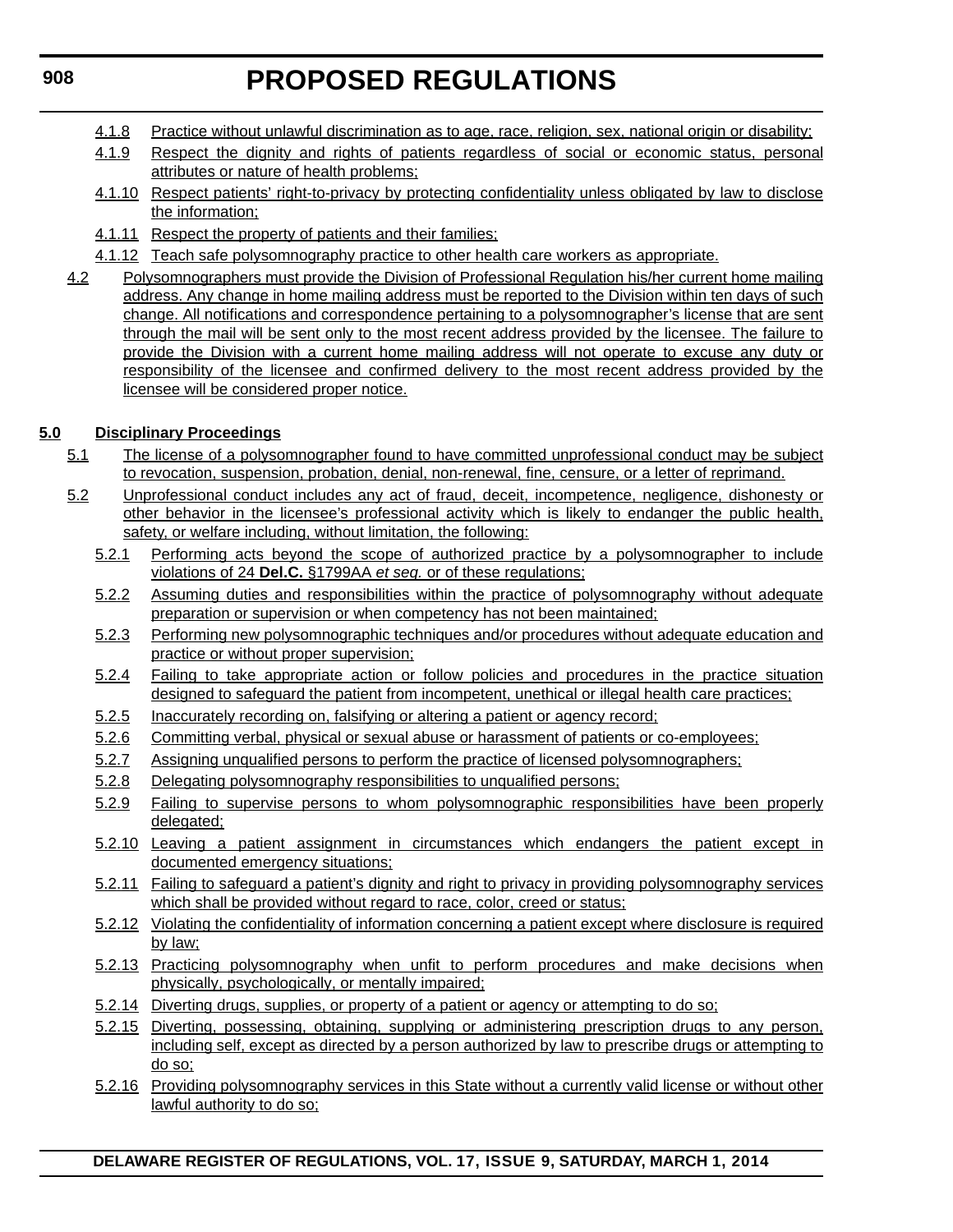- 5.2.17 Allowing another person to use his/her license to provide polysomnography services for any purpose;
- 5.2.18 Aiding, abetting and/or assisting an individual to violate or circumvent any law or duly promulgated rule or regulation intended to guide the conduct of a polysomnographer or other health care provider;
- 5.2.19 Resorting to, or aiding in any fraud, misrepresentation or deceit directly or indirectly in connection with acquiring or maintaining a license to practice polysomnography;
- 5.2.20 Failing to report unprofessional conduct by another polysomnographer licensee;
- 5.2.21 Failing to provide polysomnography to a patient in accordance with the orders of the responsible physician without just cause;
- 5.2.22 Violating a lawful provision of Title 24, Chapter 17 or any lawful regulation established thereunder.

#### **6.0 Polysomnographic Students and Polysomnographic Trainees**

- 6.1 A polysomnographic student may only practice under the direct supervision of a licensed polysomnographer.
- 6.2 Direct supervision means that a licensed polysomnographer will be personally present and immediately available within the treatment area to provide aid, direction, and instruction when procedures are performed. All evaluations, progress notes, and/or chart entries must be co-signed by a licensed polysomnographer.
- 6.3 A polysomnographic trainee may provide sleep-related services under the direct supervision of a licensed polysomnographer as part of the trainee's clinical experience for no more than two years following his/her completion of an approved accredited educational program.

#### **7.0 Continuing Education**

- 7.1 Continuing Education Hours Required for Renewal
	- 7.1.1 The polysomnographer shall be required to complete twenty hours of continuing education acceptable to the Council biennially.
	- 7.1.2 Proof of continuing education is satisfied with an attestation by the licensee that he or she has satisfied the requirements of this Rule.
	- 7.1.3 Attestation may be completed electronically at the time of online renewal.
	- 7.1.4 The polysomnographer shall retain all certificates and other documented evidence of participation in an approved/accredited continuing education program for a period of at least three years. Upon request, such documentation shall be made available to the Council for random audit and verification purposes.
	- 7.1.5 Continuing education hours shall be prorated for new licensees in accordance with the following schedule: Two years remaining in the licensing cycle requires twenty hours. One year or more, but less than two years, remaining in the licensing cycle requires ten hours. Licensees obtaining initial licensure with less than one year remaining in the licensing cycle are exempt from the continuing education requirement.
- 7.2 Exemptions and Extensions
	- 7.2.1 A licensee who because of a physical or mental illness during the license period could not complete the continuing education requirement may apply to the Council for a waiver. A waiver may provide for an extension of time or an exemption from some or all of the continuing education requirements for one renewal period. A separate request must be submitted for every renewal period during which a waiver is requested.
	- 7.2.2 A request for a waiver must be submitted sixty days prior to the license renewal date.
	- 7.2.3 Requests for Extension Extenuating Circumstances. A licensee applying for renewal may request an extension and be given up to an additional twelve months to make up all outstanding required hours providing he/she can show good cause why he/she was unable to comply with such requirements at the same time he/she applies for renewal. The licensee must state the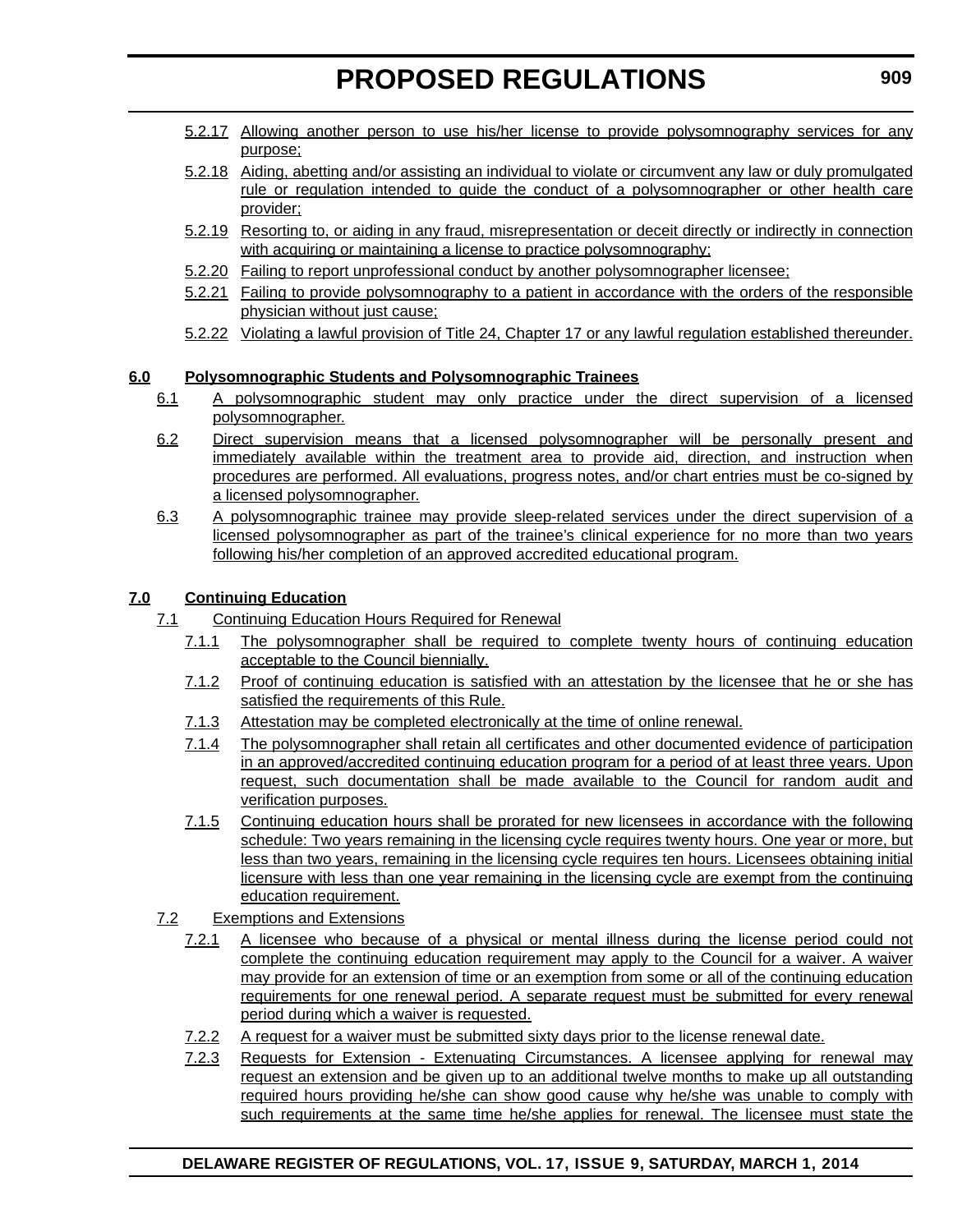reason for such extension along with whatever documentation he/she feels is relevant. The Council shall consider requests such as extensive travel outside the United States, military service, extended illness of the licensee or his/her immediate family, or a death in the immediate family of the licensee. The written request for extension must be received prior to the renewal deadline. The Council shall issue an extension when it determines that one or more of these criteria have been met or if circumstances beyond the control of the licensee have rendered it impossible for the licensee to obtain the required hours. A licensee who has successfully applied for an extension under this paragraph shall make up all outstanding hours of continuing education within the extension period approved by the Council. Make-up credits may not be used in the next renewal period.

- 7.3 Acceptable Continuing Education. The overriding consideration in determining whether a specific program qualifies as acceptable continuing education is whether the program is a planned program of learning that contributes directly to the professional competence of the polysomnographer. Continuing education hours awarded for activities/programs approved by the following are appropriate for fulfilling the continuing education requirements pursuant to these regulations:
	- 7.3.1 The American Academy of Sleep Medicine
	- 7.3.2 The American Association of Sleep Technologists
	- 7.3.3 Other professional or education organizations so long as the specific program is acceptable to the Council.
- 7.4 Audit of Continuing Education Hours
	- 7.4.1 Audit. Each biennium, the Division of Professional Regulation shall randomly select from the list of renewed licensees a percentage of licensees, determined by the Council, to be audited. The Council may also audit based on complaints or charges against an individual license, relative to compliance with continuing education requirements or based on a finding of past non-compliance during prior audits.
	- 7.4.2 Documentation. When a licensee is selected for audit, the licensee shall be required to submit documentation showing detailed accounting of the various hours claimed by the licensee. Licensees selected for random audit are required to supplement the attestation with supporting materials which may include a syllabus, agenda, itinerary or brochure published by the sponsor of the activity and a document showing proof of attendance (*i.e.,* certificate, a signed letter from the sponsor attesting to attendance, report of passing test score). The Council shall attempt to verify the hours shown on the documentation provided by the licensee. Upon completion of the review, the Council will determine whether the licensee's hours meet the requirements of these rules.
		- 7.4.2.1 Any continuing education not meeting all provisions of these rules shall be rejected in part or in whole by the Council.
		- 7.4.2.2 Any incomplete or inaccurate documentation of continuing education may be rejected in part or in whole by the Council.
		- 7.4.2.3 Any continuing education that is rejected must be replaced by acceptable continuing education within a reasonable period of time established by the Council. This continuing education will not be counted towards the next renewal period.
	- 7.4.3 Council Review and Hearing Process. The Council shall review all documentation requested of any licensee shown on the audit list. If the Council initially determines the licensee has not met the requirements, the licensee shall be notified and a hearing will be held pursuant to the Administrative Procedures Act. This hearing will be conducted to determine if the licensee has met the requirement and if not, if there are any extenuating circumstances justifying the noncompliance with these requirements. Unjustified noncompliance with these regulations shall be considered unprofessional conduct in the practice of polysomnography and subject to discipline.
	- 7.4.4 Sanctions for Unjustified Noncompliance. The minimum penalty for the first finding of unjustified noncompliance shall be a letter of reprimand and a \$250.00 monetary penalty. The minimum penalty for the second finding of unjustified noncompliance shall be a thirty-day license suspension.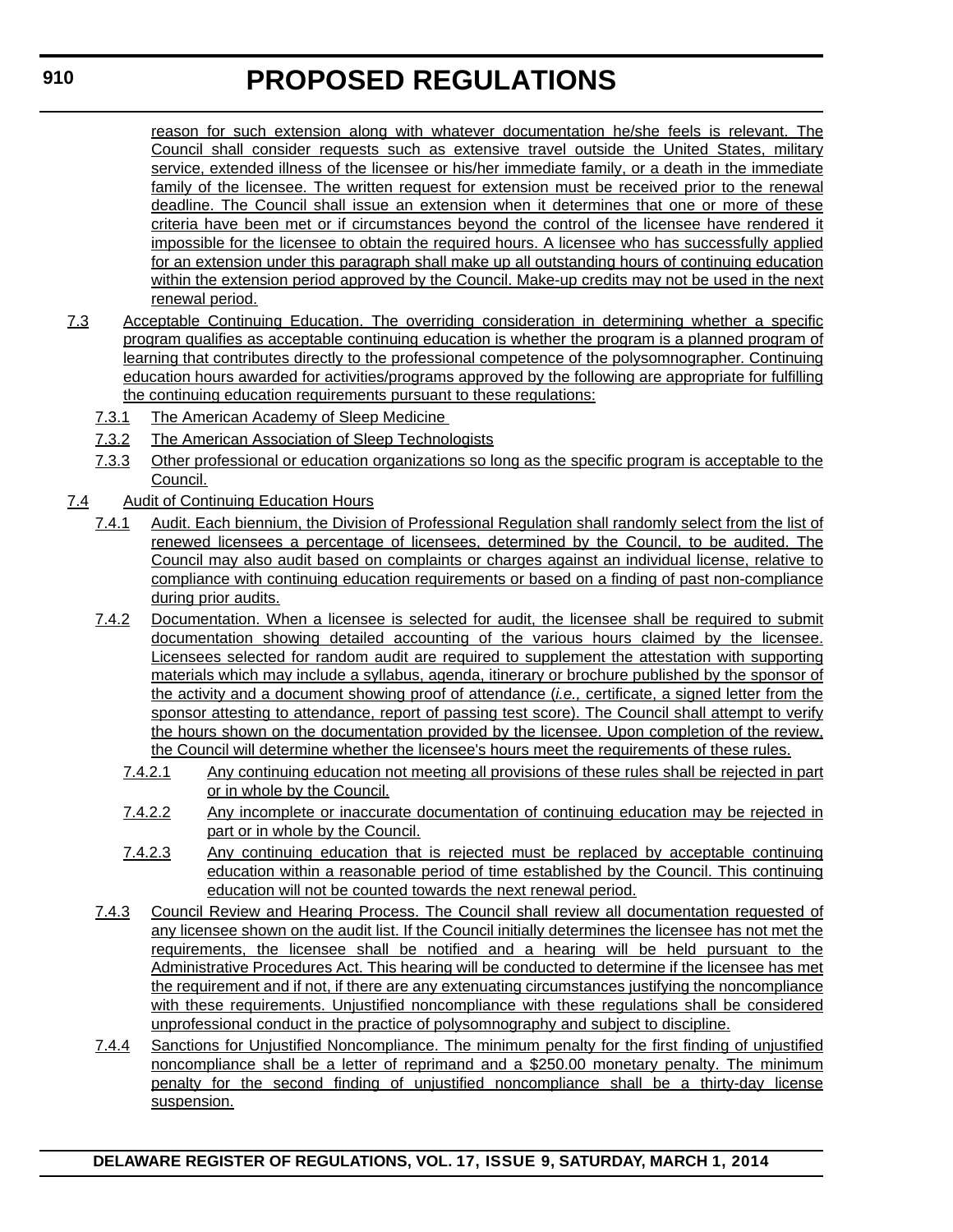#### **8.0 Application for a License**

- 8.1 Application. An application for a license to practice polysomnography must be completed on a form provided by the Council and returned to the Division of Professional Regulation with the required, nonrefundable fee.
- 8.2 An application for a license to practice polysomnography shall be considered completed when the Division has received the following documentation:
	- 8.2.1 Non-refundable application fee
	- 8.2.2 Completed application for licensure
	- 8.2.3 Verification of education form
	- 8.2.4 Verification of passage of an exam accredited by an independent outside agency that has been approved by the Council. The following exams have been approved by the Council:
		- 8.2.4.1 Board of Registered Polysomnographic Technologists CPSGT exam
		- 8.2.4.2 Board of Registered Polysomnographic Technologists RPSGT exam
		- 8.2.4.3 National Board of Respiratory Care SDS exam
		- 8.2.4.4 Any other exam accredited by an independent outside agency as approved periodically by the Council.
	- 8.2.5 Verification of active credentials in good standing as either a Board of Registered Polysomnographic Technologists CPSGT, RPSGT, or as a National Board of Respiratory Care SDS.
	- 8.2.6 Verification of Basic Life Support certification that includes hands on skills training.
	- 8.2.7 Letters of good standing from all other states where the applicant is licensed, if applicable.
	- 8.2.8 Applicants for licensure by endorsement must provide the statute and regulations pertaining to the licensure requirements for polysomnographers in the state where the applicant currently holds a license so a determination may be made as to whether the licensing requirements of that state are substantially similar to or exceeding the requirements for licensure in Delaware.
	- 8.2.9 Any other information requested in the application.

#### **9.0 Renewal of Licenses**

- 9.1 Each license shall be renewed biennially. The failure of the Council to notify a licensee of his/her expiration date and subsequent renewals does not, in any way, relieve the licensee of the requirement to renew his/her license.
- 9.2 Renewal may be effected by:
	- 9.2.1 filing a renewal application online at www.dpr.delaware.gov;
	- 9.2.2 attesting on the renewal application to completing the continuing education as required by these Rules;
	- 9.2.3 payment of fees determined by the Division of Professional Regulation;
	- 9.2.4 attesting that the licensee has active credentials in good standing as either a Board of Registered Polysomnographic Technologist CPSGT, RPSGT, or as a National Board of Respiratory Care SDS; and
	- 9.2.5 attesting that the licensee has a current Basic Life Support certification that includes hands on skills training.
- 9.3 Failure of a licensee to renew his/her license shall cause his/her license to expire.
	- 9.3.1 A license which has expired may, within a period of sixty days thereafter, be reinstated upon payment of all fees as set by the Division of Professional Regulation of the State of Delaware and by the applicant providing documentation establishing that he/she has completed 20 hours of continuing education during the two-year period preceding the application for reinstatement, and that he/she has active credentials in good standing as either a Board of Registered Polysomnographic Technologist CPSGT, RPSGT, or as a National Board of Respiratory Care SDS and a current Basic Life Support certification that includes hands on skills training.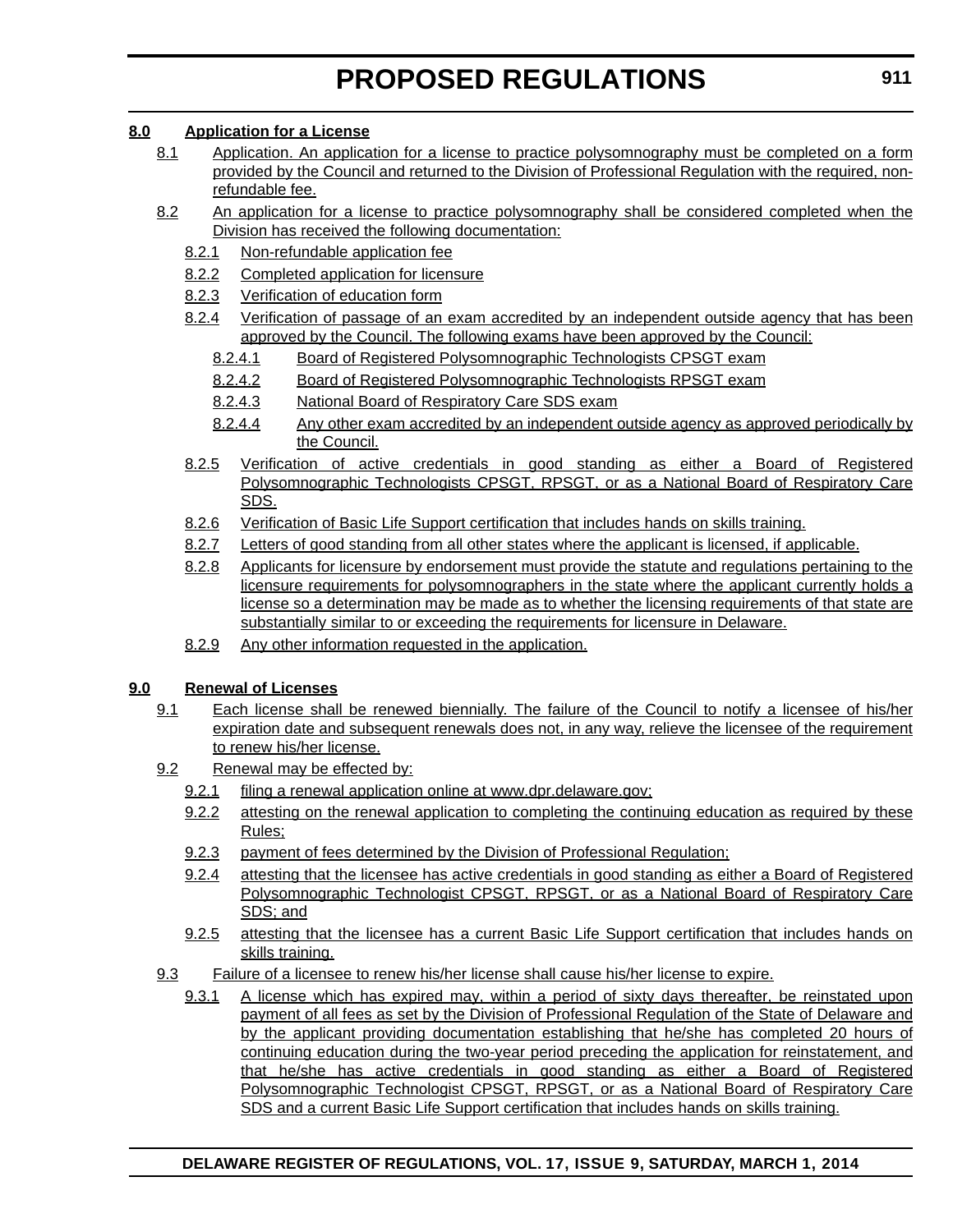- 9.4 A license may be placed on inactive status at the request of a licensee for no more than five years. An inactive license will convert to expired if it is not reinstated within five years.
	- 9.4.1 An inactive license may be reinstated if the licensee provides all of the following:
		- 9.4.1.1 Payment of the reinstatement fee established by the Division of Professional Regulation;
		- 9.4.1.2 Verification of active credentials in good standing as either a Board of Registered Polysomnographic Technologists CPSGT, RPSGT, or as a National Board of Respiratory Care SDS; and
		- 9.4.1.3 Verification of Basic Life Support certification that includes hands on skills training.

#### **10.0 Responsibilities of Supervisors and Polysomnographic Students and Trainees**

- 10.1 A licensed polysomnographer serving as a supervisor to either a polysomnographic student or trainee accepts total responsibility for the sleep-related services provided by the student or trainee.
- 10.2 A student or trainee is permitted to have more than one supervising licensed polysomnographer.
- 10.3 Only licensed polysomnographers in good standing may supervise students or trainees.
- 10.4 A licensed polysomnographer may supervise no more than three students or trainees at one time.

#### **11.0 Voluntary Treatment Option for Chemically Dependent or Impaired Professionals – The Delaware Professionals' Health Monitoring Program**

- 11.1 If information regarding a suspected chemically dependent or impaired licensee is received by the Council, the Council shall immediately notify the Division of Professional Regulation.
- 11.2 Upon receipt of information concerning a suspected chemically dependent or impaired licensee, the Division of Professional Regulation or its designee shall contact the licensee and inform him or her of the report, provide the licensee information describing the Delaware Professional Health Monitoring Program (DPHMP), and give him or her the opportunity to enter the DPHMP.
- 11.3 In order for the licensee to participate in the DPHMP, he/she shall execute a monitoring agreement.
- 11.4 A regulated professional with chemical dependency or impairment due to addiction to drugs or alcohol may enter into the DPHMP and continue to practice, subject to any limitations on practice imposed by either the DPHMP or the Council following a determination that disciplinable conduct has occurred.
- 11.5 Failure to cooperate fully with the DPHMP, the Division, or any employee of the same, or to comply with their requests for evaluations and screens may disqualify the licensee from the provisions of the DPHMP and there may be activated an immediate investigation and institution of disciplinary proceedings, if appropriate.
- 11.6 The DPHMP may require a licensee to execute a monitoring agreement that includes, but is not limited to, the following provisions:
	- 11.6.1 Evaluation and entry into a treatment program;
	- 11.6.2 Consent of the licensee, in accordance with applicable law, to the release of any treatment information from anyone within the approved treatment program;
	- 11.6.3 Agreement by the licensee to be personally responsible for all costs and charges associated with the DPHMP and any associated treatment programs;
	- 11.6.4 Agreement by the licensee that failure to satisfactorily progress shall be reported to the Division of Professional Regulation for investigation and the institution of disciplinary proceedings;
	- 11.6.5 Compliance with any terms or restrictions placed on professional practice as outlined in the monitoring agreement under the DPHMP.
- 11.7 The licensee's records of participation in the DPHMP will not reflect disciplinary action if the licensee voluntarily entered the Program and shall not be considered public records open to public inspection. However, the Council may consider such records in setting a disciplinary sanction in any future matter in which the regulated professional's chemical dependency or impairment is an issue.
- 11.8 Any licensee who complies with all of the terms and completes the DPHMP shall have his/her confidentiality protected.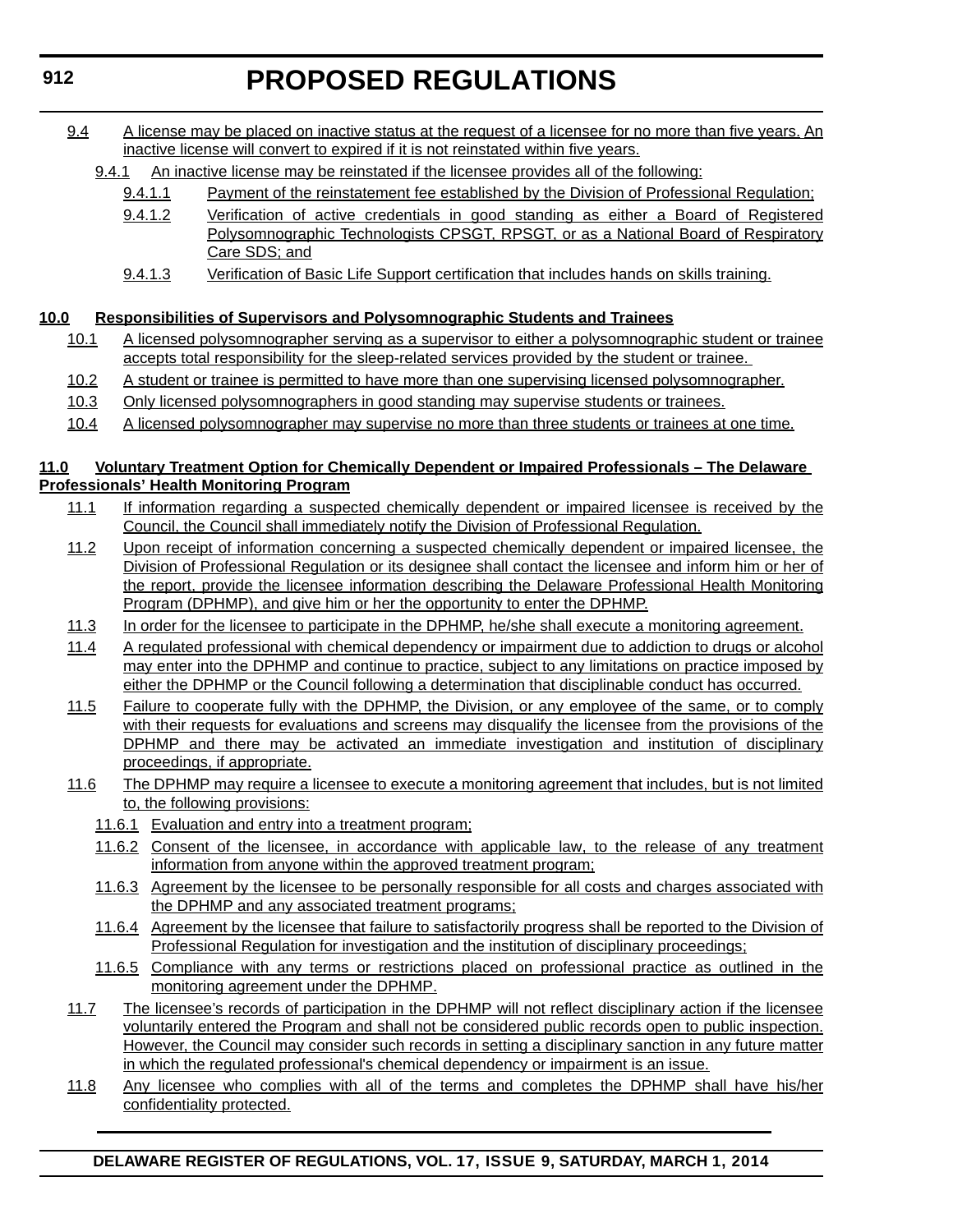#### **Symbol Key**

<span id="page-43-0"></span>Arial type indicates the text existing prior to the regulation being promulgated. Underlined text indicates new text added at the time of the proposed action. Language which is stricken through indicates text being deleted. **[Bracketed Bold language]** indicates text added at the time the final order was issued. **[Bracketed bold stricken through]** indicates language deleted at the time the final order was issued.

#### **Final Regulations**

The opportunity for public comment shall be held open for a minimum of 30 days after the proposal is published in the *Register of Regulations*. At the conclusion of all hearings and after receipt within the time allowed of all written materials, upon all the testimonial and written evidence and information submitted, together with summaries of the evidence and information by subordinates, the agency shall determine whether a regulation should be adopted, amended or repealed and shall issue its conclusion in an order which shall include: (1) A brief summary of the evidence and information submitted; (2) A brief summary of its findings of fact with respect to the evidence and information, except where a rule of procedure is being adopted or amended; (3) A decision to adopt, amend or repeal a regulation or to take no action and the decision shall be supported by its findings on the evidence and information received; (4) The exact text and citation of such regulation adopted, amended or repealed; (5) The effective date of the order; (6) Any other findings or conclusions required by the law under which the agency has authority to act; and (7) The signature of at least a quorum of the agency members.

The effective date of an order which adopts, amends or repeals a regulation shall be not less than 10 days from the date the order adopting, amending or repealing a regulation has been published in its final form in the *Register of Regulations*, unless such adoption, amendment or repeal qualifies as an emergency under §10119.

#### **[DEPARTMENT OF EDUCATION](http://www.doe.k12.de.us/) OFFICE OF THE SECRETARY**

Statutory Authority: 14 Delaware Code, Section 122(d) (14 **Del.C.** §122(d)) 14 **DE Admin. Code** 275

#### **REGULATORY IMPLEMENTING ORDER**

#### **[275 Charter Schools](#page-3-0)**

#### **I. SUMMARY OF THE EVIDENCE AND INFORMATION SUBMITTED**

The Secretary of Education seeks the consent of the State Board of Education to amend 14 **DE Admin. Code**  275 Charter Schools. The amendments reflect revisions in the regulation regarding the administration of the new Performance Fund, as well as other amendments to align with specific Delaware Code revised during the 147th General Assembly.

Notice of the proposed regulation was published in the *News Journal* and the *Delaware State News* on December 7, 2013, in the form hereto attached as *Exhibit "A"*. Comments were received from Governor's Advisory Council for Exceptional Citizens and the State Council for Persons with Disabilities. Additionally, comments were made during the discussion at the State Board of Education meeting in December. The comments were related to the definition of "high-needs students," standards for the "eligibility requirements" and "criteria to evaluate applications." The Department has made changes to the regulation to address the definition of "high-needs students" to expand to English Language Learners and Students with Disabilities. The application and rubric for the performance fund has been shared with the State Board of Education and will be available on the Delaware Department of Education website.

#### **II. FINDINGS OF FACTS**

The Secretary finds that it is appropriate to amend 14 **DE Admin. Code** 275 Charter Schools in order to further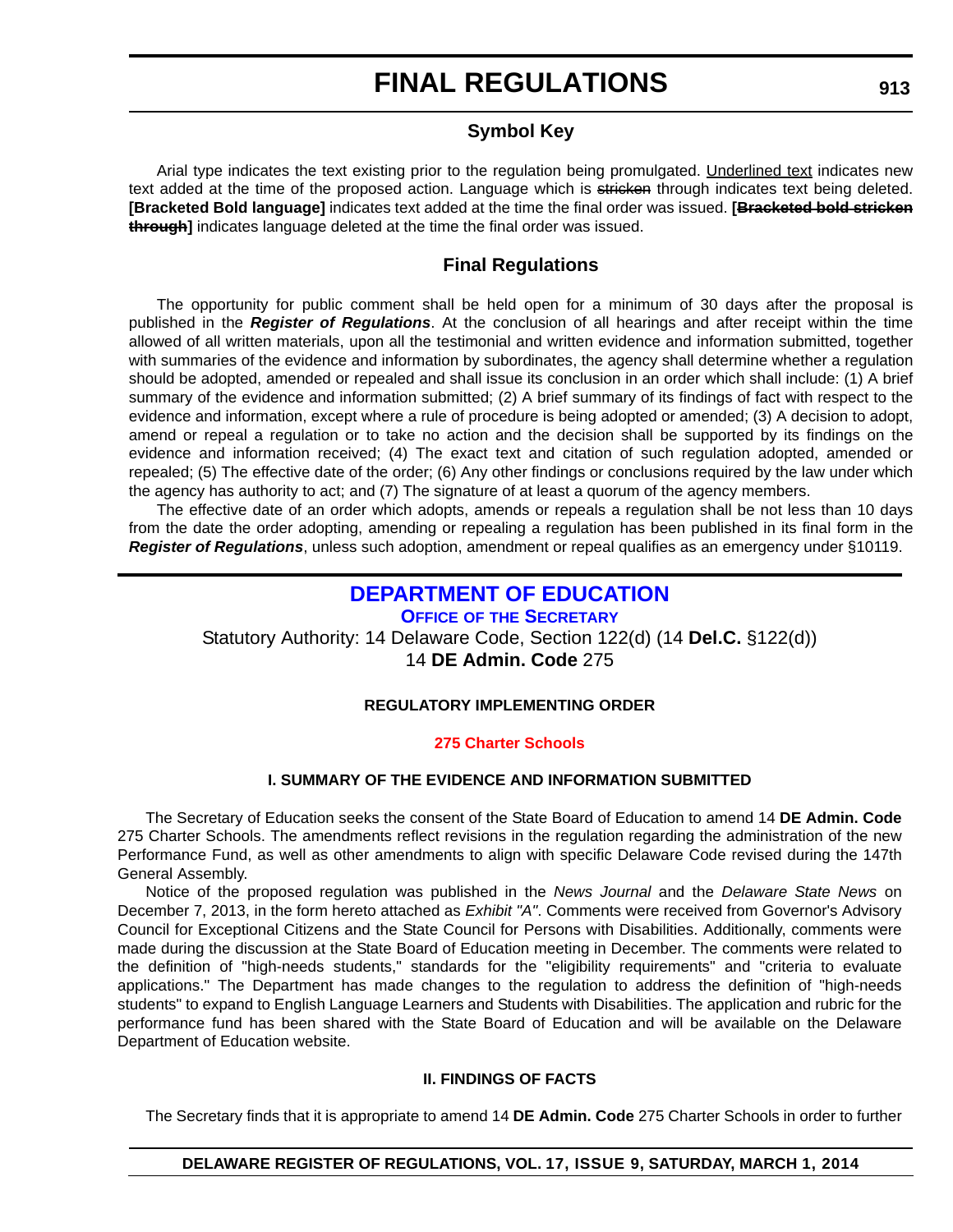#### **914**

### **FINAL REGULATIONS**

clarify the definition of "High Needs Students" as defined in the proposed regulation (Exhibit B). In addition, the amended regulation clarifies the approval process for awarding of funds, and provides additional clarification on entities that may be awarded funds, and the timing for the awarding of funds for entities seeking a charter in Delaware.

#### **III. DECISION TO AMEND THE REGULATION**

For the foregoing reasons, the Secretary concludes that it is appropriate to amend 14 **DE Admin. Code** 275 Charter Schools. Therefore, pursuant to 14 **Del.C.** §122, 14 **DE Admin. Code** 275 Charter Schools attached hereto as *Exhibit "B"* is hereby amended. Pursuant to the provision of 14 **Del.C.** §122(e), 14 **DE Admin. Code** 275 Charter Schools hereby amended shall be in effect for a period of five years from the effective date of this order as set forth in Section V. below.

#### **IV. TEXT AND CITATION**

The text of 14 **DE Admin. Code** 275 Charter Schools amended hereby shall be in the form attached hereto as *Exhibit "B"*, and said regulation shall be cited as 14 **DE Admin. Code** 275 Charter Schools in the *Administrative Code of Regulations* for the Department of Education.

#### **V. EFFECTIVE DATE OF ORDER**

The actions hereinabove referred to were taken by the Secretary pursuant to 14 **Del.C.** §122 on **February 20, 2014**. The effective date of this Order shall be ten (10) days from the date this Order is published in the Delaware *Register of Regulations*.

**IT IS SO ORDERED** the 20th day of February 2014. Department of Education Mark T. Murphy, Secretary of Education Approved this \_\_\_\_ day of \_\_\_\_\_\_\_\_\_ 2014 **State Board of Education** Teri Quinn Gray, Ph.D., President Gregory B. Coverdale, Jr. Jorge L. Melendez, Vice President Terry M. Whittaker, Ed.D. G. Patrick Heffernan Randall L. Hughes II Barbara B. Rutt

#### **275 Charter Schools**

#### *(Break in Continuity of Sections)*

#### **2.0 Definitions**

2.1 The following definitions apply for purposes of interpreting the Charter School Law and these regulations:

#### *(Break in Continuity Within Section)*

"**High-Need Students**": means students that qualify as low economic status pursuant to Department determination**[, to include Students with Disabilities and English Language Learners]**.

#### *(Break in Continuity of Sections)*

#### **14.0 Performance Fund RESERVED**

14.1 Eligible applicants may apply to the Department for grants from the Charter School Performance Fund established pursuant to 14 **Del.C.** §509(m).

#### 14.2 Eligibility

14.2.1 In order to be eligible to apply for funds, an applicant shall be: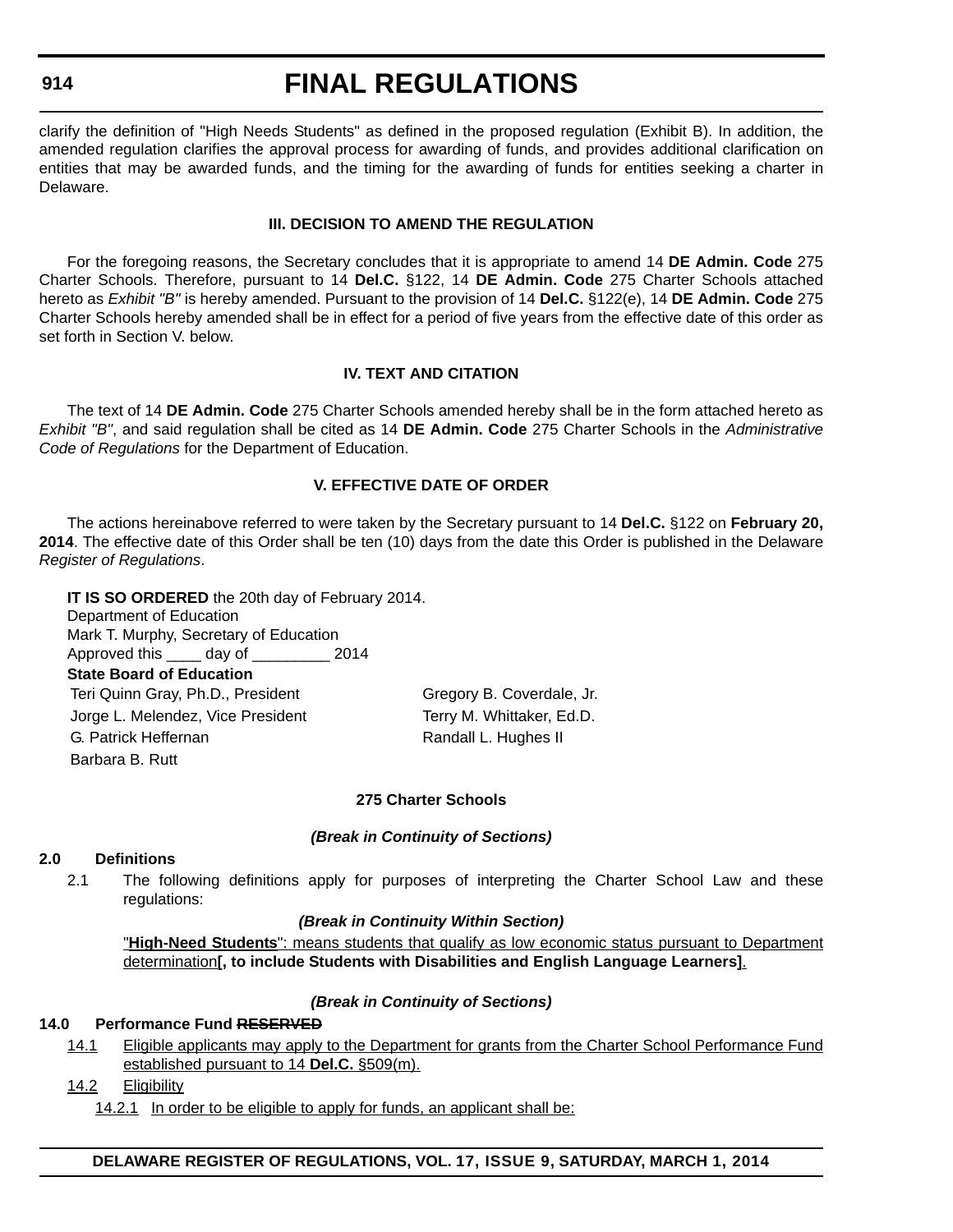- 14.2.1.1 A Delaware charter school that meets or exceeds the expectations established in its Performance Agreement as measured by Performance Framework; or a school receives a satisfactory performance review**[**. **or;]**
- 14.2.1.2 A Delaware corporation seeking to establish a charter school in Delaware, including but not limited to an out of state charter school or other partnering organization with a proven track record of academic, operational and financial success.
- 14.3 Criteria to Evaluate Applications for Funding
	- 14.3.1 In addition to the eligibility considerations set forth in Section 14.2 of these regulations, the Department shall further establish criteria for evaluating applications for funding and shall prioritize applications from applicants that have:
		- 14.3.1.1 Developed high-quality plans for start-up or expansion; or
		- 14.3.1.2 Serve high-need students, as defined in 2.1 of this regulation.
	- 14.3.2 In evaluating applications, the Department shall also consider the availability of supplemental funding to the applicant from non-state sources.
- 14.4 Applications for Funding
	- 14.4.1 The Department will establish and utilize a process for annually soliciting and reviewing applications for funding that is consistent with these regulations and pursuant to pursuant to 14 **Del.C.** §509(m). The application and evaluating criteria rubric shall be published on the Department's public website.
- 14.5 Awards
	- 14.5.1 The Department has the authority to determine the number of grantees, the size of awards and to determine which applications, if any, shall be approved. The Department's determinations are final **[and not subject to review or State Board of Education appeal]**.
	- **[14.5.2 No award shall be provided to an applicant that is not a current Charter Holder.]**
- 14.6 Submission of Applications and Award Notifications
	- 14.6.1 Funding applications shall be submitted to the Department in a format acceptable under the Department's published application process, no later than the deadlines published by the Department annually. The Department shall inform all applicants as to whether or not their application has been approved in accordance with those deadlines and post the approved applicants applications as required.

**\*Please note that no additional changes were made to the regulation as originally proposed and published in the December 2013 issue of the** *Register* **at page 588 (17 DE Reg. 588). Therefore, the final regulation is not being republished here in its entirety. A copy of the final regulation is available at: [275 Charter Schools](http://regulations.delaware.gov/register/march2014/final/17 DE Reg 913 03-01-14.htm)**

**OFFICE OF [THE SECRETARY](http://www.doe.k12.de.us/)**

Statutory Authority: 14 Delaware Code, Section 122(d) (14 **Del.C.** §122(d)) 14 **DE Admin. Code** 502

#### **REGULATORY IMPLEMENTING ORDER**

#### **[502 Alignment of Local School District Curricula to the State Content Standards](#page-3-0)**

#### **I. SUMMARY OF THE EVIDENCE AND INFORMATION SUBMITTED**

The Secretary of Education intends to amend 14 **DE Admin. Code** 502 Alignment of Local School District Curricula to the State Content Standards. The amendments reflect process changes related to the demonstration of alignment of local school district curricula to the state content standards. This reduces the burden on the districts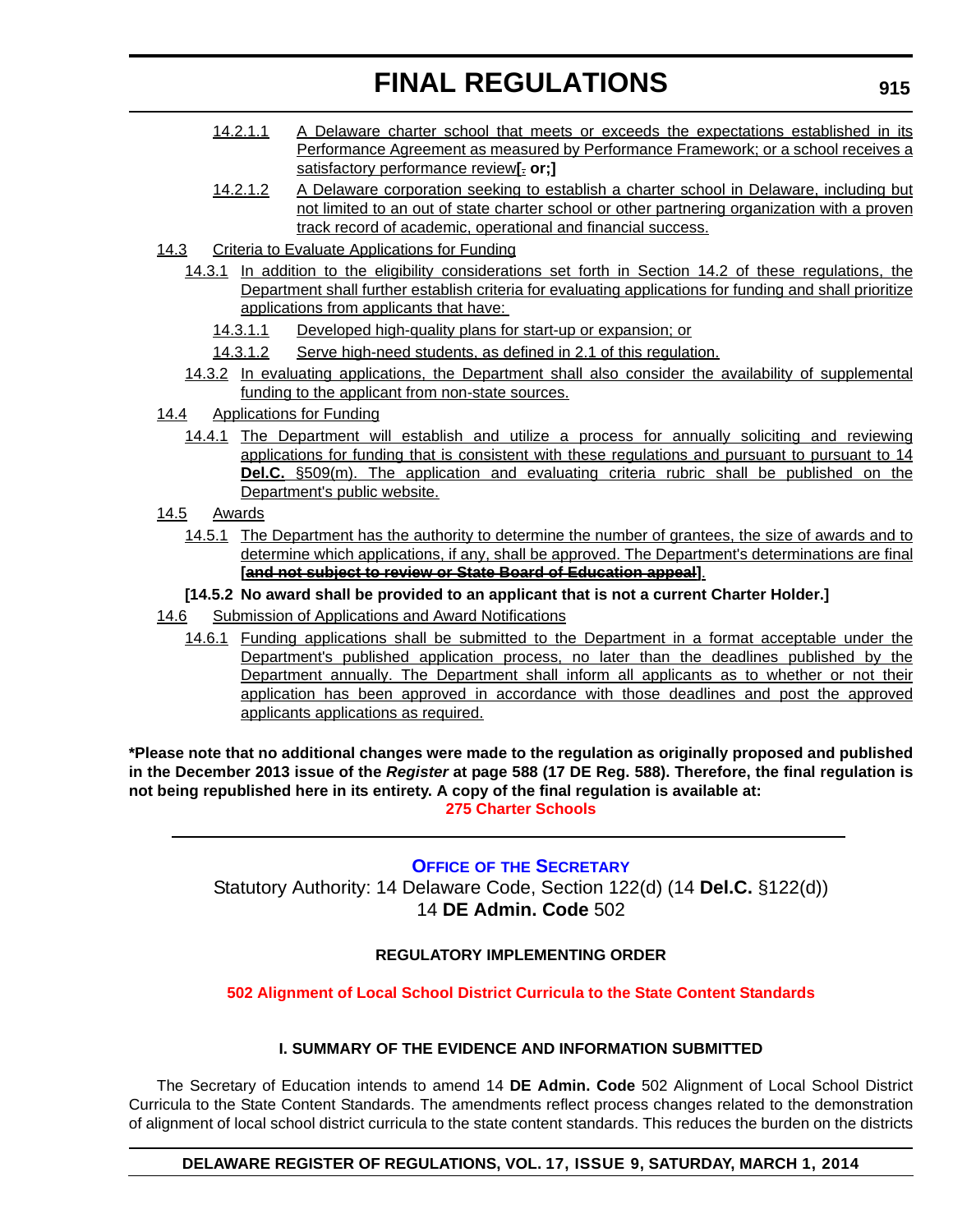#### <span id="page-46-0"></span>**916**

### **FINAL REGULATIONS**

as well as the Department and also provides for flexibility based on the uniqueness of each district related to the development of local curricula.

Notice of the proposed regulation was given by publication in the Delaware *Register of Regulations*, Volume 17- Issue 7, pages 679 - 683, on January 1, 2014. Comments were received from the Governor's Advisory Council for Exceptional Citizens and the State Council for Persons with Disabilities. The comments were considered and minor amendments were made. The Councils articulated a concern with the change from a very prescriptive nature to one that is "less prescriptive/rigid and rigorous." The Councils endorsed the specific requirements related to specific student populations. The DDOE has reviewed the previous structure and considers the proposed process to allow for any needed evidence to ensure curriculum alignment. One comment was related to the "Survey of Enacted Curriculum." The completion of this survey was one of a number of options. A change has been regarding when the documentation for alignment may be reviewed.

#### **II. FINDINGS OF FACTS**

The Secretary finds that it is appropriate to amend 14 **DE Admin. Code** 502 Alignment of Local School District Curricula to the State Content Standards in order to reduce the burden on the districts as well as the Department and to provide for flexibility based on the uniqueness of each district related to the development of local curricula.

#### **III. DECISION TO AMEND THE REGULATION**

For the foregoing reasons, the Secretary concludes that it is appropriate to amend 14 **DE Admin. Code** 502 Alignment of Local School District Curricula to the State Content Standards. Therefore, pursuant to 14 **Del.C.** §122, 14 **DE Admin. Code** 502 Alignment of Local School District Curricula to the State Content Standards attached hereto as *Exhibit "A"* is hereby amended. Pursuant to the provision of 14 **Del.C.** §122(e), 14 **DE Admin. Code** 502 Alignment of Local School District Curricula to the State Content Standards hereby amended shall be in effect for a period of five years from the effective date of this order as set forth in Section V. below.

#### **IV. TEXT AND CITATION**

The text of 14 **DE Admin. Code** 502 Alignment of Local School District Curricula to the State Content Standards amended hereby shall be in the form attached hereto as *Exhibit "A"*, and said regulation shall be cited as 14 **DE Admin. Code** 502 Alignment of Local School District Curricula to the State Content Standards in the *Administrative Code of Regulations* for the Department of Education.

#### **V. EFFECTIVE DATE OF ORDER**

The actions hereinabove referred to were taken by the Secretary pursuant to 14 **Del.C.** §122 on February 14, 2014. The effective date of this Order shall be ten (10) days from the date this Order is published in the Delaware *Register of Regulations*.

**IT IS SO ORDERED** the 14th day of February 2014. **Department of Education** Mark T. Murphy, Secretary of Education Approved this 14th day of February 2014

#### **502 Alignment of Local School District Curricula to the State Content Standards**

#### **1.0 Purpose**

1.1 The purpose of this regulation is to provide a process through which all Delaware school districts demonstrate the alignment of their local curricula with the State Content Standards in the content areas specified in the 14 **DE Admin. Code** 501.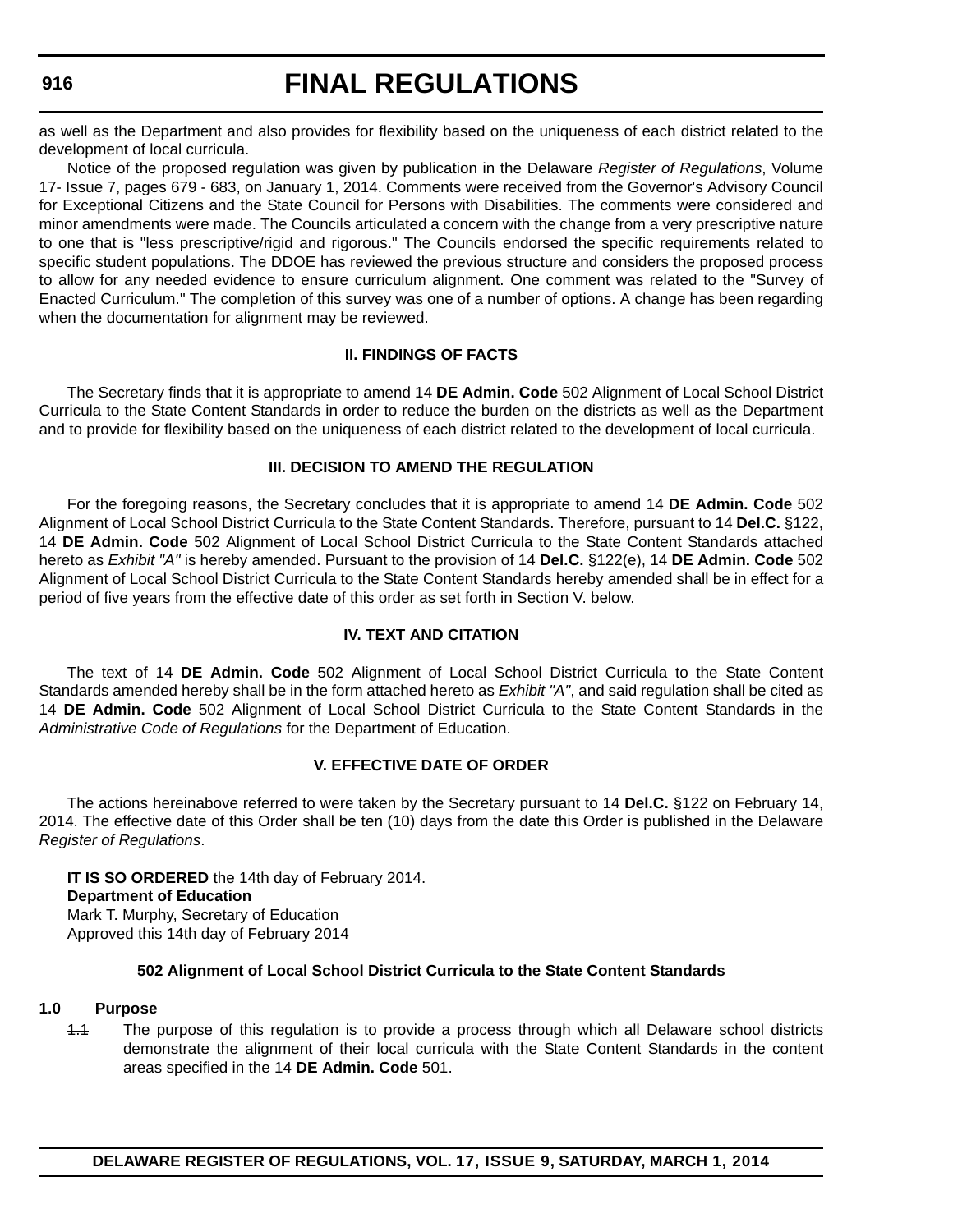#### **2.0 Definitions**

"**Adoption**" means to accept a set of standards as the basis for curriculum and assessment alignment across the state according to a timeline established and disseminated by the Department of Education. **"Alignment Index"** means a co relational measure of alignment between the Survey of Enacted Curriculum in a specific content area and the state standards used for comparison. The Wisconsin Center for Educational Research automatically calculates and reports the alignment index to schools and districts that use the surveys.

**"Content Map"** means a graphic depiction of local curriculum alignment automatically reported to schools and districts as part of the analysis of teacher survey data by the Wisconsin Center for Educational Research.

**"Department"** means the Delaware Department of Education.

**"Evidence"** means certification by the district that **[their its]** curriculum is aligned to the state content standards, which is supported by documentation maintained by the district.

**"Grade Level Expectations"** means the documents created and officially released by the Delaware Department of Education for English language arts, mathematics, science, and social studies which detail student learning objectives in each content area for kindergarten through grade twelve.

**"Recommended Statewide Uniform Curricula"** means one or more of the following documents: Academic Content Standards, Clarifications**[,]** and Grade Level Expectations posted to the Delaware Department of Education website. The Department may update the document(s) based on changes to the State Content Standards in 14 **DE Admin. Code** 501.

**"Scope and Sequence"** means a curriculum plan, usually in chart form, with a range of instructional objectives and skills organized according to the successive levels at which they are taught.

**"Statewide Recommended Curriculum Frameworks"** means the Delaware Recommended Curriculum documents comprised of Academic Content Standards, Clarifications and Grade Level Expectations posted to the Delaware Department of Education website.

"**Survey of Enacted Curriculum (SEC)"** means the alignment survey sponsored by the Council of Chief State School Officers and the Wisconsin Center for Education Research. The SEC is a teacher survey tool based on scientifically based research which yields detailed information about the alignment of classroom instruction to state academic standards and state assessments. The survey is available for English language arts, mathematics, and science at the present time. A survey for social studies is in development. An analysis of results by grade level, school and district is completed by the Wisconsin Center for Educational Research with formal reports provided to the participating schools and districts.

"**Tile Chart"** means a graphic depiction of local curriculum alignment automatically reported to schools and districts as part of the analysis of teacher survey data by the Wisconsin Center for Educational Research.

**"Unit Summative Assessment"** means a performance measure of skills and knowledge mastered by students at the end of a unit as a result of classroom instruction. Examples of unit assessment measures include but are not limited to teacher constructed unit tests and commercially published measures such as those provided by curriculum publishers.

#### **3.0 Alignment Requirement**

3.1 All school districts shall provide evidence to the Department that their school district curricula are aligned with the State Content Standards. State Content Standards exist in English Language Arts, Mathematics, Social Studies, Science, World Languages, Visual and Performing Arts, Health, Physical Education, Agriscience, Business Finance and Marketing Education, Technology Education, Skilled and Technical Sciences, and **[the]** Family and Consumer Sciences. Content standards as developed adopted by the Department in the future shall also be included under this section

#### **4.0 Use of the Statewide Recommended Curricula Frameworks**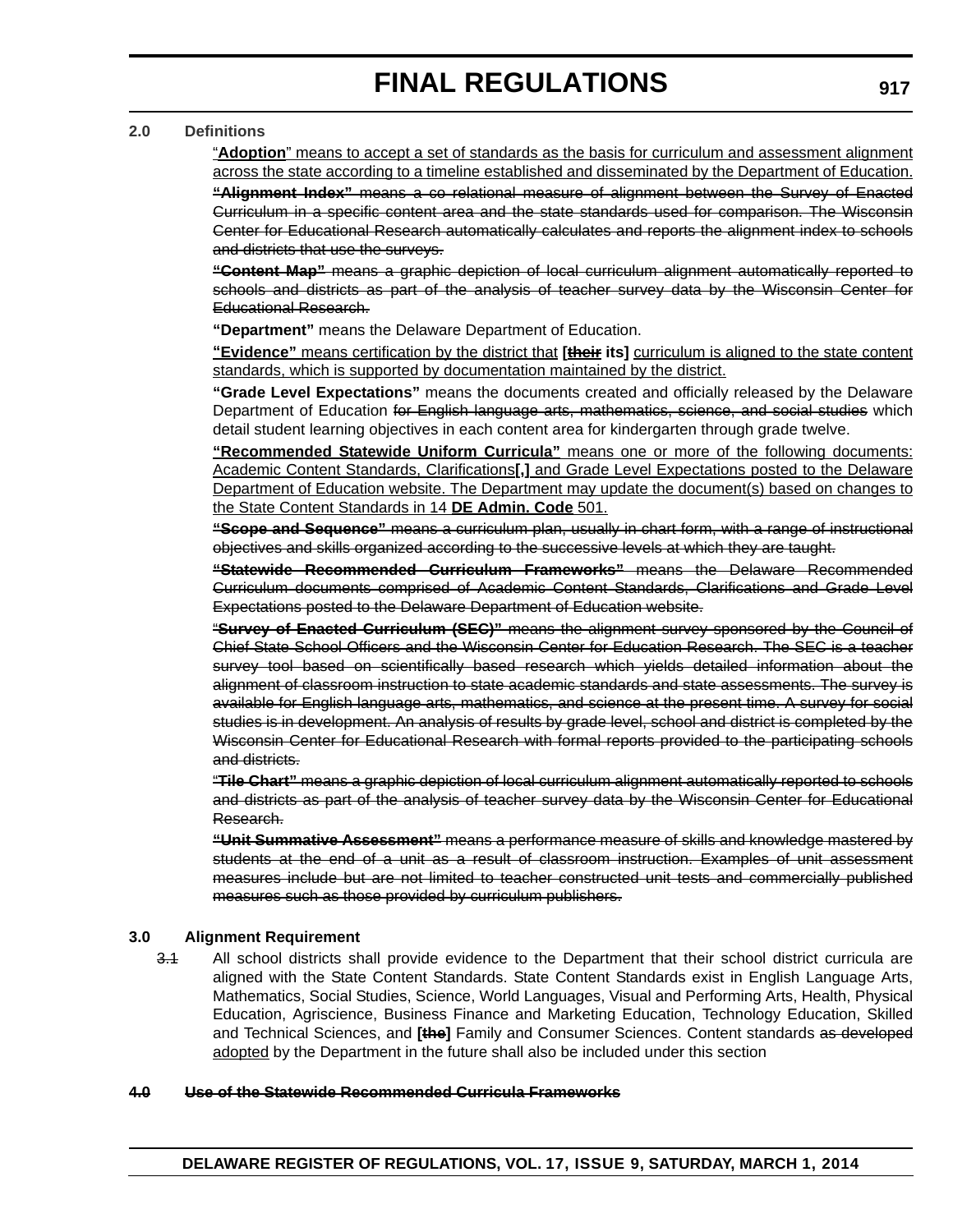4.1 School districts shall utilize the Statewide Recommended Curricula Frameworks including the State Content Standards, Content Area Clarifications and Grade Level Expectations as guides to the development or revision of their local curricula, syllabi, and Scope and Sequence in the content areas listed in 3.0.

#### **54.0 Documentation of Curriculum Alignment**

- 5.1 Evidence of curriculum alignment to the State Content Standards shall be submitted to the Department no later than twelve (12) months following the official release by the Department of the Statewide Recommended Curriculum Frameworks in each content area.
- 5.2 Documentation of alignment of school district curriculum to the State Content Standards shall be submitted through evidence provided by the school districts on forms as developed and required by the Department.
- 5.3 Evidence of curriculum alignment submitted by school districts shall be subject to Department review during on site monitoring visits.
- 4.1 Alignment of school district curricula to the State Content Standards shall be certified annually by the district through an assurance in the consolidated grant application.
- 4.2 Documentation of alignment of school district curricula shall include: unit plans, lesson plans, and assessments**[**;**]** and may be subject to Department review **[during on-site monitoring visits]**. Included in the documentation shall be a description of the method and level of involvement in the alignment process by building administrators, teachers and specialists.
- 4.3 Documentation for Agriscience, Business Finance and Marketing Education, Technology Education, Skilled and Technical Sciences, and **[the]** Family and Consumer Sciences shall follow requirements **[through in]** 14 **DE Admin. Code** 525 for Career and Technical Education.

#### **5.0 Documentation for Specific Student Populations**

As part of its documentation, the district shall explain modifications or enhancements to curricula for specific subgroups such as students with disabilities, gifted students, English learners or any other special population of students and certify alignment to the State Content Standards.

#### **6.0 Criteria for the Evaluation of the Alignment**

- 6.1 School districts shall be required to submit evidence of local curriculum alignment for English Language Arts, Mathematics, Social Studies, Science, World Languages, Visual and Performing Arts, Health, and Physical Education content areas for each grade cluster K to 2, 3 to 5, 6 to 8 and 9 to12 from at least two of the permissible categories of evidence in 6.1.1 through 6.1.5. **One** of the two categories shall be the evidence described in 6.1.1. The second required category and any additional submitted evidence shall be selected by the district from categories 6.1.2 through 6.1.5. The school district may choose to vary the choice of the second category of evidence by grade cluster level. School districts shall be required to submit evidence of local curriculum alignment for Career and Technical Education content areas (Agriscience, Business Finance and Marketing Education, Technology Education, Skilled and Technical Sciences, and the Family and Consumer Sciences) from the permissible category of evidence in 6.1.6. Evidence of alignment to each standard in a given content area shall be submitted.
	- 6.1.1 Category 1 is a narrative describing the local curriculum alignment evidence and the extent to which it addresses all student subgroups. For English language arts, mathematics, science and social studies, a required element of this narrative shall be an analysis of school district disaggregated student performance data on state assessments over the most recent three year period of available state assessment data.
	- 6.1.2 Category 2 is the Grade level result (all teachers in at least one grade per grade cluster K to 2, 3 to 5, 6 to 8 and 9 to12 of the Survey of Enacted Curriculum for the content area under consideration. The SEC results shall demonstrate an Alignment Index of .50 or higher, and include a graphic summary including either a Tile Chart or Content Maps.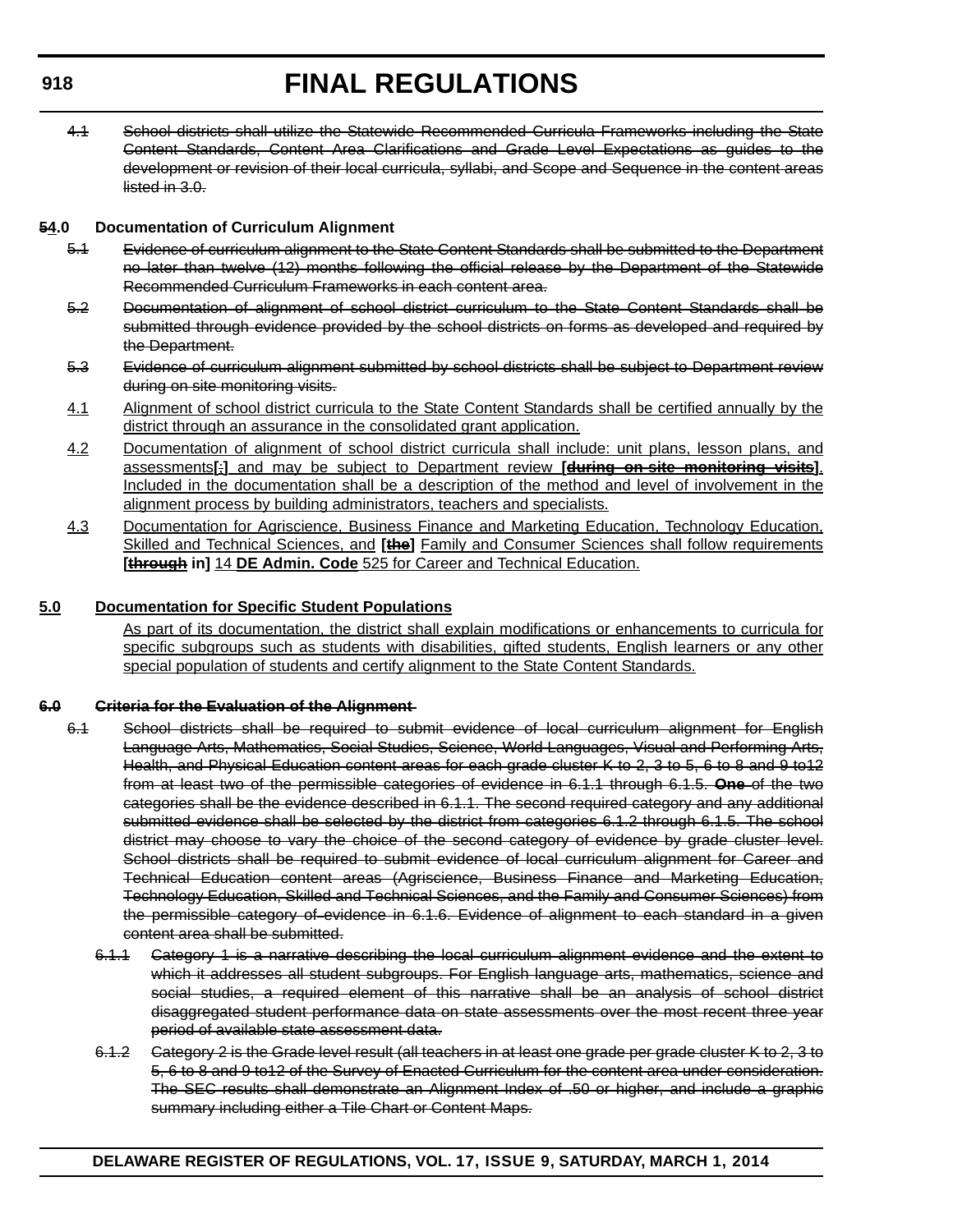- <span id="page-49-0"></span>6.1.3 Category 3 is three (3) units of study from a specific grade cluster, accompanied by the corresponding summative unit assessment and scoring rubric, and matrix table detailing applicable content standards, grade level expectations and course expectations for all students served in the grade cluster.
- 6.1.4 Category 4 is an external formal curriculum alignment report detailing a review of local instruction and documentation of standards alignment. The district is required to submit three (3) sample units and three (3) corresponding unit summative assessments, and a narrative detailing how all students served in the grade cluster receive standards aligned instruction. The district is required to submit the curriculum audit contractor's credentials.
- 6.1.5 Category 5 is a formative assessment benchmarking system with grade cluster Scope and Sequence, including three sample units from the grade cluster. The district is required to submit (1) a narrative detailing evidence of alignment of formative student assessment or assessments to the State Content Standards and (2) sample assessment items in the content area.
- 6.1.6 Category 6 is curriculum alignment evidence specific to Career and Technical Education content areas. Evidence for Agriscience, Business Finance and Marketing Education, Technology Education, Skilled and Technical Sciences, and the Family and Consumer Sciences shall be submitted as required through 14 **DE Admin. Code** 525 for Career and Technical Education.
- 6.2 Required documentation for specific student subpopulations
	- 6.2.1 As part of its submitted evidence, the district shall make detailed comments on the extent to which any modification or enhancement of the instructional program for specific subgroups such as students with disabilities, gifted students, English language learners or any other special population of students is aligned to the State Content Standards in the content area where there have been modifications or enhancements.

#### **7.0 Participation of Building Level Staff**

7.1 All school districts shall describe and document to the Department the method and the level of involvement in the alignment process by their building administrators, teachers and specialists.

#### **86.0 Subsequent Review of Alignment**

8.1 Each district shall be required to present evidence of certify curriculum alignment if there are major changes to a content area in the approved curricula. The district shall only be required to submit evidence documentation of curriculum alignment in the affected content area upon request by the Department. Further, districts placed under school improvement may be required to submit evidence documentation of aligned curriculum in the assessed content area or areas which form the basis for the any school improvement rating.

#### **[PROFESSIONAL STANDARDS BOARD](http://www.doe.k12.de.us/)**

Statutory Authority: 14 Delaware Code, Section 122(d) (14 **Del.C.** §122(d)) 14 **DE Admin. Code** 1517

#### **REGULATORY IMPLEMENTING ORDER**

#### **[1517 Paraeducator Permit](#page-3-0)**

#### **I. SUMMARY OF THE EVIDENCE AND INFORMATION SUBMITTED**

The Professional Standards Board, acting in cooperation and collaboration with the Department of Education, seeks the consent of the State Board of Education to amend regulation 14 **DE Admin. Code** 1517 Paraeducator Permit. The regulation applies to the issuance of a Paraeducator Permit, pursuant to 14 **Del.C.** §1205. It is necessary to amend this regulation in order to update and clarify some of the definitions, requirements and to update the application procedures.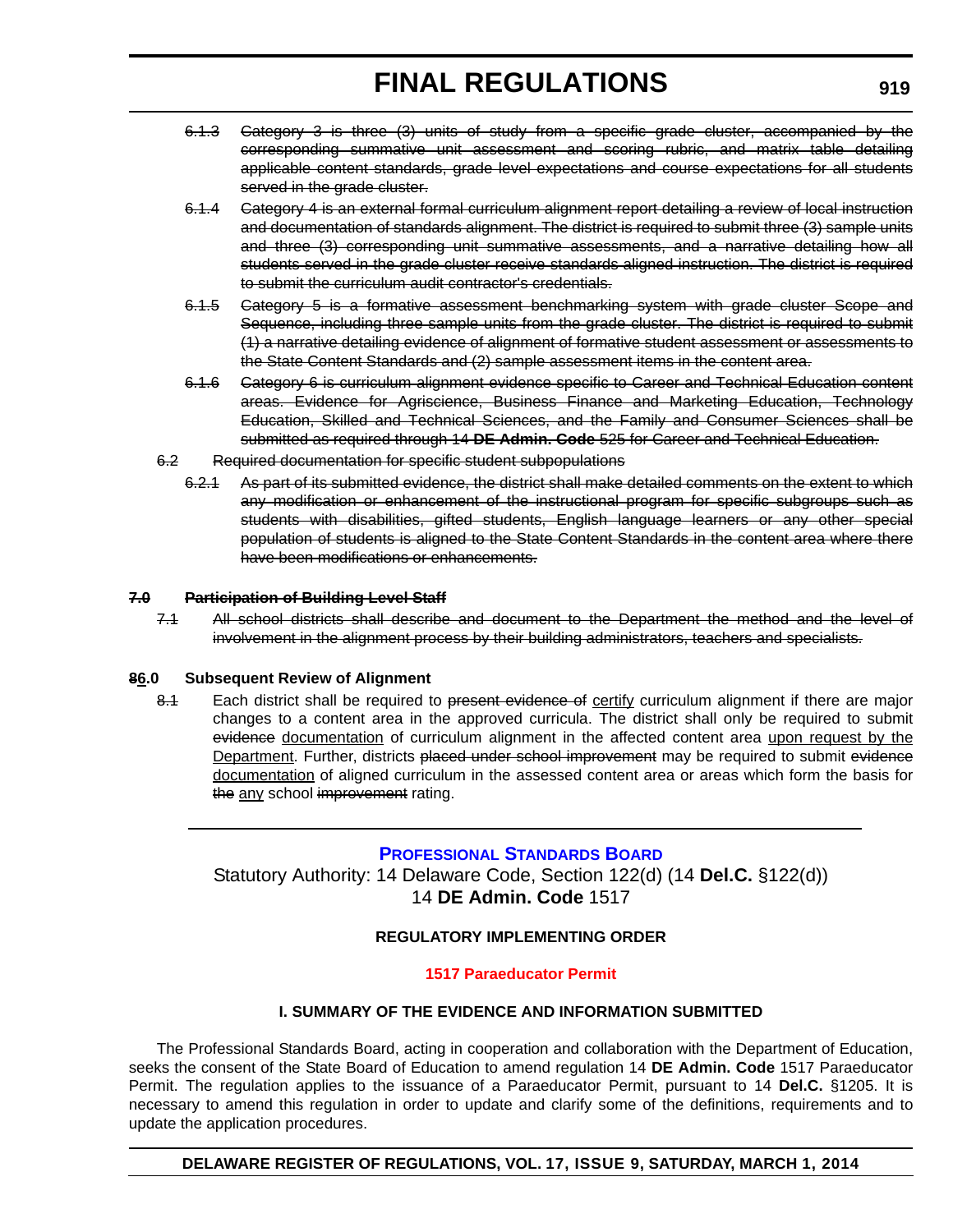#### **920**

### **FINAL REGULATIONS**

Notice of the proposed adoption of the regulation was published in the Delaware *Register of Regulations* on December 1, 2013 through January 31, 2014. The notice invited written comments. Comments were received from the State Council for Persons with Disabilities and the Governor's Advisory Council for Exceptional Citizens. The comments included issues of clarification, as well as some grammar and usage edits in the regulation. The suggested comments were considered by the Board and all necessary edits were made. No additional comments were received regarding the proposed amendments to this regulation.

#### **II. FINDINGS OF FACTS**

The Professional Standards Board and the State Board of Education find that it is appropriate to adopt this regulation to comply with changes in statute.

#### **III. DECISION TO ADOPT THE REGULATION**

For the foregoing reasons, the Professional Standards Board and the State Board of Education conclude that it is appropriate to adopt the regulation. Therefore, pursuant to 14 **Del.C.** §1205(b), the regulation attached hereto as Exhibit "A" is hereby adopted. Pursuant to the provision of 14 **Del.C.** §122(e), the regulation hereby adopted shall be in effect for a period of five years from the effective date of this order as set forth in Section V. below.

#### **IV. TEXT AND CITATION**

The text of the regulation adopted shall be in the form attached hereto as Exhibit "A", and said regulation shall be cited as 14 **DE Admin. Code** 1517 of the *Administrative Code of Regulations* of the Professional Standards Board.

#### **V. EFFECTIVE DATE OF ORDER**

The effective date of this Order shall be ten (10) days from the date this Order is published in the Delaware *Register of Regulations*.

#### **APPROVED BY THE PROFESSIONAL STANDARDS BOARD THE 6th DAY OF FEBRUARY, 2014**

| Chris Kenton, Chair   | Rosaria Macera       |
|-----------------------|----------------------|
| Diane Albanese        | <b>Byron Murphy</b>  |
| Michael Casson        | <b>Wendy Murray</b>  |
| Joanne Christian      | Mary Pinkston        |
| Samtra Devard         | <b>Whitney Price</b> |
| Stephanie DeWitt      | JoAnn Reynolds       |
| <b>Cristy Greaves</b> | Stephanie Smith      |
| David Kohan           | Jacque Wisnauskas    |

IT IS SO ORDERED the 20th day of FEBRUARY, 2014. **Department of Education** Mark Murphy, Secretary of Education Approved 20<sup>th</sup> day of February, 2014 **State Board of Education**

Teri Quinn Gray, Ph.D., President Gregory B. Coverdale, Jr. Jorge L. Melendez, Vice President Terry M. Whittaker, Ed.D. G. Patrick Heffernan **Randall L. Hughes** Barbara B. Rutt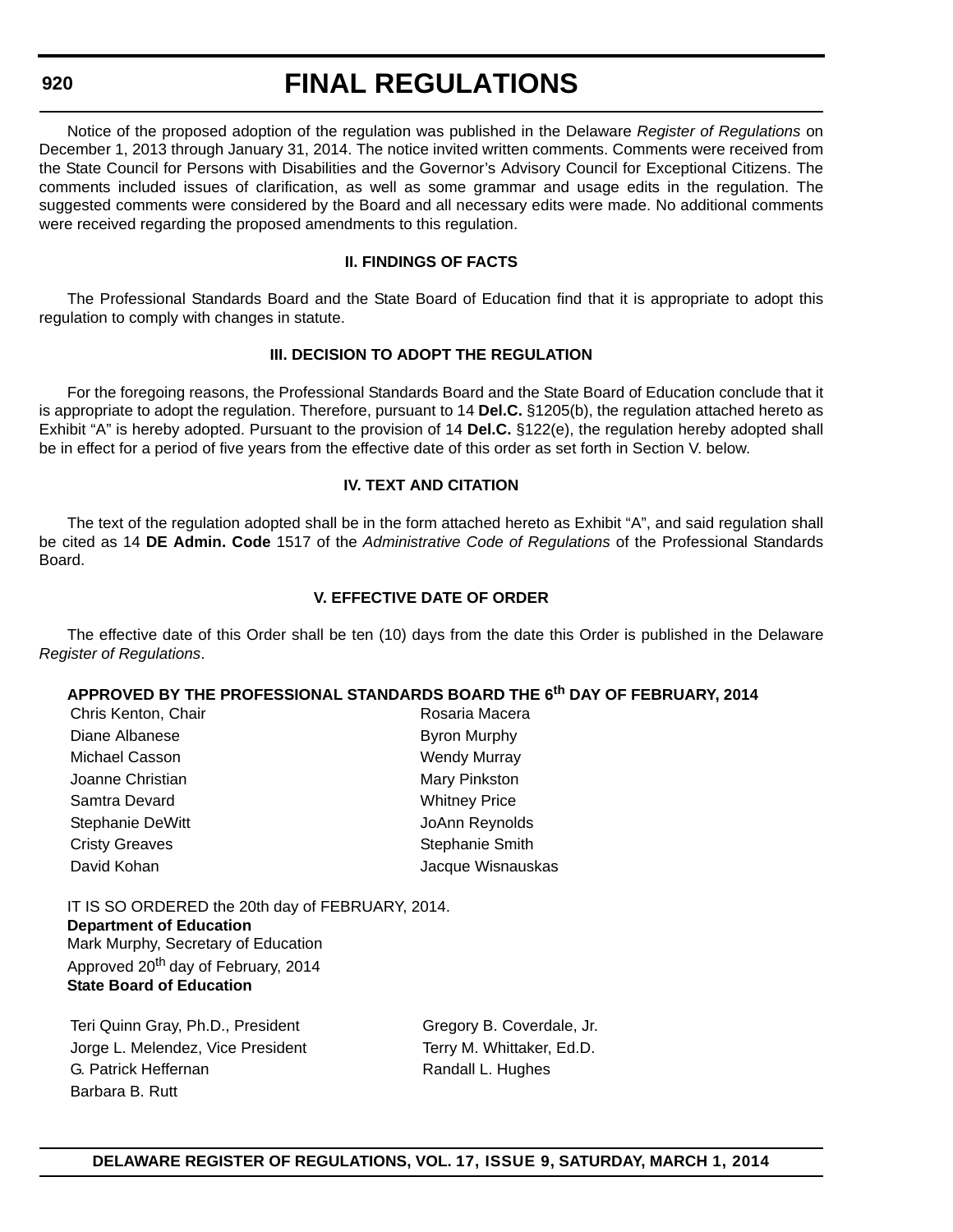#### **1517 Paraeducator Permit**

#### **1.0 Content**

This regulation shall apply to the issuance of a Paraeducator Permit, pursuant to 14 **Del.C.** §1205(a). This Permit is required of Title I Paraeducators, Instructional Paraeducators, and Service Paraeducators employed, either full time or part time in support positions in public schools. This Permit is required of all Paraeducators, regardless of employment date.

#### **2.0 Definitions**

The following words and terms, when used in this regulation, shall have the following meaning unless the context clearly indicates otherwise:

**"Associate's or Higher Degree"** means that the degree is conferred by a regionally accredited institution of higher education or by a distance education institution that is regionally accredited, or any other accrediting agency the Delaware Secretary of Education deems within his or her discretion, to be reliable or equivalent to a regional accrediting agency.

**"Completed at Least 2 Years of Study at an Institution of Higher Education"** means the satisfactory completion of a minimum of sixty (60) semester hours of instruction at a regionally accredited institution of higher education or by a distance education institution that is regionally accredited, or any other accrediting agency the Delaware Secretary of Education deems within his or her discretion, to be reliable or equivalent to a regional accrediting agency, in general or educational studies, including reading, writing, and mathematics content and pedagogy, unless the institution of higher education defines two (2) years of full time study as the successful completion of a minimum of forty-eight (48) semester hours, and provides documentation of such definition.

**"Department"** means the Delaware Department of Education.

**"Immorality"** means conduct which is inconsistent with the rules and principles of morality expected of an educator and may reasonably be found to impair an educator's effectiveness by reason of his or her unfitness or otherwise.

**"Instructional Paraeducator"** means a public school employee who provides one-on-one or small group instruction; assists with classroom management or individual student behavior; provides assistance in a computer laboratory; provides support in a library or media center; assists in training and support with functional skill activities, such as personal care or assistive technology; or provides instructional services to students under the direct supervision of a teacher. Instructional Paraeducators are those working with regular education students and students with disabilities in schools other than Title I schoolwide schools or with students not receiving Title I services in Title I targeted assistance schools.

**"Paraeducator"**, as used herein, means a paraprofessional, as it is used in 14 **Del.C.** §1205. Paraeducators are not "educators" within the meaning of 14 **Del.C.** §1202(4).

**"Permit"** means a document issued by the Department that verifies an individual's qualifications and training to serve as a Title I, Instructional or Service Paraeducator.

**"Secretary"** means the Secretary of the Delaware Department of Education.

**"Service Paraeducator"** means a public school employee who provides support services other than instructional assistance to students, but does not include bus aides (See 14 **DE Admin. Code** 1105).

**"Standards Board"** means the Professional Standards Board of the State of Delaware as established in response to 14 **Del.C.** §1205.

**"State Board"** means the State Board of Education of the State of Delaware established in response to 14 **Del.C.** §104.

**"Title I Paraeducator"** means a public school employee who provides one on one or small group instruction; assists with classroom management; provides assistance in a computer laboratory; provides support in a library or media center; or provides instructional services to students under the direct supervision of a teacher. Additionally, Title I Paraeducators are all Instructional Paraeducators who work with regular students and children with disabilities in Title I schoolwide schools and all Title I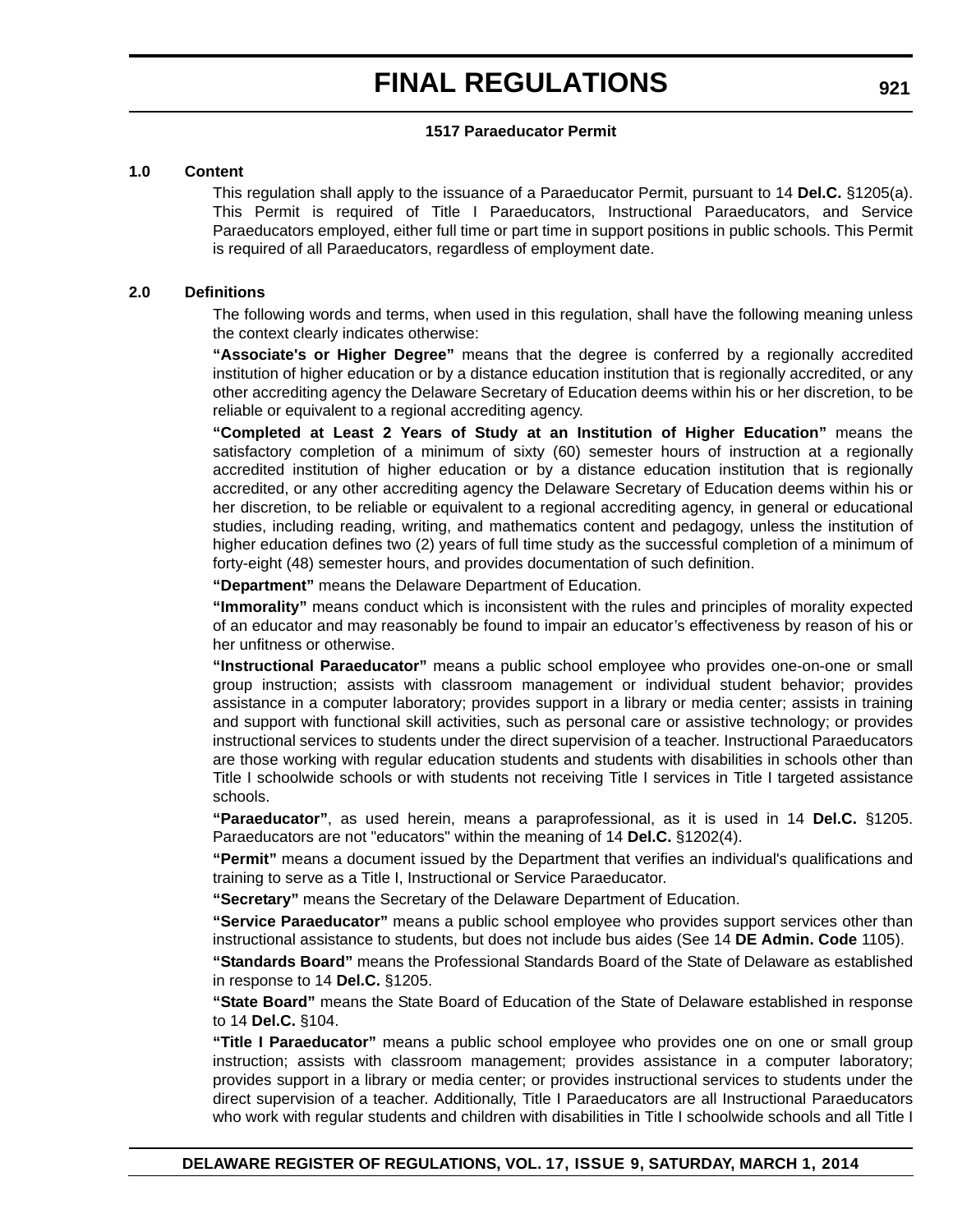Paraeducators who work with children receiving Title I services in Title I targeted assistance schools, except those whose duties are limited to acting as a translator or as a home school liaison.

#### **3.0 Title I Paraeducators and Instructional Paraeducators**

- 3.1 A Title I Paraeducator must hold a Title I Paraeducator Permit. An Instructional Paraeducator must hold an Instructional Paraeducator Permit.
	- 3.1.1 In accordance with 14 **Del.C.** §1205(a), the Department shall issue a Title I Paraeducator Permit to an **[otherwise qualified]** applicant who has met the following:
		- 3.1.1.1 Completion of at least two (2) years of study in general or educational studies at an institution of higher education; or
		- 3.1.1.2 Receipt of an associate's or higher degree; or
		- 3.1.1.3 Completion of a high school diploma or its recognized equivalent, and a passing score on a rigorous assessment of knowledge of, and the ability to assist in, the instruction in reading, writing, and mathematics.
			- 3.1.1.3.1 Assessments which are accepted as providing evidence of knowledge and ability to assist in the instruction in reading, writing, and mathematics include:
				- 3.1.1.3.1.1 Para Pro assessment with a qualifying score of 459 or higher.
				- 3.1.1.3.1.2 Such alternative as may be established by the Standards Board, with the approval of the State Board; and
		- 3.1.1.4 **[Submits Submission of]** sufficient verifiable evidence of qualifications to the Department **[and which]** meets all the requirements.
	- 3.1.2 In accordance with 14 **Del.C.** §1205(a), the Department shall issue an Instructional Paraeducator Permit to an **[otherwise qualified]** applicant who has met the following:
		- 3.1.2.1 Completion of at least two (2) years of study in general or educational studies at an institution of higher education; or
		- 3.1.2.2 Receipt of an associate's or higher degree; or
		- 3.1.2.3 Completion of a high school diploma or its recognized equivalent, and a passing score on a rigorous assessment of knowledge of, and the ability to assist in, the instruction in reading, writing, and mathematics.
			- 3.1.2.3.1 Assessments which are accepted as providing evidence of knowledge and ability to assist in the instruction in reading, writing, and mathematics include:
				- 3.1.2.3.1.1 Para Pro assessment with a qualifying score of 459 or higher.
				- 3.1.2.3.1.2 Such alternative as may be established by the Standards Board, with the approval of the State Board; and
		- 3.1.2.4 **[Submits Submission of]** sufficient verifiable evidence of qualifications to the Department **[and which]** meets all the requirements.
- 3.2 Application Procedures.
	- 3.2.1 The district, charter school, or other employing authority shall applicant must submit the a Department approved application. form, The applicant must include official transcripts [or and **when required]** official scores on an **[approved]** assessment of knowledge of, and the ability to assist in, the instruction in reading, writing, and mathematics, to the Department on behalf of the applicant. The district, charter school or other employing authority applicant shall certify as part of the application form that the applicant, in their opinion, meets the requirements of Section 3.0 that answers on the application are true and accurate.
		- 3.2.1.1 Official transcripts shall be forwarded directly from the issuing institution or by the applicant in an unopened, unaltered envelope to the district, charter school or other employing authority.
		- 3.2.1.2 Test scores shall be official and sent directly from Educational Testing Service or other test vendor to the district, charter school or other employing authority. Unopened, unaltered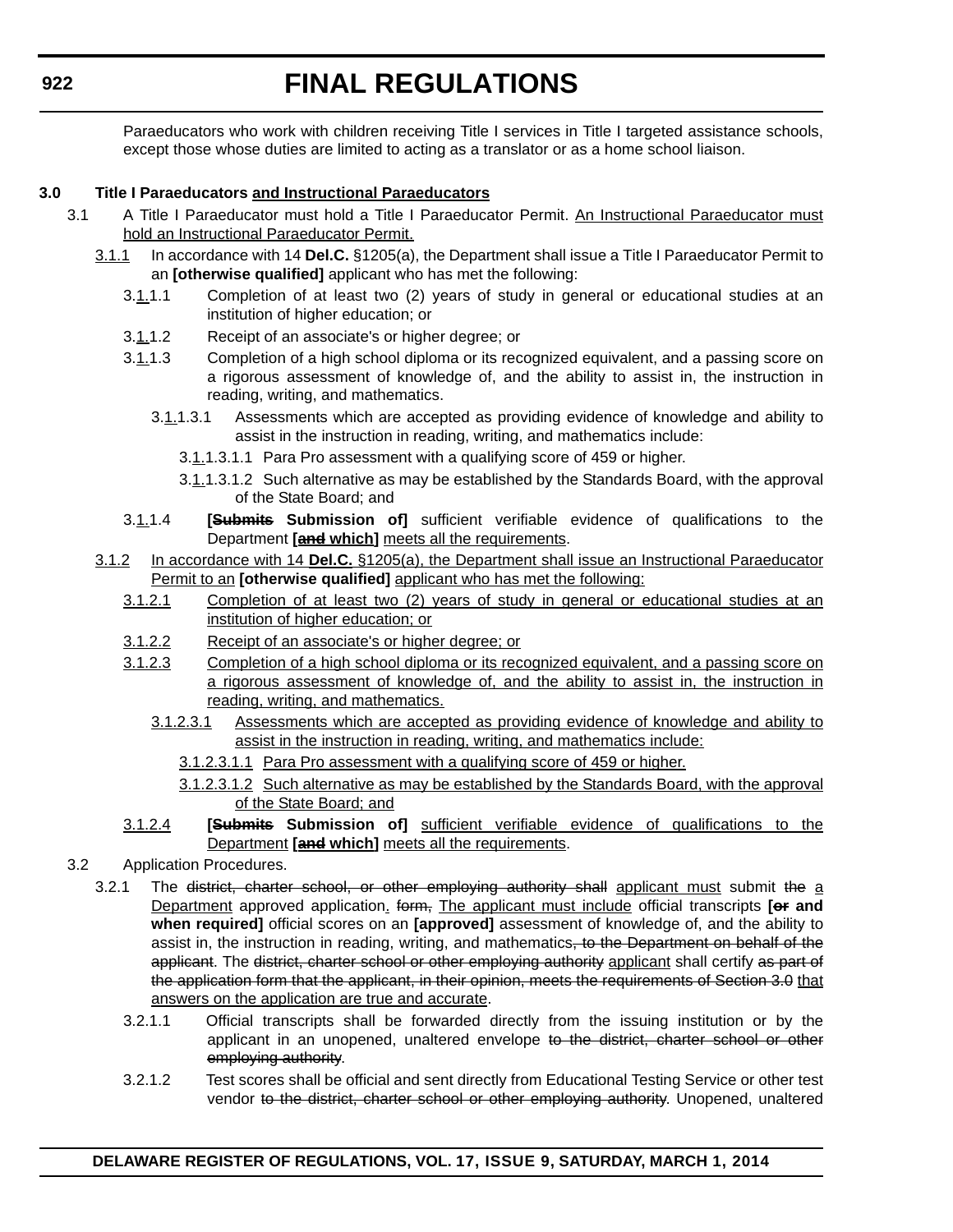envelopes containing test scores sent to an individual may be accepted as official. The Department shall determine whether the scores, as presented, are acceptable.

3.2.2 Unemployed applicants shall submit sufficient verifiable evidence of qualifications to the Department.

#### **4.0 Instructional Paraeducators and Service Paraeducators**

- 4.1 All Instructional Paraeducators and Service Paraeducators Must Hold the Appropriate Permit in accordance with 14 **Del.C.** §1205(a).
- 4.2 The Department shall issue a **[Service Paraeducator]** Permit to an Instructional Paraeducator applicant or **[a Service Paraeducator an otherwise qualified]** applicant for whom the district, charter school, or other employing authority **[who]** has submitted a Department approved application form and who provides evidence of a high school diploma or its recognized equivalent.

#### **5.0 Validity**

- 5.1 Unless stated otherwise herein, a Title I, Instructional, or Service Paraeducator Permit shall be valid for five (5) years from the Date of Issuance.
- 5.2 The Department shall renew a Paraeducator Permit, valid for an additional five (5) years, to a Paraeducator whose school district, charter school, or other employing authority **[who]** provides evidence to the Department of successful completion of a minimum of fifteen (15) clock hours of approved professional development.
- 5.3 The paraeducator is required to complete Ffifteen (15) clock hours of approved professional development is required to be completed during the term of validity of the Paraeducator Permit.

#### **6.0 Options for Renewal**

- 6.1 Options for Renewal: are listed in Sections 6.2 and 6.3. These professional development activities are approved options for the renewal of a Paraeducator Permit. Unless otherwise stated, there is no limit to the number of hours that may be taken in any of the options listed below:
- 6.2 Options listed in Section 6.2 shall be valid for paraeducators holding a Permit whose expiration date does not exceed December 19 10, 2015.
	- 6.2.1 College credit completed at a regionally accredited college or university with a grade of "C" or better or a "P" in a pass or fail course (One [1] semester hour equals fifteen (15) clock hours).
	- 6.2.2 Planned school professional development day (maximum six (6) clock hours per day).
	- 6.2.3 Professional conference, workshop, institute, or academy that contributes to the participant's knowledge, competence, performance, or effectiveness as a paraeducator (verified clock hours actively involved in workshop or conference sessions).
	- 6.2.4 Participation on a school, district, or state sponsored committee which has as its focus curriculum, instruction, or school or district improvement (verified clock hours of service or experience).
- 6.3 Educators holding a Paraeducator Permit whose expiration date does not exceed December 10, 2015 may also use the Paraeducator Permit renewal options listed in Section 6.3.
	- 6.3.1 College courses taken at a regionally accredited College or University. College or University Credit shall be taken for credit and the educator shall attain a grade of "C" or better in the course, or a "P" in Pass / Fail course. [One (1) semester hour equals fifteen (15) clock hours.]
	- 6.3.2 Professional development programs targeting curriculum, instruction, assessment, school climate, or other identified need.
	- 6.3.3 A Committee, Professional Learning Community (PLC), Conference, Workshop, Institute or Academy that contribute to the participant's knowledge and skills, competence, performance or effectiveness in education that are directly connected to the school, district or charter school's Success Plan or State initiative. This option includes workshops offered by districts or other employing authorities either as part of a professional development day or during after school hours.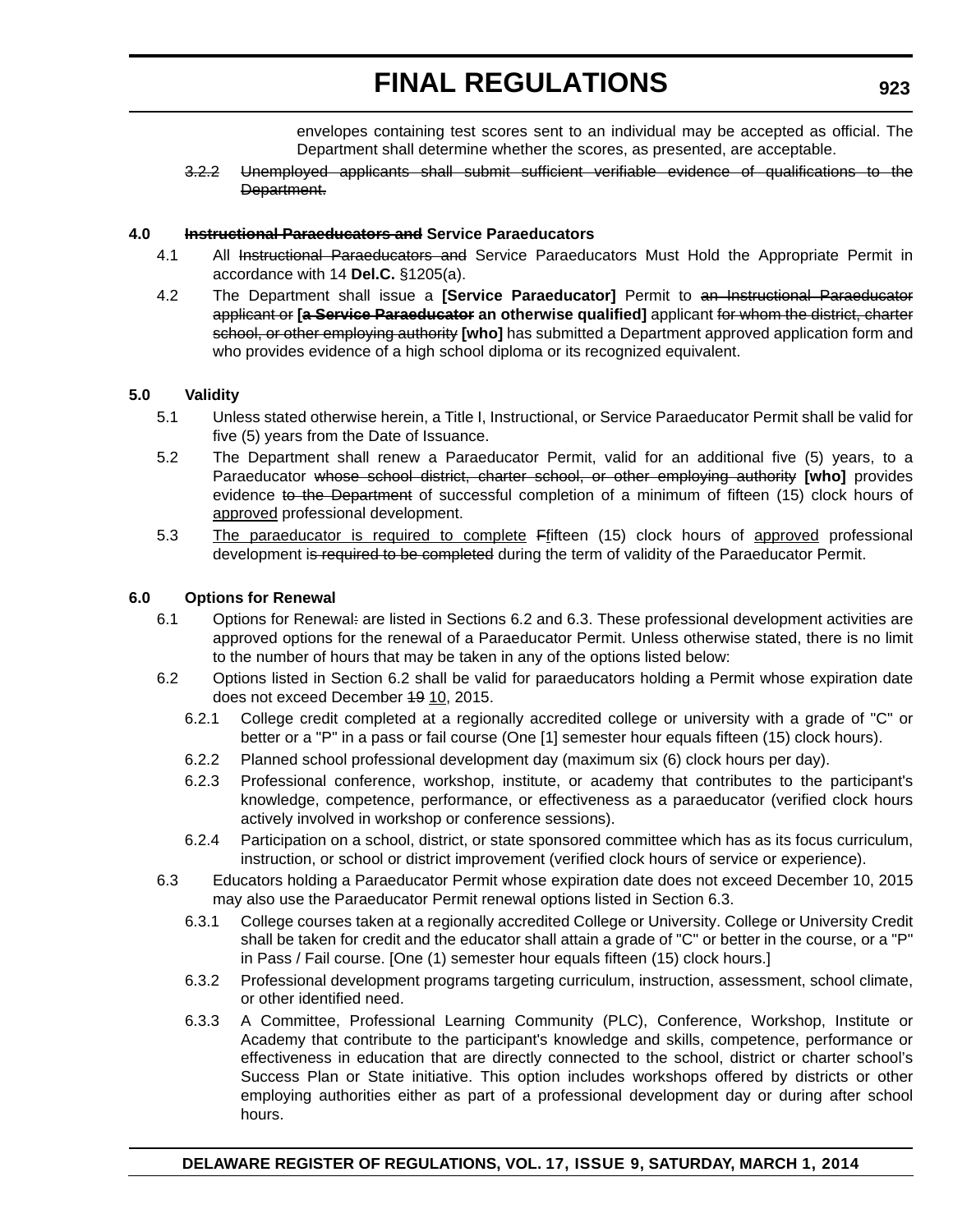- <span id="page-54-0"></span>6.4 Options listed in Section 6.2 for the renewal of a Paraeducator Permit shall expire on December 10, 2015.
- 6.5 Educators either receiving their original Paraeducator Permit after December 11, 2010 or upon renewing their Paraeducator Permit on or after December 11, 2010 shall use the options listed in Section 6.3.

#### **7.0 Criminal Conviction History**

- 7.1 An applicant shall disclose his or her criminal conviction history upon application for any Paraeducator Permit.
- 7.2 Failure to disclose a criminal conviction history is grounds for denial or revocation of a Paraeducator Permit as specified in 14 **Del.C.** §1219.

#### **8.0 Denial and Revocation**

- 8.1 A Paraeducator Permit An applicant may be denied an applicant a paraeducator permit upon a finding that an the applicant has failed to meet the requirements set forth herein or is unfit to be issued a permit in the State.
- 8.2 A Paraeducator Permit may be revoked upon the dismissal of the permit holder for immorality, misconduct in office, incompetence, willful neglect of duty or disloyalty, and must be revoked upon a finding that the permit holder made a materially false or misleading statement in his or her permit application.
- 8.3 A Paraeducator whose Permit has been denied or revoked may file a request for a hearing with the Secretary within ten (10) days of receipt of the notice of denial or revocation.
	- 8.3.1 The Secretary's decision shall be final.

### **[DEPARTMENT OF HEALTH AND SOCIAL SERVICES](http://www.dhss.delaware.gov/dhss/dph/index.html)**

#### **DIVISION OF PUBLIC HEALTH**

Statutory Authority: 16 Delaware Code, Section 122(3)(c), (16 **Del.C.** §122(3)(c)) 16 **DE Admin. Code** 4463

#### **ORDER**

#### **[4463 Licensing and Registration of Operators of Public Water Supply Systems](#page-3-0)**

#### **NATURE OF THE PROCEEDINGS:**

Delaware Health and Social Services ("DHSS") initiated proceedings to adopt the State of Delaware Regulations Governing the Licensing and Registration of Operators of Public Water Supply Systems. The DHSS proceedings to adopt regulations were initiated pursuant to 29 **Delaware Code** Chapter 101 and authority as prescribed by 16 **Del.C.** §§122(3)u.

On January 1, 2014 (Volume 17, Issue 7), DHSS published in the Delaware *Register of Regulations* its notice of proposed regulations, pursuant to 29 **Delaware Code** Section 10115. It requested that written materials and suggestions from the public concerning the proposed regulations be delivered to DHSS by February 3, 2014, after which time the DHSS would review information, factual evidence and public comment to the said proposed regulations.

No written comments were received during the public comment period. Therefore, no evaluation or summarization of comments is presented in the accompanying "Summary of Evidence."

#### **SUMMARY OF EVIDENCE**

In accordance with Delaware Law, public notice regarding proposed Department of Health and Social Services

#### **DELAWARE REGISTER OF REGULATIONS, VOL. 17, ISSUE 9, SATURDAY, MARCH 1, 2014**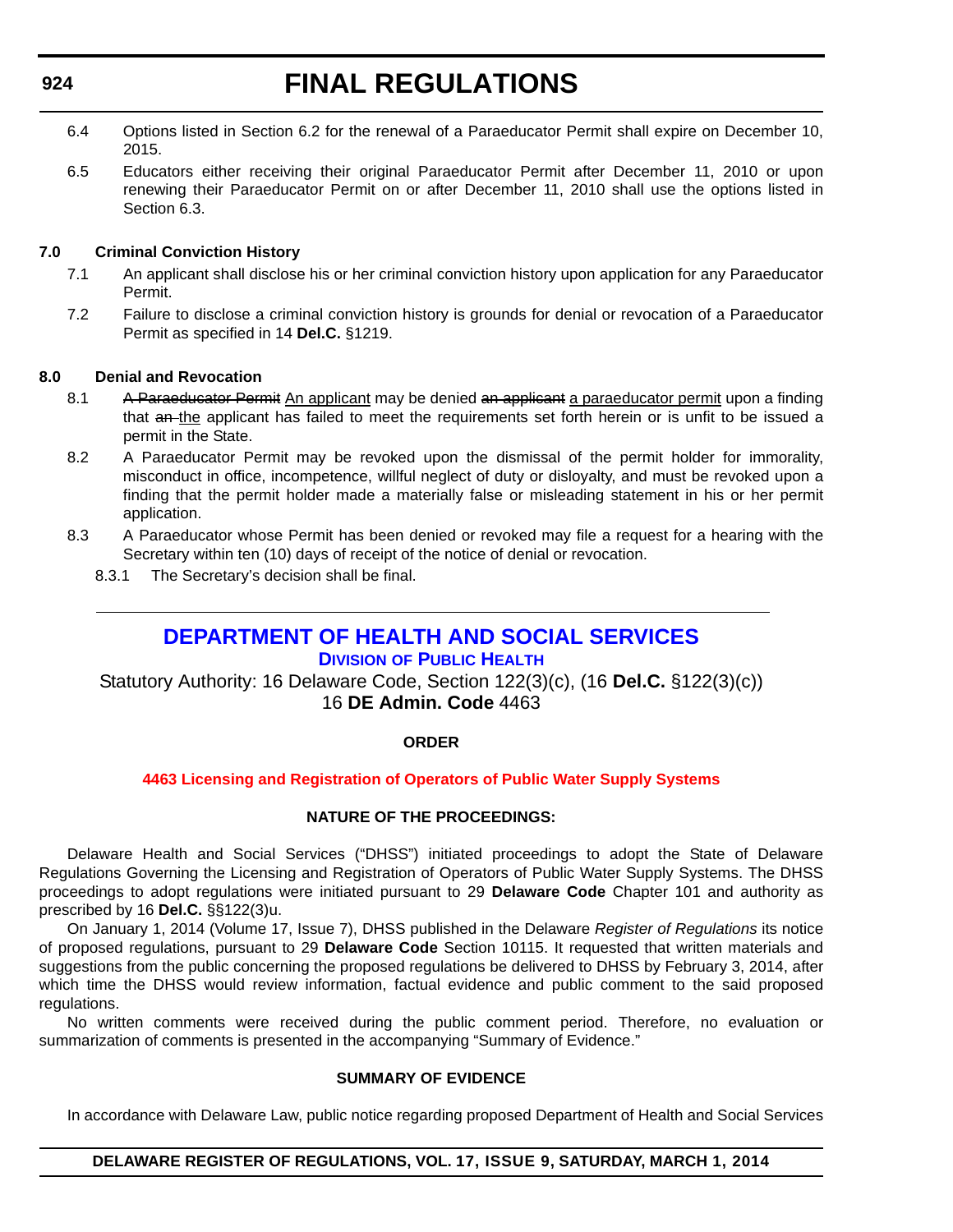<span id="page-55-0"></span>(DHSS) State of Delaware Regulations Governing the Licensing and Registration of Operators of Public Water Supply Systems was published in the Delaware *Register of Regulations* on January 1, 2014 (Volume 17, Issue 7).

The public comment period was open from January 1, 2014 through February 3, 2014. No comments were received on the proposed regulations during the public comment period and no changes have been made to the proposed regulations.

The regulation has been approved by the Delaware Attorney General's office and the Cabinet Secretary of DHSS.

#### **FINDINGS OF FACT:**

There were no public comments received. The Department finds that the proposed regulations, as set forth in the attached copy should be adopted in the best interest of the general public of the State of Delaware.

THEREFORE, IT IS ORDERED, that the proposed State of Delaware Regulations Governing the Licensing and Registration of Operators of Public Water Supply Systems is adopted and shall become effective March 11, 2014, after publication of the final regulation in the Delaware *Register of Regulations*.

Rita M. Landgraf, Secretary

**\*Please note that no changes were made to the regulation as originally proposed and published in the January 2014 issue of the** *Register* **at page 691 (17 DE Reg. 691). Therefore, the final regulation is not being republished. A copy of the final regulation is available at:**

**[4463 Licensing and Registration of Operators of Public Water Supply Systems](http://regulations.delaware.gov/register/march2014/final/17 DE Reg 924 03-01-14.htm)**

### **[DEPARTMENT OF SERVICES FOR CHILDREN, YOUTH AND THEIR](http://kids.delaware.gov/)  FAMILIES**

#### **DIVISION OF FAMILY SERVICES**

#### **OFFICE OF CHILD CARE LICENSING**

Statutory Authority: 31 Delaware Code, Section 343(c) (31 **Del.C.** §343(c)) 9 **DE Admin. Code** 201

#### **ORDER**

#### **[201 Child Placing Agencies](#page-3-0)**

#### **Summary and Comments**

The Office of Child Care Licensing (OCCL) proposes to amend the DELACARE Requirements for Child Placing Agencies to provide clarity, reflect changes in laws and treaties, align with current best practices, and improve standards of care. A proposed draft was originally published in the July, 2013 *Register of Regulations*. During the period of public comment, comments were received from the *Governor's Advisory Council for Exceptional Citizens, State Council for Persons with Disabilities, and A Better Chance for Our Children. A public* hearing was held on July 24, 2013. All comments were considered in preparing the revised draft published in the December 1, 2013 *Delaware Register of Regulations.*

Comments based on the December publication were accepted until January 17, 2014. Comments were received from the *Division of Services for Aging and Adults with Physical Disabilities (DSAAPD*), *State Council for Persons with Disabilities*, *Governor's Advisory Council for Exceptional Citizens, and other individuals.* Comments were reviewed, considered, and incorporated as summarized below.

#### **Public Comments**

**5.0** Comment recommended a revision of the definition of "Complaint Investigation" so that such investigation is not limited exclusively to OCCL. Wording has been amended. Comment recommended revision of the definition of "Guardian" as the current definition "overlooks the concurrent authority of the Court of Chancery to also appoint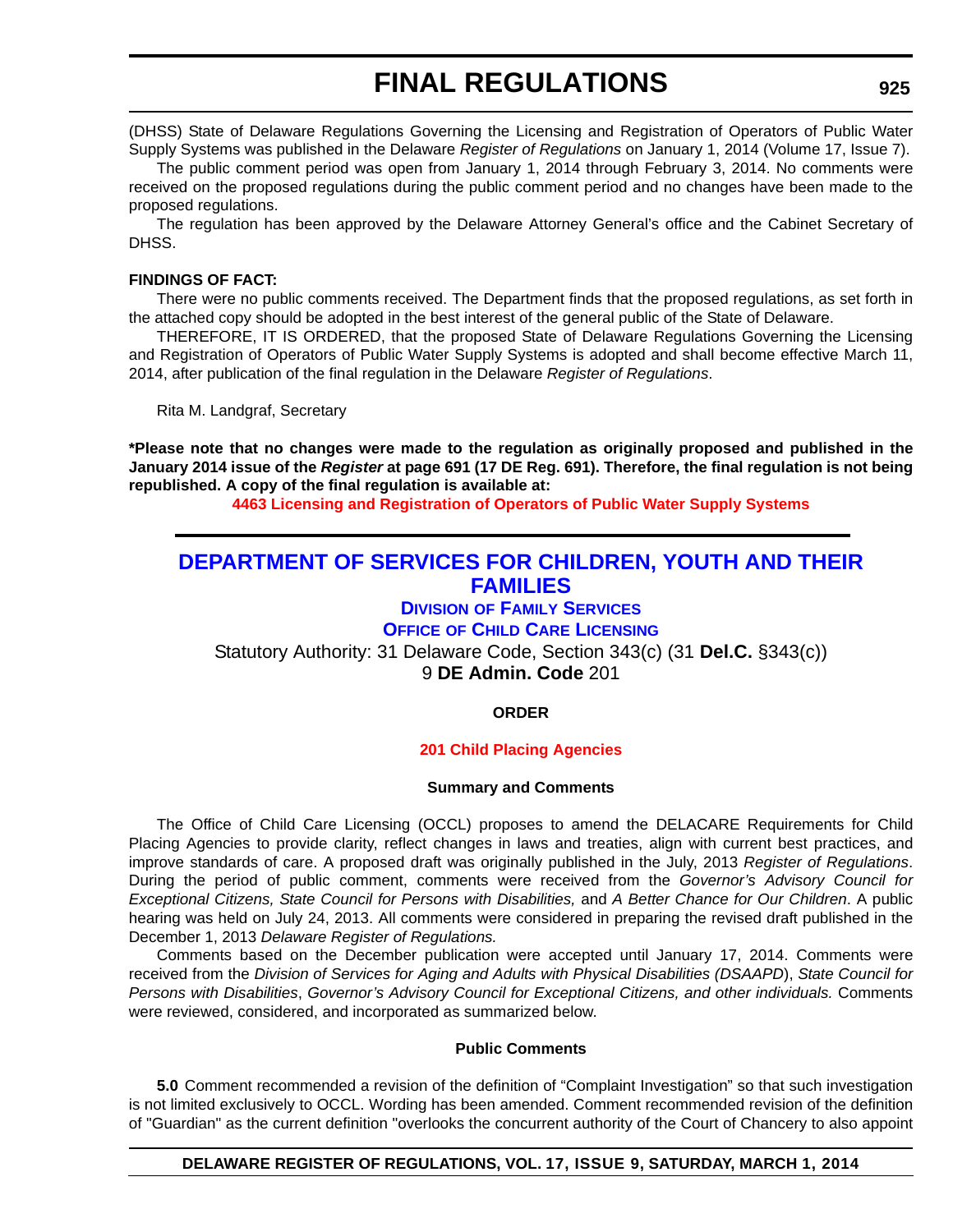guardians of children." The definition has been amended as per advice from the Deputy Attorney General.

**16.0** Comments requested that "some provision for notice to affected individuals (e.g. foster and adoptive parents; foster children)" should be required when a Licensee requests a variance "to facilitate input." Because a variance may be granted when a Licensee can achieve the intent of a Regulation in a satisfactory manner other than originally prescribed and can provide an explanation how the health, safety, and well-being of any child or client of an Agency will be maintained, advance input from "affected individuals" is not required. However, additional text has been added to require disclosure of a granted variance when requested.

**18.0 and 18.3** Comments stated "it would be preferable to include a provision disallowing retaliation against individuals both initiating or cooperating with a complaint investigation" and question the "no exceptions policy" of notifying a Licensee or Agency that a complaint is being investigated. Upon advice from the Deputy Attorney General, Regulation 18.0 has been reorganized and text edited.

**19.1** Comments recommended expanding notifications to OCCL. Additional text has been added and the section renumbered. As stated in regulation 123.3.3, the elopement of a child is a reportable condition by the foster parent to the Agency.

**19.7 and 100.10** Comments questioned the standards listed for room temperature. Additional text has been added and the maximum and minimum room temperatures have been changed to reflect standards recommended by the American Academy of Pediatrics as found in *Caring for Our Children, National Health and Safety Performance Standards, Guidelines for Early Care and Education*, Third Edition, p. 212.

**42.5 through 42.9** Comments questioned barring employment "in any capacity [of] any person convicted of offenses against a child." Following guidance from the Deputy Attorney General, this section has been revised. Added text is based on the *DELACARE Criminal History Record Checks Regulations*, which are used when making employment decisions for CPA employees.

**44.0** Comments stated that the concept of prohibiting the exploitation of a child is not expressly addressed. This has been added in 75.3.

**44.5.1** Comments recommended that "Incident" be substituted for "Incidence." Text changed.

**77.1.6** Comments recommended embellishing with listing conduct that is prohibited. Text added.

**77.1.7** Comments recommended adding examples of limitations on behavior management, especially adding the prohibition of mechanical restraints. Text added.

**85.4.7** Comments recommended "adding other preparation/orientation activities, including completion of selective service registration." Text added.

**89.0** Comments stated content was overbroad. Text amended.

**95.1** Comments questioned the need to "categorically bar anyone over 65 years of age [from] becoming a foster parent". Restriction removed.

**111.1 and 111.2** Comments recommended adding "a standard addressing potentially dangerous pets." Text added.

#### **NOTICE OF RESCISSION AND PROMULGATION**

The Office of Child Care Licensing, Division of Family Services, Department of Services for Children, Youth and Their Families adopts and promulgates the following licensing regulations for child placing agencies as authorized in 31 **Del.C.** §§341-344. All previous regulations and standards pertaining to such agencies are null and void. These regulations shall take effect on June 1, 2014.

Jennifer Ranji, Secretary, Department of Services for Children, Youth and Their Families, 2/14/14

Victoria Kelly, Director, Division of Family Services, 2/14/14

**\*Please Note: Due to the size of the final regulation, it is not being published here. A copy of the regulation is available at:**

#### **[201 Child Placing Agencies](http://regulations.delaware.gov/register/march2014/final/17%20DE%20Reg%20925%2003-01-14.htm)**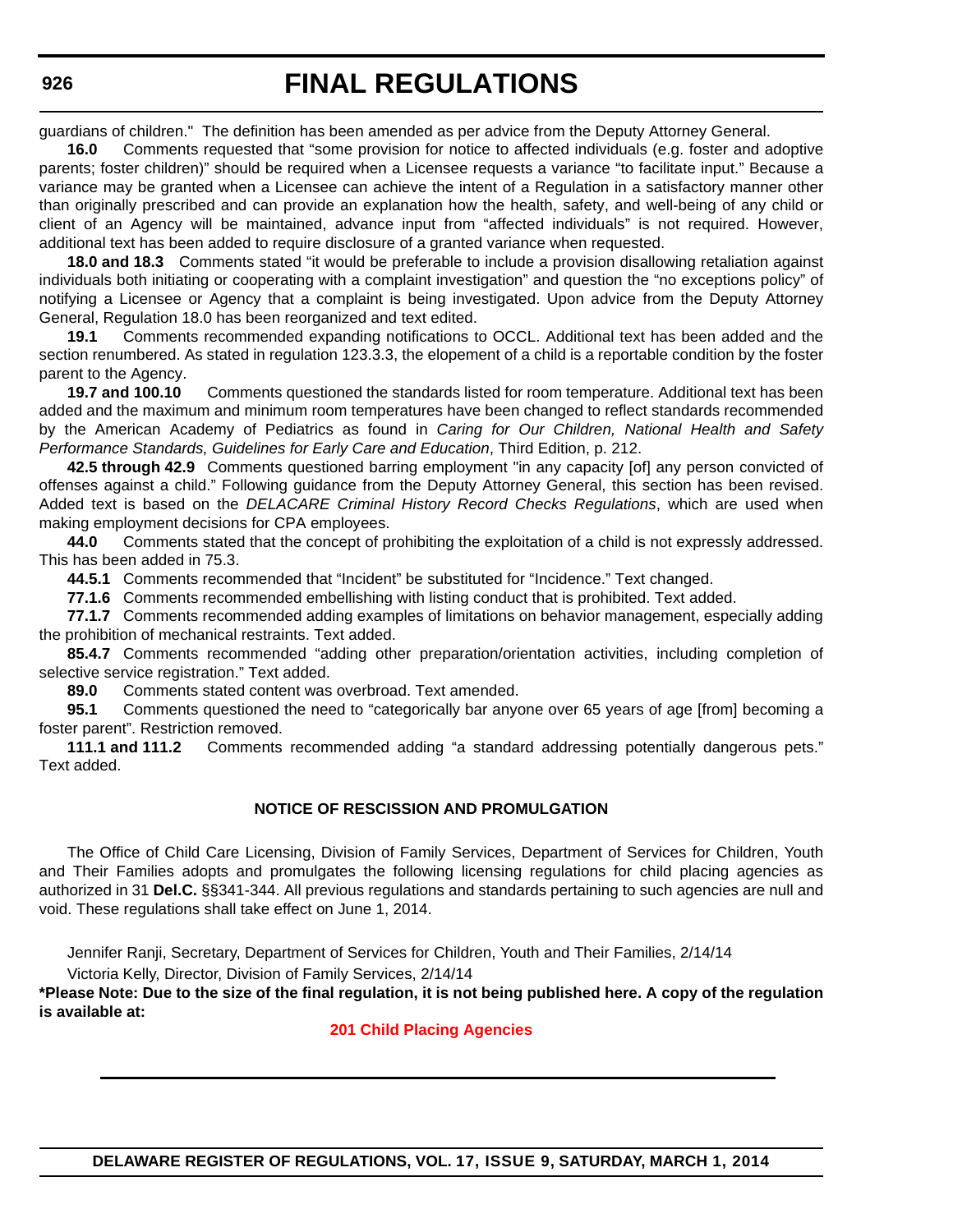### **[DEPARTMENT OF STATE](http://dpr.delaware.gov/)**

**DIVISION OF PROFESSIONAL REGULATION**

<span id="page-57-0"></span>Statutory Authority: 24 Delaware Code, Section 10113(b)(4) (24 **Del.C.** §10113(b)(4))

24 **DE Admin. Code** 2930

#### **ORDER**

#### **[2930 Council on Real Estate Appraisers](#page-3-0)**

On November 1, 2013, the Delaware Council of Real Estate Appraisers published proposed changes to its regulations in the Delaware *Register of Regulations*, Volume 17, Issue 5. This notice further indicated that written comments would be accepted by the Board for thirty days, a public hearing would be held, and written comments would be accepted for fifteen days thereafter. After due notice in the *Register of Regulations* and two Delaware newspapers, a public hearing was held on January 21, 2014 at a regularly scheduled meeting of the Delaware Council of Real Estate Appraisers to receive verbal comments regarding the Council's proposed amendments to its regulations.

#### **SUMMARY OF THE EVIDENCE AND INFORMATION SUBMITTED**

At the time of the deliberations, the Council considered the following documents:

**Board Exhibit 1** - Affidavit of publication of the public hearing notice in the *News Journal*; and

**Board Exhibit 2** - Affidavit of publication of the public hearing notice in the *Delaware State News*.

There was no verbal testimony given at the public hearing on January 21, 2014. No written comments were received by the Council during the initial thirty day public comment period; nor were any written comments received after the public hearing during the fifteen day 29 **Del.C.** §10118(a) second public comment period.

#### **FINDINGS OF FACT AND CONCLUSIONS**

1. The public was given notice and an opportunity to provide the Council with comments in writing and by testimony at the public hearing on the proposed amendments to the Council's regulations.

2. There were no public comments provided to the Council during the two written public comment periods, or the public hearing.

3. Pursuant to 24 **Del.C.** §4006(a)(1) the Council has statutory authority to promulgate rules and regulations clarifying specific statutory sections of its statute.

4. The majority of the proposed changes are changes of an administrative nature.

5. The public was given notice and an opportunity to provide the Council with comments in writing and by testimony at the public hearing on the proposed changes to the Council's rules and regulations.

6. Having received no public comments, the Council finds no reason to amend the regulations as proposed.

#### **DECISION AND ORDER CONCERNING THE REGULATIONS**

NOW THEREFORE, pursuant to 24 **Del.C.** §4006(a)(1) and for the reasons set forth above, the Council of Real Estate Appraisers does hereby ORDER that the regulations be, and that they hereby are, adopted and promulgated as set forth in the Delaware *Register of Regulations* on November 1, 2013. The effective date of this Order is ten days from the date of its publication in the Delaware *Register of Regulations*, pursuant to 29 **Del.C.**  §10118(g).

The new regulations are attached hereto as Exhibit A.

**SO ORDERED** this 18th day of February, 2014. **DELAWARE COUNCIL OF REAL ESTATE APPRAISERS**

Georgianna Trietley, Chairperson **Lynn Baker**, Vice-Chairperson Ronald Mandato **Douglas Nickel** 

#### **DELAWARE REGISTER OF REGULATIONS, VOL. 17, ISSUE 9, SATURDAY, MARCH 1, 2014**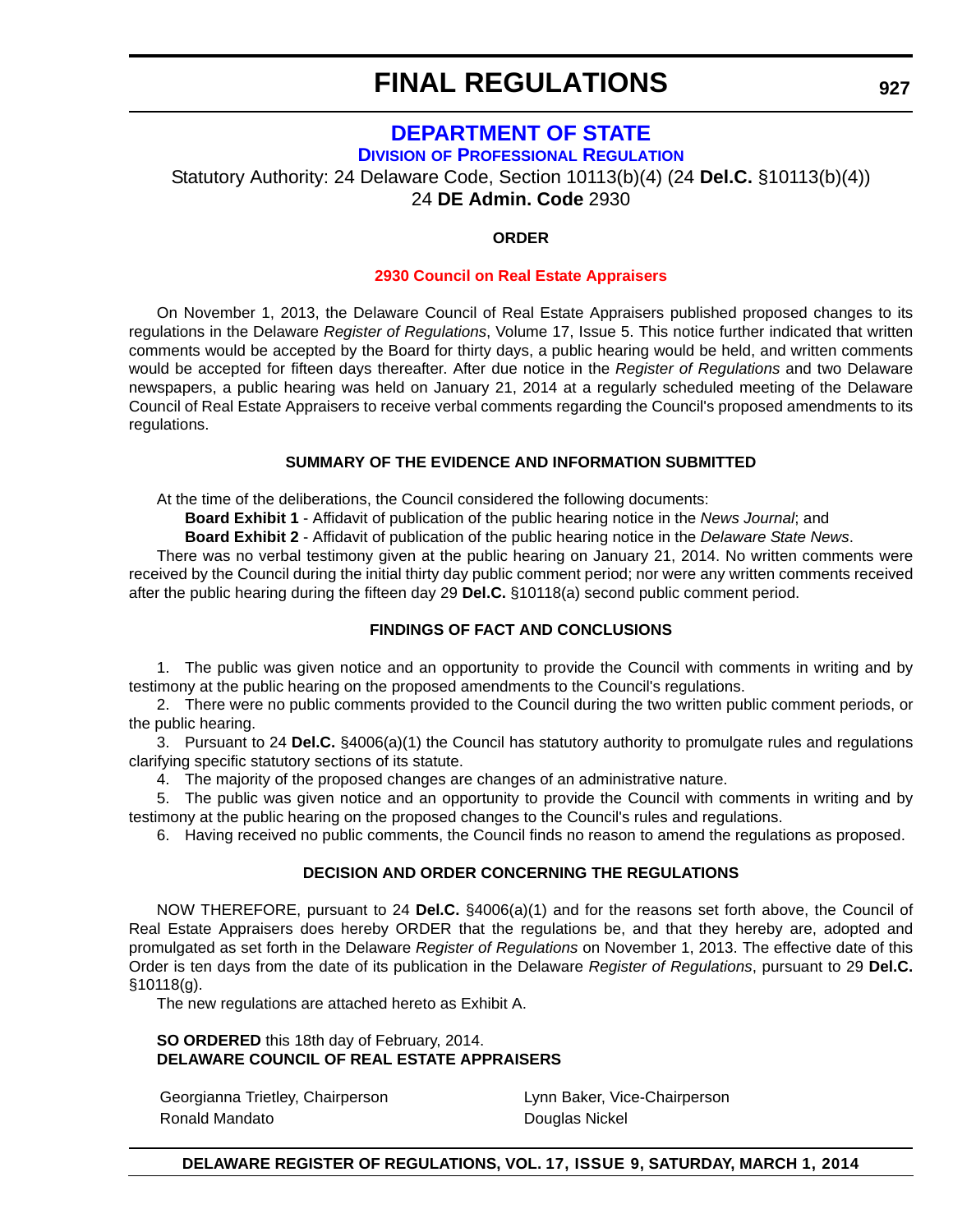#### **928**

### **FINAL REGULATIONS**

Bradford Levering **Bradford Levering Jan Jenkins** Frank Long

**\*Please note that no changes were made to the regulation as originally proposed and published in the November 2013 issue of the** *Register* **at page 490 (17 DE Reg. 490). Therefore, the final regulation is not being republished. A copy of the final regulation is available at:**

**[2930 Council on Real Estate Appraisers](http://regulations.delaware.gov/register/march2014/final/17 DE Reg 927 03-01-14.htm)**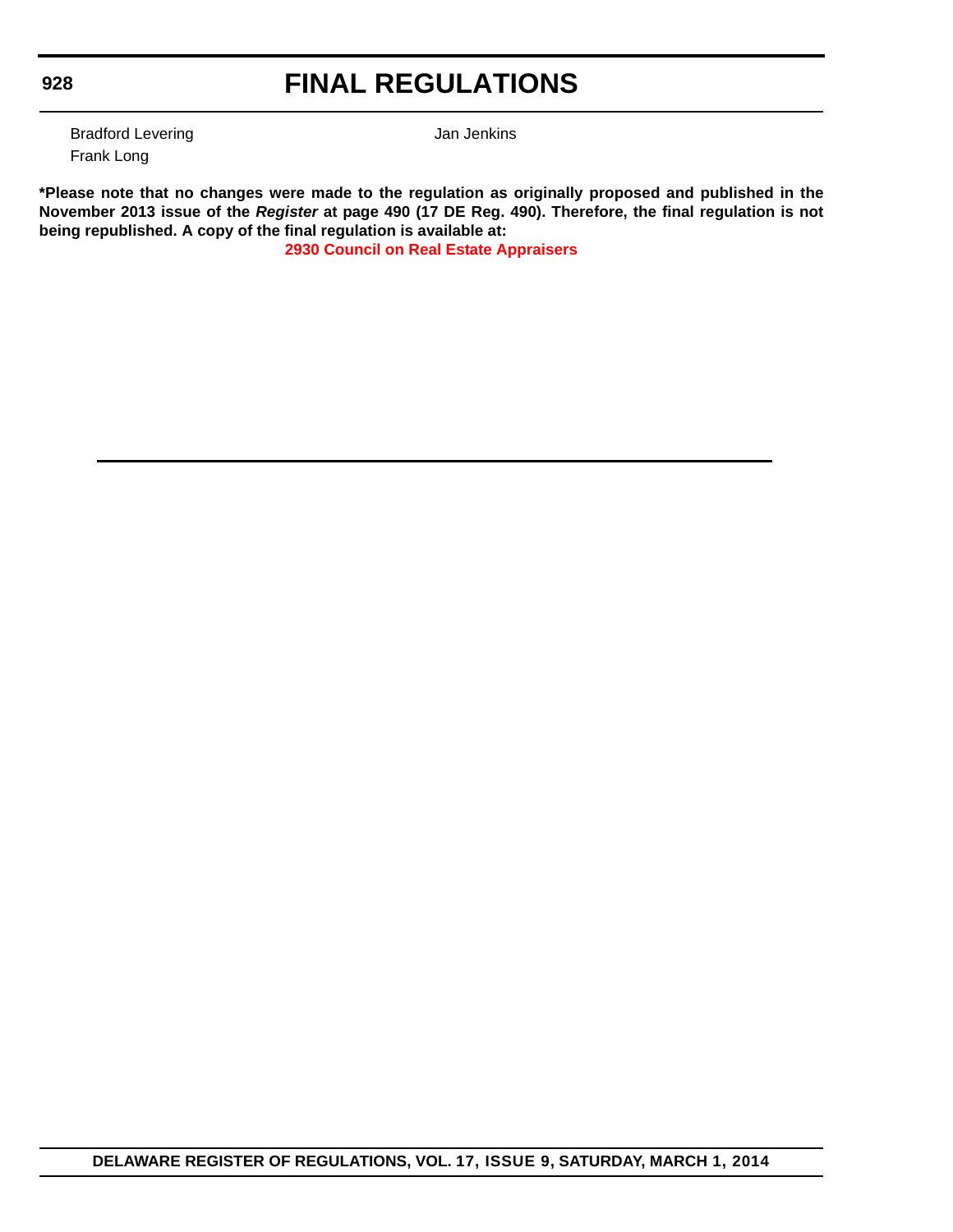#### **[DELAWARE RIVER BASIN COMMISSION](http://www.state.nj.us/drbc/) [PUBLIC NOTICE](#page-4-0)**

<span id="page-59-0"></span>The Delaware River Basin Commission will hold a public hearing on Tuesday, March 11, 2014 beginning at 1:30 p.m. A conference session and business meeting will be held on the following day, Wednesday, March 12, 2014 beginning at 12:15 p.m. The hearing, conference session and meeting are open to the public and will be held at the Washington Crossing Historic Park Visitor Center, 1112 River Road, Washington Crossing, Pennsylvania. For more information, visit the DRBC web site at www.drbc.net or contact Pamela M. Bush, Commission Secretary and Assistant General Counsel, at 609 883-9500 extension 203.

#### **[DEPARTMENT OF AGRICULTURE](http://dda.delaware.gov/thoroughbred/) THOROUGHBRED RACING COMMISSION [PUBLIC NOTICE](#page-4-0)**

#### **1001 Thoroughbred Racing Rules and Regulations**

The Thoroughbred Racing Commission proposes to amend its Regulations adopted in accordance with Title 3, Chapter 101. The purpose of the amended regulations is to (i) amend Commission Regulation 9.2.2.3 relating to Jockey Agents; (ii) adopt by reference the ARCI Model Rules for Uniform Medication and Drug Testing as set forth in the January 15, 2014 draft submitted to the Commission; (iii) adopt by reference the RMTC Thresholds for Environmental Contaminants and Androgenic-Anabolic Steroids Rule; and (iv) adopt by reference the Association of Racing Commissioners International (ARCI-011-020) Multiple Medications Violations Penalties. Other regulations issued by the Thoroughbred Racing Commission are not affected by this proposal. The Thoroughbred Racing Commission is issuing these proposed regulations in accordance with Title 3 of the Delaware Code. This notice is issued pursuant to the requirements of 29 **Del.C.** Ch. 101.

A copy of the proposed regulations is being published in the March 1, 2014 edition of the Delaware *Register of Regulations*. A copy is also on file in the office of the Thoroughbred Racing Commission, 777 Delaware Park Boulevard, Wilmington, Delaware 19804 and is available for inspection during regular office hours. Copies are also published online at the *Register of Regulations* website: http://regulations.delaware.gov/services/ current\_issue.shtml.

Interested parties may offer written comments on the proposed regulations or submit written suggestions, data, briefs or other materials to the Thoroughbred Racing Commission at the above address as to whether these proposed regulations should be adopted, rejected or modified. Pursuant to 29 **Del.C.** §10118(a), public comments must be received on or before April 1, 2014. Written materials submitted will be available for inspection at the above address.

On or after April 1, 2014, following review of the public comment, the Thoroughbred Racing Commission will determine whether to adopt the proposed amended Regulations or make additional changes because of the public comments received.

#### **[DEPARTMENT OF EDUCATION](http://www.doe.k12.de.us/) [PUBLIC NOTICE](#page-4-0)**

The State Board of Education will hold its monthly meeting on Thursday, March 20, 2014 at 1:00 p.m. in the Townsend Building, Dover, Delaware.

#### **[DEPARTMENT OF HEALTH AND SOCIAL SERVICES](http://www.dhss.delaware.gov/dhss/dms/)**

**DIVISION OF MANAGEMENT SERVICES**

**[PUBLIC NOTICE](#page-4-0)**

**Submission of Annual Grant Application Under Part C of the Individuals with Disabilities Education Improvement Act of 2004**

**DELAWARE REGISTER OF REGULATIONS, VOL. 17, ISSUE 9, SATURDAY, MARCH 1, 2014**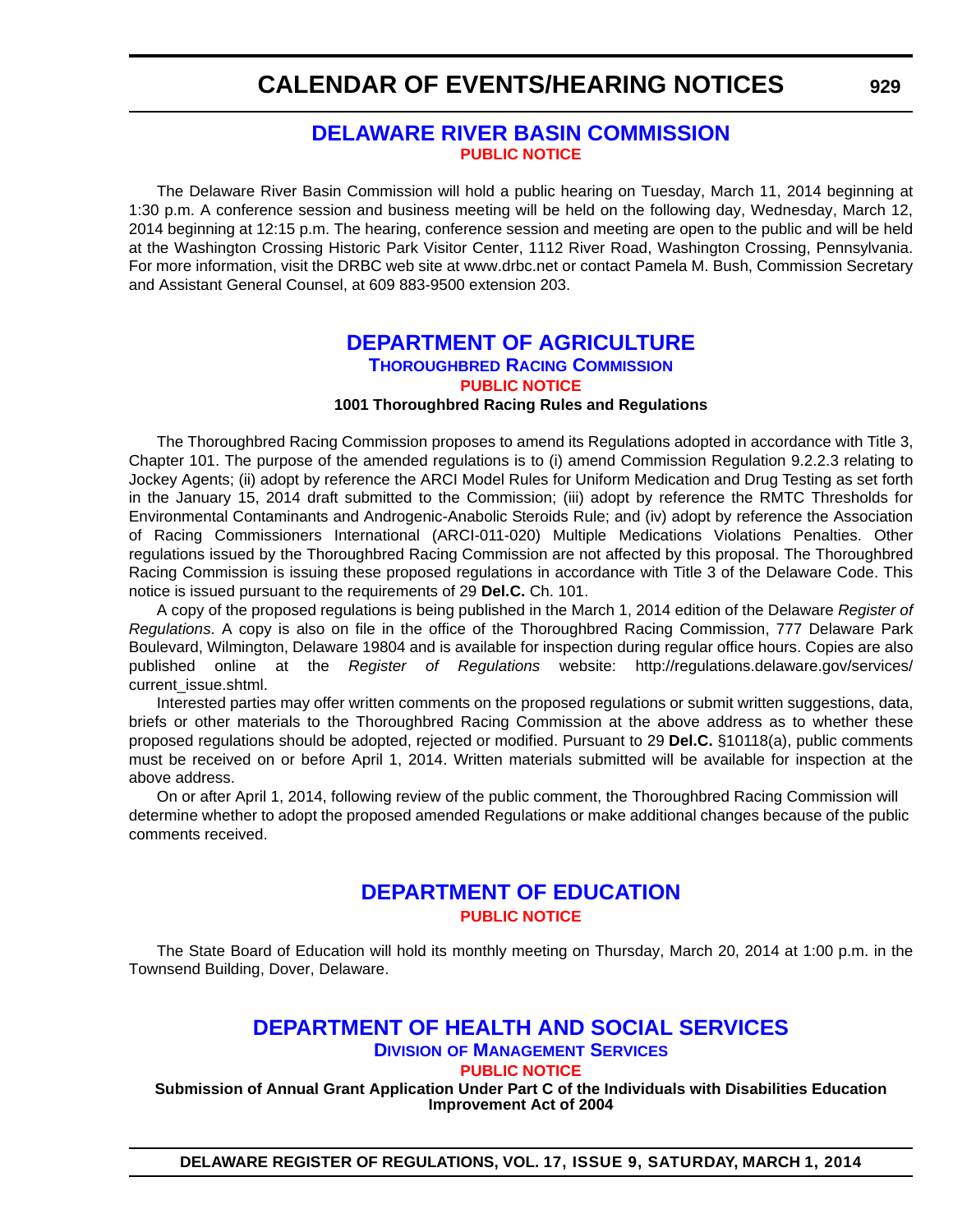<span id="page-60-0"></span>The Delaware Department of Health and Social Services will submit its annual grant application under Part C of the Individuals with Disabilities Education Improvement Act of 2004. The application will be available until April 21, 2014.

Please contact the Part C Birth to Three office at 302-255-9134 (call collect from Kent and Sussex) to secure a copy of the application or e-mail Inita.joyner@state.de.us. Send your written comments to Part C/Birth to Three, DMS/DHSS. 2<sup>nd</sup> floor. Main Building, Suite 249, 1901 N. DuPont Hwy, New Castle, DE 19720 or fax to 302-255-4407.

#### **DIVISION OF MEDICAID [AND MEDICAL ASSISTANCE](http://www.dhss.delaware.gov/dhss/dmma/) [PUBLIC NOTICE](#page-4-0) Affordable Care Act Section 4106 Preventive Services**

In compliance with the State's Administrative Procedures Act (APA - Title 29, Chapter 101 of the Delaware Code) and under the authority of Title 31 of the Delaware Code, Chapter 5, Section 512, Delaware Health and Social Services (DHSS) / Division of Medicaid and Medical Assistance (DMMA) intends to submit a state plan amendment to the Centers for Medicare and Medicaid Services (CMS) regarding *the provision of preventive services described in section 4106 of the Affordable Care Act*.

Any person who wishes to make written suggestions, compilations of data, testimony, briefs or other written materials concerning the proposed new regulations must submit same to Sharon L. Summers, Planning & Policy Development Unit, Division of Medicaid and Medical Assistance, 1901 North DuPont Highway, P.O. Box 906, New Castle, Delaware 19720-0906 or by fax to 302-255-4425 by March 31, 2014.

The action concerning the determination of whether to adopt the proposed regulation will be based upon the results of Department and Division staff analysis and the consideration of the comments and written materials filed by other interested persons.

#### **DIVISION OF MEDICAID [AND MEDICAL ASSISTANCE](http://www.dhss.delaware.gov/dhss/dmma/) [PUBLIC NOTICE](#page-4-0)**

#### **Federal Medical Assistance Percentage Claiming Methodology for the Adult Group**

In compliance with the State's Administrative Procedures Act (APA - Title 29, Chapter 101 of the Delaware Code) and under the authority of Title 31 of the Delaware Code, Chapter 5, Section 512, Delaware Health and Social Services (DHSS) / Division of Medicaid and Medical Assistance (DMMA) has submitted an amendment to the Medicaid State Plan regarding the Federal Medical Assistance Percentage (FMAP) specifically, *the FMAP claiming methodology for the adult group*.

Any person who wishes to make written suggestions, compilations of data, testimony, briefs or other written materials concerning the proposed new regulations must submit same to Sharon L. Summers, Planning & Policy Development Unit, Division of Medicaid and Medical Assistance, 1901 North DuPont Highway, P.O. Box 906, New Castle, Delaware 19720-0906 or by fax to 302-255-4425 by March 31, 2014.

The action concerning the determination of whether to adopt the proposed regulation will be based upon the results of Department and Division staff analysis and the consideration of the comments and written materials filed by other interested persons.

#### **DIVISION OF MEDICAID [AND MEDICAL ASSISTANCE](http://www.dhss.delaware.gov/dhss/dmma/) [PUBLIC NOTICE](#page-4-0)**

#### **1915(i) Home and Community-Based Services State Plan Amendment Option**

*\*Please Note: The January 1, 2014 issue of the Delaware Register of Regulations stated that a copy of Delaware's proposed 1915(i) HCBS state plan option Concept Paper and a copy of the proposed 1915(i) HCBS State Plan* Amendment would be accessible on the Division of Medicaid and Medical Assistance website at [http://](http://www.dhss.delaware.gov/dhss/dmma) *[www.dhss.delaware.gov/dhss/dmma](http://www.dhss.delaware.gov/dhss/dmma). However, the concept paper and proposed draft were not available for public viewing until January 17, 2014. Therefore, in accordance with* 29 **Del.C.** §10118*, this regulation is being republished to extend the opportunity for public comment to March 31, 2014.*

**DELAWARE REGISTER OF REGULATIONS, VOL. 17, ISSUE 9, SATURDAY, MARCH 1, 2014**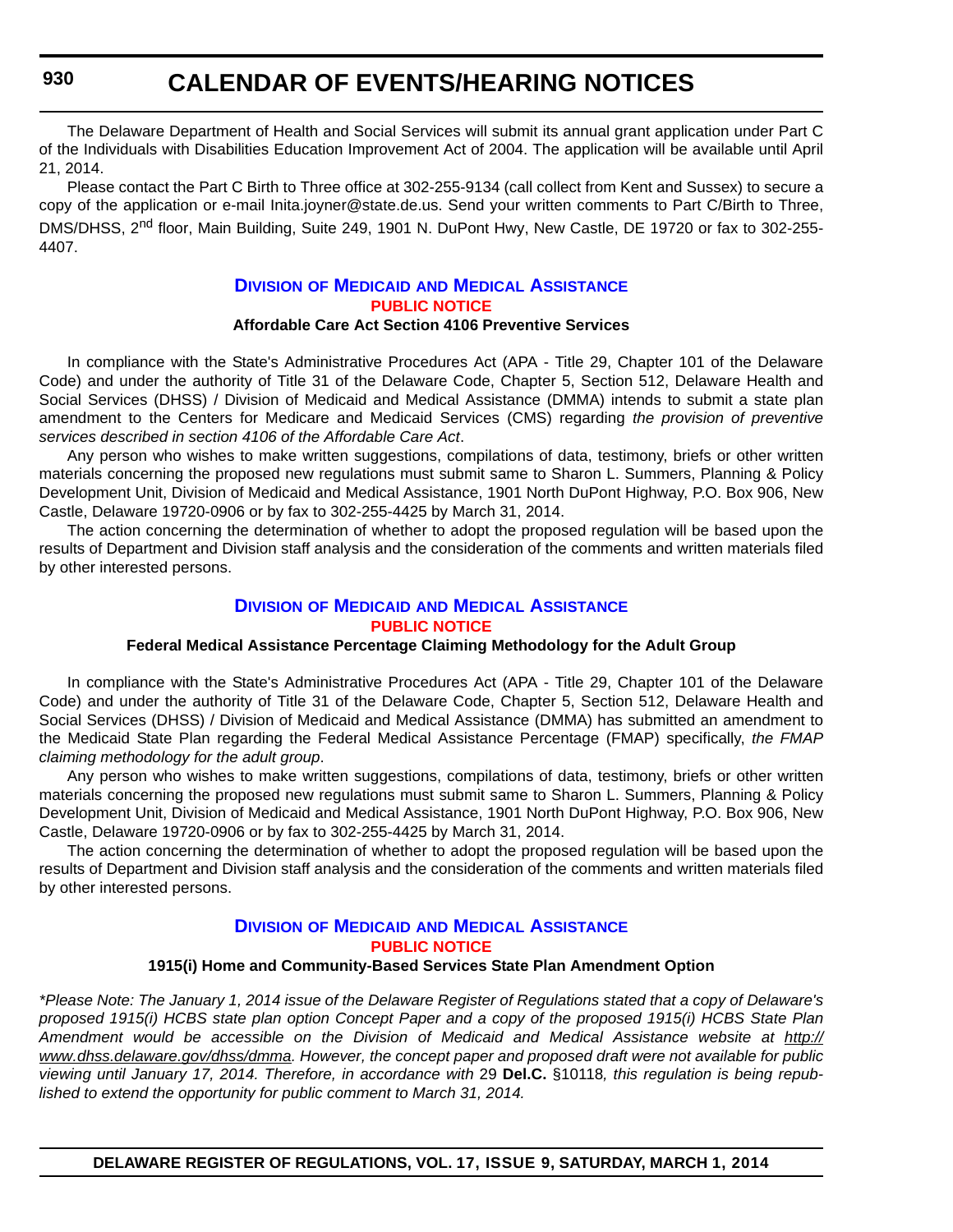In compliance with the State's Administrative Procedures Act (APA - Title 29, Chapter 101 of the Delaware Code) and under the authority of Title 31 of the Delaware Code, Chapter 5, Section 512, Delaware Health and Social Services (DHSS) / Division of Medicaid and Medical Assistance (DMMA) / gives notice to the public that the agency intends to submit a 1915(i) Home and Community-Based Services State Plan amendment to the Centers for Medicare and Medicaid Services (CMS).

Any person who wishes to make written suggestions, compilations of data, testimony, briefs or other written materials concerning the proposed new regulations must submit same to Sharon L. Summers, Planning & Policy Development Unit, Division of Medicaid and Medical Assistance, 1901 North DuPont Highway, P.O. Box 906, New Castle, Delaware 19720-0906 or by fax to 302-255-4425 by March 31, 2014.

The action concerning the determination of whether to adopt the proposed regulation will be based upon the results of Department and Division staff analysis and the consideration of the comments and written materials filed by other interested persons.

#### **DIVISION OF MEDICAID [AND MEDICAL ASSISTANCE](http://www.dhss.delaware.gov/dhss/dmma/) [PUBLIC NOTICE](#page-4-0)**

#### **Medicaid Reimbursement for Prescription Drugs**

In compliance with the State's Administrative Procedures Act (APA - Title 29, Chapter 101 of the Delaware Code) and under the authority of Title 31 of the Delaware Code, Chapter 5, Section 512 and with 42 CFR §447.205, Delaware Health and Social Services (DHSS) / Division of Medicaid and Medical Assistance (DMMA) is proposing to amend the Title XIX Medicaid State Plan regarding the drug pricing reimbursement methodology for pharmaceutical products, specifically, implementation of the pricing benchmark, *National Average Drug Acquisition Cost (NADAC)*, as published by the Centers for Medicare and Medicaid Services (CMS).

Any person who wishes to make written suggestions, compilations of data, testimony, briefs or other written materials concerning the proposed new regulations must submit same to Sharon L. Summers, Planning & Policy Development Unit, Division of Medicaid and Medical Assistance, 1901 North DuPont Highway, P.O. Box 906, New Castle, Delaware 19720-0906 or by fax to 302-255-4425 by March 31, 2014.

The action concerning the determination of whether to adopt the proposed regulation will be based upon the results of Department and Division staff analysis and the consideration of the comments and written materials filed by other interested persons.

#### **DIVISION [OF PUBLIC HEALTH](http://www.dhss.delaware.gov/dhss/dph/index.html) [PUBLIC NOTICE](#page-4-0) 4458 State of Delaware Food Code Regulations**

The Department of Health and Social Services, Division of Public Health, is proposing regulations which amend Title 16 of the Delaware Code relating to the State of Delaware Food Code. Due to the extensive number of amendments the Division has concluded that the current 4458 State of Delaware Food Code regulations should be repealed and replaced in their entirety with the proposed regulations being published.

The proposed Code, based on the U.S. Food and Drug Administration's (FDA) 2013 Food Code, will introduce several important changes to better serve and protect Delawareans. Changes include:

- A requirement that the Person in charge (PIC) must be certified through an accredited food protection manager certification program.
- "Potentially hazardous food (PHF)" which will be replaced with the new terminology, "time and temperature controlled for safety (TCS)."
- Food establishments will be required to post notification to the public that "a copy of the most recent inspection report is available upon request."

On March 1, 2014, the Division plans to publish the amended 4458 State of Delaware Food Code regulations and hold them out for public comment per Delaware law. Copies of the proposed regulations are available for review in the March 1, 2014 edition of the Delaware *Register of Regulations*, accessible online at: http:// regulations.delaware.gov or by calling the Office of Health Systems Protection at (302) 744-4546.

Any person who wishes to make written suggestions, testimony, briefs or other written materials concerning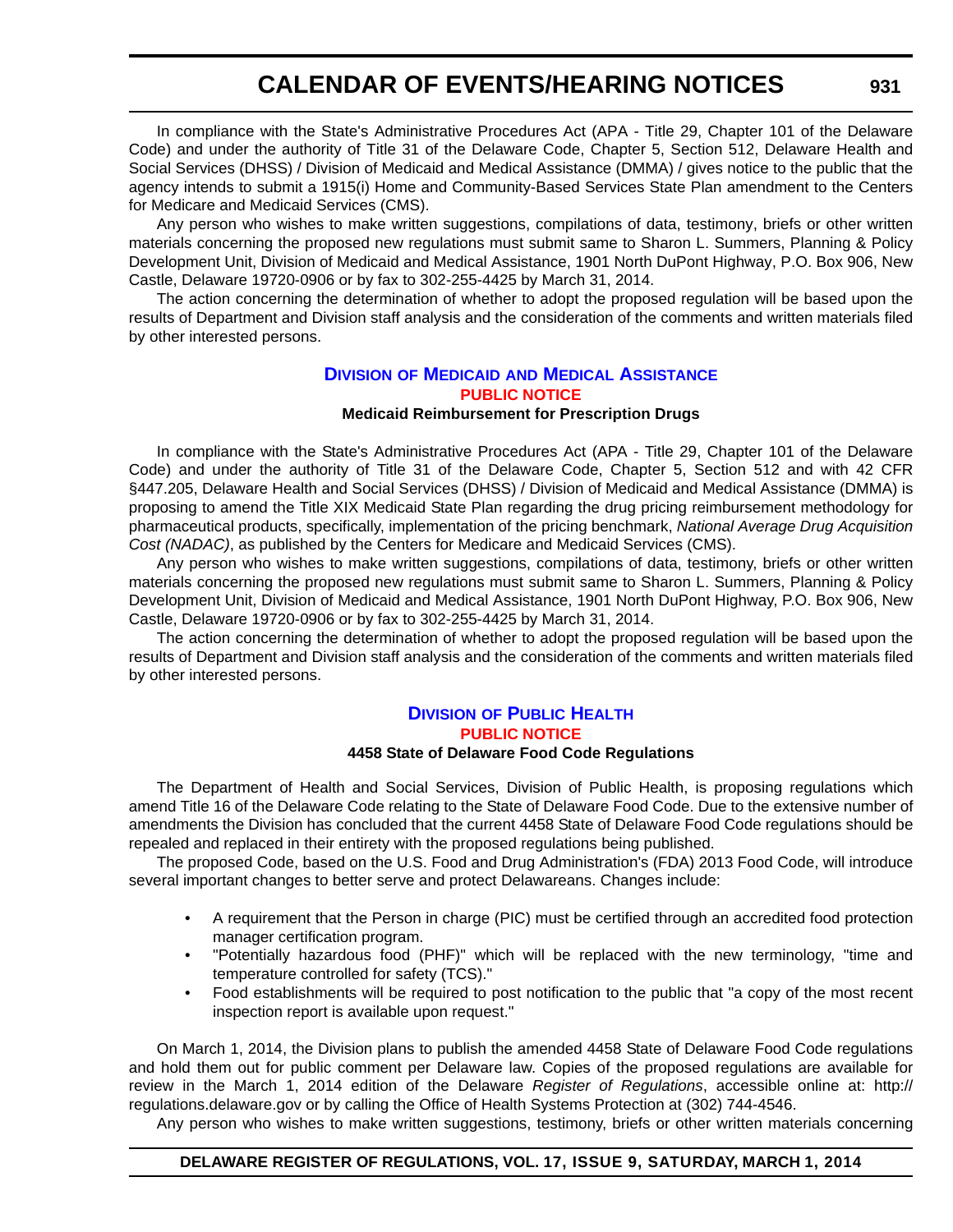<span id="page-62-0"></span>the proposed regulations must submit same to Deborah Harvey by 4:30 p.m. on Monday, March 31, 2014 at: Deborah Harvey, Division of Public Health 417 Federal Street Dover, DE 19901 Email: Deborah.Harvey@state.de.us; phone: (302) 744-4700

#### **DIVISION [OF SOCIAL SERVICES](http://www.dhss.delaware.gov/dhss/dss/) [PUBLIC NOTICE](#page-4-0)**

#### **Delaware Temporary Assistance for Needy Families - Employment and Training Program Requirements**

In compliance with the State's Administrative Procedures Act (APA - Title 29, Chapter 101 of the Delaware Code) and under the authority of Title 31 of the Delaware Code, Chapter 5, Section 512, Delaware Health and Social Services (DHSS) / Division of Social Services is proposing to amend policies in the Division of Social Services Manual (DSSM) regarding Delaware Temporary Assistance for Needy Families (TANF) Employment and Training Program requirements, specifically, S*anctions and Curing Sanctions*.

Any person who wishes to make written suggestions, compilations of data, testimony, briefs or other written materials concerning the proposed new regulations must submit same to Sharon L. Summers, Policy, Program & Development Unit, Division of Social Services, 1901 North DuPont Highway, P.O. Box 906, New Castle, Delaware 19720-0906 or by fax to (302) 255-4425 by March 31, 2014.

The action concerning the determination of whether to adopt the proposed regulation will be based upon the results of Department and Division staff analysis and the consideration of the comments and written materials filed by other interested persons.

#### **[DEPARTMENT OF NATURAL RESOURCES AND ENVIRONMENTAL](http://www.dnrec.delaware.gov/fw/Pages/FWPortal.aspx)  CONTROL**

#### **DIVISION OF FISH AND WILDLIFE [REGISTER NOTICE SAN#: 2014-01](#page-4-0)**

#### **3507 Black Sea Bass Size Limit; Trip Limits, Seasons; Quotas**

This action is to adopt provisions consistent with the proposed federal rule for the recreational black sea bass fishery and remain compliant with Addendum XXV to the Atlantic States Marine Fisheries Commission's (ASMFC) Interstate Fishery Management Plan for Summer Flounder, Scup and Black Sea Bass.

Black sea bass are managed cooperatively by the Atlantic States Marine Fisheries Commission (ASMFC), the Mid-Atlantic Fishery Management Council (MAFMC) and the National Marine Fisheries Service through the joint Summer Flounder, Scup and Black Sea Bass Fishery Management Plan. The ASMFC and MAFMC jointly approved a coastwide recreational black sea bass harvest limit for 2014 of 2.26 million pounds (1,189,474 fish) at their December 11, 2013 meeting. The ASMFC approved the continuation of ad hoc regional management measures under Addendum XXV at their February 4, 2014 meeting.

Addendum XXV requires the southern region states (Delaware to North Carolina) to implement recreational fishery management measures for black sea bass consistent with those measures required for federal waters. The National Oceanic and Atmospheric Administration's (NOAA) recommended federal recreational black sea bass measures for 2014 include a 12.5 inch minimum size limit, a 15 fish possession limit and open seasons from May 19 - September 18 and October 18 - December 31. These measures when combined with measures being implemented in the northern region (Massachusetts through New Jersey) will achieve the 2014 coastwide recreational harvest limit.

The hearing record on the proposed changes to the black sea bass regulation will be open March 1, 2014. Individuals may submit written comments regarding the proposed changes via e-mail to Lisa.Vest@state.de.us or via USPS to Lisa Vest, Hearing Officer, DNREC, 89 Kings Highway, Dover, DE 19901 (302)739-9042. A public hearing on the proposed amendment will be held, in conjunction with the public hearing on a proposed summer flounder amendment, on March 26, 2014 beginning at 6:00 PM in the Dover Public Library, located at 35 Loockerman Plaza, Dover, DE 19901.

**DELAWARE REGISTER OF REGULATIONS, VOL. 17, ISSUE 9, SATURDAY, MARCH 1, 2014**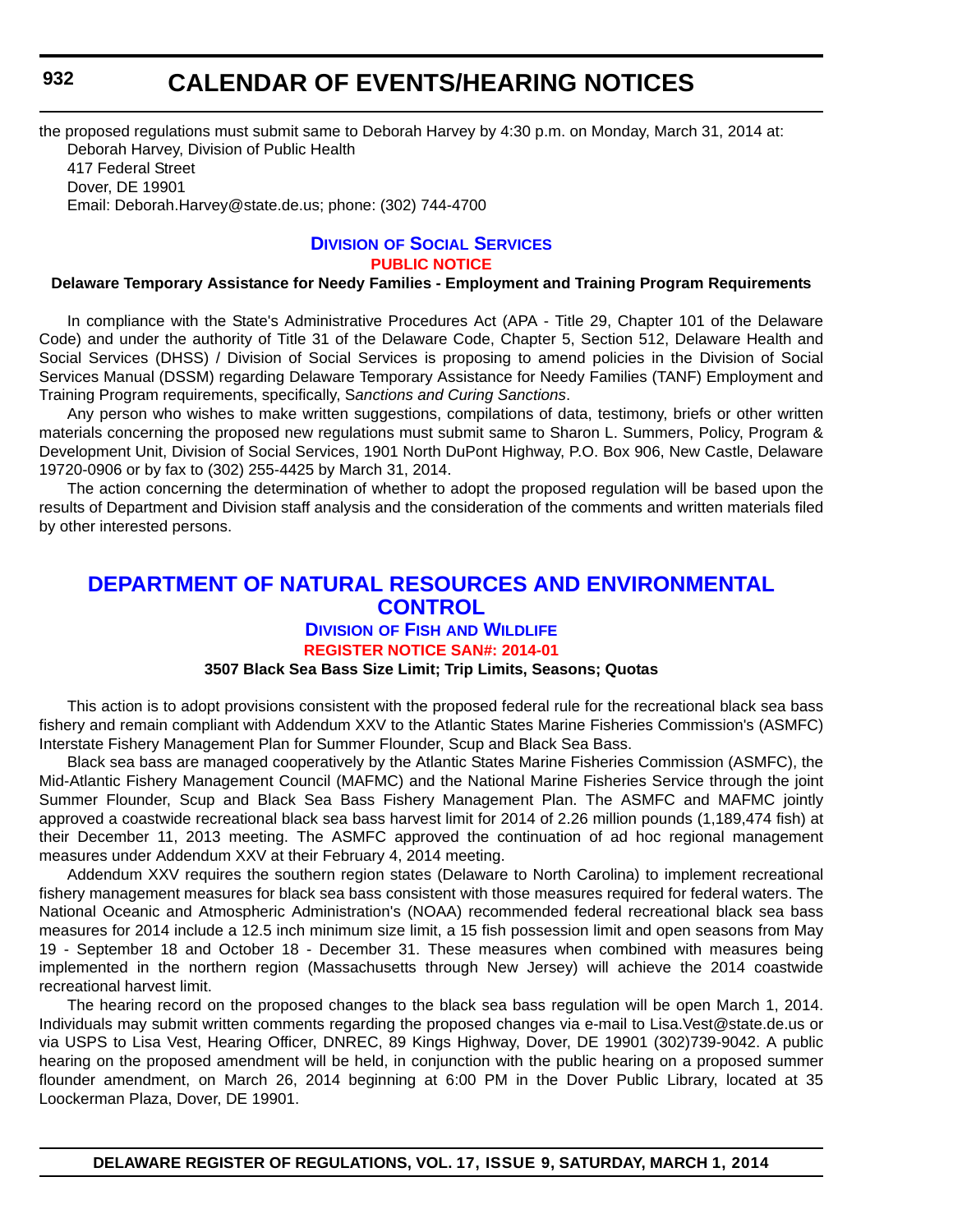#### **DIVISION OF FISH [AND WILDLIFE](http://www.dnrec.delaware.gov/fw/Pages/FWPortal.aspx) [REGISTER NOTICE SAN#: 2014-02](#page-4-0) 3511 Summer Flounder Size Limits; Possession Limits; Season**

<span id="page-63-0"></span>This action is to consider amending Delaware's summer flounder (Paralichthys dentatus) regulation for consistency with Addendum XXV to the Atlantic States Marine Fisheries Commission's (ASMFC) Interstate Fishery Management Plan for Summer Flounder, Scup, and Black Sea Bass. It is anticipated that the amendment will include a liberalization of the recreational minimum size limit.

Summer flounder are managed cooperatively by the Atlantic States Marine Fisheries Commission (ASMFC), the Mid-Atlantic Fishery Management Council (MAFMC) and the National Marine Fisheries Service through Amendment 13 to the joint Summer Flounder, Scup and Black Sea Bass Fishery Management Plan and its subsequent addenda. The ASMFC and MAFMC jointly approved a coastwide recreational summer flounder harvest limit for 2014 of 7.01 million pounds (2,421,720 fish) at their December 11, 2013 meeting. The ASMFC approved a regional management approach for states under Addendum XXV at its February 4, 2014 meeting.

Under the regional management approach, states within a region are required to establish the same size and possession limits. Delaware is in a region with Maryland and Virginia. It is anticipated that Delaware will be required to change its existing recreational 17-inch minimum size limit to a 16-inch recreational minimum size limit. Further, it is anticipated that there will be no change in Delaware's present four fish recreational possession limit or yearround recreational summer flounder season. Although unlikely, it should be noted that these proposed measures are subject to change pending the release of additional recreational landings data.

The hearing record on the proposed changes to §3511 Summer Flounder Size Limits; Possession Limits will be open March 1, 2014. Individuals may submit written comments regarding the proposed changes via e-mail to Lisa.Vest@state.de.us or via the USPS to Lisa Vest, Hearing Officer, DNREC, 89 Kings Highway, Dover, DE 19901 (302) 739-9042. A public hearing on the proposed amendment will be held, in conjunction with the public hearing on a proposed black sea bass amendment, on March 26, 2014 beginning at 6:00 PM in the Dover Public Library, located at 35 Loockerman Plaza, Dover, DE 19901.

#### **[DEPARTMENT OF STATE](http://dpr.delaware.gov/) DIVISION OF PROFESSIONAL REGULATION [PUBLIC NOTICE](#page-4-0) 1100 Board of Dentistry and Dental Hygiene**

The Delaware Board of Dentistry and Dental Hygiene, pursuant to 24 **Del.C.** §1106(a)(1), proposes to amend its regulations. The proposed changes identify when a successful practical clinical examination score expires thus requiring a new applicant to re-take the exam. The changes also eliminate language from regulation 10 which is redundant with the statute.

The Board will hold a public hearing on the proposed rule change March 27, 2014 at 3:00 PM, Second Floor Conference Room A, Cannon Building, 861 Silver Lake Blvd., Dover, DE 19904. Written comments should be sent to Amanda McAtee, Administrator of the Delaware Board of Dentistry and Dental Hygiene, Cannon Building, Suite 203, 861 Silver Lake Blvd., Dover, DE 19904. Written comments will be accepted until April 14, 2014.

#### **DIVISION [OF PROFESSIONAL REGULATION](http://dpr.delaware.gov/) [PUBLIC NOTICE](#page-4-0) 1725 Polysomnography Advisory Council**

The Polysomnography Advisory Council, pursuant to 24 **Del.C.** §1799W(c), proposes to adopt the following regulations governing the practice of polysomnography in the State of Delaware. As a newly created Council, regulating a profession that first required licensure by virtue of legislation enacted September 12, 2012, these regulations are comprehensive, and all newly created.

The Council will hold a public hearing on the proposed regulation change on March 28, 2014 at 1:00 p.m., Second Floor Conference Room A, Cannon Building, 861 Silver Lake Blvd., Dover, DE 19904. Written comments should be sent to Shauna Slaughter, Executive Director of the Delaware Polysomnography Advisory Council,